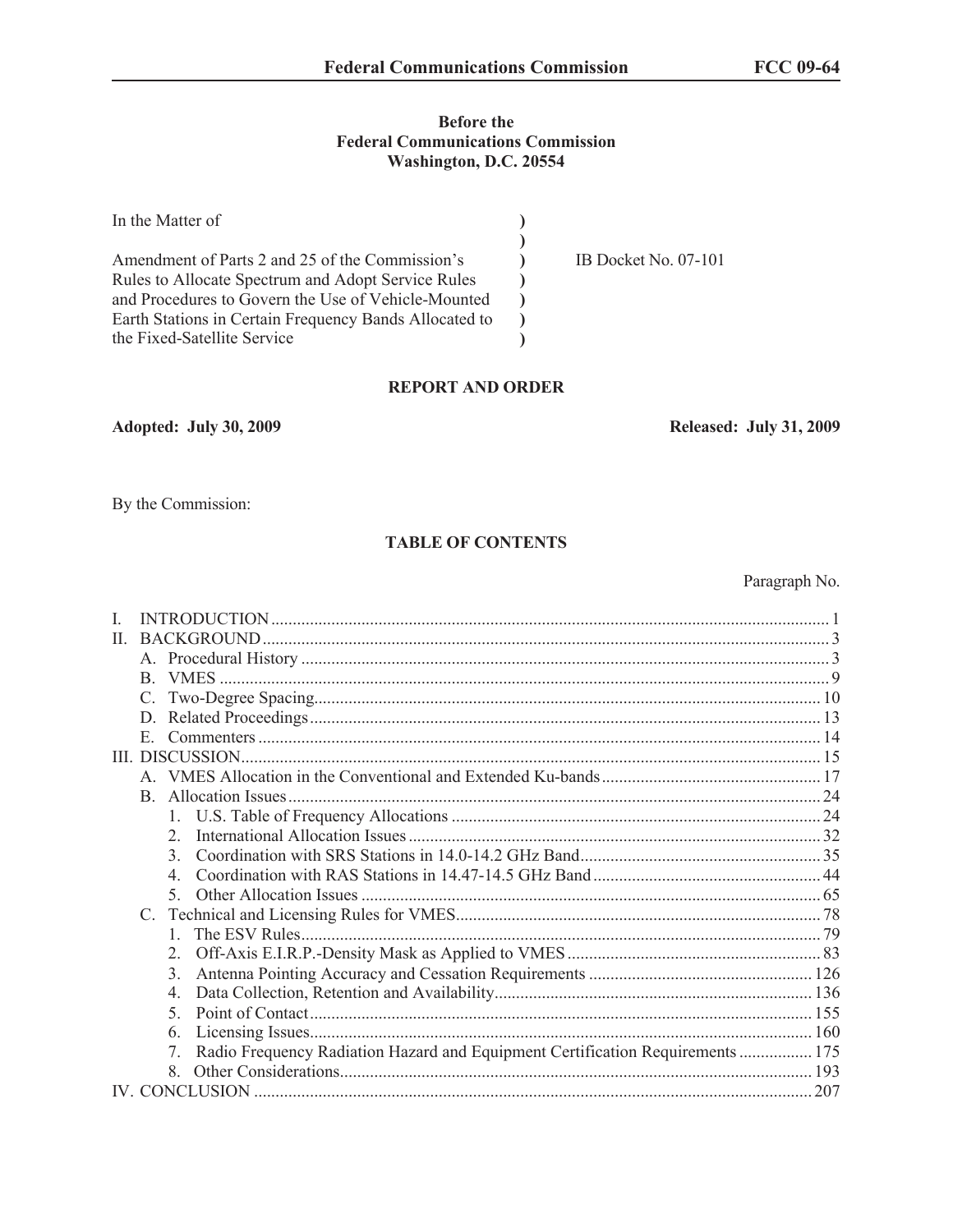| APPENDIX A – List of Comments and Commenters |  |
|----------------------------------------------|--|
| $APPENDIX B - Final Rules$                   |  |
|                                              |  |

APPENDIX C – Final Regulatory Flexibility Analysis

## **I. INTRODUCTION**

1. In this Report and Order we adopt allocation, technical and licensing rules to permit the domestic, U.S. licensing of Vehicle-Mounted Earth Stations ("VMES") as a primary application of the Fixed Satellite Service ("FSS") in the relevant Ku-band frequencies.<sup>1</sup> In Part 25 of the Commission's rules, we define VMES as an earth station operating from a motorized vehicle that travels primarily on land, receives from and transmits to geo-stationary satellite orbit ("GSO") FSS space stations, and operates within the United States pursuant to the requirements set out in Part 25 of the rules.<sup>2</sup> We amend Part 25 of the rules and add a new section 25.226 setting forth technical and licensing rules for VMES as a mobile application of the Ku-band FSS. We also adopt two footnotes to the U.S. Table of Frequency Allocations ("U.S. Table") contained in Part 2 of the Commission's rules.

2. We conclude that these rule changes promote innovative and flexible use of satellite technology. The new rules provide new opportunities for a variety of uses, including U.S. military training needs on VMES technology. They increase the potential that broadband communications capabilities will be made available for various emergency preparedness and commercial purposes where high-bandwidth, advanced mobile communications capabilities are beneficial. At the same time, the technical rules ensure that VMES operations will avoid interfering with existing and future FSS operators and their customers. The rules promote coordination with space research service ("SRS") and radio astronomy service ("RAS") facilities, protecting these important national assets from harmful interference. The rules protect terrestrially-based Fixed Service ("FS") operators and their customers in the relevant extended Ku-band frequencies.

## **II. BACKGROUND**

## **A. Procedural History**

## **1. General Dynamics Petition**

3. On May 24, 2006, General Dynamics SATCOM Technologies, Inc. (together with its parent General Dynamics Corporation, "General Dynamics") filed a petition for rulemaking ("Petition") asking the Commission to amend Parts 2 and 25 of the rules to allocate spectrum and adopt technical and licensing rules for VMES as an application of the Ku-band FSS.<sup>3</sup> Specifically, General Dynamics asked the Commission to: (1) allocate spectrum for use with VMES in the FSS in the conventional Ku-band

<sup>&</sup>lt;sup>1</sup> For purposes of this Report and Order, the "relevant" Ku-band frequencies refer to the "conventional" Ku-band frequencies in the 11.7-12.2 GHz (downlink) and 14.0-14.5 GHz (uplink) bands and the "extended" Ku-band frequencies in the 10.95-11.2 GHz and 11.45-11.7 GHz (downlink) bands. Excluded are the so-called "extended" Ku-band frequencies at 10.7-10.95 GHz, 11.2-11.45 GHz, 12.75-13.25 GHz, and 13.75-14.0 GHz.

<sup>&</sup>lt;sup>2</sup> See Appendix B to this Report and Order, section 25.201, Definitions.

<sup>&</sup>lt;sup>3</sup> Amendment of Parts 2 and 25 of the Commission's Rules to Allocate Spectrum in the Ku- and Extended Ku-Bands to the Vehicle Mounted Earth Station Satellite Service ("VMES") on a Shared Primary Basis and to Adopt Licensing and Service Rules for VMES Operations in the Ku- and Extended Ku-Bands, Petition for Rulemaking, RM-11336 (filed May 24, 2006).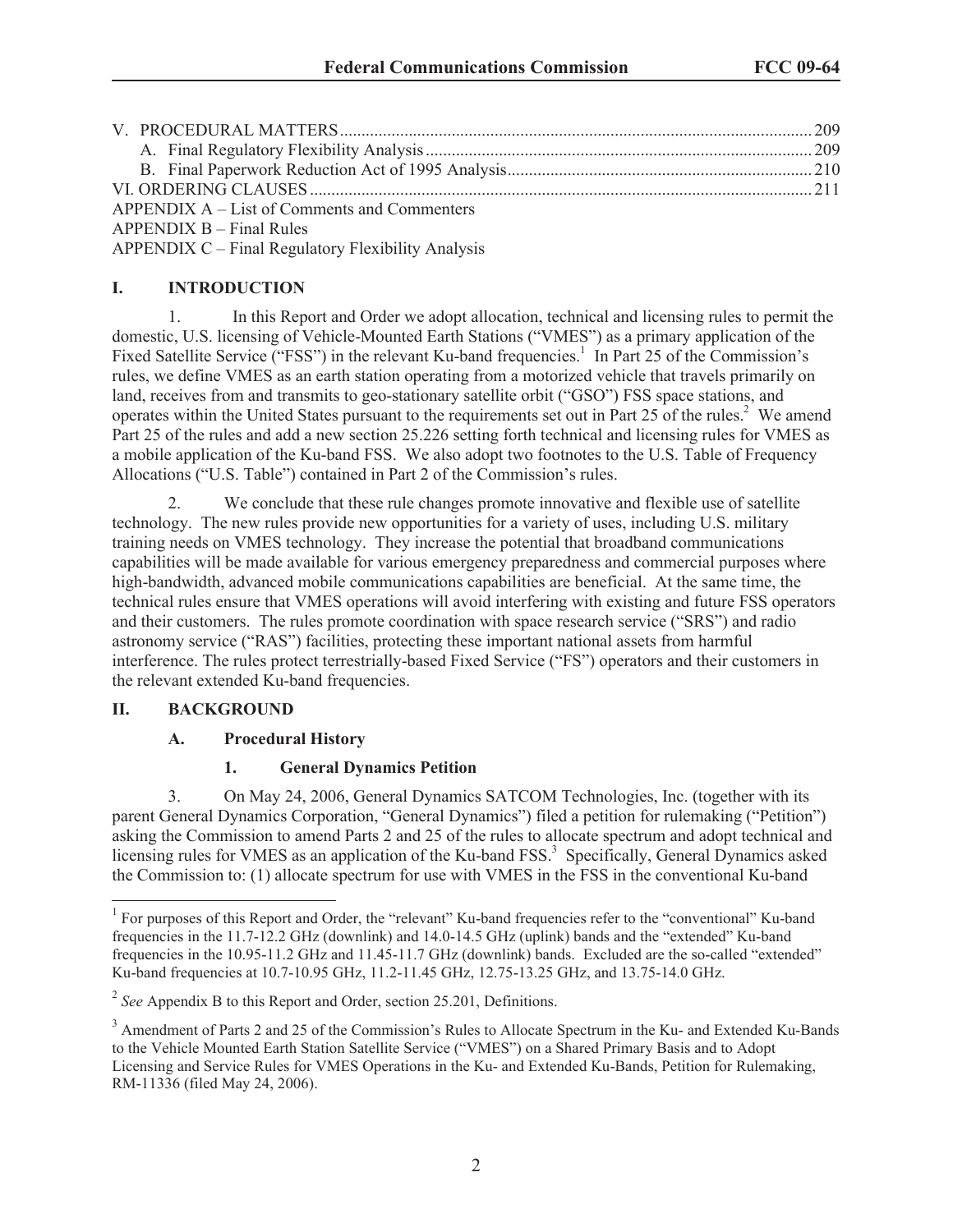uplink at 14.0-14.5 GHz and conventional Ku-band downlink at 11.7-12.2 GHz on a primary basis, and in the extended Ku-band downlink at 10.95-11.2 GHz and 11.45-11.7 GHz on a non-protected basis; and (2) adopt Ku-band VMES licensing and service rules modeled on the Commission's rules for Ku-band Earth Stations on Vessels ("ESVs").<sup>4</sup>

4. In its Petition, General Dynamics asserted that a VMES allocation and regularized service and licensing rules would facilitate the U.S. military's training needs with respect to advanced VMES technologies and increase the potential that advanced communications capabilities would be made available for various emergency preparedness and commercial purposes where high-bandwidth, mobile communications capabilities are beneficial.<sup>5</sup>

## **2. Public Notice and** *NPRM*

5. On July 20, 2006, the Commission placed the Petition on public notice.<sup>6</sup> On May 15, 2007, in response to the Petition and to comments filed in response to the Petition, the Commission initiated a Notice of Proposed Rulemaking ("*NPRM*") in this proceeding, seeking comment on whether to license VMES as an application of the FSS in the Ku-band within the United States.<sup>7</sup>

6. Specifically, the Commission sought comment on the proposed adoption of a primary allocation for VMES applications in the conventional Ku-band frequencies, of secondary or unprotected status in the relevant extended Ku-band frequencies, and of technical and licensing rules for VMES, possibly modeled on the rules for Ku-band ESV.<sup>8</sup> The Commission sought comment on how to promote innovative and flexible use of satellite technology while ensuring interference avoidance and efficient use of the spectrum.

7. A primary goal of the *NPRM* was to develop a record on the capability of VMES terminals, or classes of VMES, to meet the interference avoidance requirements of the Ku-band FSS, such that any VMES rules for the Ku-band frequencies would protect existing and future FSS operators and their customers from harmful interference.<sup>9</sup> The *NPRM* also sought comment on how to promote spectrum sharing with certain secondary and permissive operations in these frequency bands (that is, Federal SRS and RAS stations).<sup>10</sup> Finally, the *NPRM* sought comment on technical and licensing rules for VMES earth stations operating with GSO FSS satellites in the Ku-band.<sup>11</sup>

7 *Amendment of Parts 2 and 25 of the Commission's Rules to Allocate Spectrum and Adopt Service Rules and Procedures to Govern the Use of Vehicle-Mounted Earth Stations in Certain Frequency Bands Allocated to the Fixed-Satellite Service*, IB Docket No. 07-101, Notice of Proposed Rulemaking, FCC 07-86, 22 FCC Rcd 9649 (2007).

8 *NPRM*, 22 FCC Rcd at 9652, ¶ 6, 9668, ¶¶ 39-40. *See also* 47 C.F.R. §25.222 (Ku-band ESV rules).

9 *NPRM*, 22 FCC Rcd at 9651, ¶ 3, 9652, ¶ 7.

<sup>10</sup> *NPRM*, 22 FCC Rcd at 9651, ¶ 3.

<sup>4</sup> Petition at 15.

<sup>&</sup>lt;sup>5</sup> Petition at ii, 13.

<sup>&</sup>lt;sup>6</sup> Public Notice, Report No. 2780, Consumer & Governmental Affairs Bureau, Reference Information Center, Petition for Rulemakings Filed, RM No. 11336 (July 20, 2006). Commenters filing in response to the Petition included: Association of Public Television Stations and Public Broadcasting Service ("APTS/PBS"); AvL Technologies Incorporated; General Dynamics; Maritime Telecommunications Network, Inc. ("MTN"); Qualcomm Incorporated ("Qualcomm"); Satellite Industry Association ("SIA"); SES Americom, Inc. and Americom Government Services ("Americom"); and ViaSat, Inc. ("ViaSat").

<sup>11</sup> *NPRM*, 22 FCC Rcd at 9651, ¶ 3, 9652, ¶ 6.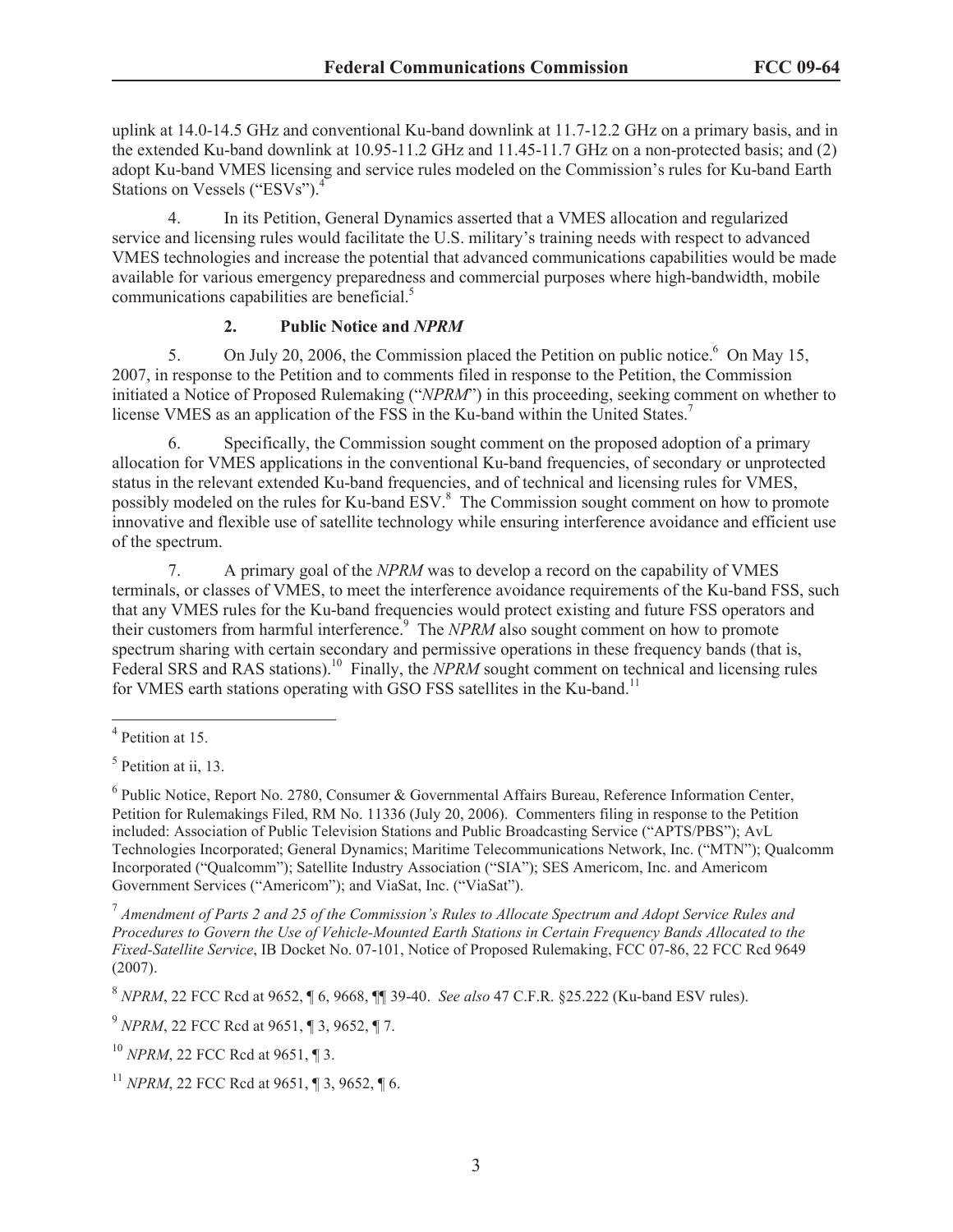# **3. Land Mobile Earth Stations**

8. Currently, mobile earth stations, with the exception of ESV terminals, are not treated as an application of the FSS with primary status in the conventional Ku-bands.<sup>12</sup> Licensees operating mobile earth terminals ("METs") mounted on vehicles and used while in motion within the United States currently operate in the land mobile-satellite service ("LMSS") on a secondary and non-protected basis.<sup>13</sup> Primary status for VMES as an application of the FSS in the conventional Ku-bands within the United States means that VMES licensees can expect the same level of interference protection from adjacent satellite system operations as other primary FSS operators receive and, for coordination purposes, have the same status as other primary FSS systems.<sup>14</sup> There also are no specific service rules for LMSS in the Ku-band. VMES service rules will provide certainty as to the technical and licensing requirements for VMES systems.

# **B. VMES**

9. A VMES system employs earth stations operating from motorized vehicles that travel primarily on land, receive from and transmit to GSO FSS space stations, and operate within the United States pursuant to the requirements set out in Part 25 of the Commission's rules. General Dynamics and the FSS industry propose to use VMES technology in conjunction with other FSS applications to provide high-bandwidth, mobile broadband communications capabilities for uses such as U.S. military training, emergency preparedness, and commercial purposes.

# **C. Two-Degree Spacing**

10. Generally, U.S.-licensed GSO FSS satellites are spaced approximately two degrees apart along the geostationary orbit.<sup>15</sup> Spacing satellites this closely has required the adoption of stringent limits on the power-density emitted from an earth station antenna towards satellites other than the target satellite. FSS systems operate on a primary basis in the conventional Ku-band.<sup>16</sup> The Commission's regulatory framework for the conventional Ku-band establishes technical rules to govern earth stations communicating with Ku-band satellites to ensure that the earth stations' operations do not cause

<sup>&</sup>lt;sup>12</sup> Traditionally, Ku-band mobile earth stations have been treated as a component of the mobile-satellite service ("MSS"). The 14.0-14.5 GHz band is allocated for MSS uplinks on a secondary basis for non-Federal use. There is no U.S. Table allocation for MSS in the 11.7-12.2 GHz downlink band. 47 C.F.R. § 2.106. MSS applicants seeking to use the 11.7-12.2 GHz band downlink must seek and receive a waiver of the U.S. Table allocation.

<sup>13</sup> *See, e.g*., *Raysat Antenna Systems, LLC, Application for Authority to Operate 400 Land Mobile-Satellite Service ("LMSS") Earth Stations in the 14.0-14.5 GHz and 11.7-12.2 GHz Frequency Bands*, Order and Authorization, DA 08-401, 23 FCC Rcd 1985 (Int'l Bur. & OET 2008) ("*Raysat LMSS Order*") (authorizing Raysat to operate METs mounted on vehicles in conventional Ku-bands and communicating with FSS space stations in GSO orbit), *petition for reconsideration or clarification pending* (2009). The LMSS is a component of the MSS. Thus, U.S. Ku-band LMSS licensees operate on a secondary basis in the uplink frequencies and receive no U.S. Table protection in the downlink frequencies. *See* 47 C.F.R. § 2.106.

 $14$  Co-primary systems generally are obligated to coordinate with each other on a first-come, first-served basis, whereas a system operating under a secondary allocation must not give interference to, and must accept interference from, systems operating with primary status. *See* 47 C.F.R. § 2.105(c).

<sup>15</sup> *See generally Licensing of Space Stations in the Domestic Fixed-Satellite Service and Related Revisions of Part 25 of the Rules and Regulations*, CC Docket No. 81-704, Report and Order, FCC 83-184, 54 Rad. Reg. 2d (P&F) 577 (1983) ("*Two-Degree Spacing Order*") (adopting 2º orbital spacing policy to maximize the number of in-orbit satellites operating in the Ku- and C-bands); *on reconsideration*, 99 F.C.C. 2d 737 (1985).

<sup>16</sup> *See* 47 C.F.R. § 2.106, Table of Frequency Allocations.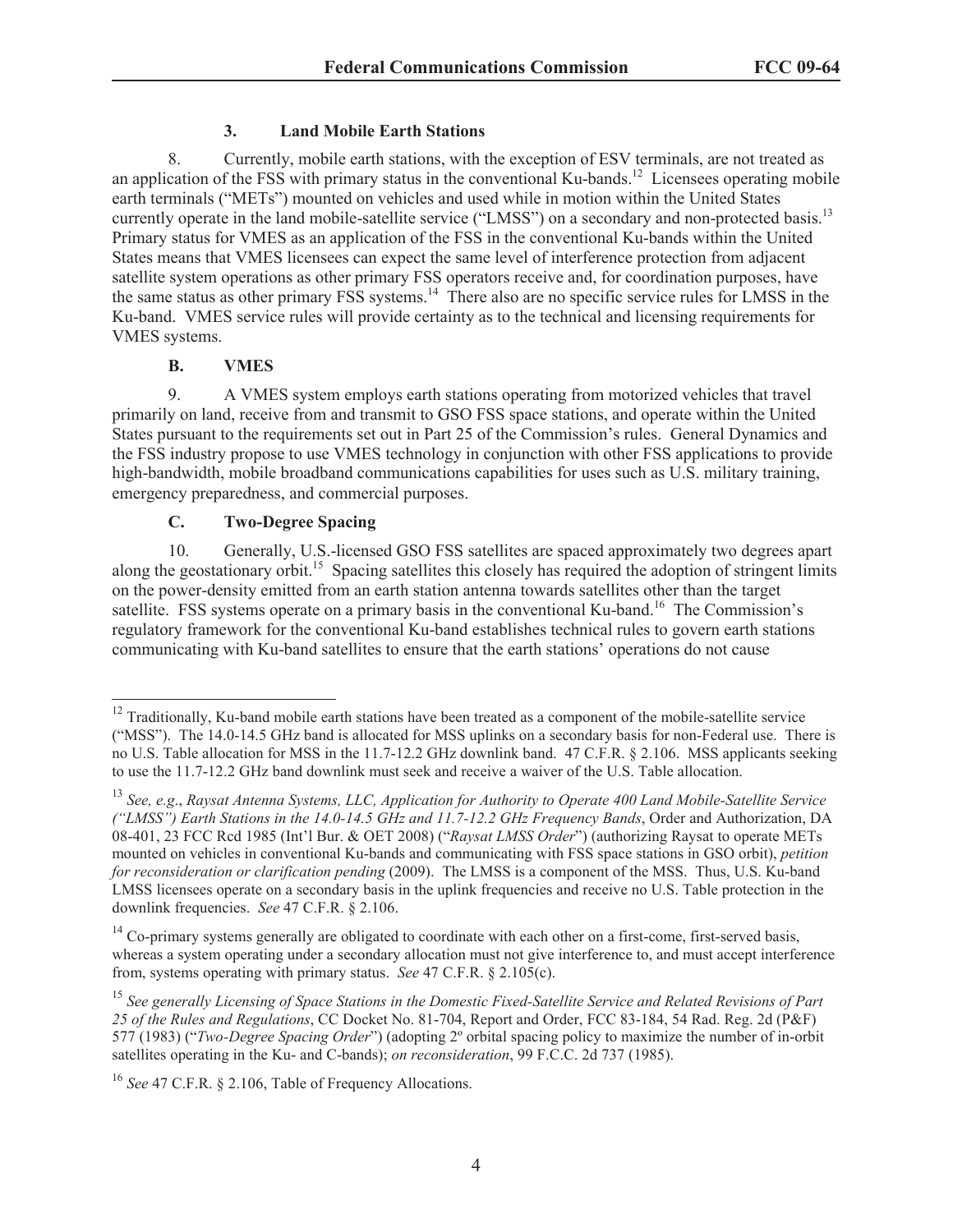unacceptable interference to adjacent satellite systems also operating on a primary basis.<sup>17</sup> The Commission "routinely" licenses Ku-band FSS earth stations that meet the technical requirements of the two-degree orbital spacing environment set forth in Part 25 of the Commission's rules.<sup>18</sup>

11. Until 2005, the Ku-band FSS had involved, for the most part, radiocommunication service between earth stations at specified fixed points communicating with space stations of the FSS.<sup>19</sup> In 2005, the Commission released the *ESV Report and Order*, which amended Parts 2 and 25 of the rules to include ESVs – earth stations operating on vessels in communication with FSS space stations – as a primary application of the FSS with mobile capabilities.<sup>20</sup> At the time, the Commission observed that authorizing ESVs presented the technical challenge of adopting rules to protect other FSS satellites from the mobile unit's potentially harmful interference.<sup>21</sup> In incorporating the ESV mobile environment into the FSS, the Commission advanced the concept of two-degree spacing by adopting off-axis equivalent isotropic radiated power-density ("E.I.R.P.-density") and other technical rules for ESV earth station transmitters.<sup>22</sup> The effect of these rules was to design an ESV regulatory environment whereby ESVs that exhibit radio frequency characteristics similar to those of other Ku-band FSS earth stations – such as very small aperture antennas ("VSATs") – are eligible for licensing as a primary application of the FSS.<sup>23</sup>

12. Authorizing Ku-band VMES, like Ku-band ESV, as a mobile application of the FSS presents a similar technical challenge of adopting rules that protect other FSS satellites from the mobile unit's potentially harmful interference. In the *NPRM*, the Commission sought to develop a record on the capability of VMES terminals, or classes of VMES, to meet the two-degree interference avoidance requirements of the Ku-band FSS, such that any VMES rules for the Ku-band frequencies – like the ESV

<sup>19</sup> *See, e.g*., 47 C.F.R. § 2.1, Terms and Definitions, § 25.201, Definitions.

<sup>20</sup> *Procedures to Govern the Use of Satellite Earth Stations on Board Vessels in the 5925-6425 MHz/3700-4200 MHz Bands and 14.0-14.5 GHz/11.7-12.2 GHz Bands*, IB Docket No. 02-10, Report and Order, FCC 04-286, 20 FCC Rcd 674 (2005) ("*ESV Report and Order*").

<sup>21</sup> *ESV Report and Order*, 20 FCC Rcd at 681, ¶ 12. Previous to 2005, the Commission had authorized ESVs to operate in the Ku-band frequencies pursuant to special temporary authority ("STA"). *See id*. at 677-78, ¶¶ 5-6. Thus, the Commission had the experience of the STA operations to assist in informing its decisions on adopting allocation status and technical rules for ESV earth stations.

 $^{22}$  Off-axis E.I.R.P.-density is a measure of the power-density emitted in directions other than the target satellite.

<sup>17</sup> *See generally* 47 C.F.R. Part 25, Satellite Communications.

<sup>&</sup>lt;sup>18</sup> *See, e.g.*, 47 C.F.R. § 25.134(g) (VSAT applications for service in 12/14 GHz band that meet certain requirements will be routinely processed). Routine applications are those that meet the technical requirements of Part 25 of the rules and thus can be licensed without a case-by-case technical review to verify that the earth station will not cause unacceptable interference into other satellite systems*. See, e.g., 2000 Biennial Regulatory Review – Streamlining and Other Revisions of Part 25 of the Commission's Rules Governing the Licensing of, and Spectrum Usage By, Satellite Network Earth Stations and Space Stations*, IB Docket No. 00-248, Fifth Report and Order, FCC 05-63, 20 FCC Rcd 5666, 5674, ¶ 17 n. 30 (2005) ("*Fifth Report and Order*"). *See also* 47 C.F.R. § 25.201, Definitions.

<sup>&</sup>lt;sup>23</sup> The ESV rules combine the antenna gain and power-density requirements applicable to more traditional FSS earth stations to develop an off-axis E.I.R.P.-density envelope. Through this combination, the Commission designed the ESV rules to allow ESV operators the flexibility of using an antenna that might not meet the 2° spacing antenna gain pattern specified for routine earth station applications. The ESV rules permit such antennas as long as the licensee reduces the power-density into the antenna to the point that the off-axis E.I.R.P.-density limits – based on the Kuband FSS 2° orbital spacing antenna gain and power-density requirements – still will be met. *ESV Report and Order*, 20 FCC Rcd at 682, ¶ 14.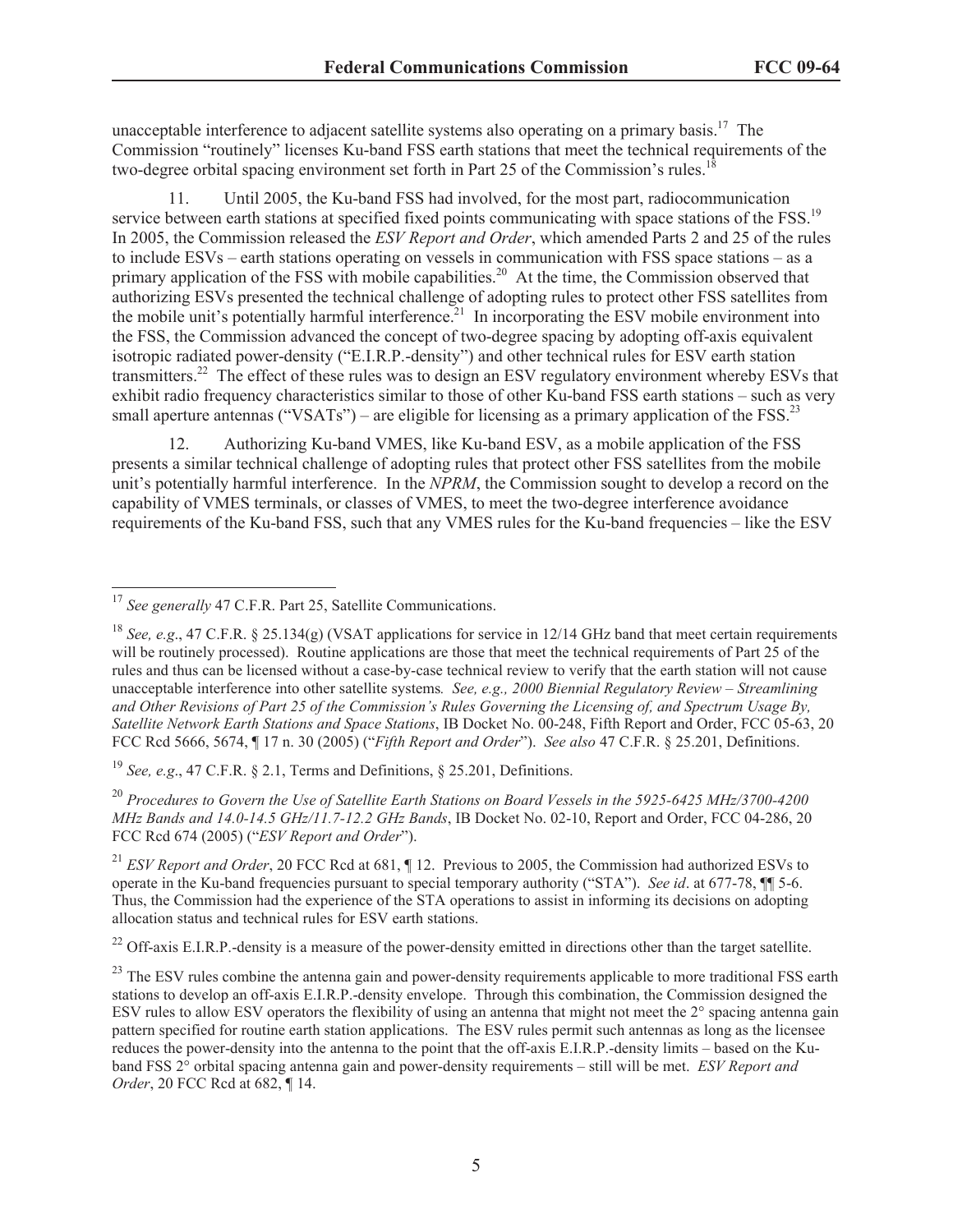rules for Ku-band frequencies – would protect existing and future FSS operators and their customers from harmful interference.<sup>2</sup>

## **D. Related Proceedings**

13. The Commission noted in the *NPRM* the existence of four related proceedings and sought comment on how these proceedings might be relevant to rules for VMES.<sup>25</sup> In one of these, the *Eighth Report and Order*, adopted since release of the *NPRM*, the Commission streamlined the non-routine earth station processing rules to enable more applications to receive routine processing.<sup>26</sup> In the *ESV Order on Reconsideration*, we modify technical and licensing rules for ESVs.<sup>27</sup> Today's Report and Order reflects changes adopted in these two proceedings to Part 25 of the rules, as discussed below. Two additional proceedings remain pending and do not affect the VMES rules we adopt today.<sup>28</sup>

## **E. Commenters**

14. Fifteen parties commented on the *NPRM*. Commenters include nine Commission licensees, manufacturers, systems engineers, and service providers, four trade and other associations, and two users – a non-profit organization and an RAS facility – of Ku-band capacity.<sup>29</sup>

<sup>25</sup> *NPRM*, 22 FCC Rcd at 9655, ¶ 13.

<sup>26</sup> *2000 Biennial Regulatory Review – Streamlining and Other Revisions of Part 25 of the Commission's Rules Governing the Licensing of, and Spectrum Usage by, Satellite Network Earth Stations and Space Stations*, IB Docket No. 00-248, FCC 08-246, 23 FCC Rcd 15099 (2008) ("*Eighth Report and Order*").

<sup>27</sup> *Procedures to Govern the Use of Satellite Earth Stations on Board Vessels in the 5925-6425 MHz/3700-4200 MHz Bands and 14.0-14.5 GHz/11.7-12.2 GHz Bands*, IB Docket No. 02-10, Order on Reconsideration, FCC 09-63, (rel. July 31, 2009) ("*ESV Order on Reconsideration*"). In the *ESV Order on Reconsideration*, we also reorder the provisions of 47 C.F.R. § 25.222. *ESV Order on Reconsideration*, Appendix B.

<sup>28</sup> *See Service Rules and Procedures to Govern the Use of Aeronautical Mobile-Satellite Service Earth Stations in Frequency Bands Allocated to the Fixed Satellite Service*, IB Docket No. 05-20, Notice of Proposed Rulemaking, FCC 05-14, 20 FCC Rcd 2906 (2005) ("*AMSS NPRM*") (proposing service rules and procedures for aeronautical mobile satellite service ("AMSS") systems communicating with FSS networks in the Ku-band). *See also* Amendment to the National Table of Frequency Allocations to Provide Allocation Status for Federal Earth Stations Communicating with Non-Federal Satellites, Petition for Rulemaking of the National Telecommunications and Information Administration, RM-11341 (filed Aug. 4, 2006) ("NTIA Petition") (seeking primary status protection for some Federal government earth stations communicating with non-Federal satellites in several frequency bands, including the FSS Ku-bands); Public Notice, Consumer & Governmental Affairs Bureau, Reference Information Center, Petition for Rulemakings Filed, Report No. 2789 (Aug. 17, 2006) (placing NTIA Petition on public notice).

 $^{29}$  Appendix A lists the filed comments. The commenters are: Americom, a space station licensee and potential VMES applicant, Americom Comments at 2; APTS/PBS, a non-profit organization that uses the Ku-band to receive and distribute non-commercial educational programming, APTS/PBS Comments at 1-2 & 1 nn.1-2; ARINC Incorporated ("ARINC"), which provides communications services among U.S. and foreign aircraft and AMSS to business jets using Ku-band FSS satellites, ARINC Comments at 2; Boeing Company ("Boeing"), a satellite manufacturer and service provider, Boeing Comments at 1-3; Fixed Wireless Communications Coalition ("FWCC"), a coalition of companies, associations, and individuals interested in the FS, FWCC Comments at 1 n.1; General Dynamics, a provider of mobile satellite communications products and services, General Dynamics Comments at 1; Green Bank Facility of the National Radio Astronomy Observatory ("Green Bank"), Green Bank Comments at 1; Hughes Network Systems, LLC ("Hughes"), a VSAT network operator and Ku-band satellite capacity user, Hughes Reply at 5; Intellicom Technologies, Inc. ("Intellicom"), providing systems engineering and other services, *see* www.intellicomaz.com/CONTACT\_US.htm; MTN, which provides maritime communications, including ESV, *see* MTN Comments at 2; National Academy of Sciences' Committee on Radio Frequencies ("CORF"), representing the (continued....)

<sup>24</sup> *NPRM*, 22 FCC Rcd at 9651, ¶ 3, 9652, ¶ 7.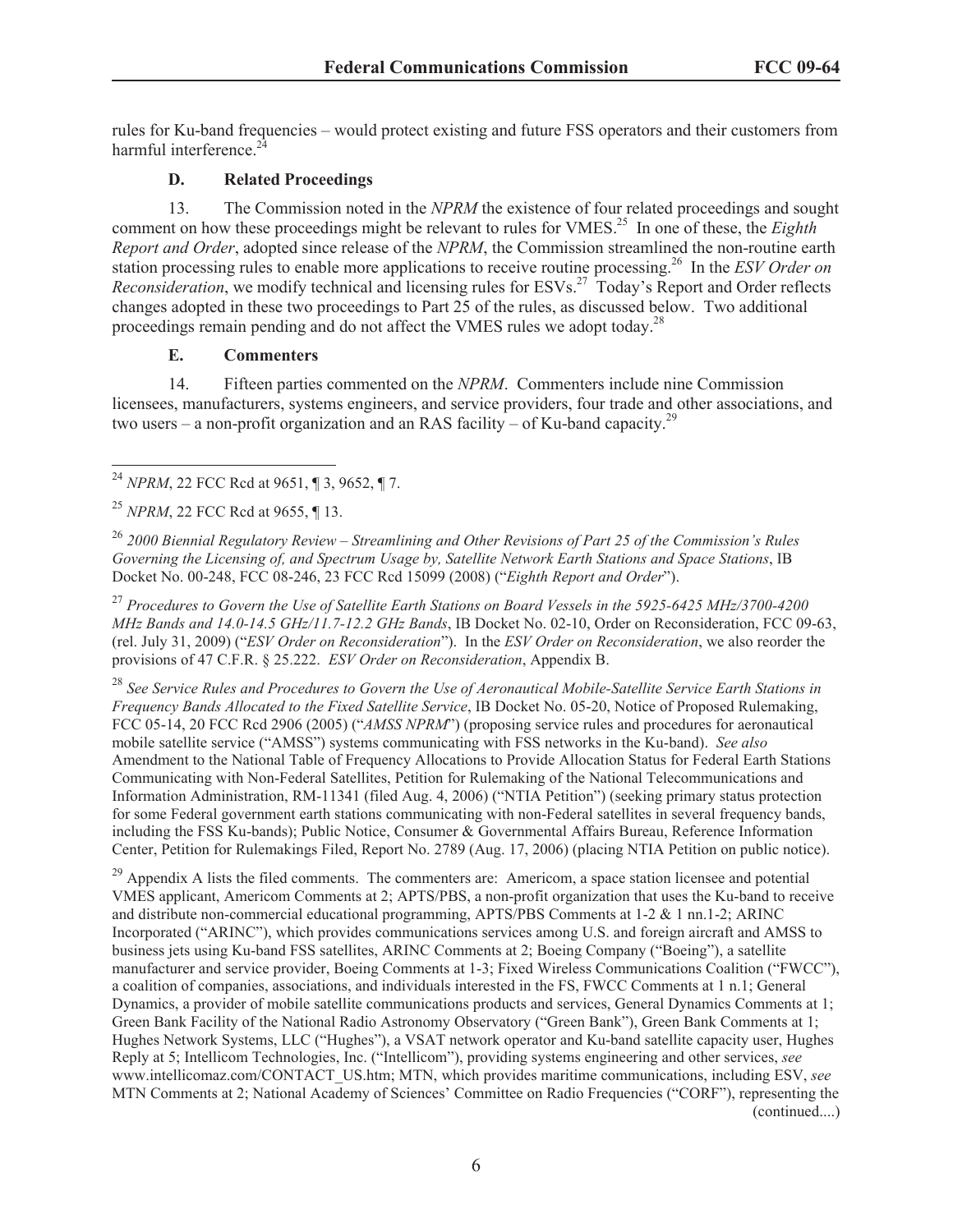#### **III. DISCUSSION**

15. As described more fully below, we find that the regulatory regime the Commission has adopted for Ku-band ESV, with certain modifications, is a good model for Ku-band VMES. That is, with respect to Part 2, ESV is an application of the FSS with FSS primary status in the conventional Ku-bands, and, with respect to Part 25, incorporates technical and licensing rules that protect other Ku-band users from harmful interference. We conclude that VMES – like Ku-band ESV, employing networks of terrestrial mobile terminals that communicate with Ku-band FSS space stations – is sufficiently similar in radio frequency characteristics to more traditional networks of FSS earth stations to operate compatibly within the two-degree Ku-band FSS satellite spacing environment. We amend Part 25 of our rules to add a new section 25.226 with technical and licensing rules for VMES, similar to the service rules the Commission has adopted for Ku-band ESVs.

16. We conclude that, in the conventional Ku-band, we should treat VMES as a mobile application of the FSS, with primary status like ESV. We address specific allocation issues: (1) revising the U.S. Table through the addition of two footnotes; (2) in the 14.0-14.2 GHz and 14.47-14.5 GHz bands, respectively, requiring VMES licensees to coordinate their proposed operations with Federal SRS and RAS stations; (3) declining to adopt commenter proposals to allocate the Ku-band downlinks based on antenna size, treat VMES as MSS instead of FSS, and address the status of "Aircraft-Mounted Earth Stations" within this proceeding; and (4) discussing the pending NTIA Petition in RM-11341 as it might affect this proceeding. We discuss the relevant VMES technical and licensing issues: (1) modeling Part 25 rules for VMES on the rules for Ku-band ESV, including off-axis E.I.R.P.-density masks, antenna pointing, and other technical and licensing rules; (2) treating potential radio frequency radiation hazards and equipment certification; and (3) considering other potential requirements.

## **A. VMES Allocation in the Conventional and Extended Ku-bands**

17. *Background*. In the *NPRM*, the Commission sought comment on the feasibility of defining VMES as an application of the FSS in the conventional Ku-band, with primary status. The Commission asked whether VMES is sufficiently similar to ESV and other Ku-band FSS services – including VSAT networks that traditionally have operated in the Ku-band FSS – to ensure that VMES will not cause interference to existing and future FSS operations beyond that expected from existing FSS applications. In particular, the Commission sought comment on whether VMES can operate within the Commission's two-degree satellite spacing environment applicable to the Ku-band FSS.<sup>30</sup>

18. That is, the Commission asked whether VMES terminals – earth station antennas mounted on vehicles that will move and have ubiquitous access on-road and off-road throughout the

<sup>(...</sup>continued from previous page)

interests of the passive scientific users of the radio spectrum, including users of the RAS bands, CORF Comments at 1; National Spectrum Managers Association ("NSMA"), a voluntary association of individuals involved in the spectrum management profession, NSMA Comments at 1 n.1; Raysat Antenna Systems, LLC ("Raysat"), a manufacturer of Ku-band antennas, LMSS licensee, and holder of experimental authorization, Raysat Comments at 1-2; SIA, a U.S.-based trade association representing satellite operators, service providers, manufacturers, launch service providers, remote sensing operators, and ground equipment suppliers, SIA Comments at ii, 2; and ViaSat, a digital communications company specializing in satellite and other wireless networking technologies, such as satellite networks, terminals, data encryption devices, among others, ViaSat Comments at 2. Americom and Intellicom filed their comments after the comment deadline, accompanied by motions to accept late-filed comments. Americom, Motion to Accept Late-Filed Comments, IB Docket No. 07-101 (filed Aug. 20, 2007); Intellicom, Motion to Accept Comments, IB Docket No. 07-101 (filed Aug. 29, 2007). We accept and consider Americom's and Intellicom's comments.

<sup>30</sup> *NPRM*, 22 FCC Rcd at 9657-59, ¶¶ 18-20, 9664-65, ¶ 30.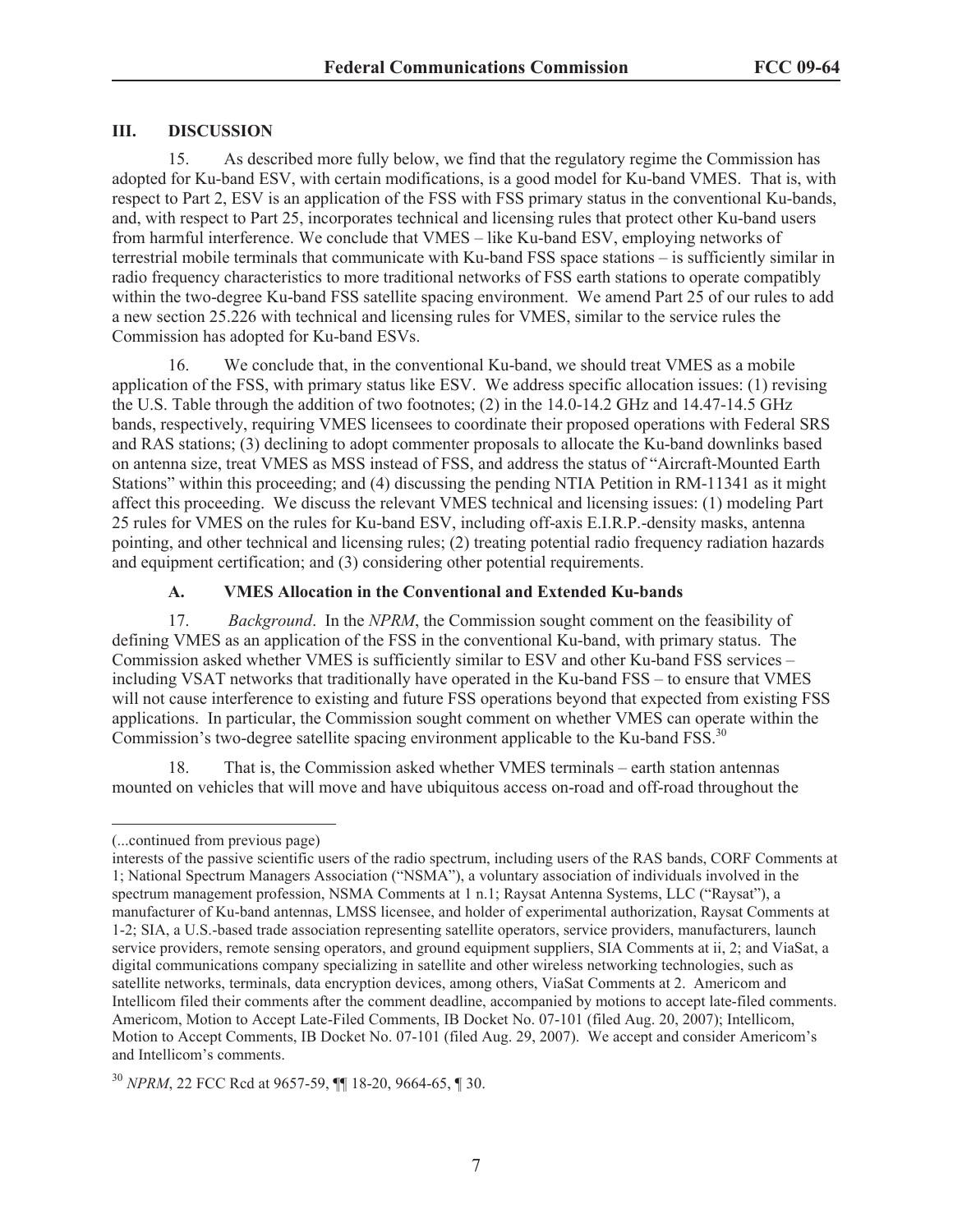United States – merit primary status as an FSS application if they are designed to exhibit radio frequency characteristics similar to those of ESVs and other FSS earth stations so as to operate compatibly in the Ku-band FSS two-degree spacing environment. $31$ 

19. The Commission specifically sought comment and advice from the FSS industry on granting primary status to VMES. The Commission stated that if it granted VMES primary status, the FSS industry would have to accept any increased noise-power from VMES, as if VMES terminals were FSS earth stations, and would have to provide primary status protection to the VMES.<sup>32</sup> At the same time, the Commission noted that the FSS industry might benefit by supplying satellite capacity, services and equipment to VMES systems.<sup>33</sup> The Commission stated, therefore, that the FSS industry was in a good position to provide comment on the various tradeoffs resulting from a grant of primary status to VMES as an application of the FSS.<sup>34</sup>

20. Ten commenters address the similarities and differences between VMES and existing FSS applications and support granting primary status in the conventional Ku-bands within the United States to VMES systems that are capable of operating like VSAT and ESV terminals to protect adjacent FSS satellite systems from interference<sup>35</sup> SIA states that such VMES terminals, because they meet the two-degree spacing technical requirements, are "truly FSS-like in character and use" and "will not disturb the balance that has been reached between primary FSS and secondary MSS services."<sup>36</sup> General Dynamics also urges primary status to preserve and enhance compatibility among relevant Ku-band services. General Dynamics contends that VMES systems most often will employ larger hub terminals with primary status – such as those used for VSAT, ESV and other FSS Ku-band services – at one end of the VMES  $\lim_{x \to 37} K^3$  Although stating that it does not object to the licensing of VMES in the Ku-band,

<sup>35</sup> *See, e.g*., SIA Comments at 3, 5-6, 9 (stating that VMES terminals that can protect FSS and that require no greater protection than FSS should be primary); General Dynamics Comments at 7-17 (stating there are no inherent radio frequency differences between ESV and VMES terminals); Boeing Comments at 3-5 (stating that VMES is functionally identical to ESV); MTN Comments at 3 (stating that lack of co-primary shared services should permit primary status for VMES as FSS application); Americom Comments at 4, Reply at 4 (stating there is no basis to conclude VMES is incompatible with incumbent uses); ViaSat Comments at 4 (stating primary for VMES is consistent with growing trend toward mobile applications in FSS and will not increase potential harmful interference into traditional FSS); ARINC Comments at 3 (stating VMES systems should be primary only if they comply with technical requirements so as to cause no undue interference); NSMA Comments at 2 (stating principal considerations are controlling potential interference from VMES transmission to protect co-frequency operators and ensuring VMES receive operations do not adversely affect incumbent users); Hughes Reply at 1-2 (endorsing SIA Comments; stating that, properly conditioned and regulated, VMES has capability to operate compatibly with existing and evolving applications in FSS while protecting other uses in conventional uplink band); Raysat Comments at 3 (stating that experience confirms VMES can operate successfully in 2º spacing environment, and primary status should apply to VMES that complies with VMES rules and to non-conforming operations that demonstrate compatibility with 2º spacing requirements).

<sup>36</sup> SIA Comments at 8.

<sup>37</sup> General Dynamics Comments at 21-22.

<sup>31</sup> *NPRM*, 22 FCC Rcd at 9657-58, ¶ 18.

<sup>32</sup> *NPRM*, 22 FCC Rcd at 9658, ¶ 18.

<sup>33</sup> *NPRM*, 22 FCC Rcd at 9658, ¶ 18.

<sup>34</sup> *NPRM*, 22 FCC Rcd at 9658, ¶ 18.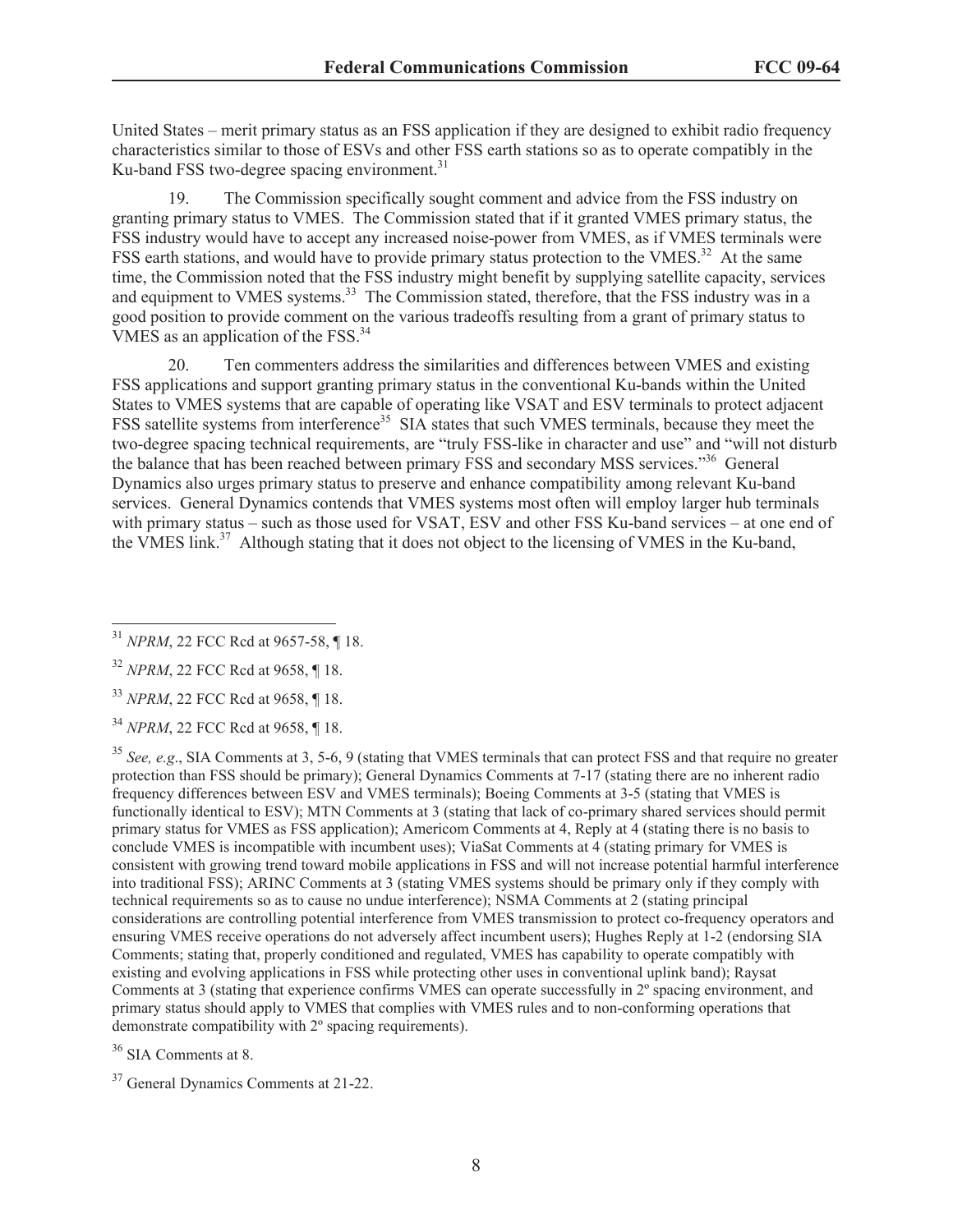ARINC asserts that the Commission must be mindful of existing licensees and users and should avoid adopting rules that would increase harmful interference to other licensees and users in the band.<sup>38</sup>

21. Two commenters raise concerns about primary allocation for VMES. APTS/PBS is concerned that small VMES antennas will not maintain pointing accuracy. In this regard, APTS/PBS states that, unlike sea and air vessels, land vehicles move quickly on rough terrain, take sharp turns, and hit terrain obstructions, and urges the Commission to allocate spectrum to VMES services in the Ka-band instead of the Ku-band.<sup>39</sup> CORF argues that the best way to protect RAS facilities from in-band interference from VMES would be to prohibit VMES transmissions in the 14.47-14.5 GHz sub-band used by the RAS.<sup>40</sup> Alternatively, CORF recommends certain technical measures or coordination with the RAS as a prerequisite to licensing.<sup>41</sup>

22. *Discussion*. A principal objective of the *NPRM* was to develop a record on the capability of VMES to operate in the conventional Ku-band in compliance within the interference avoidance requirements of the Ku-band FSS. The Ku-band FSS now includes one mobile earth station application – ESV – sufficiently similar in radio frequency characteristics to those of more traditional FSS earth stations to operate compatibly within the two-degree Ku-band satellite spacing environment. The record demonstrates that VMES terminals licensed in accordance with the revised Part 25 rules we adopt today likewise will be capable of operating within the Commission's two-degree spacing environment applicable to the Ku-band FSS.<sup>42</sup>

23. Based on the record before us, we conclude that VMES should be defined as an application of the FSS in the Ku-band. As discussed below, we adopt a new U.S. Table footnote to permit the licensing of VMES operations in the conventional Ku-band as an application of the FSS with primary status within the United States. We adopt, below, a second U.S. Table footnote to permit VMES operations in the relevant extended Ku-bands on a non-interference basis with respect to the FS. We respond to CORF's concerns about the 14.47-14.5 GHz sub-band. We discuss antenna pointing accuracy.

#### **B. Allocation Issues**

#### **1. U.S. Table of Frequency Allocations**

24. In the *NPRM*, the Commission proposed to adopt two non-Federal footnotes to the U.S. Table set out in Part 2 of the Commission's rules.<sup>43</sup>

#### **a. Conventional Ku-bands**

25. *Background*. In the conventional Ku-bands, the Commission proposed the following footnote:

<sup>&</sup>lt;sup>38</sup> ARINC Comments at 1. ARINC contends that training use of VMES should occur on a secondary allocation basis because it states that training exercises have a greater potential for causing interference when personnel set up and manipulate new communications systems. ARINC Reply at 2 n.4.

<sup>&</sup>lt;sup>39</sup> APTS/PBS at 2-3. In the event that the Commission decides to allocate spectrum in the Ku-band for VMES use, APTS/PBS suggests a number of technical measures to minimize interference with incumbent Ku-band users. *Id*. at 3.

<sup>40</sup> CORF Comments at 6.

<sup>41</sup> CORF Comments at 6-8.

<sup>42</sup> *See, e.g., supra*, Section III.A.2.

<sup>43</sup> *NPRM*, 22 FCC Rcd at 9668, ¶¶ 39-40. *See also* 47 C.F.R. § 2.106 (U.S. Table).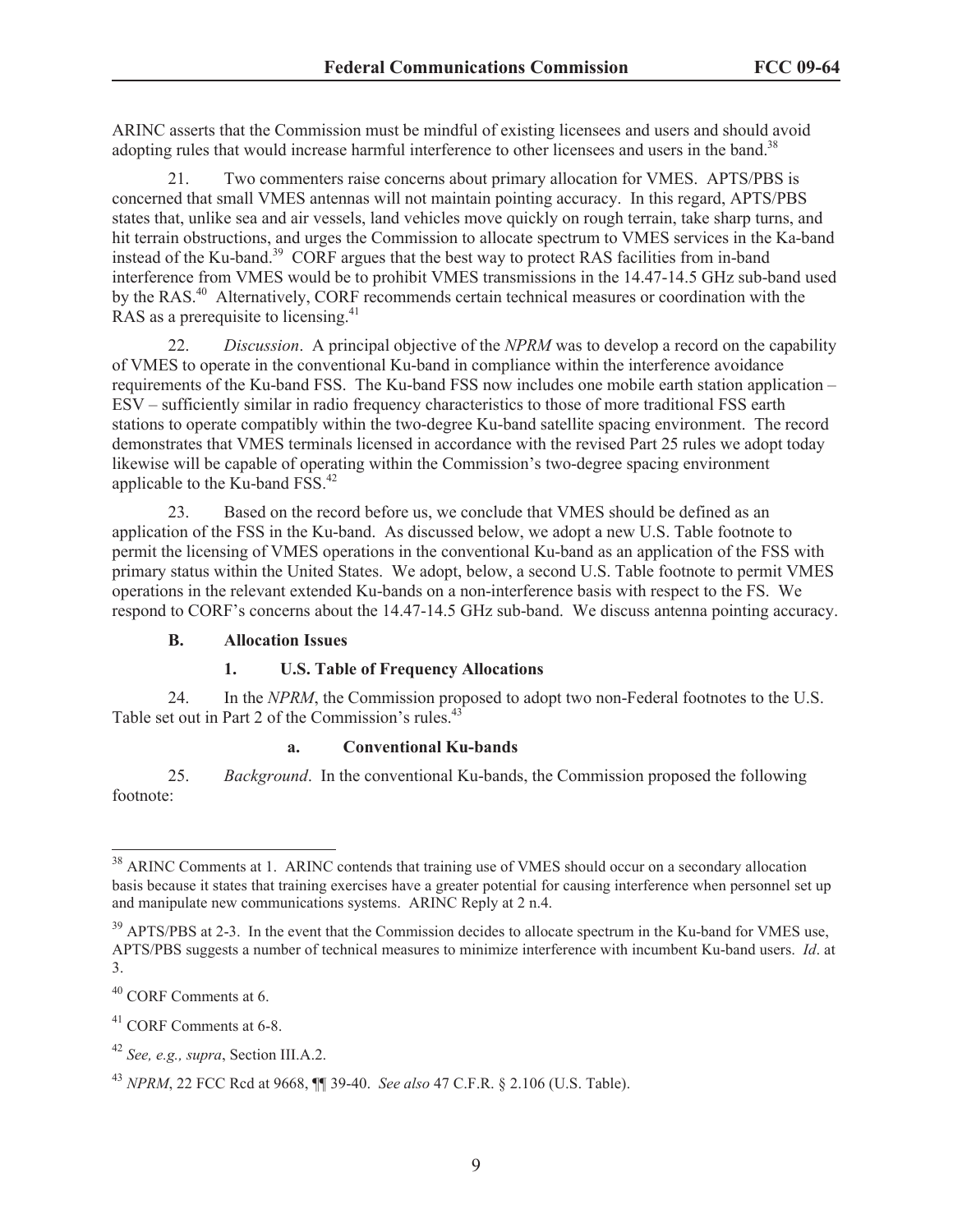**NGyyy** In the bands 11.7-12.2 GHz (space-to-Earth) and 14.0-14.5 GHz (Earth-tospace), Vehicle-Mounted Earth Stations (VMES) as regulated under 47 CFR part 25 are an application of the fixed-satellite service and may be authorized to communicate with space stations of the fixed-satellite service on a primary basis.<sup>44</sup>

The FSS community agrees that VMES, like ESV, can be implemented in a fashion that impacts existing and future FSS use no more or less than other FSS systems, and that primary status for VMES will be beneficial in enhancing compatibility among Ku-band FSS services.<sup>4</sup>

26. *Discussion*. The U.S. Table allocates the 11.7-12.2 GHz (space-to-Earth) and 14.0-14.5 GHz (Earth-to-space) bands for FSS operations on a primary basis.<sup>46</sup> In the *ESV Report and Order*, the Commission added a footnote to the U.S. Table stating that ESVs are an application of the FSS in these two bands.<sup>47</sup> The *NPRM* proposed a similar footnote for VMES.<sup>48</sup>

27. We find a primary allocation for VMES to be in the public interest. We conclude that VMES as regulated under a revised Part 25 of our rules can operate compatibly within the two-degree Ku-band satellite spacing environment without causing harm to other FSS operations in the United States.<sup>49</sup> We adopt the *NPRM* proposal for a new non-Federal footnote to the U.S. Table, as follows:

**NG187** In the bands 11.7-12.2 GHz (space-to-Earth) and 14.0-14.5 GHz (Earth-tospace), Vehicle-Mounted Earth Stations (VMES) as regulated under 47 CFR part 25 are an application of the fixed-satellite service and may be authorized to communicate with space stations of the fixed-satellite service on a primary basis.

#### **b. Extended Ku-bands**

28. *Background*. The Commission proposed in the *NPRM* to adopt a second footnote to the U.S. Table for VMES operations in the relevant extended Ku-bands:

**NGxxx** In the bands 10.95-11.2 GHz and 11.45-11.7 GHz (space-to-Earth), Vehicle-Mounted Earth Stations (VMES) as regulated under 47 CFR part 25 may be authorized to communicate with space stations of the fixed-satellite service but must accept

 $^{46}$  47 C.F.R. § 2.106. There are no primary FS allocations in any portion of the 14.0-14.5 GHz band.

<sup>44</sup> *NPRM*, 22 FCC Rcd at 9693, Appendix B.

<sup>45</sup> *See, e.g*., *supra*, Section III.A.2 (commenters state that compatible VMES systems protecting adjacent FSS satellite systems from interference should be primary); SIA Comments at 9 (stating VMES will be "functional equivalent" of conventional FSS VSAT uplink, and thus existing FSS operations will be protected from harmful interference while not having any greater obligations to conforming VMES than to ESVs and non-moving, conforming, VSAT terminals); General Dynamics Comments at 21-22 (stating primary allocation for VMES in FSS would preserve and enhance compatibility among Ku-band services).

<sup>47</sup> *ESV Report and Order*, 20 FCC Rcd at 706, ¶ 79. *See* 47 C.F.R. § 2.106 Footnote NG183.

<sup>48</sup> *NPRM*, 22 FCC Rcd at 9668, ¶ 40.

<sup>&</sup>lt;sup>49</sup> We note that ARINC comments that the Commission must be mindful to avoid adopting rules that would increase harmful interference to other licensees and users, and suggests secondary status for domestic training exercises using VMES as a way to address its concern about harmful interference caused by training with new equipment. *See supra*, ¶ 20 note 38. We find that the technical rules we adopt in this proceeding, including antenna pointing requirements, will address this concern. We conclude that primary status is appropriate for domestic training exercises, as it is for other uses.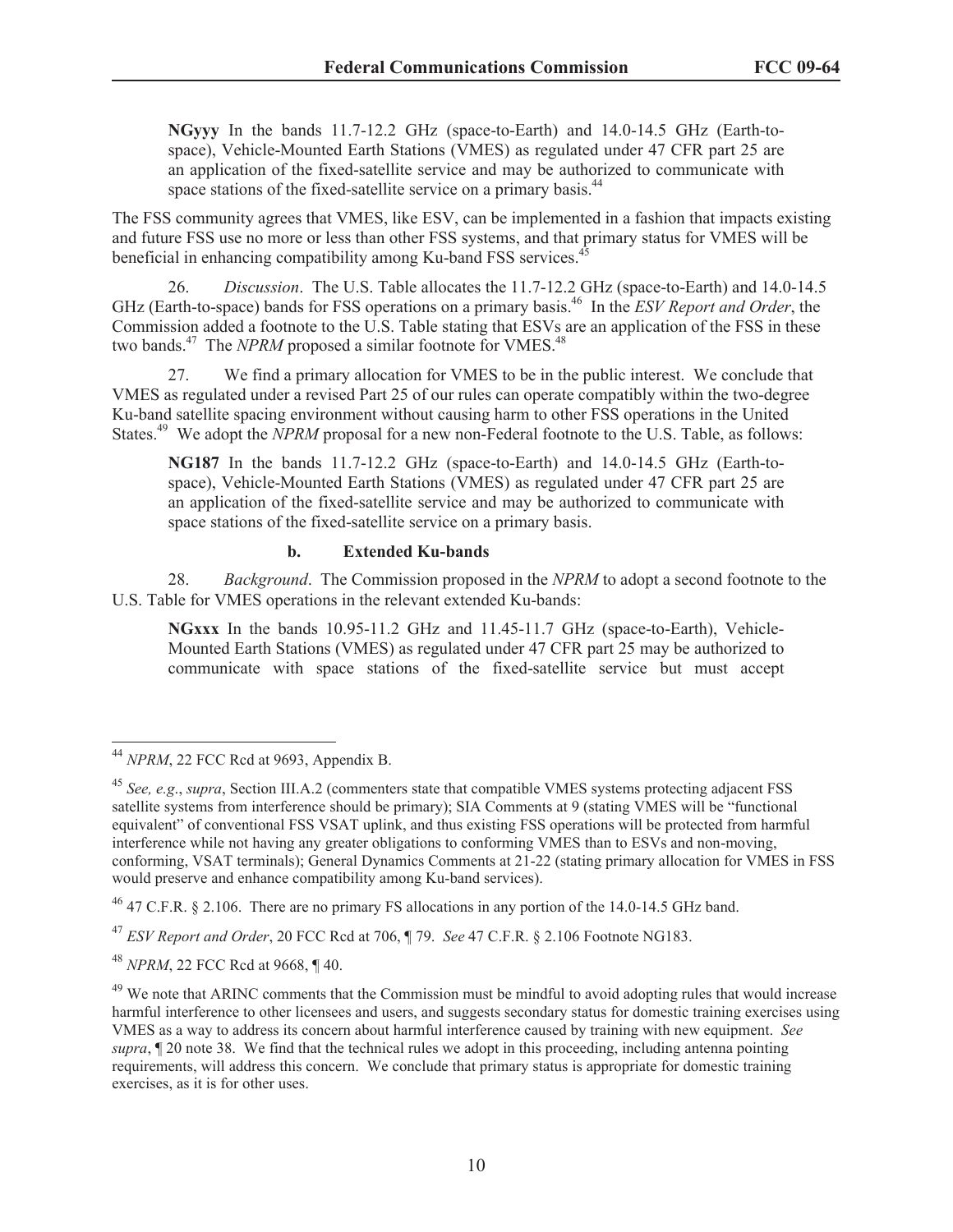interference from stations of the fixed service operating in accordance with the Commission's Rules.<sup>50</sup>

FWCC, a coalition of companies, associations, and individuals interested in the terrestrially-based FS, has no objection to the Commission's authorizing VMES downlinks at 10.95-11.2 GHz and 11.45-11.7 GHz so long as VMES cannot claim protection from FS operations.<sup>51</sup> Eight other commenters also support VMES operations in these bands on a non-protected basis with respect to the FS.<sup>52</sup>

29. *Discussion*. The International Table of Frequency Allocations allocates the frequency band 10.7-11.7 GHz internationally to FSS on a primary basis.<sup>53</sup> Within the United States, we refer to this band as the extended Ku-band downlink band, and footnote NG104 to the U.S. Table reserves FSS use of this band for international systems.<sup>54</sup>

30. In the United States, the FS also uses this band. Our regulatory treatment of ESVs in the 10.95-11.2 GHz and 11.45-11.7 GHz bands requires ESV operators to accept interference from all current and future FS operations in these bands. VMES, like ESV, would use these bands for reception only. Within the United States, we do not anticipate that unprotected receive-only operations in the extended Ku-band would interfere with or restrict other authorized operations in the band.

31. Because Ku-band VMES downlink operations will not interfere with current or future FS operations and because VMES will not receive protection from the FS in these bands, we find, as the Commission did for ESV, that the intent of NG104 will not be undermined by allowing VMES to operate domestically in these bands. Thus, we adopt the *NPRM* proposal for the following non-Federal footnote for VMES operations in the extended Ku-bands:

**NG186** In the bands 10.95-11.2 GHz and 11.45-11.7 GHz (space-to-Earth), Vehicle-Mounted Earth Stations (VMES) as regulated under 47 CFR part 25 may be authorized to communicate with space stations of the fixed-satellite service but must accept interference from stations of the fixed service operating in accordance with the Commission's Rules.

As noted below, VMES applicants proposing to use the extended Ku-band frequencies must identify each space station they propose to use.<sup>55</sup>

## **2. International Allocation Status**

32. *Background*. In the *NPRM*, the Commission observed that there currently is no international recognition in the 14.0-14.5 GHz band for VMES as an FSS application.<sup>56</sup> The Commission

<sup>53</sup> *See* 47 C.F.R. §§ 2.104, 2.106.

<sup>54</sup> 47 C.F.R. § 2.106 Footnote NG104.

<sup>55</sup> *See infra* Section III.C.6.c.

<sup>50</sup> *NPRM*, 22 FCC Rcd at 9693, Appendix B.

<sup>51</sup> FWCC Comments at 2.

<sup>52</sup> *See, e.g*., MTN Comments at 3, Reply at 2 (supports secondary); SIA Comments at 12 (supports proposed U.S. Table footnote NGxxx); Boeing Comments at ii, 17-18 (supports operations on non-protected basis); Raysat Comments at 4 (supports adoption of proposed footnote NGxxx); NSMA Comments at 3 (supports adoption of proposed footnote NGxxx); ViaSat Comments at 4 (supports secondary, non-interference operations with respect to FS); Americom Comments at 1 (supports SIA Comments); Hughes Reply at 7 (supports receive-only VMES on non-protected basis with respect to FS).

<sup>56</sup> *NPRM*, 22 FCC Rcd at 9659-60, ¶ 21.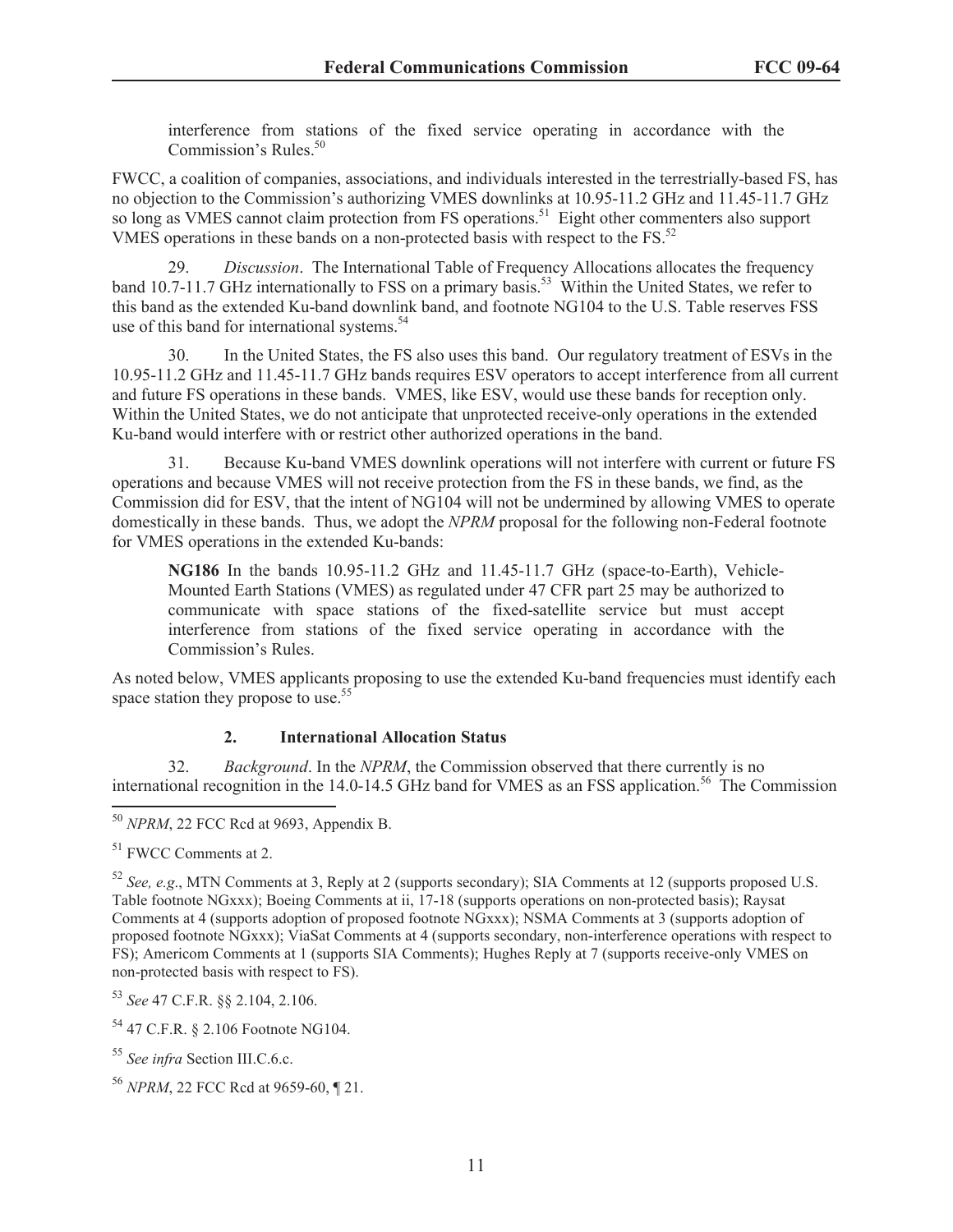stated that international recognition may be less relevant for VMES operating solely within the United States than for ESV and AMSS systems, which, once licensed by the Commission, operate both domestically and internationally.<sup>57</sup> The Commission noted that, even in the absence of International Telecommunication Union ("ITU") agreement on a VMES allocation, it would design any proposed VMES rules to ensure that other countries' communications systems would not receive interference from VMES terminals operating within the United States.<sup>58</sup> The Commission sought comment on the relevance, if any, of the current international recognition of other services involving mobile terminals – LMSS, ESV, and AMSS – to consideration of a domestic allocation status for VMES.<sup>59</sup>

33. Raysat and SIA state that VMES inherently is domestic, unlike ESV or AMSS, and thus international requirements do not apply.<sup>60</sup> SIA asserts that primary status should be accorded to VMES terminals that cause no more interference to, and demand no greater protection from, non-U.S.-licensed satellite networks than other types of FSS earth stations.<sup>61</sup> SIA urges the Commission to proceed with domestic VMES without delay, and asserts that the international status of VMES is not relevant given our commitment to design VMES rules to prevent interference to other countries' communications systems.<sup>62</sup>

34. *Discussion*. In today's Report and Order, we adopt new domestic U.S. allocations and technical and licensing rules that will permit the licensing and operation of VMES systems within the United States. The new Part 2 allocation status and Part 25 technical and licensing rules for VMES do not authorize operations outside of the United States. We find that the rules we adopt today will ensure that VMES systems licensed by the Commission and operating under these rules within the United States will cause no more interference than other types of FSS earth stations. Based on our review of the record, we conclude that the lack of international recognition for VMES as an FSS application is not a critical factor in allocating VMES as an FSS application solely within the United States.<sup>63</sup>

## **3. Coordination with SRS Stations in 14.0-14.2 GHz Band**

35. As discussed below, we require VMES licensees proposing to operate in the 14.0-14.2 GHz band within 125 kilometers of space research tracking and data relay satellite system ("TDRSS") facilities to coordinate through the National Telecommunications and Information Administration ("NTIA") before beginning operations.

<sup>60</sup> Raysat Comments at 13; SIA Comments at 7. *See also* Americom Comments at 1 (supports SIA Comments); Hughes Reply at 1 (endorses SIA Comments).

 $61$  SIA Comments at 7.

<sup>62</sup> SIA Comments at 7-8, *citing to NPRM*, 22 FCC Rcd at 9660, ¶ 21.

 $63$  Further, we observe that ITU Radio Regulation 4.4 ("ITU RR 4.4") permits licensing of services that otherwise do not conform to the Radio Regulations so long as the services do not cause interference to, or claim protection from, other services licensed in compliance with the Radio Regulations. It is possible that an administration neighboring the United States might authorize Ku-band FSS VMES-like operations based solely on ITU RR 4.4. We would expect that any such VMES-like terminal operating pursuant to ITU RR 4.4 will not cause interference to the operations of any U.S. licensee in the Ku-band FSS frequencies.

<sup>57</sup> *NPRM*, 22 FCC Rcd at 9660, ¶ 21.

<sup>58</sup> *NPRM*, 22 FCC Rcd at 9660, ¶ 21.

<sup>59</sup> *NPRM*, 22 FCC Rcd at 9660, ¶ 21.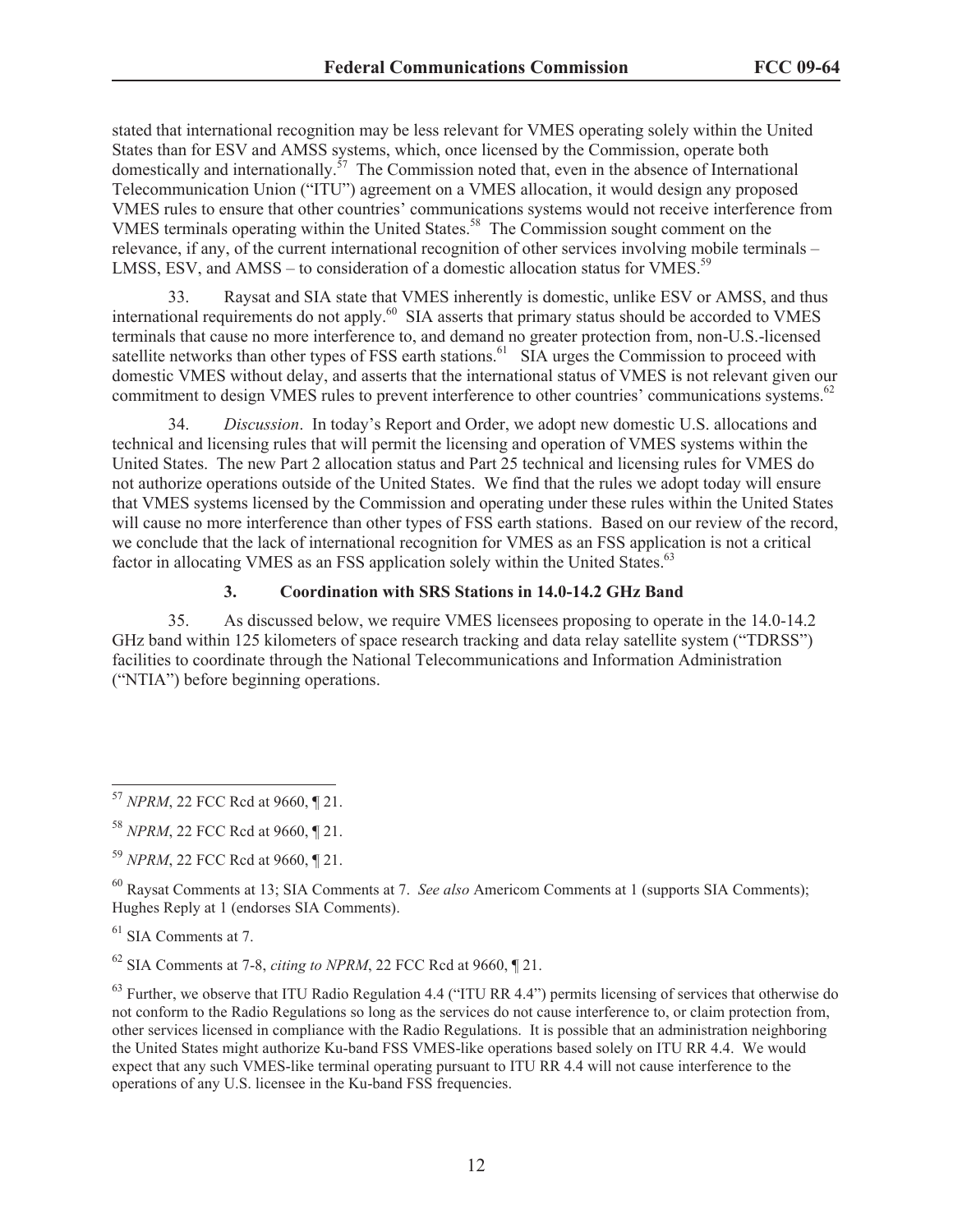36. *Background*. The U.S. Table allocates the 14.0-14.2 GHz portion of the Ku-band on a primary basis to FSS for non-Federal operations.<sup>64</sup> Additionally, the U.S. Table allocates this sub-band on a secondary basis to the SRS for both Federal and non-Federal use.<sup>65</sup>

37. Two National Aeronautics and Space Administration ("NASA") space research TDRSS receive facilities, located in Guam and White Sands, New Mexico, operate with frequency assignments in the 14.0-14.05 GHz band. The TDRSS wideband requirements and associated filtering in this portion of the band leave these two TDRSS receive facilities vulnerable to interference to varying degrees. In addition to the two existing facilities, NASA plans to establish another TDRSS receive facility at Blossom Point on the Eastern Shore of Maryland.

38. The Commission proposed in the *NPRM*, as a condition of the VMES license, to require VMES licensees that intend to operate in the 14.0-14.2 GHz frequencies and plan to travel within 125 kilometers of the TDRSS sites at Guam or White Sands to coordinate their proposed operations prior to operating in this sub-band within 125 kilometers of the two sites.<sup>66</sup> This is the same approach the Commission took with respect to  $ESVs<sup>67</sup>$  The Commission also proposed that, should NASA seek to provide similar protection to future TDRSS sites, NTIA should notify the Commission's International Bureau that the TDRSS site is nearing operational status. The International Bureau then would issue a notice requiring all Ku-band VMES operators to cease operations in the 14.0-14.2 GHz band within 125 kilometers of the new TDRSS site until they had coordinated with the new site. After coordination, VMES operators again would be permitted to operate within 125 kilometers of the new TDRSS site, subject to any operational constraints developed in the coordination process.<sup>68</sup>

39. Nine parties commenting on this issue support requiring coordination with the two existing TDRSS sites as a condition, not prerequisite, of VMES licensing.<sup>69</sup> Of these, General Dynamics, SIA, ViaSat, Boeing, Americom, and Hughes comment on and agree with the NPRM's proposal that coordination be conducted through NTIA and NASA as opposed to working through the Commission.<sup>70</sup>

<sup>70</sup> *See, e.g*., General Dynamics Comments at 46-47 (supports coordination via NASA, but sees notification of International Bureau and public notice as administratively burdensome); SIA Comments at 10 (supports extension of section 25.222(d) of the rules to VMES, and intends to explore with NASA and NTIA a general coordination scheme); ViaSat Comments at 6 (supports coordination with NASA), Reply at 21 (supports SIA's general coordination scheme); Boeing Comments at 18-19 (supported NTIA process in ESV proceeding and supports same approach for VMES); Americom Comments at 1 (supports SIA Comments); Hughes Reply at 1 (endorses SIA Comments).

<sup>64</sup> 47 C.F.R. § 2.106.

 $^{65}$  47 C.F.R. § 2.106. The U.S. Table set out in 47 C.F.R. § 2.106 includes the Federal column for informational purposes only. 47 C.F.R. § 2.105(d)(3) and (e).

<sup>66</sup> *NPRM*, 22 FCC Rcd at 9665-66, ¶ 32, 9698, Appendix B, proposed section 25.xxx(a)(11).

<sup>67</sup> *ESV Report and Order*, 20 FCC Rcd at 712-13, ¶ 90.

<sup>68</sup> *NPRM*, 22 FCC Rcd at 9665, ¶ 32.

<sup>69</sup> *See, e.g*., MTN Comments at 3 (recognizes need to protect TDRSS if VMES granted primary status); ViaSat Comments at 6 (urges same coordination procedures for VMES as for ESV); General Dynamics Comments at 45-47 (supports operation within 125 km of TDRSS sites only after successful coordination); Raysat Comments at 5 (supports coordination requirement as condition of licensing); SIA Comments at 10 (supports extension of section 25.222(d) coordination condition for ESV to VMES); Hughes Reply at 2 (finds coordination proposal in proposed section 25.xxx(a)(11) acceptable); NMSA Comments at 4 (supports coordination); Boeing Comments at ii, 18-19 (supports equal basis coordination as condition of license); Americom Comments at 1 (supports SIA Comments).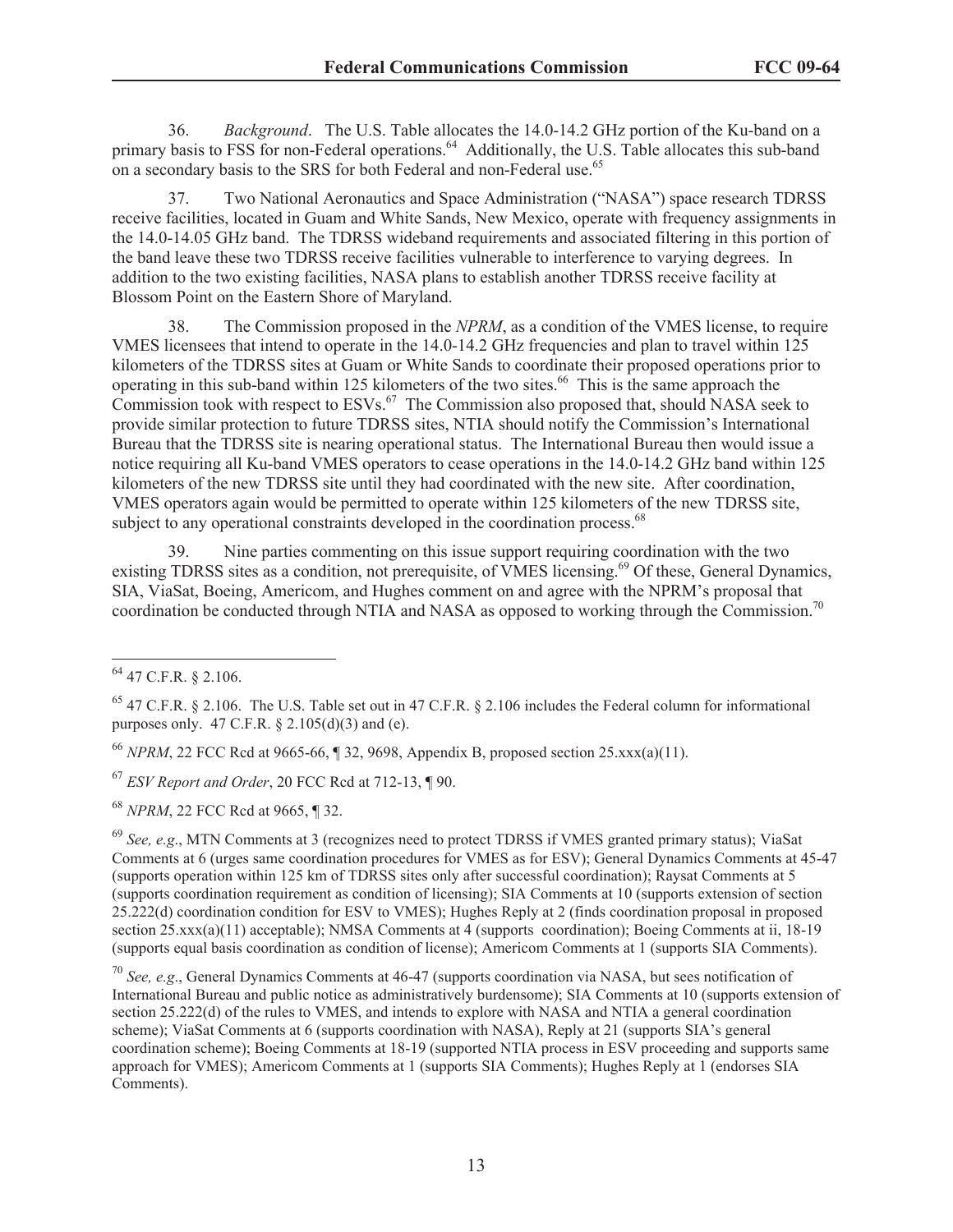40. Commenters are less supportive of extending the 125 kilometer coordination requirement to the new TDRSS site. General Dynamics states that current FSS Ku-band VSAT network licenses do not include geographic restrictions to protect future NASA TDRSS earth stations or other potential users and that VMES transmissions technically identical to VSAT transmissions should not pose any greater interference threat.<sup>71</sup> ViaSat asserts that the proposed 125 kilometer coordination zone is large and would impose unnecessary burdens on VMES operations.<sup>72</sup> Hughes suggests that an area more remote than Blossom Point would be better suited for TDRSS, and proposes soliciting comments on an area and frequency range that would be subject to coordination.<sup>73</sup> SIA supports the extension but notes that receive radio frequency filtering at Blossom Point will be very important.<sup>74</sup> Boeing states that Blossom Point should be designed to operate with generally accepted earth station performance standards.<sup>75</sup>

41. *Discussion*. TDRSS is an important part of the space science work conducted by NASA and is essential to NASA mission requirements.<sup>76</sup> Accordingly, we find it in the public interest to protect TDRSS earth stations from potential interference from VMES operating as an application of the FSS. Therefore, we adopt the Commission's proposal to make SRS coordination a VMES licensing condition. We require VMES licensees proposing to operate in the 14.0-14.2 GHz sub-band within 125 kilometers of the Guam and White Sands, New Mexico TDRSS receive facilities to coordinate through NTIA before beginning operations.<sup>77</sup> VMES licensees shall notify the International Bureau once they have completed coordination. Upon receipt of such notification from a licensee, the International Bureau will issue a public notice stating that the licensee may commence operations within the new coordination zone in 30 days if no party has opposed the operations.<sup>78</sup>

42. We observe that the International Bureau has notified ESV network operators in the 14.0- 14.2 GHz band that they will be required to cease operations within 125 kilometers of the new Blossom Point facilities, when these facilities have become operational, unless and until the ESV operator has reached a coordination agreement with NASA that has been approved by both the Commission and

<sup>73</sup> Hughes Reply at 2-3.

<sup>75</sup> Boeing Comments at 19.

<sup>76</sup> NASA missions supported by TDRSS include the Hubble Space Telescope, the space shuttle, and the International Space Station, among others. *See, e.g*., http://msl.jpl.nasa.gov/Programs/tdrss.html.

<sup>&</sup>lt;sup>71</sup> General Dynamics Comments at 48. General Dynamics notes that it built and currently operates much of the TDRSS ground infrastructure. General Dynamics Comments at 48 n.45. General Dynamics states it is confident that current technology is sufficient to produce future TDRSS earth stations immune to potential VMES interference. General Dynamics Comments at 48.

<sup>72</sup> ViaSat Reply at 22.

<sup>74</sup> SIA Comments at 10, Reply at 8. *See also* MTN Comments at 3 (recognizes need to protect Blossom Point site); Americom Comments at 1, 3, Reply at 1 (supports SIA Comments and Reply; recognizes need to protect); ViaSat Reply at 22 n. 62 (urges filtering).

<sup>77</sup> *See infra* Appendix B, Final Rules, section 25.226(c).

<sup>78</sup> This mirrors the procedure for ESVs. *ESV Report and Order*, 20 FCC Rcd at 713, ¶ 91. General Dynamics proposes an alternative rule restricting transmission within specified TDRSS exclusion zones, with NASA and the VMES licensee maintaining documentation of effective coordination. General Dynamics Comments at 47. We decline to adopt this alternative. We find that it serves the public interest for the VMES licensee to notify the International Bureau of completed coordination so that the International Bureau can give effective public notice, as it does for ESVs.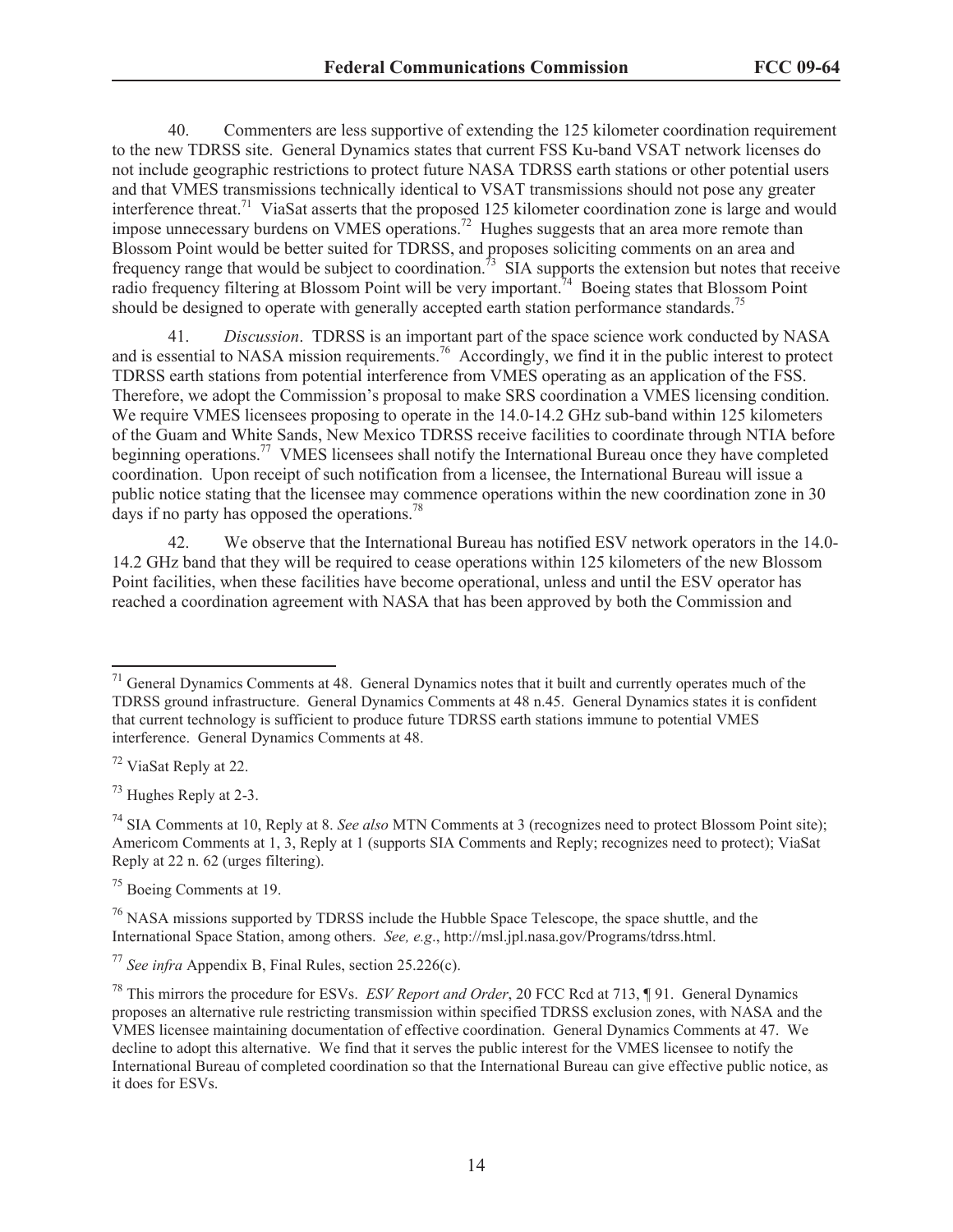NTIA.<sup>79</sup> We see no reason to treat VMES operators differently. Therefore, once NTIA notifies the International Bureau that these facilities are about to become operational, the International Bureau will issue a notice announcing the specific date for the commencement of operations of the Blossom Point facilities and requiring each VMES operator in the 14.0-14.2 GHz band to cease operations within 125 kilometers of the new Blossom Point facilities until the VMES operator has completed a coordination agreement with NASA, acceptable to both NTIA and the Commission, for the new TDRSS site. We expect that NASA will endeavor to design these new facilities to minimize the coordination impact on VMES and other FSS Ku-band services from TDRSS operations below 14.2 GHz.<sup>80</sup> We observe that, in addition to the E.I.R.P.-density mask requirements, VMES, like ESV, must meet specific E.I.R.P.-density requirements towards the horizon in the 14.0-14.2 GHz band.<sup>81</sup> These requirements, intended to control potential interference to NASA's TDRSS earth stations, must be met regardless of the power transmitted in any other direction.<sup>82</sup>

43. Finally, we note that SIA expects new state-of-the-art interference filtering to eliminate the need for the "150 MHz guard band that is specified in the rules for the older, existing sites."<sup>83</sup> ViaSat urges state-of-the-art antenna/receiver front end filtering to minimize "the required 150 MHz [megahertz] guard band."<sup>84</sup> We understand SIA and ViaSat to be referring to that portion of the band between 14.05 and 14.2 GHz, as the two existing TDRSS facilities operate with frequency assignments in the 14.0-14.05 GHz portion of the 14.0-14.2 GHz sub-band in which TDRSS has a secondary allocation.<sup>85</sup> To the extent that SIA and ViaSat may be suggesting that we amend Parts 2 and 25 of the rules in order to eliminate coordination requirements for VMES systems using the 14.05-14.2 GHz frequencies within 125 km of the Blossom Point TDRSS facilities, we do not consider that suggestion, for which there is not a sufficient record in this proceeding.

## **4. Coordination with RAS Stations in 14.47-14.5 GHz Band**

44. As discussed below, we require VMES licensees proposing to operate in the 14.47-14.5 GHz band within certain distances of RAS facilities to coordinate with the National Science Foundation ("NSF") before beginning operations.

<sup>83</sup> SIA Comments at 11.

<sup>84</sup> ViaSat Reply at 22 n. 62.

<sup>79</sup> *International Bureau Announces New NASA TDRSS Earth Station Site, Report No. SPB-221*, Public Notice, DA 07-4028, 22 FCC Rcd 17321 (Int'l Bur. 2007) ("*Blossom Point Notice*"). *See also* 47 C.F.R. § 25.222(c) (formerly section 25.222(d), requiring all ESV networks operating in the 14.0-14.2 GHz band within 125 km of a new TDRSS earth station to cease operations upon commencement of the TDRSS operations, unless and until the ESV operator and NASA reach an agreement that both the Commission and NTIA approve).

<sup>80</sup> *See, e.g., Blossom Point Notice*, 22 FCC Rcd at 17321 (stating that the Blossom Point station will have improved radio frequency filtering), General Dynamics Comments at 48 (stating that General Dynamics built and currently operates much of the TDRSS ground infrastructure and that General Dynamics is confident current TDRSS earth station technology is sufficient to immunize TDRSS earth stations from potential VMES interference).

 $81$  47 C.F.R. § 25.204(j). We discuss of f-axis E.I.R.P.-density requirements in Section III.C.

<sup>82</sup> For ESVs, *see* 47 C.F.R. § 25.204(i).

<sup>85</sup> *See supra* at ¶¶ 36-37; *see also* 47 C.F.R. § 25.222(c), formerly § 25.222(d) (requiring ESV licensees to coordinate through NTIA if they plan to operate in the 14.0-14.2 GHz sub-band within 125 km of existing or future TDRSS facilities); 47 C.F.R. § 2.106 (in column 4 of the U.S. Table – which sets out the Federal Table – listing the secondary Federal space research allocation at 14.0-14.2 GHz).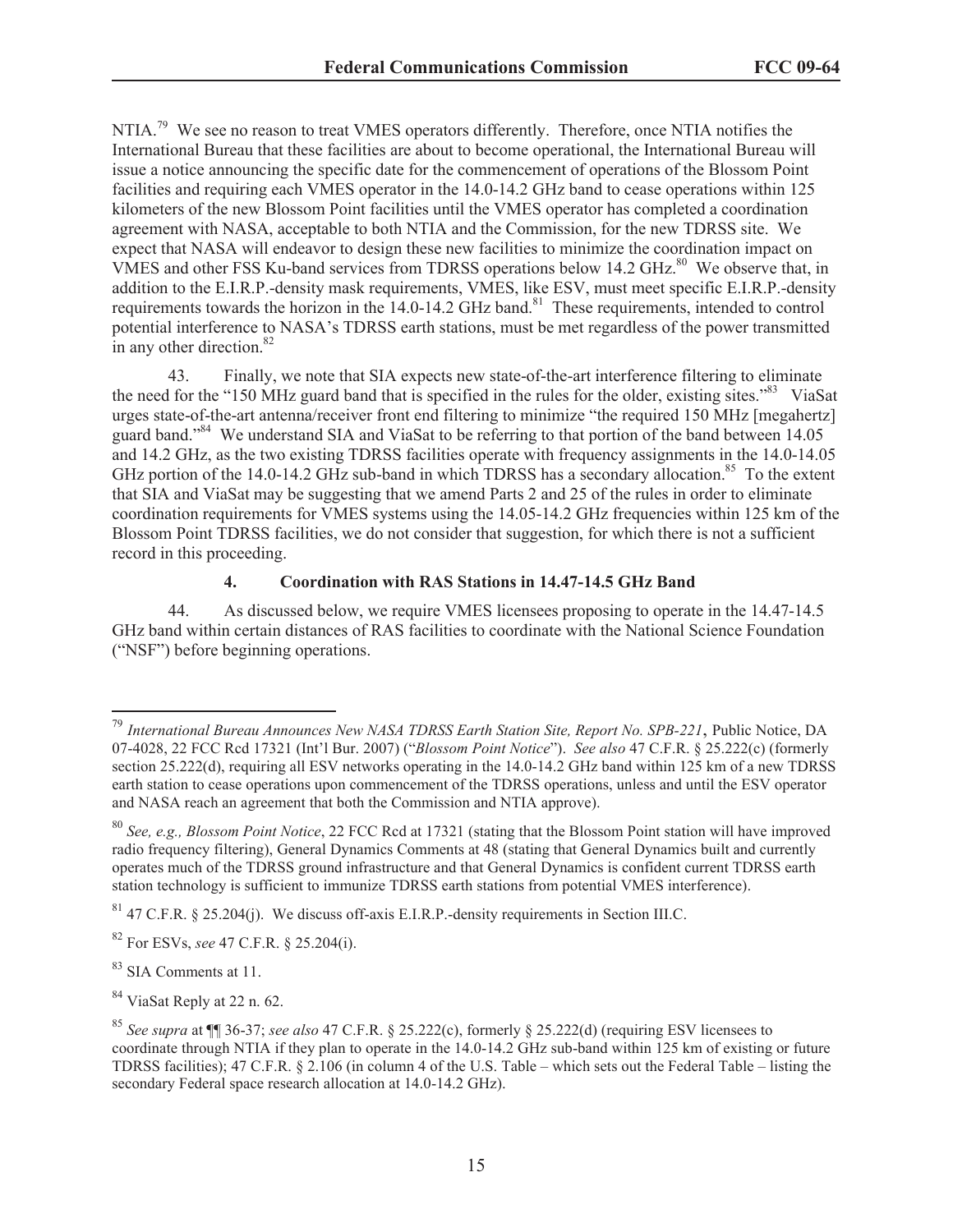#### **a. Coordination Procedure**

45. *Background*. In the United States, the U.S. Table allocates the 14.4-14.5 GHz portion of the Ku-band on a primary basis to FSS for non-Federal operations and on a secondary basis to MSS for non-Federal operations.<sup>86</sup> In addition, the Federal government has secondary fixed and mobile allocations in the band. RAS operates in the 14.47-14.5 GHz sub-band on a permissive basis within the United States.<sup>87</sup>

46. The Commission's rules require Ku-band ESV licensees planning to operate within the 14.47-14.5 GHz sub-band to coordinate their proposed operations within the vicinity of three RAS facilities.<sup>88</sup> In the *NPRM*, the Commission sought comment on the feasibility of similar coordination between VMES and RAS operations to preclude harmful interference to the RAS.<sup>89</sup> Specifically, the Commission asked about conditioning VMES licenses to require VMES operators proposing operations in the 14.47-14.5 GHz band and planning to travel in the vicinities of the radio astronomy facilities listed in footnote US203 of the U.S. Table and of Arecibo, Puerto Rico, Mauna Kea, Hawaii, and St. Croix, U.S. Virgin Islands to coordinate their proposed operations to resolve any potential interference concerns prior to operating in these areas.<sup>90</sup> The Commission stated that requiring coordination as a condition to licensing, as opposed to a prerequisite to licensing, is the same procedure it had adopted for ESVs.<sup>91</sup>

47. The Commission also asked whether VMES licensees should coordinate directly with the NSF or work through the Commission.<sup>92</sup> It said that an NSF coordination process would require VMES operators to complete coordination and notify the International Bureau, which, upon receipt of such notification, would release a public notice stating that operations within the new coordination zone might commence in 30 days if no party had opposed such operations.<sup>93</sup> The Commission noted that this is the same approach it had taken for ESVs.<sup>9</sup>

48. Eight parties comment on and support requiring coordination with the RAS in the 14.47- 14.5 GHz band as a condition, not prerequisite, of licensing.<sup>95</sup> CORF, however, urges us to make

<sup>88</sup> *ESV Report and Order*, 20 FCC Rcd at 748, Appendix B, § 25.222(e); 47 C.F.R. § 25.222(d) (requiring coordination with RAS facilities at St. Croix, Mauna Kea, and Arecibo).

<sup>89</sup> *NPRM*, 22 FCC Rcd at 9667-68, ¶¶ 37-38.

<sup>90</sup> *NPRM*, 22 FCC Rcd at 9667-68, ¶ 37, 9698, Appendix B, Proposed Rules, proposed section 25.xxx(a)(12). Footnote US203 lists RAS facilities observing in the 4 GHz and 14 GHz bands and states that "Every practicable effort will be made to avoid the assignment of frequencies to stations in the fixed or mobile services in these bands." 47 C.F.R. § 2.106 Footnote US203. The *NPRM* proposed the following coordination zones: Arecibo, 90 km; Mauna Kea, 125 km; St. Croix, 45 km; Footnote US203 sites, 160 km. *Id*. at 9698.

(continued....)

<sup>86</sup> 47 C.F.R. § 2.106.

<sup>&</sup>lt;sup>87</sup> Internationally, the RAS is allocated on a secondary basis in the 14.47-14.5 GHz band. In the United States, Footnote US203 of the U.S. Table permits RAS observations of the formaldehyde line frequencies in the 14.47-14.5 GHz sub-band at certain sites. *See* 47 C.F.R. § 2.106 Footnote US203; *see also* Footnote US342.

<sup>91</sup> *NPRM*, 22 FCC Rcd at 9668, ¶ 37 n.83.

<sup>92</sup> *NPRM*, 22 FCC Rcd at 9668, ¶ 38.

<sup>93</sup> *NPRM*, 22 FCC Rcd at 9668, ¶ 38.

<sup>94</sup> *NPRM*, 22 FCC Rcd at 9668, ¶ 38, citing to *ESV Report and Order*, 20 FCC Rcd at 715, ¶ 96.

<sup>95</sup> *See, e.g*., Raysat Comments at 6; MTN Comments at 3; ViaSat Comments at 5-6 (stating that VMES should coordinate with RAS in sub-band, using same coordination procedures as adopted for ESVs); General Dynamics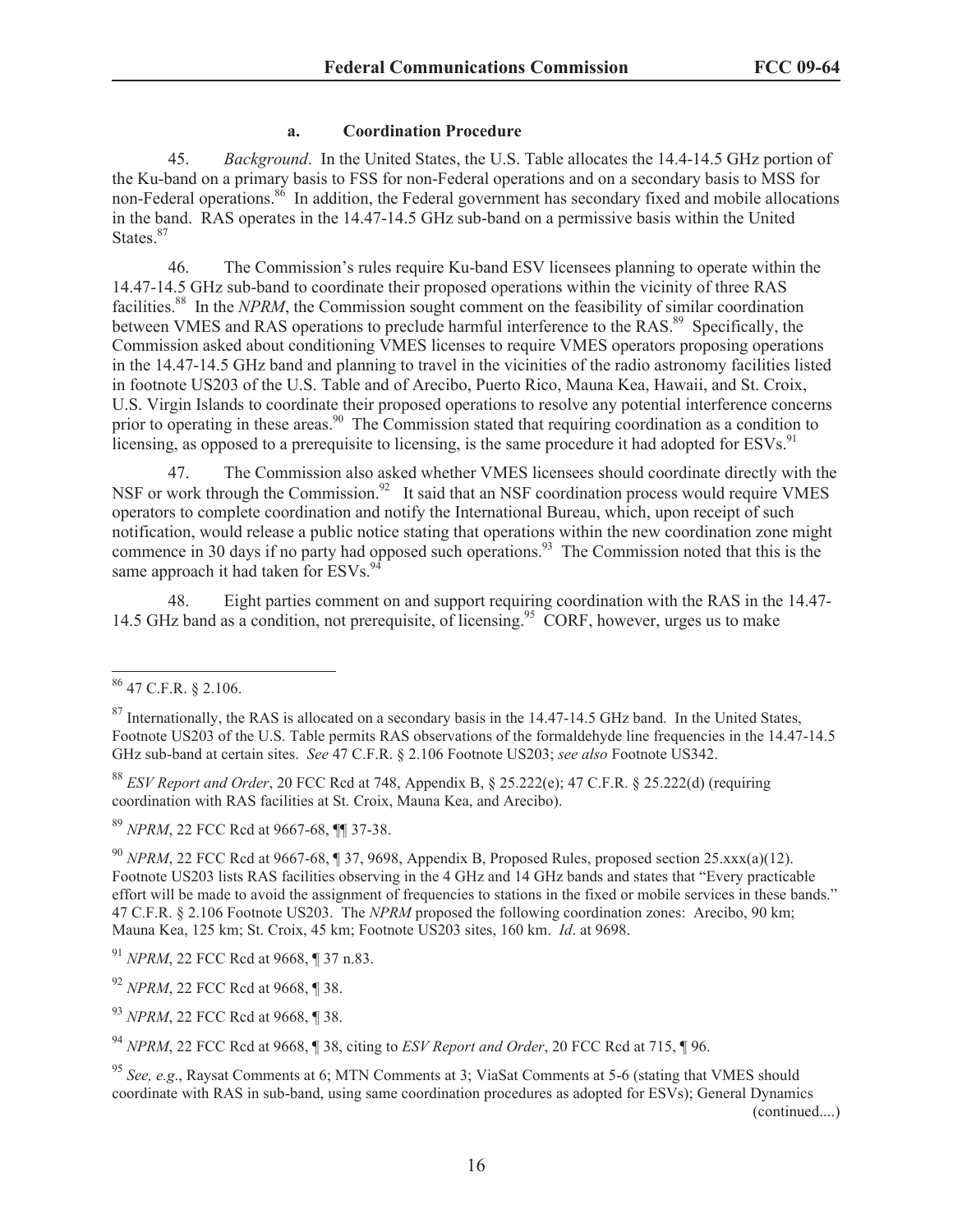coordination a prerequisite to licensing or prohibit all VMES uplink transmissions in the 14.47-14.5 GHz band nationwide to protect RAS facilities, including US203 facilities, from in-band interference.<sup>96</sup> The eight commenters favoring coordination as a condition of licensing support coordination with NSF – as set out in the *NPRM*'s Appendix B, Proposed Rules, proposed section 25.xxx(a)(12) – or through NTIA.<sup>97</sup>

49. *Discussion*. We do not adopt CORF's proposal to exclude VMES from use of portions of the FSS uplink band.<sup>98</sup> We find that we can accomplish the necessary interference protection of these important RAS facilities through the less severe methods discussed below.

50. We require VMES licensees proposing to operate in the 14.47-14.5 GHz band and planning to travel within certain distances of relevant RAS facilities to coordinate their proposed operations with NSF prior to operating in these areas.<sup>99</sup> We discuss the relevant RAS facilities in Section III.B.4.b below.

51. Licensees shall notify the International Bureau once they have completed coordination and shall submit the applicable NSF-licensee coordination agreement to the Commission. If the VMES applicant submits the coordination agreement with its application, the 30-day public notice period for the application will provide opportunity for any public comment on the coordination agreement. Alternatively, upon receipt of such notification from a licensee, the International Bureau will issue a public notice stating that the licensee may commence operations within the new coordination zone in 30 days if no party has opposed the operations. $100$ 

52. For future RAS sites, we adopt the procedure used for future TDRSS sites.<sup>101</sup> That is, once NTIA notifies the International Bureau that these facilities are about to become operational, the International Bureau will issue a notice requiring each VMES operator in the 14.47-14.5 GHz band to cease operations within the relevant geographic zone (160 kilometers for a radio observatory like Green Bank or Socorro and 50 kilometers for a Very Long Baseline Array, or "VLBA," site) of the new RAS facility until the VMES operator has completed a coordination agreement with NSF for the new RAS

<sup>97</sup> *Compare* CORF Comments at 8; Raysat Comments at 6; NSMA Comments at 4-5; ViaSat Comments at 6 (all selecting NSF) *with* SIA Comments at 11 (should be through NTIA, not NSF); MTN Reply at 5 (same); Americom Comments at 1 (supports SIA Comments); Hughes Reply at 1 (endorses SIA Comments).

 $^{98}$  Nor will we require, as suggested by CORF, coordination in the 14.44-14.47 GHz frequencies. As SIA observes, VMES terminals will be required to meet the unwanted emissions requirements of 47 C.F.R. § 25.202(f). SIA Comments at 12, Reply at 7.

<sup>99</sup> See infra Appendix B, section 25.226(d). The Commission has found the process of licensee coordination with NSF, followed by notification of the Commission, to work well. *See, e.g., Raysat LMSS Order*, 23 FCC Rcd at 1995-96, ¶¶ 30-31 (coordination agreement between NSF and Raysat).

<sup>100</sup> This notification procedure mirrors the procedure for ESVs. *ESV Report and Order*, 20 FCC Rcd at 715, ¶ 96.

<sup>101</sup> *See supra* ¶ 42.

<sup>(...</sup>continued from previous page)

Comments at 50; NSMA Comments at 4 (agreeing with the Commission's approach to ESV); SIA Comments at 11, Americom Comments at 1 (supporting SIA Comments); Hughes Reply at 1 (endorsing SIA Comments).

<sup>&</sup>lt;sup>96</sup> CORF Comments at 5-8 (urging the Commission to prohibit use of sub-band or make coordination a prerequisite of licensing unless technical measures require Global Positioning Satellite software or a control center to ensure coordination, and urging the Commission to require coordination of VMES use of 14.44-14.47 GHz if the Commission does not ban VMES use of 14.47-14.5 GHz). ViaSat, SIA, Americom, and Hughes oppose CORF's proposed requirements on using the 14.44-14.47 GHz frequencies. *See* ViaSat Reply at 22; SIA Reply at 6-7; Americom Reply at 1 (concurs with SIA Reply); Hughes Reply at 1 (endorses SIA Reply).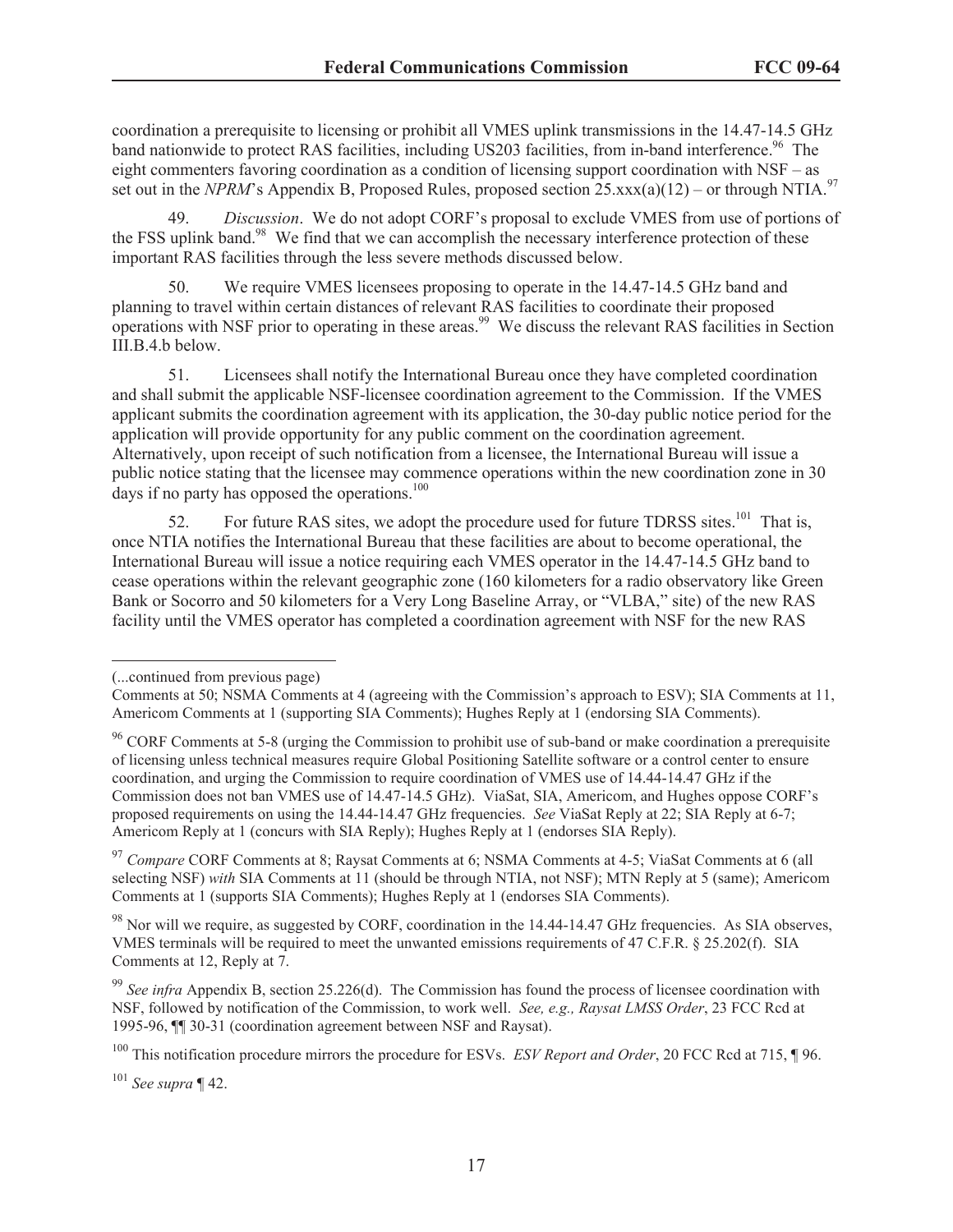site.<sup>102</sup> Licensees shall notify the International Bureau once they have completed coordination and shall submit the applicable coordination agreement to the Commission. Upon receipt of such notification from a licensee, the International Bureau will issue a public notice stating that the licensee may commence operations within the new coordination zone in 30 days if no party has opposed the operations.

#### **b. Relevant RAS Facilities**

53. *Background*. In the *NPRM*, the Commission proposed VMES coordination with certain RAS facilities, including those listed in US203. Specifically, the Commission sought comment on requiring VMES operators proposing operations in the 14.47-14.5 GHz band and planning to travel in the vicinity of the radio observatories listed in US203 and of Arecibo, Mauna Kea, and St. Croix to coordinate their proposed operations to resolve any potential interference concerns.<sup>103</sup>

54. MTN, SIA, Americom and Hughes support a requirement to coordinate with RAS facilities at Arecibo, Mauna Kea and St. Croix.<sup>104</sup> At the same time, they assert that footnote US203 does not apply to satellites and there is no justification for adopting a VMES coordination zone around US203 facilities observing in the 14.47-14.5 GHz sub-band.<sup>105</sup> SIA states that the ESV rules are limited to coordination with RAS facilities at Arecibo, Mauna Kea and St. Croix and do not include coordination zones around the RAS facilities listed in US203.<sup>106</sup>

55. *Discussion*. We require VMES licensees to coordinate with a broader range of RAS facilities than required by the ESV rules. SIA is correct that the ESV rules list only three facilities, at Arecibo, Puerto Rico, Mauna Kea, Hawaii, and St. Croix, U.S. Virgin Islands. It was appropriate, for ESVs, to adopt coordination zones around the three observatories at Arecibo, Puerto Rico, Mauna Kea, Hawaii, and St. Croix, U.S. Virgin Islands, because, absent coordination, there was a possibility of ESV interference to radio observations in these zones as vessels carrying ESVs entered waters in proximity to these observatories.<sup>107</sup> We find that a similar circumstance exists for VMES terminals, which may operate on- and off-road near these three facilities. However, VMES, unlike ESV, also will be capable of traveling on- and off-road in close proximity to additional radio observatories, including those listed in US203, among others.<sup>108</sup>

56. Given the potential ubiquity of VMES terminals within the United States, we conclude that it is necessary to adopt new section 25.226(d) requiring VMES coordination with certain RAS facilities – a broader category of sites than the three coordination sites for ESVs – to protect these

 $105$  MTN Reply at 6; SIA Comments at 11-12 (observes that US203 applies expressly to avoiding 14.47-14.5 GHz assignments in fixed and mobile services, not in satellite services), Reply at 5-6; Americom Comments at 1, Reply at 1 (supports SIA Comments and Reply); Hughes Reply at 1 (endorses SIA Comments and Reply).

<sup>&</sup>lt;sup>102</sup> *See infra* Section III.B.4.c for a discussion of coordination zones.

<sup>&</sup>lt;sup>103</sup> *NPRM*, 22 FCC Rcd at 9698, Appendix B, Proposed Rules, section 25.xxx(a)(12).

<sup>104</sup> *See, e.g*., MTN Reply at 5-6 (urging requirement limited to St. Croix, Mauna Kea and Arecibo); SIA Comments at 11-12, Reply at 5 (urging requirement limited to three specific sites identified in what was section 25.222(e) of the rules and is now section 25.222(d)); Americom Comments at 1, Reply at 1 (supporting SIA Comments and Reply); Hughes Reply at 1 (endorsing SIA Comments and Reply).

<sup>&</sup>lt;sup>106</sup> SIA Comments at 12, Reply at 5.

<sup>107</sup> *See ESV Report and Order*, 20 FCC Rcd at 714-15, ¶¶ 95-97.

<sup>108</sup> *See also* CORF Comments at 5 (stating that there may be thousands, or tens of thousands, of VMES terminals operating throughout the United States, that every major RAS observatory has public roads nearby, and that VMES appears to be intended for off-road use as well).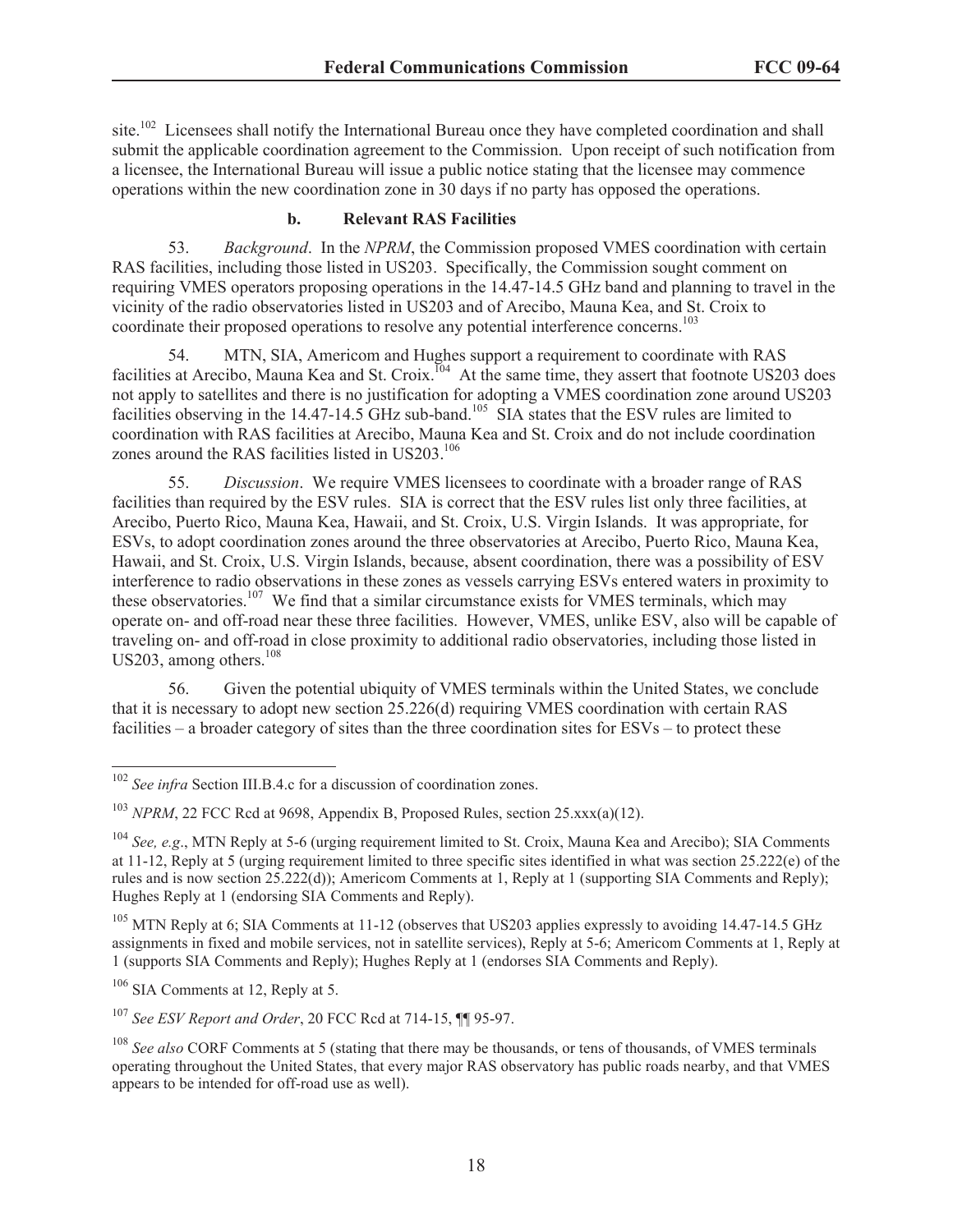important RAS sites from potential interference. In this regard, we also observe that footnote US342 of the U.S. Table states that, in making assignments to stations in the 14.47-14.5 GHz band, among other bands, the Commission shall take all practicable steps to protect the RAS from harmful interference.<sup>109</sup>

57. CORF proposes that the Commission update the list of RAS facilities in US203.<sup>110</sup> We agree with SIA that this is not the appropriate proceeding in which to update US203.<sup>111</sup> The Commission did not seek comment in the *NPRM* and we do not have a full record on the issue of updating US203. However, as noted, US342 requires the Commission, in making assignments in the 14.47-14.5 GHz band, among others, to take all practicable steps to protect RAS sites from harmful interference. We take cognizance of recent agreements between NSF and certain Commission licensees that include RAS facilities not listed in US203.<sup>112</sup> We also observe that the Commission previously has stated that it might need to update US203.<sup>113</sup> In an *ex parte* letter, NTIA provides the most recent list of RAS facilities making observations in the Ku-band and the contact information for initiating coordination with NSF.<sup>114</sup> We determine that reliance on the sites listed in the NTIA Letter is a practicable approach to protecting RAS sites from potential VMES interference. Thus, we adopt a rule that requires VMES licensees to coordinate with NSF for the following operational RAS sites, as identified by NTIA: St. Croix, Virgin Islands; Mauna Kea, Hawaii; Arecibo, Puerto Rico; Green Bank, West Virginia; Socorro, New Mexico; Stinchfield Woods, Michigan; Rosman, North Carolina; Brewster, Washington; Owens Valley,

<sup>111</sup> *See* SIA Reply at 6 n.14.

<sup>112</sup> *See, e.g., Raysat LMSS Order*, 23 FCC Rcd at 1995-96, ¶¶ 30-31 (discussing coordination agreement between NSF and Raysat); Raysat, Inc., Application for Authority to Operate 4,000 In-Motion Mobile Satellite Antennas in the 14.0-14.5 GHz and 11.7-12.2 GHz Frequency Bands, File Nos. SES-LIC-20060629-01083 *et al*., Application, Exhibit 3, Technical Operational Coordination Agreement for the Joint Usage of the Band 14.0-14.5 GHz between the National Science Foundation and Land Mobile Satellite Service Earth Stations (LMSS) Operated by Raysat, Inc. (May 25, 2006) ("NSF-Raysat Coordination Agreement") *available at*

<sup>109</sup> 47 C.F.R. § 2.106 Footnote US342.

<sup>&</sup>lt;sup>110</sup> In particular, CORF states that the Five Colleges Radio Observatory and the Haystack Observatory no longer operate at 14 GHz and can be deleted from US203. CORF Comments at 9. CORF states that the Allen Telescope Array ("ATA"), located in Hat Creek, California, has replaced the Hat Creek Observatory, and urges us to replace "Hat Creek Observatory" with "ATA" and to delete the reference to observation at 14 GHz while retaining the reference to 4.8 GHz. *Id*. Additionally, CORF urges us to add the VLBA stations of the National Radio Astronomy Observatory, listed in Footnote US311, to US203 with the notation that they observe at 4.8 GHz and 14 GHz. *Id*. Finally, CORF states that the University of Michigan Radio Astronomy Observatory located at Stinchfield Woods, Michigan and the Pisgah Astronomical Research Institute located at Rosman, North Carolina observe at both 4.8 GHz and 14 GHz, and urges that us add both observatories to US203. *Id*.

http://licensing.fcc.gov/ibfsweb/ib.page.FetchAttachment?attachment\_key=-110808. The NSF-Raysat Coordination Agreement lists the following sites: Green Bank, West Virginia; Socorro, New Mexico; Brewster, Washington; Owens Valley, California; Kitt Peak, Arizona; Pie Town, New Mexico; Los Alamos, New Mexico; Fort Davis, Texas; North Liberty, Iowa; and Hancock, New Hampshire. NSF-Raysat Coordination Agreement at 3. US203 lists Green Bank and Socorro, plus additional sites not listed in the NSF-Raysat Coordination Agreement. 47 C.F.R. § 2.106 Footnote US203.

<sup>&</sup>lt;sup>113</sup> *AMSS NPRM*, 20 FCC Rcd at 2923,  $\blacksquare$  28-29, 2924-25,  $\blacksquare$  33 (seeking comment on whether and how to update US203, based on comments that CORF had filed in that proceeding).

<sup>114</sup> *See* Letter from Karl Nebbia, NTIA to Julius Knapp, Chief, Office of Engineering and Technology, IB Docket No. 07-101 (dated Dec. 1, 2008) ("NTIA Letter") (listing RAS sites and proposed coordination zones and identifying NSF contact point).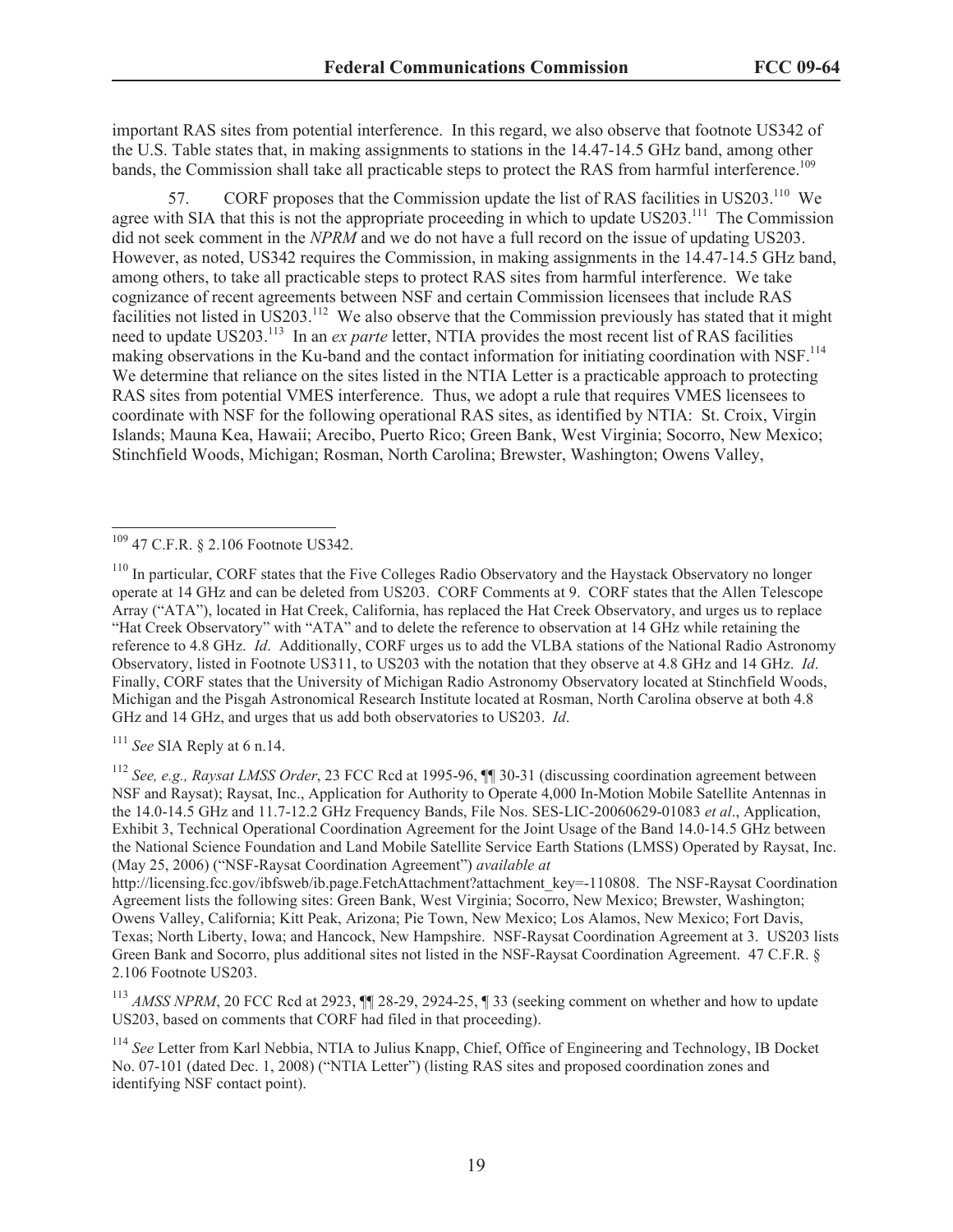California; Kitt Peak, Arizona; Pie Town, New Mexico; Los Alamos, New Mexico; Fort Davis, Texas; North Liberty, Iowa; and Hancock, New Hampshire.<sup>115</sup>

#### **c. Coordination Zones**

58. *Background*. In the *NPRM*, the Commission proposed a rule establishing certain VMES coordination zones around RAS facilities. In particular, the Commission proposed section  $25.xxx(a)(12)$ , as follows:

(12) Operations of VMESs in the 14.47-14.5 GHz (Earth-to-space) frequency band within (1) 45 km of the radio observatory on St. Croix, Virgin Islands (latitude  $17^{\circ}$  46' N, longitude 64° 35' W); (2) 125 km of the radio observatory on Mauna Kea, Hawaii (latitude 19° 48' N, longitude 155° 28' W); (3) 90 km of the Arecibo Observatory on Puerto Rico (latitude  $18^{\circ}$  20' 46" N, longitude  $66^{\circ}$  45' 11" W); and (4) 160 km of the radio observatories listed in US203 as observing in the 14.47-14.5 GHz band are subject to coordination with the National Science Foundation (NSF).<sup>116</sup>

The proposed VMES coordination zones around Arecibo, St. Croix and Mauna Kea were the same as those the Commission had adopted in 2005 in the ESV rules.<sup>117</sup>

59. SIA asserts that the *NPRM* offers no justification for the 160-kilometer coordination zone around US203 sites.<sup>118</sup> ViaSat contends that the radio horizon for VMES antennas will be approximately 18 kilometers as it states that VMES antennas typically will be less than 10 feet above ground level and signal path obstacles and foliage will attenuate signals, and that 160 kilometers is an unnecessarily large coordination area.<sup>119</sup>

60. *Discussion*. We take cognizance of the NTIA Letter as a useful model for delineating the appropriate geographic zones for VMES around RAS facilities. We also note that NSF and various Kuband LMSS licensees have current coordination agreements that reflect many of the coordination zones set out in the NTIA letter. $120$ 

61. The NTIA Letter lists fifteen RAS sites. The NTIA Letter recommends 50-kilometer coordination zones around each of St. Croix and Mauna Kea, and a coordination zone of the Island of Puerto Rico for Arecibo; a 160-kilometer zone around each of five RAS sites (Green Bank, Socorro, Stinchfield Woods, Rosman, and Owens Valley); and a 50-kilometer zone around certain VLBA antenna systems (Brewster, Kitt Peak, Pie Town, Los Alamos, Fort Davis, North Liberty and Hancock).<sup>121</sup> We adopt for VMES the coordination zones set out in the NTIA Letter. We adopt 50-kilometer coordination zones around each of St. Croix and Mauna Kea, a coordination zone of the Island of Puerto Rico for

<sup>119</sup> ViaSat Reply at 21-22.

<sup>120</sup> *See, e.g*., NSF-Raysat Coordination Agreement.

<sup>115</sup> *See* NTIA Letter at 1. *See also* CORF Comments at 9.

<sup>116</sup> *NPRM*, 22 FCC Rcd at 9698, Appendix B, Proposed Rules, § 25.xxx(a)(12). *See also* 47 C.F.R. 1.106 Note US203.

<sup>117</sup> *See ESV Report and Order*, 22 FCC Rcd at 748, Appendix B. *See also* 47 C.F.R. § 25.222(d).

<sup>&</sup>lt;sup>118</sup> SIA Comments at 12.

<sup>121</sup> NTIA Letter at 1; *see also* NSF-Raysat Coordination Agreement at 2-3 (stating that the Green Bank and Socorro observatories require more stringent levels of protection than the remaining eight sites associated with VLBA antenna systems).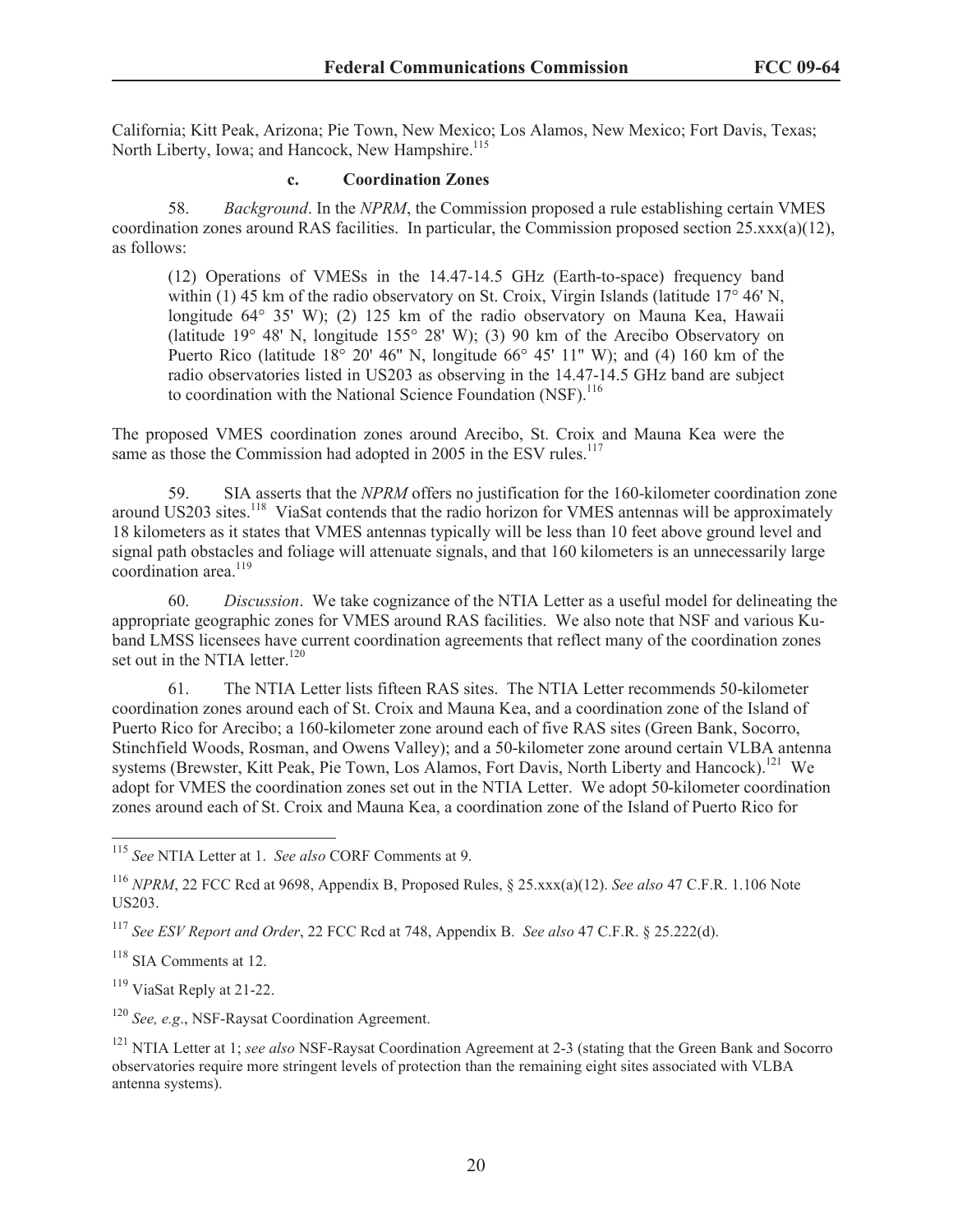Arecibo, and 160-kilometer coordination zones around each of Green Bank, Socorro, Stinchfield Woods, Rosman, and Owens Valley. For the purely VLBA sites, we adopt a maximum coordination zone of 50 kilometers.<sup>122</sup> This 50-kilometer zone will be less burdensome for VMES operators than the 160 kilometers proposed by the *NPRM* for RAS sites.

#### **d. Notification versus Coordination**

62. *Background*. SIA, which opposes the proposal in the *NPRM* to require VMES licensees to coordinate with US203 facilities, filed comments that seem to suggest that it would prefer us to require VMES operators to notify rather than coordinate with RAS facilities. In its comments, SIA referred to § 25.203(f) of the rules, which requires applicants (but excluding applicants for "mobile" station authorizations, among others) to notify the National Radio Astronomy Observatory of the technical parameters of an earth station that would operate within the "Quiet Zone" for radio astronomy.<sup>123</sup> SIA observed that the Commission had been considering a proposal, in the *Sixth Report and Order and Third Further Notice*, to replace the notification requirement with a coordination requirement for VSAT remote terminals that operate in the Quiet Zone.<sup>124</sup> SIA asserted that the Commission might condition the regulatory treatment of VMES on the outcome in the *Sixth Report and Order and Third Further Notice*. 125

63. *Discussion*. Subsequent to the filing of SIA's comments in this proceeding, the Commission declined to amend § 25.203(f) in a separate proceeding. In the *Eighth Report and Order*, the Commission determined that it would not be in the public interest to require prior coordination to replace the Quiet Zone notification requirement for VSAT applicants.<sup>126</sup>

64. To the extent that SIA is recommending RAS notification in place of coordination for VMES, based on section 25.203(f) of the rules, we note that section 25.203(f) addresses non-mobile operations in the 14.47-14.5 GHz band. VMES earth stations, as a new mobile application of the FSS, are not covered by the terms of section  $25.203(f)$ .<sup>127</sup> Moreover, the "quiet zones" set out in section 25.203 do not encompass all of the RAS facilities that require coordination with VMES to protect the RAS from potential harmful interference.<sup>128</sup> We find that requiring VMES to coordinate with NSF, as the Commission proposed in the *NPRM*, instead of adopting a VMES notification requirement, as seemingly suggested by SIA, will provide the needed certainty that this new mobile application of the FSS will not cause unnecessary interference to important RAS assets.

<sup>122</sup> *See* NTIA Letter at 1; *see also* NSF-Raysat Coordination Agreement at 2-3 (establishing 25 kms as exclusion zone around the Hancock, New Hampshire VLBA site).

<sup>&</sup>lt;sup>123</sup> SIA Comments at 12 n.23, referring to 47 C.F.R. § 25.203(f) (defining the Quiet Zone as the area bounded by 39º15´ N on the north, 78º30´ W on the east, 37º30´ N on the south and 80º30´ W on the west).

<sup>124</sup> SIA Comments at 12 n.23, *citing 2000 Biennial Regulatory Review – Streamlining and Other Revisions of Part 25 of the Commission's Rules Governing the Licensing of, and Spectrum Usage by, Satellite Network Earth Stations and Space Stations*, IB Docket No. 00-248, Sixth Report and Order and Third Further Notice of Proposed Rulemaking, FCC 05-62, 20 FCC Rcd 5593, 5641-43, ¶¶ 138-142 (2005) ("*Sixth Report and Order and Third Further Notice*").

 $125$  SIA Comments at 12 n.23.

<sup>126</sup> *Eighth Report and Order*, 23 FCC Rcd at 15138, ¶ 91.

<sup>127</sup> 47 C.F.R. § 25.203(f). *See also* Green Bank Comments at 1 (stating that because the Quiet Zone protections do not pertain to mobile transmitters, additional protection would be required to keep VMES uplink signals from interfering with Ku-band RAS observations).

<sup>&</sup>lt;sup>128</sup> Section 25.203(f) covers Green Bank, and  $\S$  25.203(i) covers Arecibo. 47 C.F.R.  $\S$  25.203(f), (i).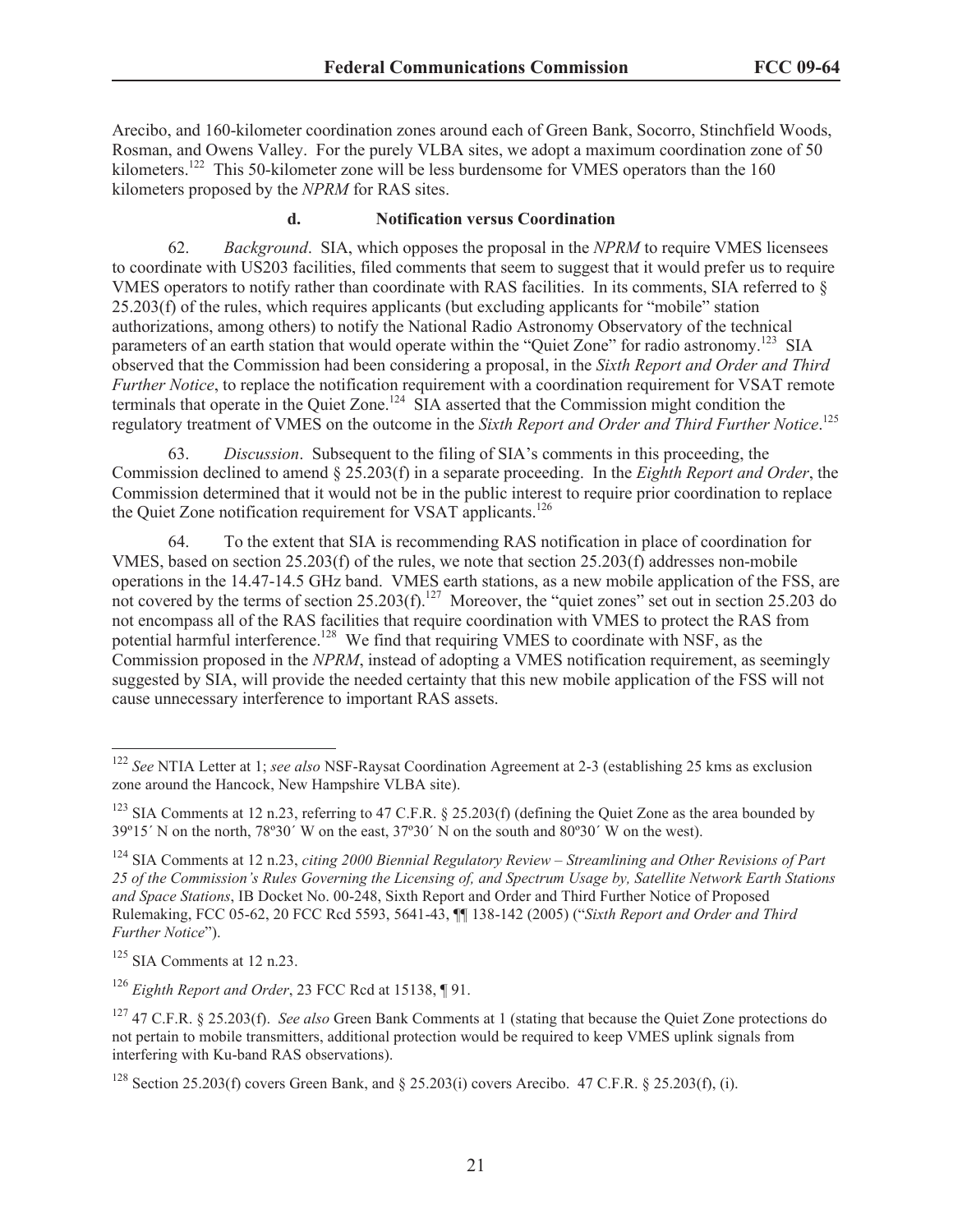## **5. Other Allocation Issues**

#### **a. Allocation in Conventional Downlink Band Based on Antenna Size**

65. *Background*. In the *NPRM*, the Commission sought comment on a proposal from Qualcomm to allocate primary status in the conventional downlink band (11.7-12.2 GHz) based on antenna size.<sup>129</sup> Qualcomm had suggested an amendment to section 25.209 of the Commission's rules that would set an antenna size threshold, possibly 55 centimeters, above which the allocation would be primary and receive appropriate interference protection and below which it would be secondary and thus less protected.<sup>130</sup> Qualcomm had asserted that, for a system that employs ultra-small antennas – which, with their wider main lobes, may be more vulnerable to adjacent satellite interference – the operator's acceptance of the risk of adjacent satellite interference should be reflected in a license condition.<sup>131</sup>

66. General Dynamics, SIA, Boeing, Raysat, NSMA, Americom and Hughes concur that a primary-secondary threshold based on antenna size is unnecessary.<sup>132</sup> No commenter suggests a reason for adopting such a requirement. MTN notes that it would not object to Qualcomm's proposal so long as the VMES rules retain antenna pointing accuracy requirements.<sup>13</sup>

67. *Discussion*. We decline to adopt an antenna size criterion for VMES primary allocation. The Commission noted in the *NPRM* that the adoption of primary status for VMES and the application of section 25.209(c) of the rules might preclude the need for such a rule for VMES terminals.<sup>134</sup> We are adopting primary status for VMES in the conventional Ku-band frequencies. Further, we have decided to apply section 25.209(c) to VMES. As a result, VMES terminals will receive protection from radio interference caused by other space stations only to the degree to which harmful interference would not be expected to be caused to an earth station employing an antenna conforming to the referenced patterns defined in section 25.209(a) and (b) and stationary at the location at which any interference occurred.<sup>135</sup> Thus, based on our review and analysis of the record, we do not adopt Qualcomm's proposal.

## **b. VMES as MSS in Conventional Ku-bands**

68. *Background*. In the *NPRM*, the Commission sought comment on Qualcomm's suggestion that it allocate the conventional Ku-bands to VMES as an MSS operation on a primary basis, that is, by upgrading the secondary MSS allocation in the uplinks (14.0-14.5 GHz) to primary and adding a co-primary allocation for VMES as an MSS application in the conventional downlinks (11.7-12.2 GHz).<sup>136</sup> The Commission stated that it did not think it would be useful or necessary to adopt

<sup>129</sup> *NPRM*, 22 FCC Rcd at 9678-79, ¶ 65-66; Qualcomm, RM-11336, at 5 (filed Aug. 21, 2006) ("Qualcomm RM-11336 Comments").

<sup>130</sup> *NPRM*, 22 FCC Rcd at 9678, ¶ 65; Qualcomm RM-11336 Comments at 5.

<sup>131</sup> *NPRM*, 22 FCC Rcd at 9678, ¶ 65; Qualcomm RM-11336 Comments at 5.

<sup>132</sup> General Dynamics Comments at 42-43 (states VMES operators, like ESV operators, should have no less priority than other FSS services provided that transmissions have equivalent E.I.R.P.-density envelope); SIA Comments at 20 (supports proposed  $\S 25.$ xxx(a)(14) and  $\S 25.209(c)$ ); Boeing Comments at ii, 10, 26-27 (supports protecting all antennas regardless of size as set out in § 25.209(c)); Raysat Comments at 14 (supports proposed § 25.xxx(a)(14)); NSMA Comments at 8 (supports § 25.209(a)-(b)); Americom Comments at 1 (supports SIA Comments); Hughes Reply at 1 (endorses SIA Comments).

<sup>133</sup> MTN Comments at 6 n.12.

<sup>134</sup> *NPRM*, 22 FCC Rcd at 9678, ¶ 66.

<sup>135</sup> *See* 47 C.F.R. § 25.209(c)(1). *See also* Appendix B, § 25.226(a)(8).

<sup>136</sup> *NPRM*, 22 FCC Rcd at 9662, ¶ 23; *see* Qualcomm RM-11336 Comments at 3, 5.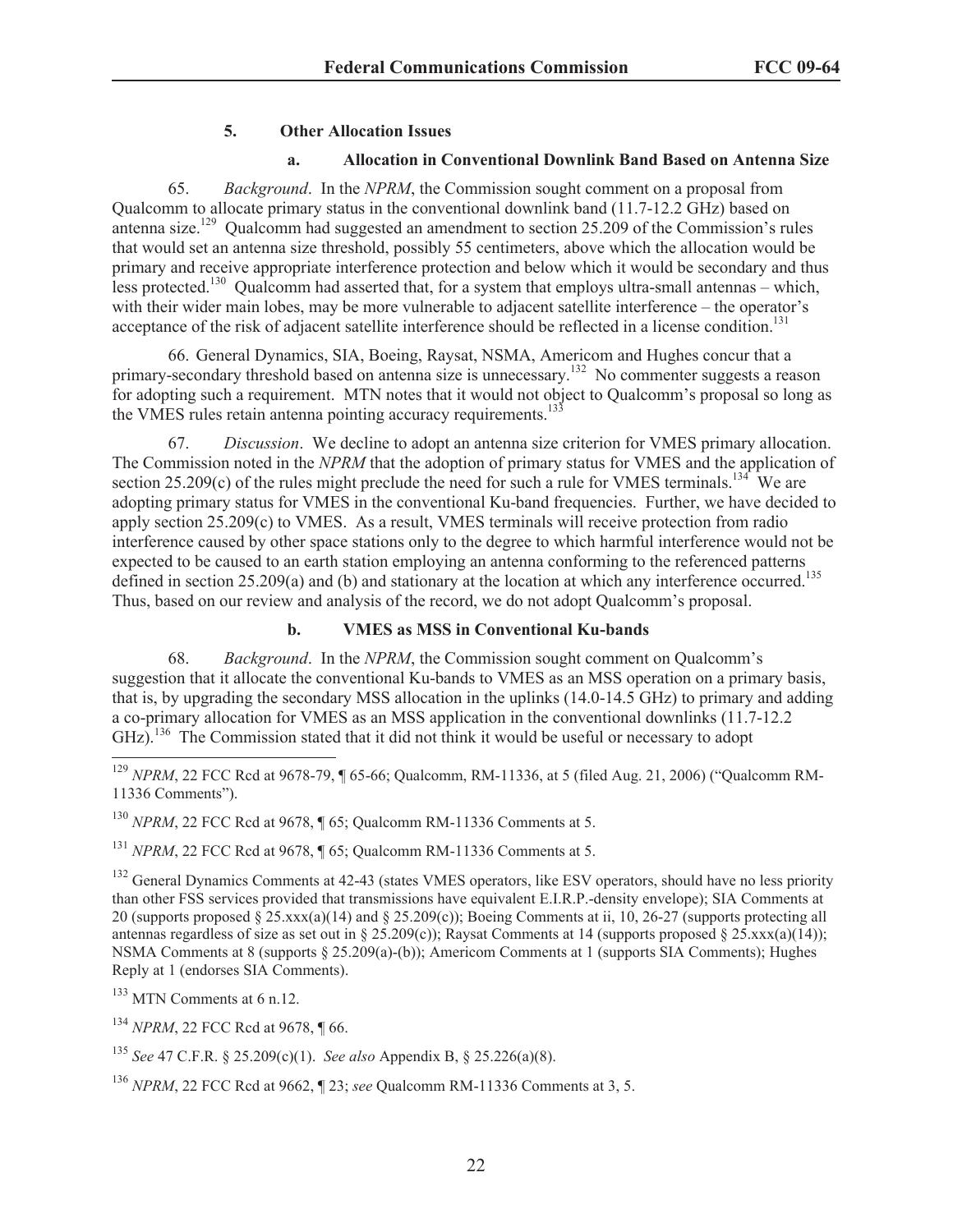Qualcomm's suggestion because a decision to permit VMES to operate as a primary service with FSS satellites in the Ku-band would make co-primary status for VMES as an MSS system unnecessary.<sup>137</sup>

69. No commenter supports allocating VMES as primary MSS in the Ku-band. Those parties commenting on the issue agree that it is unnecessary to consider an MSS allocation for VMES.<sup>138</sup> SIA, for example, states that VMES terminals are FSS-like in character and use and that it is not necessary or useful to consider VMES as  $MSS$ <sup>139</sup>

70. *Discussion*. Based on our analysis of the record, we conclude that there is no need for primary MSS status for VMES in the Ku-band because we are adopting primary status for VMES as an application of the FSS.

#### **c. "Aircraft-Mounted Earth Stations"**

71. *Background*. In 2005, in a separate proceeding, the Commission issued a notice of proposed rulemaking proposing service rules and procedures for AMSS systems communicating with  $FSS$  networks in the Ku-band.<sup>140</sup> That proceeding remains pending.

72. Boeing and ARINC propose that we expand the VMES proceeding to include so-called "Aircraft-Mounted Earth Stations" or "AMES," which, like ESV and VMES, would be a mobile application of the FSS.<sup>141</sup> In *ex parte* comments, Boeing proposes that we redefine the term "VMES" to include airborne terminals.<sup>142</sup>

73. MTN urges that we should not provide primary status for "AMES" in this proceeding.<sup>143</sup> MTN states that Boeing's request effectively asks the Commission to ignore a pending rulemaking proceeding that addresses the regulatory status of these airborne terminals.<sup>144</sup> MTN asserts that we did not provide adequate notice to the public that the elevation of "AMES" to primary status was a foreseeable outcome of the VMES proceeding.<sup>145</sup>

74. *Discussion*. As noted above, the regulatory status of earth stations on aircraft is the subject of a separate Commission proceeding.<sup>146</sup> Recognizing the ongoing status of the separate

<sup>139</sup> SIA Comments at 8.

<sup>140</sup> *AMSS NPRM, supra* note 28.

<sup>141</sup> *See, e.g*., Boeing Comments at i, 8-9, Reply at 3-4; ViaSat Reply at 7; ARINC Reply at 1, 2-3; Boeing *Ex Parte* (filed Sept. 18, 2007) at 1-3; Boeing *Ex Parte* (filed Jan. 15, 2008) at Attachment 1-2 ; Boeing *Ex Parte* (filed July 24, 2008) at 1, Attachment.

<sup>142</sup> *See, e.g*., Boeing *Ex Parte* (filed Jan. 15, 2008) at Attachment 1-2 (proposing that Commission redefine VMES to include airborne mobile terminals).

 $143$  MTN Reply at 2, 7-8.

<sup>144</sup> MTN Reply at 7.

<sup>145</sup> MTN Reply at 8 n.23.

<sup>146</sup> See AMSS NPRM, 20 FCC Rcd 2906 (proposing service rules and procedures for AMSS systems communicating with FSS networks in the Ku-band).

<sup>137</sup> *NPRM*, 22 FCC Rcd at 9661-62, ¶ 23.

<sup>138</sup> SIA Comments at 8; Americom Comments at 1 (supports SIA Comments); Hughes Reply at 1 (endorses SIA Comments); General Dynamics Comments at 13-14 (states VMES more similar to VSAT in signal structure that, unlike MSS, does not radiate in other directions and Commission should not complicate question of granting VMES primary FSS status).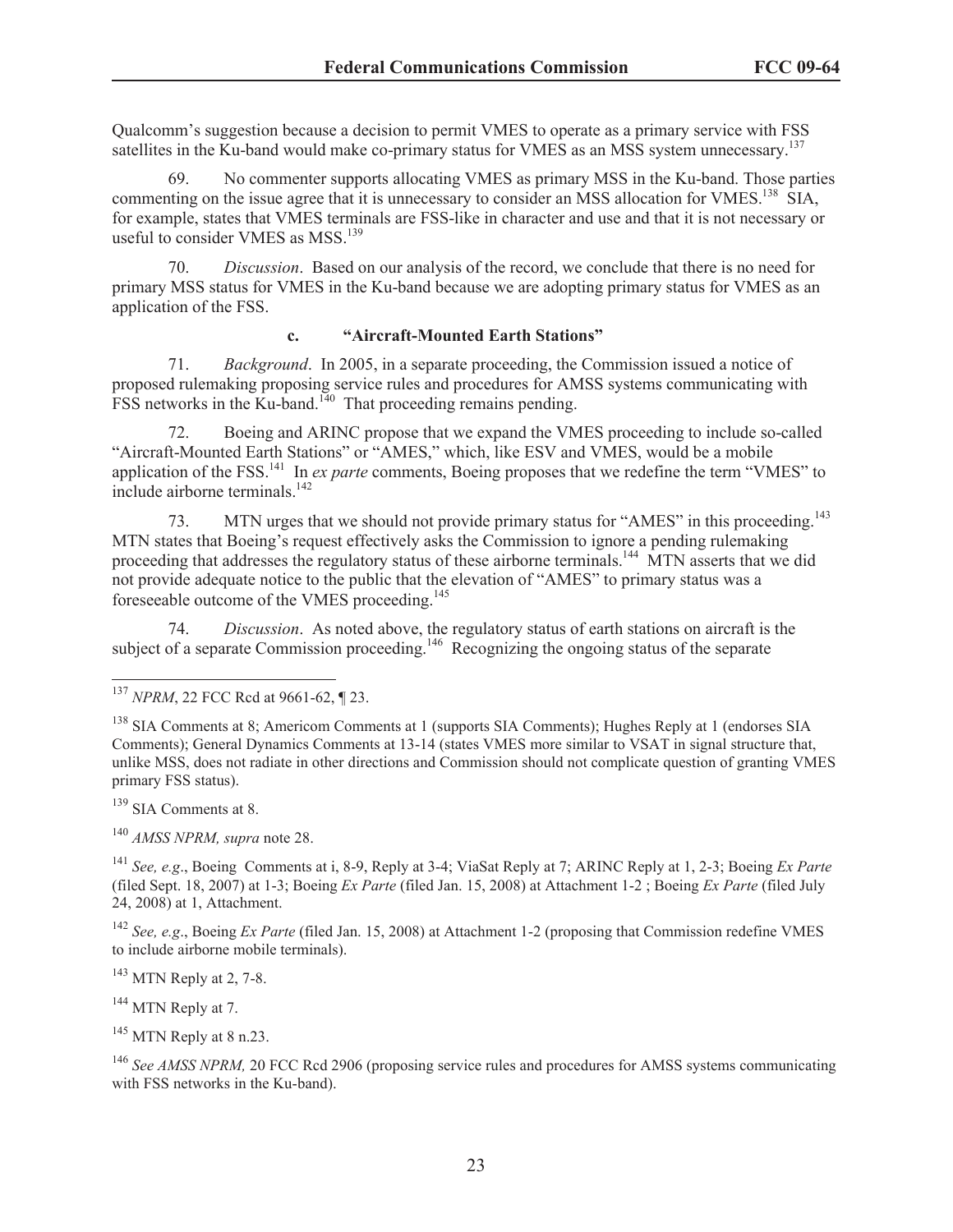proceeding, the Commission did not propose to adopt rules for earth stations on aircraft in the *NPRM*. Earth stations on aircraft may implicate technical and policy considerations not relevant to VMES.<sup>147</sup> We find that we do not have a sufficient record in this proceeding to develop appropriate rules for earth stations on aircraft. We conclude that we should not consider "AMES" in this proceeding.

#### **d. Federal Use in the Ku-band**

75. *Background*. Because Federal policy promotes the use of commercial communications satellite systems, NTIA has filed a petition for rulemaking seeking to promote greater Federal use of non-Federal satellites.<sup>148</sup> Specifically, NTIA seeks primary status protection for some Federal earth stations communicating with non-Federal satellites in several frequency bands, including the FSS Ku-bands. Federal earth stations operating with non-Federal satellites generally operate on a non-interference basis. The *NPRM* sought comment on the effects that a grant of NTIA's petition might have on the General Dynamics proposal to adopt an allocation and licensing scheme for VMES.<sup>149</sup>

76. SIA, Raysat, and ViaSat state that they support primary status for Federal users of VMES if: (1) Federal users are subject to the same general regulatory obligations as non-Federal users with respect to the Commission's licensing, interference, and enforcement requirements; and (2) commercial and experimental earth station operators are not subject to additional NTIA, FCC, or other approval processes as a result of the co-primary status afforded Federal earth station operations.<sup>150</sup> Boeing supports regulatory parity for Federal earth stations, mobile or fixed, communicating with nongovernment FSS spacecraft, but states that the Commission must ensure that Federal earth stations are not provided super-primary status or other preferential treatment with respect to their operations in commercial FSS spectrum.<sup>151</sup> For example, Boeing states that Federal systems using VMES should not be permitted to evade Commission requirements for data logging and other interference protection measures.<sup>152</sup>

77. *Discussion*. The NTIA petition remains pending and we do not address its merits here. However, we note that, should the Commission subsequently grant Federal earth stations primary protection status in the conventional Ku-band downlinks (11.7-12.2 GHz), Ku-band FSS licensees, including VMES licensees, would be required to provide such Federal terminals protection to the extent required by the rules. Further, should the Commission grant Federal earth stations primary status in the conventional Ku-band uplinks (14.0-14.5 GHz), Ku-band FSS licensees, including VMES licensees, the target satellite licensee, and adjacent FSS system licensees would need to coordinate with these Federal earth stations under the applicable sharing rules. Unless and until the Commission acts to grant Federal earth stations primary status, Federal use of VMES-like terminals not part of a blanket or individual

 $147$  For example, unlike VMES, AMSS is both a domestic and international service, with an international secondary allocation, and there are technical considerations concerning communications with airborne mobile terminals that are not applicable to VMES systems operating on land. Additionally, the U.S. Department of Justice ("DOJ") filed comments in the AMSS proceeding concerning national security and law enforcement issues that are inapplicable to VMES. *See* DOJ Comments, IB Docket No. 05-20 (filed July 5, 2005).

<sup>148</sup> NTIA Petition, RM-11341, *supra* note 28.

<sup>149</sup> *NPRM*, 22 FCC Rcd at 9662, ¶ 23 n.52.

<sup>150</sup> SIA Comments at 26-27; Raysat Comments at 17, Reply at 8-9; ViaSat Reply at 25. *See also* Americom Comments at 1 (supports SIA Comments); Hughes Reply at 1 (endorses SIA Comments).

<sup>&</sup>lt;sup>151</sup> Boeing Comments at ii, 34-35.

<sup>152</sup> Boeing Comments at 35.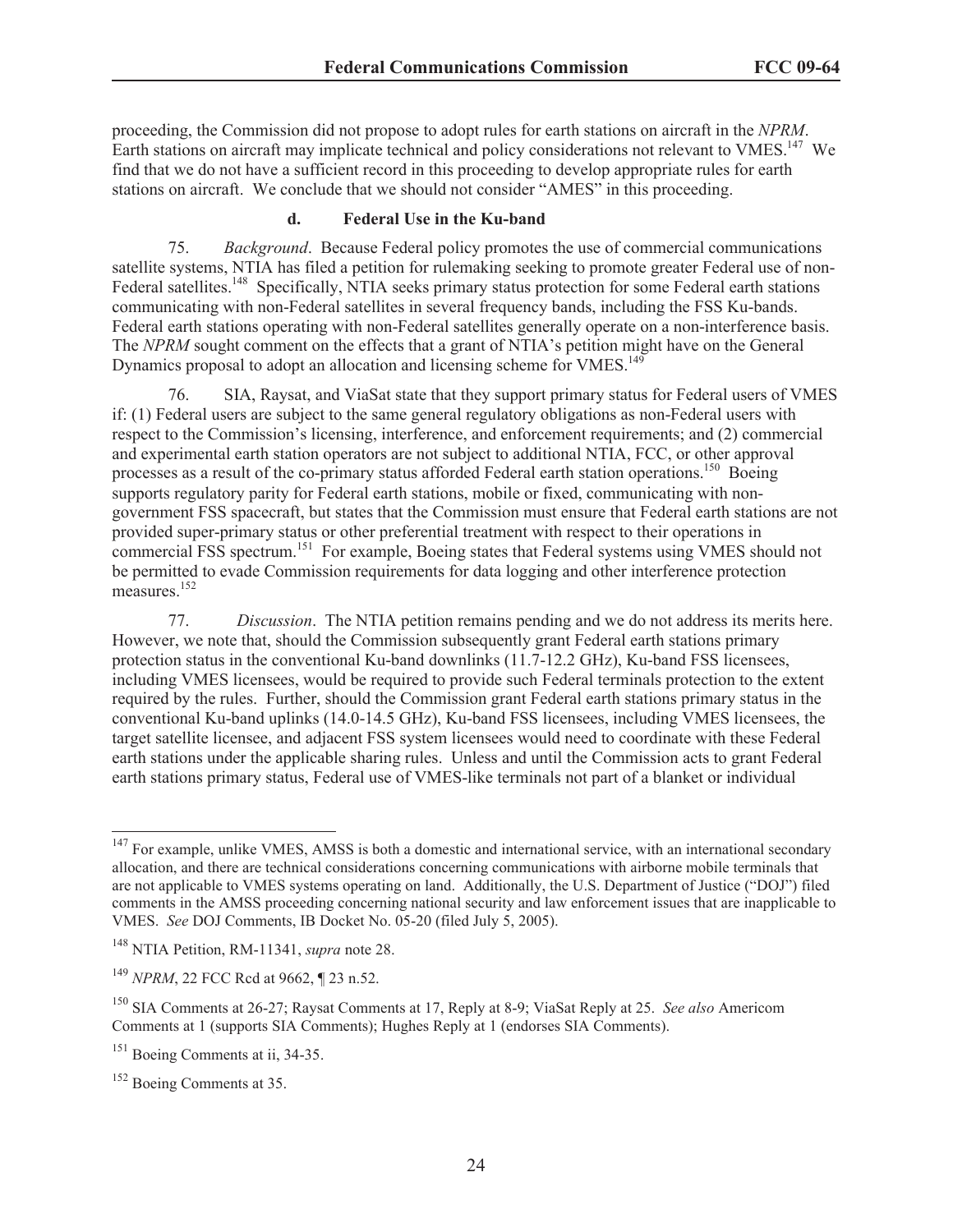Commission license would continue to operate on a non-interference basis with respect to the Ku-band FSS.<sup>153</sup>

## **C. Technical and Licensing Rules for VMES**

78. Part 25 of the Commission's rules contains the requirements governing transmit-only and transmit/receive earth stations.<sup>154</sup> As noted above, in the *ESV Report and Order*, released in 2005, the Commission adopted Part 25 rules that authorized ESV – a service with mobile capabilities operating with FSS space stations – as an application of the FSS. In its Petition, General Dynamics urged the Commission to expand the Ku-band ESV regulatory framework set out in section 25.222 of the rules to cover VMES.<sup>155</sup> As discussed below, we amend Part 25 by adding a new section 25.226 with technical and licensing rules for VMES.

## **1. The ESV Rules**

79. *Background*. Section 25.222 of the rules sets out the technical and licensing requirements for ESV as an application of the FSS in the Ku-band.<sup>156</sup> Section 25.222 includes three principal types of rules pertaining to interference protection of adjacent Ku-band FSS satellites: (1) offaxis E.I.R.P.-density envelopes; (2) antenna pointing accuracy requirements; and (3) a requirement to cease, or mute, transmission if the antenna strays from its intended satellite.<sup>157</sup> The rules are intended to control possible interference from ESV terminals to FSS satellites stationed near the intended satellite. Section 25.222 also includes other technical rules and ESV licensing requirements. In an *ESV Order on Reconsideration* adopted today, we amend and reorder the provisions of section 25.222, and we incorporate those changes into the rules we adopt for VMES.

80. In the *NPRM*, the Commission sought comment on adopting technical and licensing rules for VMES – which, like ESV, is a mobile application that would operate with FSS space stations – potentially modeled on the rules for Ku-band ESVs. The Commission sought comment on whether, given the differences between ESV and VMES operations, the ESV technical rules, as applied to VMES, would provide sufficient protection to the FSS.<sup>158</sup> Appendix B of the *NPRM* included appropriate portions of the  $Ku$ -band ESV rules as a starting point for analysis.<sup>159</sup>

81. As discussed above, most commenters concur that compliant conventional Ku-band VMES systems will be sufficiently similar in operation to Ku-band ESV systems to support adoption of the Ku-band ESV rules to VMES without weakening the Commission's two-degree spacing environment.<sup>160</sup> General Dynamics, for example, states that there are no differences in radio frequency

<sup>157</sup> *NPRM*, 22 FCC Rcd at 9670-71, ¶ 47; *see also* 47 C.F.R. § 25.222(a).

<sup>158</sup> *NPRM*, 22 FCC Rcd at 9670, ¶ 47. The *NPRM* noted potential differences in ubiquity of use, vessel and vehicle accelerations, and antenna tracking system complexities. *NPRM*, 22 FCC Rcd at 9670, ¶ 46.

<sup>159</sup> *NPRM*, 22 FCC Rcd at 9689-9700, Appendix B.

<sup>153</sup> *See* 47 C.F.R. § 2.103(a)(3).

<sup>154</sup> 47 C.F.R. Part 25.

<sup>155</sup> *NPRM*, 22 FCC Rcd at 9670, ¶ 45; Petition at 10-12.

<sup>&</sup>lt;sup>156</sup> 47 C.F.R. § 25.222. ESV, unlike VMES, also operates in the C-band under rules set out in a separate section, 47 C.F.R. § 25.221.

<sup>160</sup> *See supra* Section III.A.2.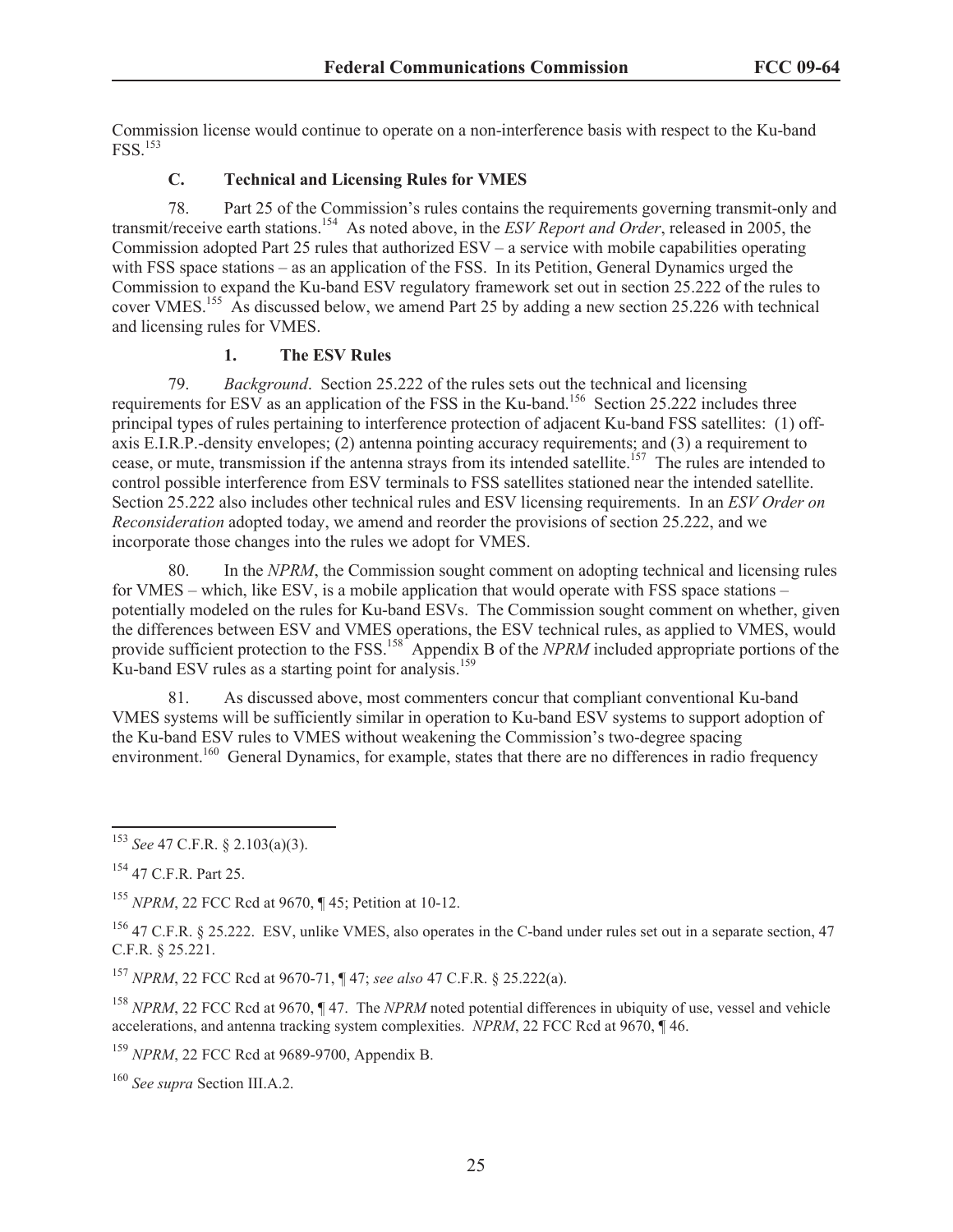signals between ESV and VMES, although antenna pointing will be more difficult for VMES.<sup>161</sup> However, APTS/PBS asserts that, unlike air and sea vessels, land vehicles move quickly, turn sharply and may not meet pointing accuracy, with interference to incumbent Ku-band users.<sup>162</sup> Various parties urge modifications to the ESV rules. For example, SIA asserts that ESV off-axis power-density, pointing accuracy and shutoff requirements are potential VMES rule components, but that the VMES rules should consider flexibility with respect to the latter two if an applicant demonstrates compliance with the first requirement.<sup>163</sup>

82. *Discussion*. We find that Ku-band VMES systems operating within the technical and licensing rules we adopt today, modeled after the Ku-band ESV technical and licensing rules, will be able to operate successfully within the Commission's two-degree spacing environment as an application of the FSS. We discuss below the application of the Ku-band ESV technical and licensing rules to VMES, radio frequency radiation hazard requirements and equipment certification, and other technical matters raised in the *NPRM*.

## **2. Off-Axis E.I.R.P.-Density Mask as Applied to VMES**

83. As discussed below, we adopt VMES off-axis E.I.R.P.-density masks, or envelopes, along the GSO plane and in directions other than the GSO plane. Mirroring the ESV off-axis E.I.R.P. density masks, we adopt a 1.5 degree starting angle along the GSO plane and a 3.0 degree starting angle in other directions. We also adopt a 10 dB escalation between the off-axis angles of 85 and 180 degrees, as we have done for ESV and other Ku-band FSS services. Additionally, as the Commission has done for ESV, we permit operations in excess of the E.I.R.P.-density mask where the VMES and target satellite operators coordinate higher levels with adjacent satellite operators. Further, we require a VMES applicant seeking to use an aggregate dynamic-power system to make a showing of the measures it proposes to apply to demonstrate that it will be able to operate at one dB below the E.I.R.P.-density mask adopted for single terminals and fixed-power aggregate systems regulated under the  $10*log(N)$  rule. Finally, we permit VMES licensees to use contention protocols similar to those used by VSAT networks and require licensees to certify that the protocols are reasonable. We discuss each of these rules in turn, below.

84. As an initial matter, we note that E.I.R.P.-density is the combination of the power-density supplied to the antenna and the gain of the antenna.<sup>164</sup> It is at its maximum in the direction of the antenna main beam. In directions other than the main beam, the E.I.R.P.-density is directly related to the antenna gain pattern. For example, the antenna gain in the vicinity of two degrees off-axis – or two degrees measured from the line connecting the focal point of the antenna to the orbital location of the target satellite – provides a measure of the potential of the earth station to cause interference to satellites located approximately two degrees away in orbit from the satellite with which the earth station is communicating.<sup>165</sup>

<sup>161</sup> General Dynamics Comments at 22-24. *See also* NSMA Comments at 5 (asserting that, from uplink interference perspective, VMES essentially is identical to ESV and VSAT).

<sup>162</sup> APTS/PBS Comments at 2-3.

<sup>163</sup> SIA Comments at 13. *See also* Americom Comments at 4 (contending that it may be difficult in off-road conditions for VMES to maintain strict pointing accuracy, but rules should allow systems not meeting accuracy requirement to demonstrate no harmful interference by reducing power).

<sup>164</sup> *See, e.g*., 47 C.F.R. § 2.1, Terms and Definitions.

<sup>165</sup> *See generally NPRM*, 22 FCC Rcd at 9669, ¶ 42.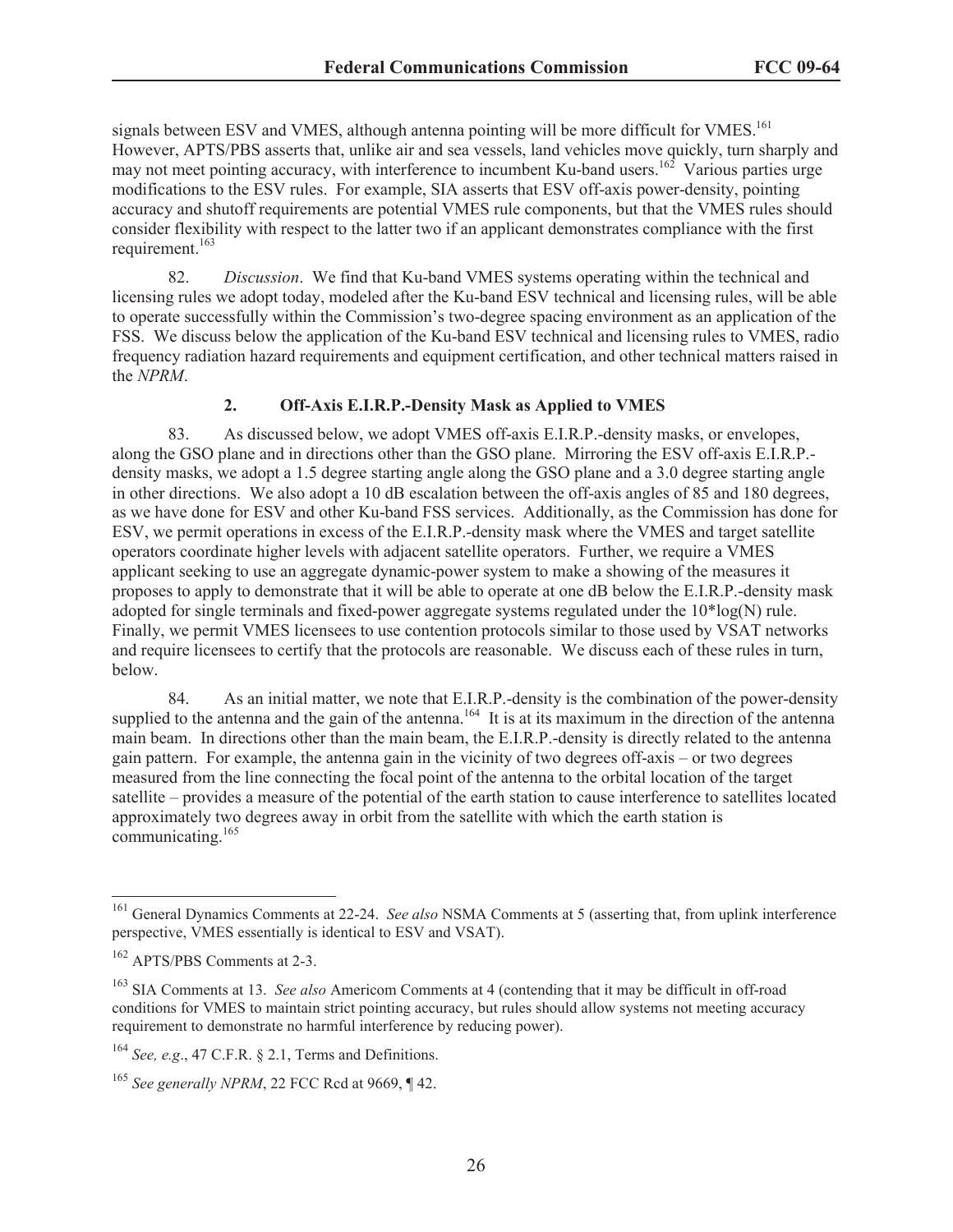#### **a. VMES Mask in GSO Plane**

85. *Background*. Section 25.222 of the Commission's rules establishes the off-axis E.I.R.P. density requirements for ESVs transmitting in the Ku-band.<sup>166</sup> The *NPRM* invited comment on an offaxis E.I.R.P.-density envelope, or mask, for VMES that would be based on the off-axis E.I.R.P.-density mask for Ku-band ESVs.<sup>167</sup> In the GSO plane, the Commission proposed the following mask:

The off-axis EIRP spectral density for co-polarized signals, emitted from the VMES in the plane of the geostationary satellite orbit as it appears at the particular earth station location (*i.e.*, the plane determined by the focal point of the antenna and the line tangent to the arc of the geostationary satellite orbit at the position of the target satellite), shall not exceed the following values:

| $15 - 25\log(\theta) - 10^* \log(N)$ | dBW/4kHz        | for | $1.25^{\circ} < \theta < 7.0^{\circ}$ |
|--------------------------------------|-----------------|-----|---------------------------------------|
| $-6 - 10*log(N)$                     | dBW/4kHz<br>tor |     | $7.0^{\circ} < \theta < 9.2^{\circ}$  |
| $18-25\log(\theta) - 10^{*} \log(N)$ | dBW/4kHz        | for | $9.2^{\circ} < \theta < 48^{\circ}$   |
| $-24 - 10*log(N)$                    | dBW/4kHz        | for | $48^\circ < \theta \leq 180^\circ$    |

where  $(\theta)$  is the angle in degrees from the axis of the main lobe. For a VMES network using frequency division multiple access (FDMA) or time division multiple access (TDMA) technique, N is equal to one. For a VMES network using code division multiple access (CDMA) technique, N is the maximum number of co-frequency simultaneously transmitting earth stations in the same satellite receiving beam.<sup>168</sup>

86. SIA, ARINC, Raysat, NSMA, Boeing, MTN, ViaSat, Americom, and Hughes favor adopting an off-axis E.I.R.P.-density mask for VMES based on the mask for ESVs.<sup>169</sup> SIA also asks us to revise the proposed VMES mask to incorporate the changes to the VSAT envelope proposed in the *Sixth Report and Order and Third Further Notice*. <sup>170</sup> For example, SIA notes that the *Sixth Report and Order and Third Further Notice* adopted but stayed the effectiveness of a 10 dB escalation in antenna gain between 85 and 180 degrees, which SIA recommends applying also to VMES.<sup>171</sup> Americom, Hughes, ViaSat, Boeing, Raysat, and NSMA agree.<sup>172</sup>

<sup>168</sup> *NPRM*, 22 FCC Rcd at 9696-97, Appendix B, proposed § 25.xxx(a)(1).

<sup>169</sup> SIA Comments at 13; ARINC Comments at iii, 1; Raysat Comments at 8; NSMA Comments at 5; Boeing Comments at 21; MTN Comments at 4; ViaSat Comments at 16; Americom Comments at 1 (supports SIA Comments); Hughes Reply at 1 (endorses SIA Comments).

<sup>170</sup> *Sixth Report and Order and Third Further Notice*, 20 FCC Rcd 5593.

<sup>171</sup> SIA Comments at 13-14. *See also Sixth Report and Order and Third Further Notice*, 20 FCC Rcd at 5656, Appendix C, Part IV (proposing off-axis power-density envelopes for Ku-band digital earth stations, including 10 dB escalation).

<sup>&</sup>lt;sup>166</sup> 47 C.F.R. § 25.222(a)(1)(i), formerly 47 C.F.R. § 25.222(a)(1)-(4).

<sup>&</sup>lt;sup>167</sup> *NPRM*, 22 FCC Rcd at 9696-97, Appendix B, proposed § 25.xxx(a)(1)-(4). The terms "envelope" and "mask" refer to the equations that limit the E.I.R.P. spectral density over a range of angles, "θ". These equations are an upper limit to the E.I.R.P. spectral density that the VMES antenna may transmit in any direction and, therefore, form an envelope around the VMES antenna constraining the maximum E.I.R.P. spectral density radiated.

<sup>&</sup>lt;sup>172</sup> Americom Comments at 1 (supporting SIA Comments); Hughes Reply at 1 (endorsing SIA Comments); ViaSat Reply at 18 (agreeing with SIA); Boeing Comments at 21 (stating that escalation, if adopted, should be equally applicable to all FSS earth stations on mobile platforms); Raysat Comments at 8-9 (stating that, if adopted, should (continued....)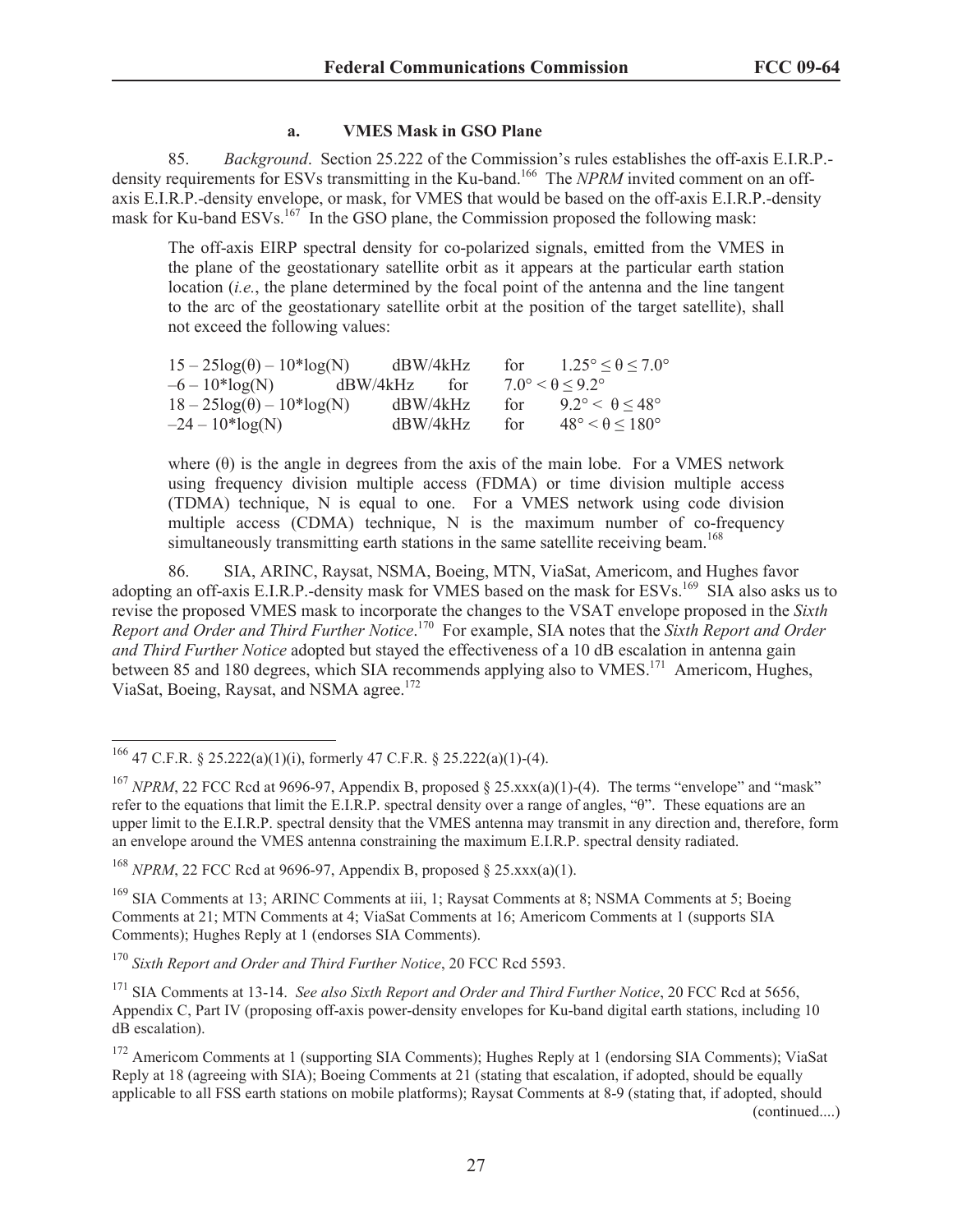87. *Discussion*. Recent changes to Part 25 inform our decision today. In the *Eighth Report and Order*, the Commission put into effect the new 1.5 degree E.I.R.P.-density envelope starting angle and the 10 dB escalation between 85 and 180 degrees ("back lobe escalation") it had adopted in the *Sixth Report and Order and Third Further Notice* but stayed until resolution of the issues in the notice portion of that proceeding.<sup>173</sup> In the *ESV Order on Reconsideration*, we likewise modify section 25.222 of the rules to incorporate the starting angle and the back lobe escalation.<sup>174</sup>

88. We concur that it makes sense to adopt the ESV E.I.R.P.-density mask for VMES and to incorporate changes adopted for VSATs and ESVs into the VMES mask. As NSMA observes, the ESV mask is equivalent to the envelope for a routinely licensed VSAT antenna compliant with section 25.209 antenna performance standards and operating at maximum permissible input power.<sup>175</sup> Applying that mask to VMES will ensure that the operations of VMES antennas do not cause unacceptable interference to adjacent satellite systems under the Commission's two-degree Ku-band satellite spacing policy.

89. Thus, we adopt section  $25.226(a)(1)(A)$  as the VMES mask, including the 10 dB escalation between 85 and 180 degrees. Additionally, we adopt 1.5 degrees as the starting angle for the VMES off-axis E.I.R.P.-density mask along the GSO. We discuss below the off-axis E.I.R.P.-density mask starting angle and envelope in directions away from the GSO plane.

90. Additionally, we note that, in the Part 25 *Eighth Report and Order* adopted a new definition for the reference angle, theta  $(\theta)$ , associated with the off-axis E.I.R.P.-density mask.<sup>176</sup> In the *ESV Order on Reconsideration* we also adopt the new definition for the reference angle.<sup>177</sup> This change in definition shifts the reference axis of the E.I.R.P.-density mask from "the main axis of the antenna" to "the line from the focal point of the antenna to the target satellite."<sup>178</sup> We adopt this new definition of the reference axis for VMES, to be consistent with the off-axis E.I.R.P.-density rules for Ku-band ESV and VSAT transmitters. Therefore, we adopt the following mask for the GSO plane:

The off-axis EIRP spectral-density emitted from the VMES, in the plane of the geostationary satellite orbit (GSO) as it appears at the particular earth station location, shall not exceed the following values:

<sup>(...</sup>continued from previous page)

include in VMES mask); NSMA Comments at 6 (stating that, for regulatory parity, it may be appropriate to extend Part 25 streamlining rule changes to VMES).

<sup>173</sup> *Eighth Report and Order*, 23 FCC Rcd at 15110, ¶ 20, 15156-57, Appendix B, § 25.218, Off-Axis EIRP Envelopes for FSS Earth Station Operations;  $47 \text{ C.F.R.}$  §  $25.218(e)(1)$ , (f)(1).

<sup>174</sup> *ESV Order on Reconsideration*, Appendix B, § 25.222(a)(1)(i)(A).

<sup>&</sup>lt;sup>175</sup> NSMA Comments at 5; *see* 47 C.F.R. § 25.209. The E.I.R.P.-density envelope for Ku-band ESV transmitters is consistent with the off-axis E.I.R.P.-density limits for routinely-licensed Ku-band VSAT transmitters for copolarized signals transmitted toward the GSO. *See ESV Report and Order*, 20 FCC Rcd at 716, ¶ 99. The off-axis E.I.R.P.-density limits for Ku-band ESV transmitters are set out in 47 C.F.R. § 25.222(a)(1)(i)(A)-(D), formerly 47 C.F.R.  $\S 25.222(a)(1)-(4)$ .

<sup>176</sup> *Eighth Report and Order*, 23 FCC Rcd at 15112-13, ¶ 24 n.90.

<sup>177</sup> *ESV Order on Reconsideration*, ¶ 22. *See also* 47 C.F.R. **§** 25.222(a)(1)(i). We found that this revision would make the ESV rules more logically consistent with protecting adjacent FSS satellites from interference. *ESV Order on Reconsideration*, ¶ 22.

<sup>178</sup> *Eighth Report and Order*, 23 FCC Rcd at 15113, ¶ 24 n.90; *ESV Order on Reconsideration*, ¶ 22. *See also* 47 C.F.R.  $\&$  25.218(e)(1), (f)(1), 25.222(a)(1)(i).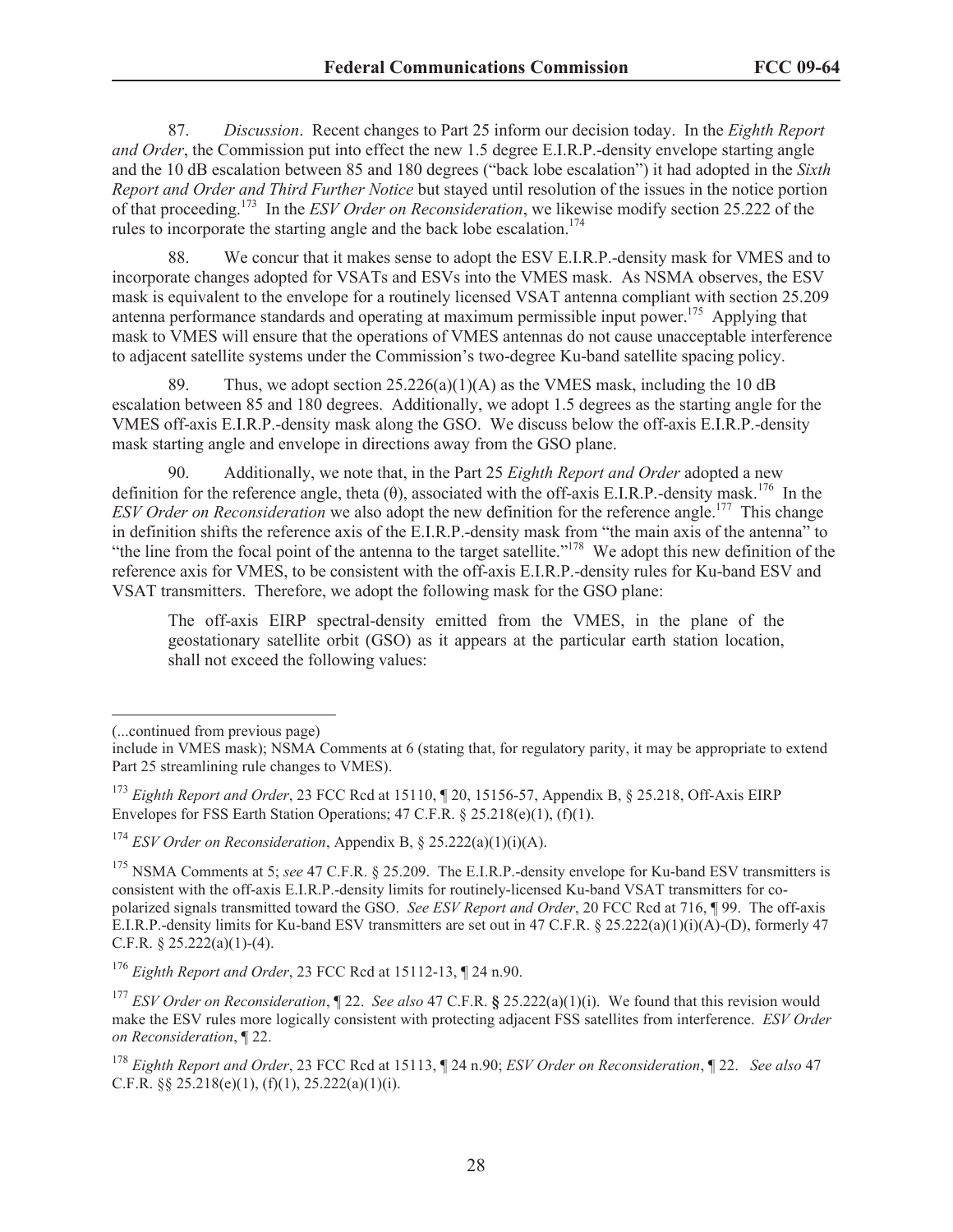| $15 - 10\log(N) - 25\log\theta$ | $dBW/4$ kHz | for | $1.5^{\circ} < \theta < 7^{\circ}$  |
|---------------------------------|-------------|-----|-------------------------------------|
| $-6 - 10\log(N)$                | $dBW/4$ kHz | for | $7^{\circ} < \theta < 9.2^{\circ}$  |
| $18 - 10\log(N) - 25\log\theta$ | $dBW/4$ kHz | for | $9.2^{\circ} < \theta < 48^{\circ}$ |
| $-24 - 10\log(N)$               | $dBW/4$ kHz | for | $48^\circ < \theta < 85^\circ$      |
| $-14 - 10\log(N)$               | $dBW/4$ kHz | for | $85^\circ < \theta < 180^\circ$     |

where theta  $(\theta)$  is the angle in degrees from the line connecting the focal point of the antenna to the orbital location of the target satellite, the plane of the GSO is determined by the focal point of the antenna and the line tangent to the arc of the GSO at the orbital location of the target satellite. For VMES networks using frequency division multiple access (FDMA) or time division multiple access (TDMA) techniques, N is equal to one. For VMES networks using multiple co-frequency transmitters that have the same EIRP, N is the maximum expected number of co-frequency simultaneously transmitting VMES earth stations in the same satellite receiving beam. For the purpose of this subsection, the peak EIRP of an individual sidelobe shall not exceed the envelope defined above for θ between 1.5° and 7.0°. For  $\theta$  greater than 7.0°, the envelope shall be exceeded by no more than 10% of the sidelobes, provided no individual sidelobe exceeds the envelope given above by more than 3 dB.<sup>179</sup>

The VMES mask we adopt here mirrors the mask the Commission adopted for conventional Ku-band digital earth station operations and for Ku-band ESV.<sup>180</sup>

#### **b. VMES Mask in Directions Other Than GSO Plane**

91. *Background*. The E.I.R.P.-density mask in directions other than the GSO plane is designed to protect non-geostationary orbit ("NGSO") FSS systems, which, although not yet implemented in the Ku-band, are a permitted use.<sup>181</sup> In the *NPRM*, the Commission proposed the following mask in directions other than the GSO plane:

In all other directions, the off-axis EIRP spectral density for co-polarized signals emitted from the VMES shall not exceed the following values:

| $18-25\log(\theta) - 10^{*} \log(N)$ | dBW/4kHz | for | $1.25^{\circ} \le \theta \le 48.0^{\circ}$ |
|--------------------------------------|----------|-----|--------------------------------------------|
| $-24 - 10*log(N)$                    | dBW/4kHz | for | $48.0^{\circ} < \theta < 180^{\circ}$      |

where  $\theta$  and N are defined as set forth in paragraph (a)(1) of this section.<sup>182</sup>

The Commission asked whether it should adopt variations of the E.I.R.P.-density mask rule in directions other than the GSO plane: first, it asked whether the VMES rule should start the off-axis E.I.R.P.-density envelope at 3.0 degrees from the antenna main lobe, as adopted but stayed for VSATs in the *Sixth Report* 

<sup>179</sup> Appendix B, *infra*, at § 25.226(a)(1)(i)(A). *See also* Appendix B, § 25.226(a)(1)(i)(C)-(D).

<sup>180</sup> *Eighth Report and Order*, 23 FCC Rcd at 15156-57, Appendix B, § 25.218(f); *ESV Order on Reconsideration*, Appendix B, § 25.222(a).

<sup>181</sup> *See Amendment of Parts 2 and 25 of the Commission's Rules to Permit Operation of NGSO FSS Systems Co-Frequency with GSO and Terrestrial Systems in the Ku-Band Frequency Range*, ET Docket No. 98-206, First Report and Order and Further Notice of Proposed Rule Making, FCC 00-418, 16 FCC Rcd 4096 (2000).

<sup>&</sup>lt;sup>182</sup> *NPRM*, 22 FCC Rcd at 9697, Appendix B, proposed  $\S$  25.xxx(a)(2).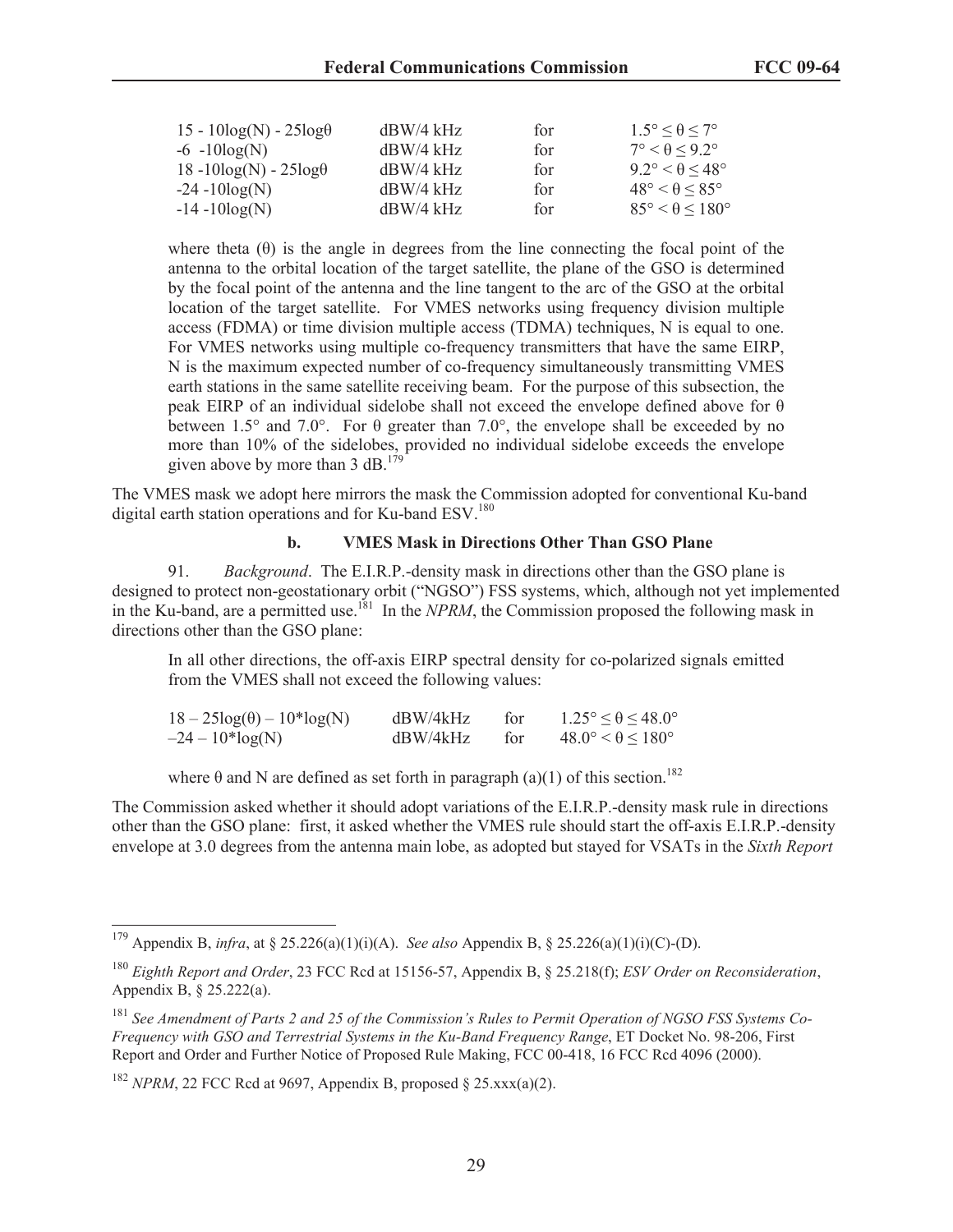*and Order and Third Further Notice*, rather than at the 1.25 degree start angle then in the ESV rules;<sup>183</sup> and, second, it sought comment on relaxing the off-axis E.I.R.P.-density envelope.<sup>184</sup>

92. Boeing and SIA support starting the mask at 3.0 degrees of f-axis.<sup>185</sup> ViaSat asserts that existing low-profile antennas may require a larger starting angle than 3.0 degrees and proposes 7.0 degrees.<sup>186</sup> ViaSat asserts that increasing the allowable off-axis E.I.R.P.-density outside the GSO plane would promote the use of small and low-profile antennas.<sup>187</sup> ViaSat observes that reducing the size of the antenna in height axis necessarily will increase the beam width in the elevation (or vertical) plane.<sup>188</sup> Raysat states that low-profile antennas – as opposed to larger, circular parabolic antennas – transmit at higher off-axis E.I.R.P.-density levels in directions other than the GSO plane.<sup>189</sup> Raysat, like ViaSat, urges greater (but unspecified) off-axis E.I.R.P.-density limits in directions other than the GSO plane to promote deployment of low-profile VMES terminals.<sup>190</sup> Raysat and ViaSat state that co-primary Ku-band NGSO systems may never be deployed.<sup>191</sup> SIA urges against relaxing E.I.R.P.-density requirements in directions other than the GSO plane, beyond the 3.0 degree off-axis start angle, stating that such relaxations preemptively could impact future co-primary FSS NGSO systems.<sup>192</sup> General Dynamics contends that the only significant reason for increasing permitted E.I.R.P.-density values to and from VMES terminals would be to permit a significant reduction in the size of the VMES antennas, recommends against permitting E.I.R.P.-density levels in any direction that are higher than the level for routinely-authorized FSS Ku-band transmissions, and urges non-routine processing rather than general rule changes that would impose obligations on all existing and future GSO and NGSO FSS Ku-band operations.<sup>193</sup>

93. *Discussion*. In the *Sixth Report and Order and Third Further Notice*, the Commission adopted but stayed the effectiveness of an antenna gain starting angle for Ku-band VSATs of 3.0 degrees in directions other than the GSO.<sup>194</sup> In the *Eighth Report and Order* and the *ESV Order on Reconsideration*, the Commission implemented 3.0 degrees as the starting angle in directions other than

- <sup>187</sup> ViaSat Reply at 18-19.
- <sup>188</sup> ViaSat Reply at 18.
- <sup>189</sup> Raysat Comments at 15.

<sup>183</sup> *NPRM*, 22 FCC Rcd at 9679-80, ¶ 69. *See also* 47 C.F.R. § 25.222(a)(2) (2007) (ESV 1.25° start angle in directions other than GSO); *Sixth Report and Order and Third Further Notice*, 20 FCC Rcd at 5610,  $\P$  37-38 (revising start of antenna gain pattern envelope to 3.0 degrees off-axis outside GSO orbital plane for earth stations operating in conventional Ku-band to facilitate development of more advanced elliptical antennas without creating additional interference issues).

<sup>&</sup>lt;sup>184</sup> *NPRM*, 22 FCC Rcd at 9679-80, 169.

<sup>&</sup>lt;sup>185</sup> Boeing Comments at ii, 23; SIA Comments at 20.

<sup>&</sup>lt;sup>186</sup> ViaSat Reply at 19.

<sup>190</sup> Raysat Comments at 15.

<sup>&</sup>lt;sup>191</sup> Raysat Reply at 8; ViaSat Comments at 20.

<sup>192</sup> SIA Comments at 20-21.

<sup>193</sup> General Dynamics Comments 43-44.

<sup>194</sup> *Sixth Report and Order and Third Further Notice*, 22 FCC Rcd at 5614, ¶ 49.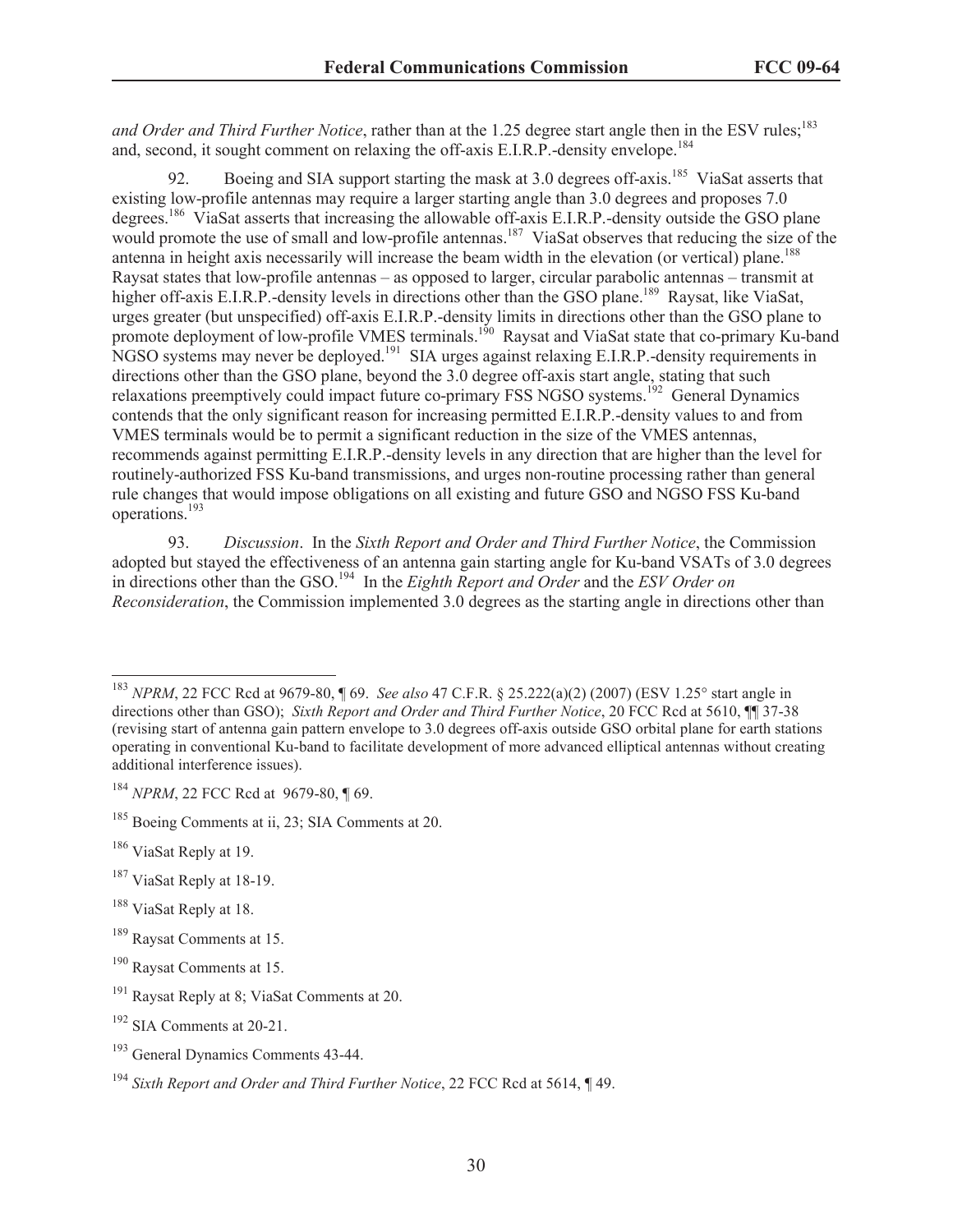the GSO plane for, respectively, Ku-band VSATs and ESVs.<sup>195</sup> We adopt, for VMES, a 3.0 degree offaxis starting angle – measured from the line of the focal point of the antenna to the target satellite – in directions other than the GSO plane.<sup>196</sup> We find this consistent with the Commission's approach toward VSATs and ESVs.

94. We agree with SIA that we do not have a sufficient record in this proceeding to adopt other relaxations of the starting angle in directions other than the GSO plane.<sup>197</sup> A chief objective in this proceeding is to ensure that VMES can operate in the Ku-band FSS frequencies without causing interference to other co-primary FSS operations. VMES will be a viable mobile application of the FSS only if it can operate without causing unacceptable interference to FSS satellite systems also operating on a primary basis. Although we do not adopt general rules further relaxing the starting angle in directions other than the GSO plane, it may be possible for individual applicants to demonstrate that their systems merit a waiver of the technical rules.<sup>1</sup>

95. In the *Eighth Report and Order*, the Commission also adopted a 10 dB back lobe escalation in directions other than the GSO plane.<sup>199</sup> The *ESV Order on Reconsideration* adopts a similar 10 dB back lobe escalation.<sup>200</sup> SIA and Raysat support adjusting the VMES mask to take into account the changes the Commission adopted but stayed in the *Sixth Report and Order and Third Further Notice* – and that the Commission subsequently implemented in the *Eighth Report and Order* – which include the 10 dB escalation between 85 and 180 degrees.<sup>201</sup> We adopt the 10 dB back lobe escalation in directions other than the GSO plane. Therefore, we adopt the following mask in directions other than the GSO plane:

In all directions other than along the GSO, the off-axis EIRP spectral-density for copolarized signals emitted from the VMES shall not exceed the following values:

| $18 - 10\log(N) - 25\log\theta$ | $dBW/4$ kHz | for | $3.0^\circ \leq \theta \leq 48^\circ$ |
|---------------------------------|-------------|-----|---------------------------------------|
| $-24 - 10\log(N)$               | $dBW/4$ kHz | for | $48^\circ < \theta < 85^\circ$        |
| -14 - 10log(N)                  | dBW/4kHz    | for | $85^\circ < \theta < 180^\circ$       |

where  $\theta$  and N are defined in (a)(1)(A)(i). This off-axis EIRP spectral-density applies in any plane that includes the line connecting the focal point of the antenna to the orbital location of the target satellite with the exception of the plane of the GSO as defined in

<sup>195</sup> *Eighth Report and Order*, 23 FCC Rcd at 15110, ¶ 20; *ESV Order on Reconsideration*, Appendix B, §  $25.222(a)(1)(i)(B)$ .

<sup>&</sup>lt;sup>196</sup> Therefore, we do not adopt ViaSat's proposal for a  $7^{\circ}$  starting angle. We find that the  $3^{\circ}$  start angle adopted for VMES, like that adopted for VSATs, appropriately balances a goal of facilitating more advanced elliptical antennas with the objective of preventing additional harmful interference.

<sup>&</sup>lt;sup>197</sup> See SIA Reply at 9 (stating that the showings and claims made in support of unspecified relaxations of the limits that preemptively could impact co-primary FSS applications are not compelling).

<sup>198</sup> *See, e.g.*, SIA Reply at 9 (stating that it may be possible for VMES applicants to make specific showings regarding increased allowances that could lead to authorization of antennas of the type loosely described by ViaSat and Raysat on a non-interfering basis with regard to future users of the co-primary NGSO allocations in the Ku-band FSS frequencies). *See also* General Dynamics Comments at 43-44 (urging non-routine processing).

<sup>199</sup> *Eighth Report and Order*, 23 FCC Rcd at 15156, 15157, Appendix B, § 25.218(e)(2), (f)(2).

<sup>200</sup> *ESV Order on Reconsideration*, Appendix B, § 25.222(a)(1)(i)(B).

 $201$  SIA Comments at 20-21; Raysat Comments at 8.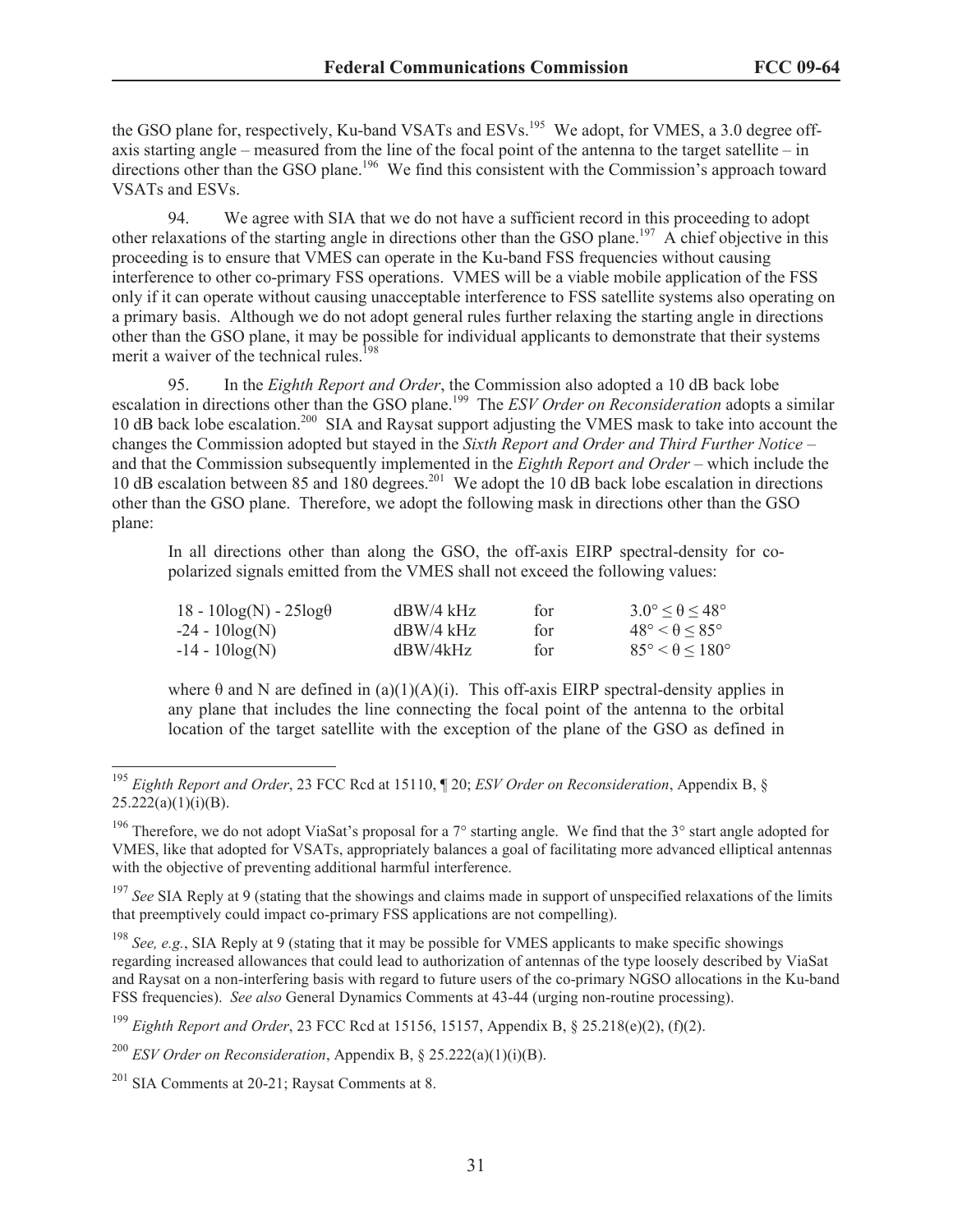paragraph  $(a)(1)(A)(i)$  of this section. For the purpose of this subsection, the envelope shall be exceeded by no more than 10% of the sidelobes provided no individual sidelobe exceeds the gain envelope given above by more than 6 dB. The region of the main reflector spillover energy is to be interpreted as a single lobe and shall not exceed the envelope by more than  $6$  dB.<sup>202</sup>

#### **c. Operations in Excess of E.I.R.P-Density Mask**

96. *Background*. In the *ESV Order on Reconsideration*, we adopt new rule provisions for ESVs that operate at off-axis E.I.R.P-densities in excess of the limits in the Commission's rules. Of particular relevance to domestic U.S. VMES operations, we allow ESV licensees to operate domestically at higher off-axis power-density levels where ESV operators are able to coordinate higher off-axis powerdensity levels with adjacent satellite operators.<sup>203</sup> We conclude that allowing U.S.-licensed ESVs to transmit at higher off-axis E.I.R.P.-density levels based on compliance with coordination agreements between the target satellite and adjacent satellite operators will foster greater operational flexibility without causing harmful interference to adjacent satellites.<sup>204</sup>

97. *Discussion*. As discussed above, we are modeling VMES off-axis power-density requirements on the ESV off-axis E.I.R.P.-density rules, including certain changes to the rules adopted in the *ESV Order on Reconsideration*. Therefore, we will allow U.S.-licensed VMES operators to transmit at off-axis power-density levels that exceed the off-axis E.I.R.P.-density limits as long as they comply with the certification and cessation of emission requirements set out in section  $25.226(a)(2)$  and (b)(2) of the VMES rules. We note that, although the Commission did not seek specific comment in the *NPRM* on operating at off-axis power-densities in excess of the E.I.R.P.-density mask, it did seek comment on following the ESV technical rules generally.<sup>205</sup> The rules we discuss in this section are comparable to the rules for ESVs we adopt in the *ESV Order on Reconsideration*. 206

98. We find that adoption of these rules will serve the public interest by providing greater operational flexibility while ensuring that adjacent satellite operators are protected from harmful interference. Target satellite operators already may have coordinated higher off-axis power-density levels for other, non-VMES, earth stations. Thus, allowing VMES to operate at the agreed upon off-axis powerdensity levels should not cause harmful interference to adjacent satellites. If the target satellite operator is unable to complete a coordination agreement with future adjacent satellite operators located within six degrees of the target satellite operator, we require the VMES operator to operate at off-axis power-density levels in accordance with the off-axis E.I.R.P.-density limits set out in the VMES rules.<sup>207</sup> Applicants seeking to operate at higher off-axis power-density levels may not access satellites pursuant to ALSAT

<sup>205</sup> *See, e.g., NPRM*, 22 FCC Rcd at 9670-71, ¶¶ 47-48.

<sup>202</sup> Appendix B, § 25.226(a)(1)(i)(b). *See also* Appendix B, § 25.226(a)(1)(i)(C)-(D).

<sup>203</sup> *ESV Order on Reconsideration*, ¶¶ 8-16. The *ESV Order on Reconsideration* also permits higher off-axis powerdensity levels in areas where 2° spacing is not common, such as in Asia and Europe. *ESV Order on Reconsideration*, ¶¶ 8-16.

<sup>204</sup> *ESV Order on Reconsideration*, ¶ 11. *See also Fifth Report and Order*, 20 FCC Rcd at 5092, ¶ 65 (in streamlining Part 25 rules, the Commission stated that "…[if an] earth station operator can successfully coordinate its operations with an [off-axis E.I.R.P.]-density greater than [a Commission-imposed limit], then we see no reason to preclude the earth station from operating at that [off-axis] power-density level with the particular target satellite that has been coordinated.").

<sup>206</sup> *See* 47 C.F.R. § 25.222(a)(2), (b)(2).

<sup>207</sup> *See* 47 C.F.R. § 25.226(a).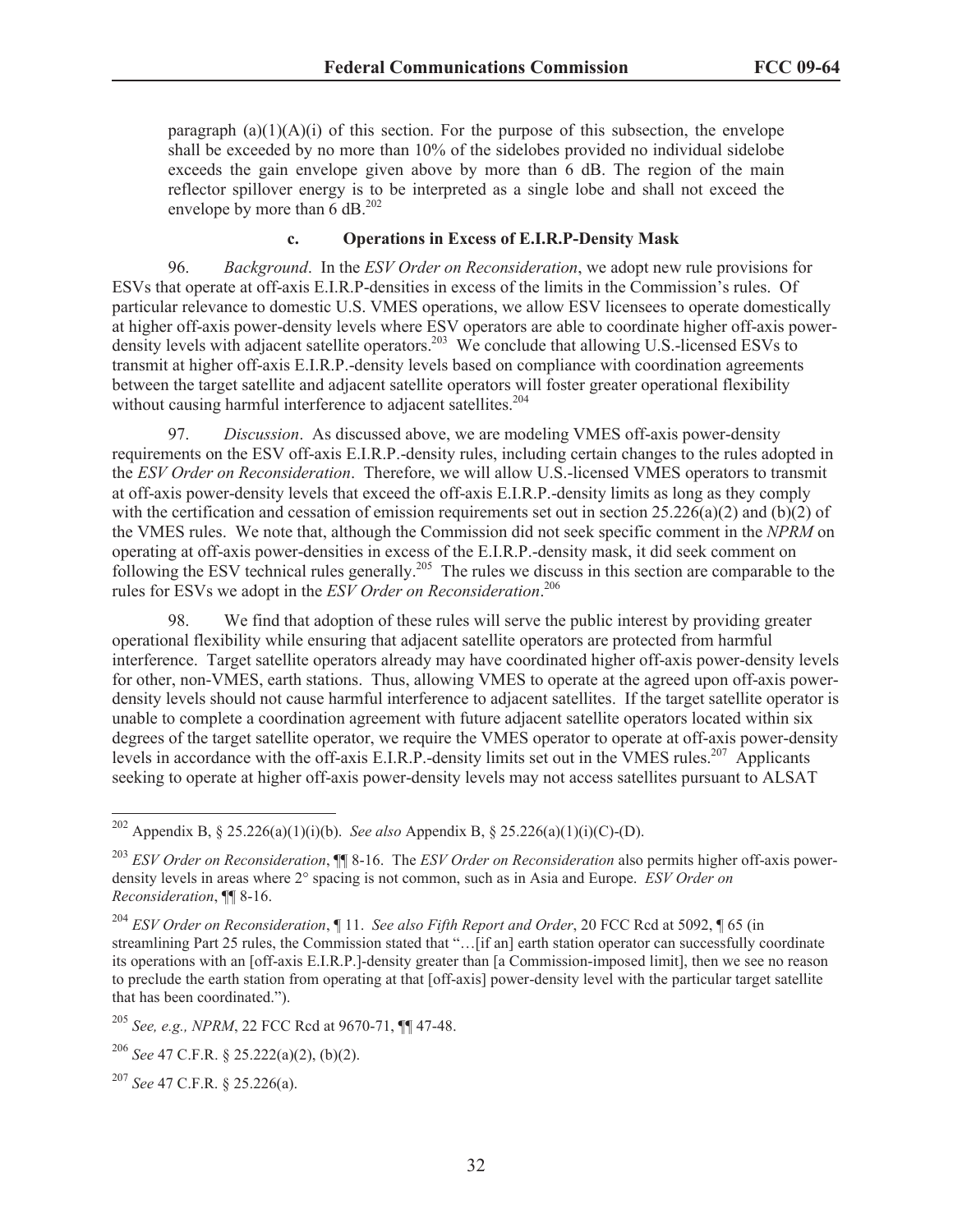authority – authority to use "all U.S.-licensed space stations" – and therefore, must specifically list in their applications all of the satellites that they plan to access at higher off-axis power-density levels.<sup>208</sup> We observe that our decision to allow VMES operators greater flexibility to transmit at higher off-axis power-density levels does not alter the obligation of VMES operators to comply with section 25.204(j), to protect SRS operators.

99. We require VMES applicants seeking to operate at higher E.I.R.P.-density levels to file the following certifications: (1) a statement from the target satellite operator acknowledging that the proposed VMES operation has the potential to create interference to adjacent satellite networks that may be unacceptable; (2) a statement from the target satellite operator that the VMES operations will not violate existing coordination agreements with adjacent satellites within six degrees longitude of the target satellite; and (3) a statement from the target satellite operator that it will include the off-axis powerdensity levels of the VMES applicant in all future coordination agreements.<sup>209</sup> These certifications, obtained from the target satellite operator, will be based upon coordination agreements that exist between the target satellite operator and potentially affected operators of satellites within six degrees longitude of the target satellite. The certification requirement ensures that the higher off-axis power-density levels will not cause harmful interference to adjacent satellite operations but precludes the need for the VMES applicant to file entire coordination agreements with the Commission. This comports with the Ku-band  $ESV$  rules.<sup>210</sup>

100. We envision that the VMES applicant, in its effort to operate at higher off-axis powerdensity levels and obtain certifications from the target satellite operator, will provide the target satellite operator with information about the VMES operator's proposed operations. This information will allow the target satellite operator to determine if the VMES operator's proposed higher off-axis power-density levels fall within the parameters of the coordination agreements that exist between the target satellite operator and satellites operating within six degrees longitude of the target satellite. This information may take a number of forms, but must be sufficient for the target satellite operator to determine the off-axis power-density values of the relevant VMES transmitters. If the VMES operator's proposed powerdensity levels exceed the parameters of the coordination agreements, then we expect that the target satellite operator either will negotiate with the operators of neighboring satellites to modify the coordination agreements to include the VMES operational parameters or inform the VMES operator that it cannot operate pursuant to the proposed parameters given to the target satellite operator.

101. Because the VMES applicant may not have access to the details of the target satellite operator's coordination agreements, we will require the VMES applicant, once authorized to operate, to remain within the power-density values that it gives to the target satellite operator. We also require the VMES licensee to cease transmission within 100 milliseconds if it exceeds the off-axis power-density values it has given to the target satellite operator.<sup>211</sup> If the VMES licensee were to exceed the power-

<sup>208</sup> For more on ALSAT, *see Amendment of the Commission's Regulatory Policies to Allow Non-U.S. Licensed Space Stations to Provide Domestic and International Satellite Service in the United States*, IB Docket No. 96-111, First Reconsideration Order, FCC 99-325, 15 FCC Rcd 7207 (1999) ("*DISCO II First Reconsideration Order*"). *See also infra* Section III.C.5.

<sup>&</sup>lt;sup>209</sup> *See infra* Appendix B, Final Rules,  $\frac{\delta}{25.226(b)(2)(i)}$ -(iii).

<sup>210</sup> *See* 47 C.F.R. § 25.222(b)(2).

<sup>&</sup>lt;sup>211</sup> Because VMES terminals operating within the VMES off-axis E.I.R.P.-density limits and antenna pointing rules must cease emissions within 100 milliseconds, we require VMES terminals that operate at power levels that exceed the off-axis E.I.R.P.-density limits also to cease emissions within 100 milliseconds. *See infra* Appendix B, §§  $25.226(a)(2)(iii)$ , (b)(2)(iv).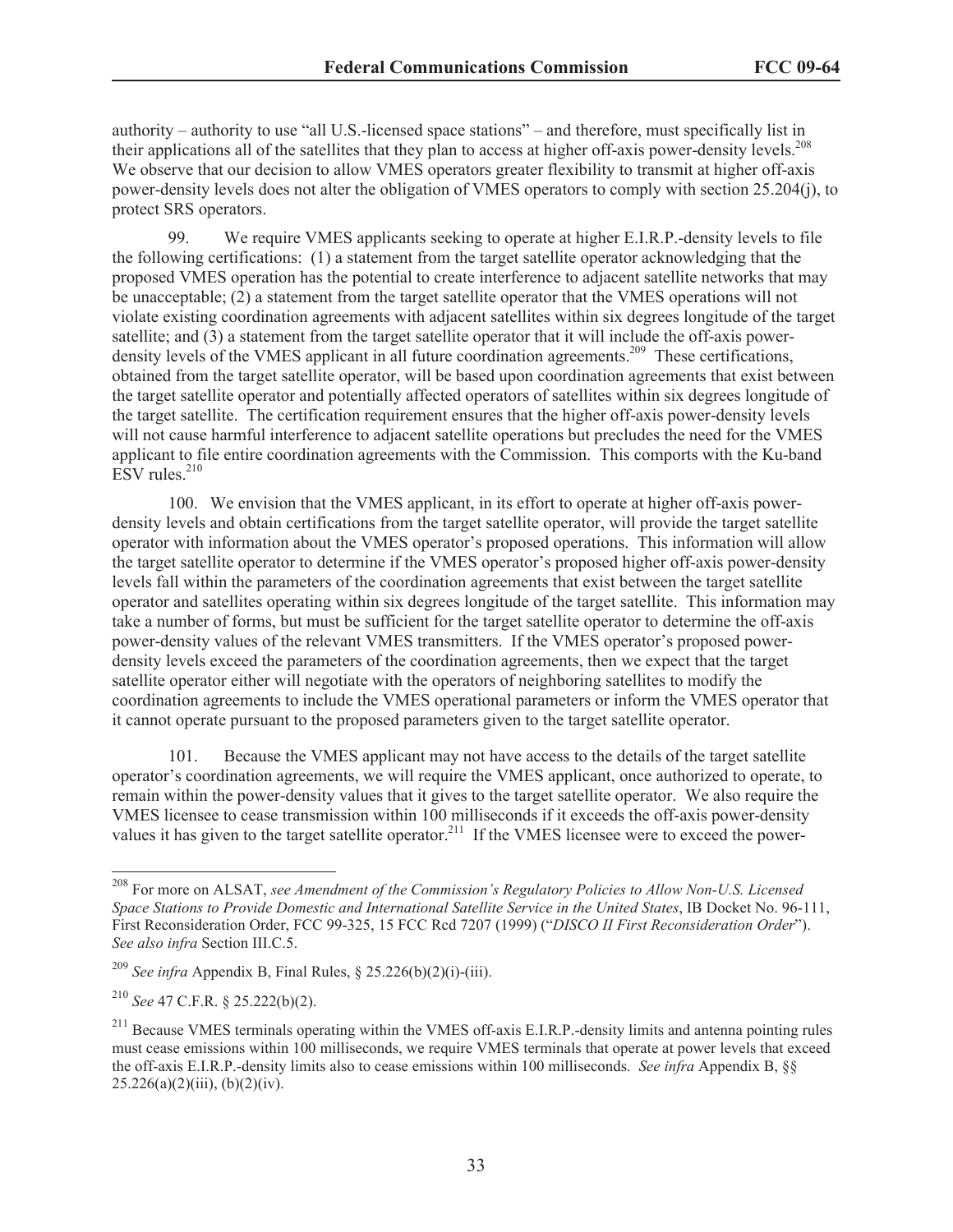density values given to the target satellite operator, there is the potential that the VMES licensee would be in violation of the target satellite operator's coordination agreements and possibly could cause harmful interference to neighboring satellites. Thus, if a VMES transmitter exceeds the off-axis power-density values given to the target satellite operator – whether due to an excessive antenna pointing error or some other factor – the VMES transmitter must cease transmitting until it again is in compliance with the relevant coordination agreement. This comports with the Ku-band ESV rules.<sup>212</sup>

## **d. Aggregate Power-Density Limits and the 10\*log(N) Rule**

102. As discussed below, we adopt a new aggregate power-density rule for VMES systems that use co-frequency dynamic-power transmissions. In doing so, we require VMES applicants that seek to use aggregate dynamic power-densities to demonstrate that their operations will meet the VMES E.I.R.P.-density mask minus one dB. There currently are no aggregate power-density rules for cofrequency dynamic-power ESV transmissions similar to what we adopt today for VMES.

103. *Background*. The Ku-band ESV rules permit several ESV terminals to transmit simultaneously on the same frequency in a single satellite receive beam, so long as the ESV operator uses the  $10*log(N)$  rule to reduce each of the individual earth station emissions by a fixed amount, such that the aggregate emission from all co-frequency transmitters does not exceed the E.I.R.P. density limits established for a single ESV terminal.<sup>213</sup>

104. The rules the Commission adopted in the *ESV Report and Order*, including the off-axis E.I.R.P.-density limits, were based on single channel per carrier ("SCPC") ESV systems that had operated pursuant to STA for several years.<sup>214</sup> In an SCPC system, each ESV transmitter could be expected to emit the maximum level of E.I.R.P. spectral density. As a result, the rules limiting the E.I.R.P. spectral density towards adjacent satellites are applied to each of the ESV transmitters within the ESV system and each of the transmitters operates on a different channel or frequency.

105. In addition to using SCPC, VSATs and ESVs may make use of a number of other multiple access techniques. Included in these techniques are those, such as Code Division Multiple Access ("CDMA"), which permit several transmitters to transmit simultaneously on the same channel. When multiple transmitters simultaneously use the same channel to transmit to the same satellite it is the sum of the E.I.R.P. spectral density from all of the transmitters that forms the potential interference source to adjacent satellites. To keep within the two-degree spacing guidelines, the sum or "aggregate" E.I.R.P. spectral density should be no greater than that produced by a single SCPC transmitter operating at the maximum permitted E.I.R.P. spectral density.

106. In the *Sixth Report and Order and Third Further Notice*, the Commission modified the Ku-band E.I.R.P.-density envelope it had adopted in the *ESV Report and Order* to accommodate cofrequency CDMA ESV systems by adding the 10\*log(N) term to section 25.222.<sup>215</sup> As a result, section 25.222 of the rules provides that, for an ESV network using frequency division multiple access ("FDMA") or time division multiple access technique, "N" is equal to one, and, for an ESV network

<sup>212</sup> *See* 47 C.F.R. § 25.222(a)(2).

<sup>&</sup>lt;sup>213</sup> 47 C.F.R. § 25.222(a)(1)(i)(A).

<sup>214</sup> *See NPRM*, 22 FCC Rcd at 9674, ¶ 57.

<sup>215</sup> *See NPRM*, 22 FCC Rcd at 9674-75, ¶ 57; *Sixth Report and Order and Third Further Notice*, 20 FCC Rcd at ¶ 63 n.177 (incorporating  $10^*$ log(N) into  $\S$  25.222).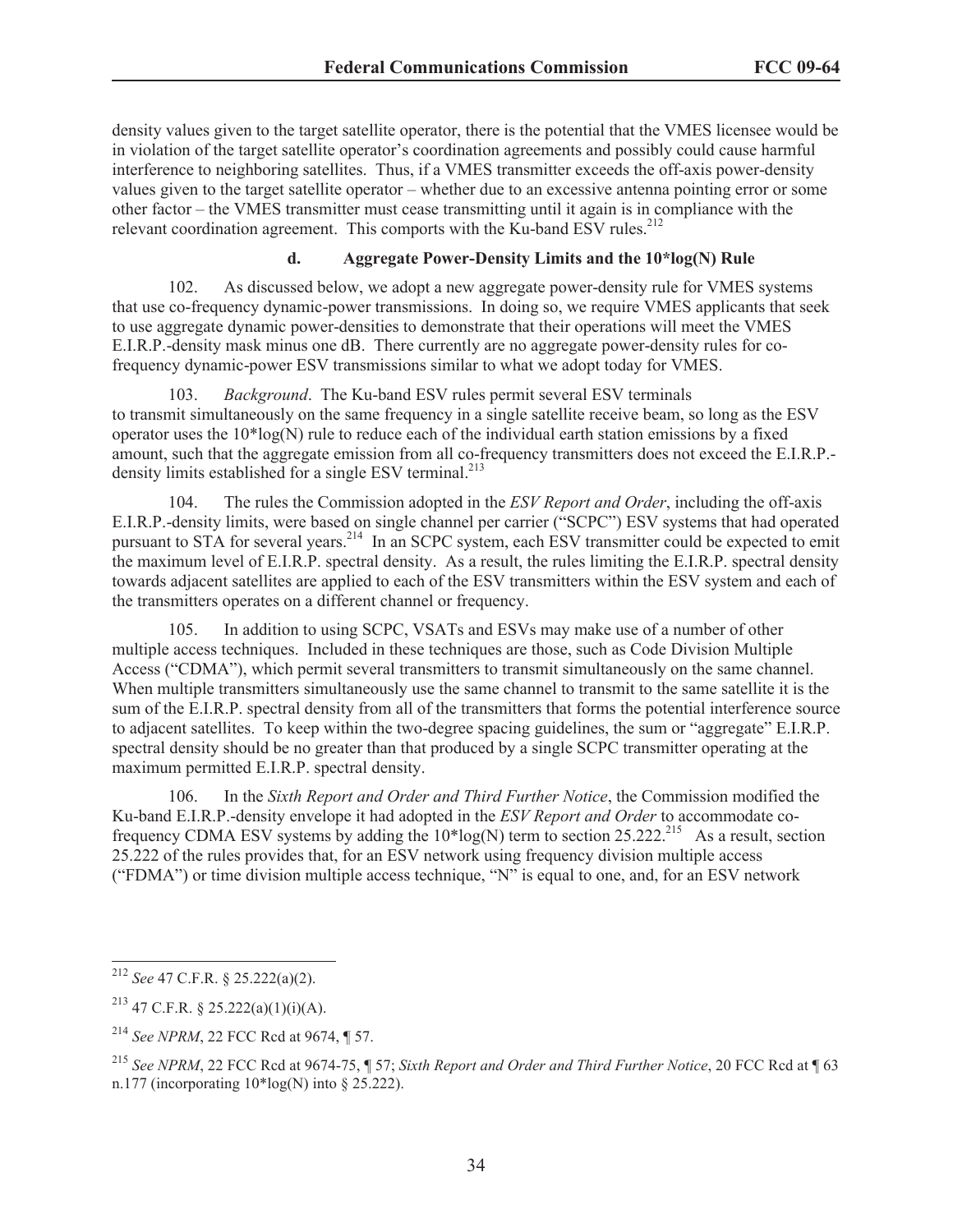using CDMA technique, "N" is the maximum number of co-frequency simultaneously transmitting earth stations in the same satellite receiving beam. $216$ 

107. Thus, the 10\*log(N) rule for Ku-band ESVs requires CDMA systems to reduce the E.I.R.P.-density of co-frequency earth stations simultaneously transmitting to the same satellite, in order to ensure that the overall system meets, in the aggregate, the E.I.R.P-density limits established for a single ESV terminal.<sup>217</sup> If each of the CDMA transmitters has the same E.I.R.P.-density, each transmitter will radiate the maximum E.I.R.P.-density reduced by a factor of  $10*log(N)$ , in dB, where, as noted, "N" represents the peak number of co-frequency CDMA earth stations simultaneously transmitting in the same satellite receiving beam.<sup>218</sup>

108. In the proceeding leading up to the *NPRM*, ViaSat and Qualcomm urged the Commission to change the  $10*log(N)$  term, as applied to VMES.<sup>219</sup> They stated that  $10*log(N)$  presupposes a VMES network will employ homogeneous transmitters, prevents variable data rates (and thus variable powerdensity systems) from being accommodated unless the system operates with a significant loss of capacity, and favors other techniques such as  $FDMA<sup>220</sup>$ 

109. In the *NPRM*, the Commission sought comment on proposals to revise the Ku-band ESV power-density limits, as applied to VMES, to accommodate VMES networks employing aggregate system power control.<sup>221</sup> As explained above, certain multiple access techniques permit multiple transmitters, within the same system, to operate simultaneously on the same channel and, in this situation, it is the aggregate E.I.R.P. spectral power density from all of the co-frequency transmitters that forms the potential interference source to adjacent satellites. The  $10*log(N)$  rule applies when all of the cofrequency transmitters operate at the same E.I.R.P. spectral power density. The maximum data rate a transmitter is capable of transmitting depends on the maximum E.I.R.P. it can transmit. By using the same E.I.R.P. spectral power density, each transmitter within the system has the same maximum data rate.

110. An alternative system implementation would be to have a central control and monitoring station allow each transmitter to use a different data rate depending on the instantaneous requirements at each transmitter. In a VMES system where different terminals required varying data rates, the overall data flow from all of the co-frequency terminals could be optimized by dynamically allocating to each terminal a different E.I.R.P. spectral density depending on the amount of data that needed to be transmitted from that terminal. However, to avoid interference to adjacent satellites, the central control and monitoring station would need to maintain control of all of the co-frequency transmitters to ensure that the sum of the dynamically changing E.I.R.P. spectral density did not exceed the E.I.R.P. spectral density from a single VSAT terminal operating at the maximum E.I.R.P. spectral density limit.

111. Because the time a control signal takes to go from an earth station through a GSO satellite to another earth terminal is a significant portion of a second, the central control and monitoring station would, at times, have to rely on complicated techniques to ensure that the two-degree spacing

 $^{216}$  47 C.F.R. § 25.222(a)(1).

<sup>217</sup> *See* 47 C.F.R. §§ 25.222(a)(1)(i)(A) (applicable to Ku-band ESV CDMA systems). *See also* 47 C.F.R. §§ 25.134(g), 25.218 (applicable to VSAT-like CDMA systems).

<sup>218</sup> *See* 47 C.F.R. § 25.222(a)(1).

<sup>219</sup> *NPRM*, 22 FCC Rcd at 9675, ¶ 57; Comments of ViaSat, RM-11336, at 7 (filed Aug. 21, 2006) ("ViaSat RM-11336 Comments"); Qualcomm RM-11336 Comments at 4.

<sup>&</sup>lt;sup>220</sup> *NPRM*, 22 FCC Rcd at 9675, ¶ 57; ViaSat RM-11336 Comments at 7; Qualcomm RM-11336 Comments at 4.

<sup>221</sup> *NPRM*, 22 FCC Rcd at 9674-75, ¶¶ 56-57.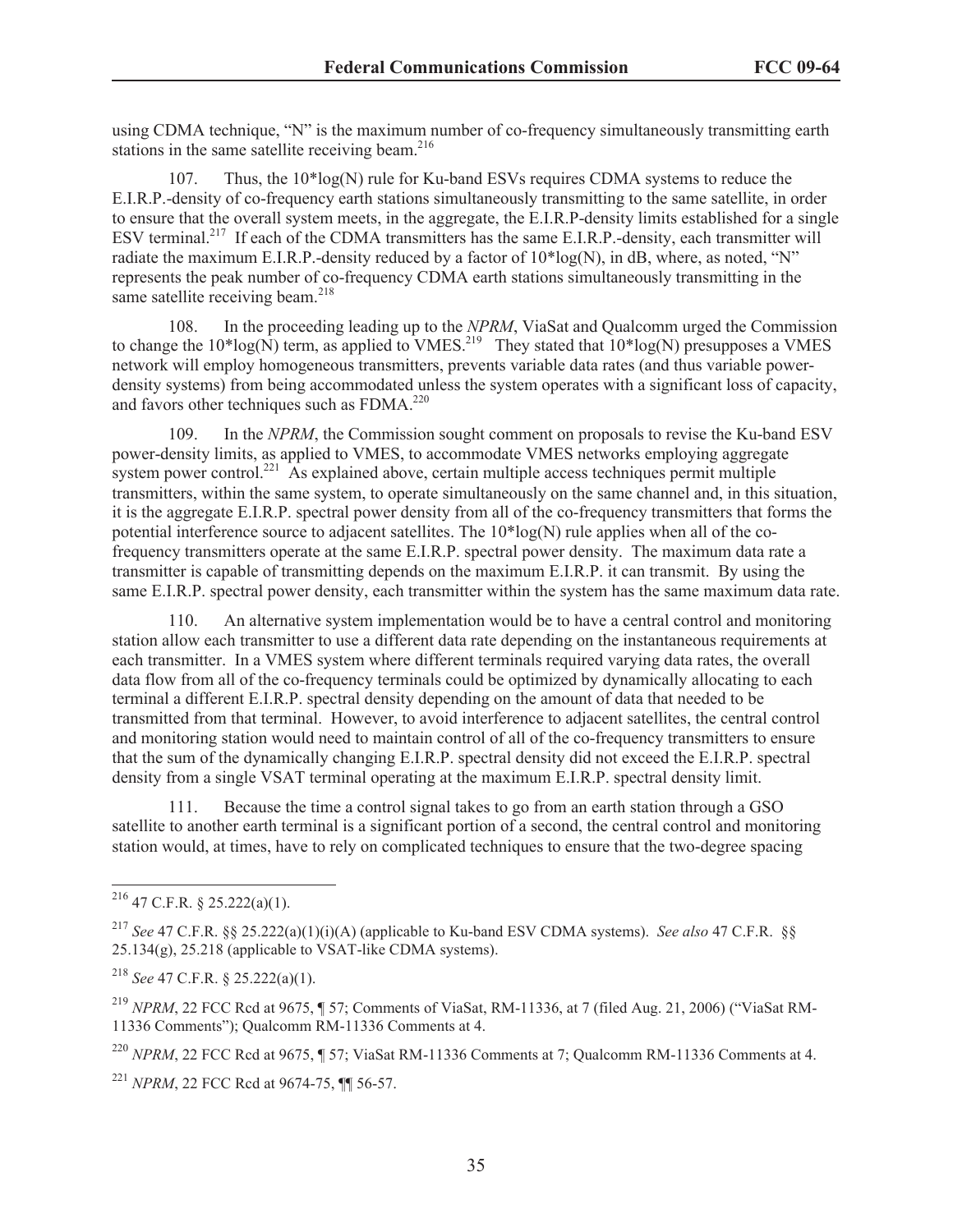criteria were met for these dynamic, variable power-density systems. The Commission asked commenters to suggest specific changes to the rules that would allow the efficient use of variable powerdensity spread spectrum systems while still ensuring that the systems meet the E.I.R.P.-density mask in the aggregate. $22$ 

112. SIA states that it would be desirable to accommodate variable-power spread spectrum VMES systems provided the aggregate off-axis E.I.R.P.-density of all such terminals does not exceed the off-axis E.I.R.P.-density of a compliant terminal in a system where "N" equals one.<sup>223</sup> SIA supports a rule requiring VMES applicants to demonstrate that particular measures, including but not limited to  $10*log(N)$ , could satisfy the off-axis E.I.R.P.-density limits required to ensure protection of adjacent satellite networks.<sup>224</sup>

113. Raysat, Boeing, and ViaSat argue that 10\*log(N) is unnecessarily restrictive, potentially limits VMES technologies for spread spectrum systems, and simplistically assumes that a VMES network will be made up of homogeneous co-frequency transmitters.<sup>225</sup> Raysat suggests it may be desirable to accommodate systems with multiple, co-frequency VMES terminals having differing E.I.R.P.-density levels that comply, in the aggregate, with the mask for compliant SCPC terminals.<sup>226</sup> Boeing supports using the section 25.222(a) power limits as aggregate limits.<sup>227</sup> ViaSat states the rules should allow VMES licensees to determine whether a network control center manages off-axis E.I.R.P. on a networkwide or individual terminal basis, and proposes a formula to replace  $10*log(N)$  for individual variablepower VMES terminals.<sup>228</sup>

114. General Dynamics urges that any change to 10\*log(N) ensure that the aggregate power in a CDMA network not exceed the power of an individual FDMA transmitter operating in the maximum off-axis E.I.R.P.-density envelope.<sup>229</sup> General Dynamics states that two satellite access techniques allow earth station antennas simultaneous access to, and use of, the same frequencies. These are, according to General Dynamics: (1) CDMA systems, where each transmission occupies the same spectrum simultaneously but is separated from other co-frequency transmissions through the use of a distinct spreading code; and (2) uplink-cancellation systems that use a sample of the uplink signal to "cancel" the uplink effects of an earth station transmission as seen in the single downlink from overlapping earth stations.<sup>230</sup> For CDMA systems, General Dynamics states that "N" properly should be the maximum

<sup>225</sup> Raysat Comments at 11-12; Boeing Comments at 22-23; ViaSat Comments at 16-19.

<sup>226</sup> *See, e.g.*, Raysat Comments at 12 (notes that the VMES applicant would have the burden of demonstrating that its system would comply with an aggregate off-axis E.I.R.P.-density envelope);

<sup>228</sup> ViaSat Comments at 16, 19. ViaSat observes that  $10*log(N)$  presents operational and efficiency considerations for licensees when, for example, terminals at differing locations require varying power levels to close the link with the satellite. ViaSat Comments at 18-19, 18 n. 24 and Attachment 1, Figures 4-5. ViaSat asks the Commission to revise 10\*log(N) to define the aggregate off-axis E.I.R.P.-density of a non-homogeneous network of "N" technically different VMES terminals, each operating at different parameters, as the sum of the individual VMES off-axis E.I.R.P.-densities. The aggregate off-axis E.I.R.P.-density of the network as calculated by ViaSat's formula would not be permitted to exceed the proposed off-axis E.I.R.P.-density mask. ViaSat Comments at 19.

<sup>222</sup> *NPRM*, 22 FCC Rcd at 9675, ¶ 57.

<sup>223</sup> SIA Comments at 16-17.

 $224$  SIA Comments at 16-17.

<sup>227</sup> Boeing Comments at ii, 22-23.

<sup>229</sup> General Dynamics Comments at 37.

 $230$  General Dynamics Comments at 36.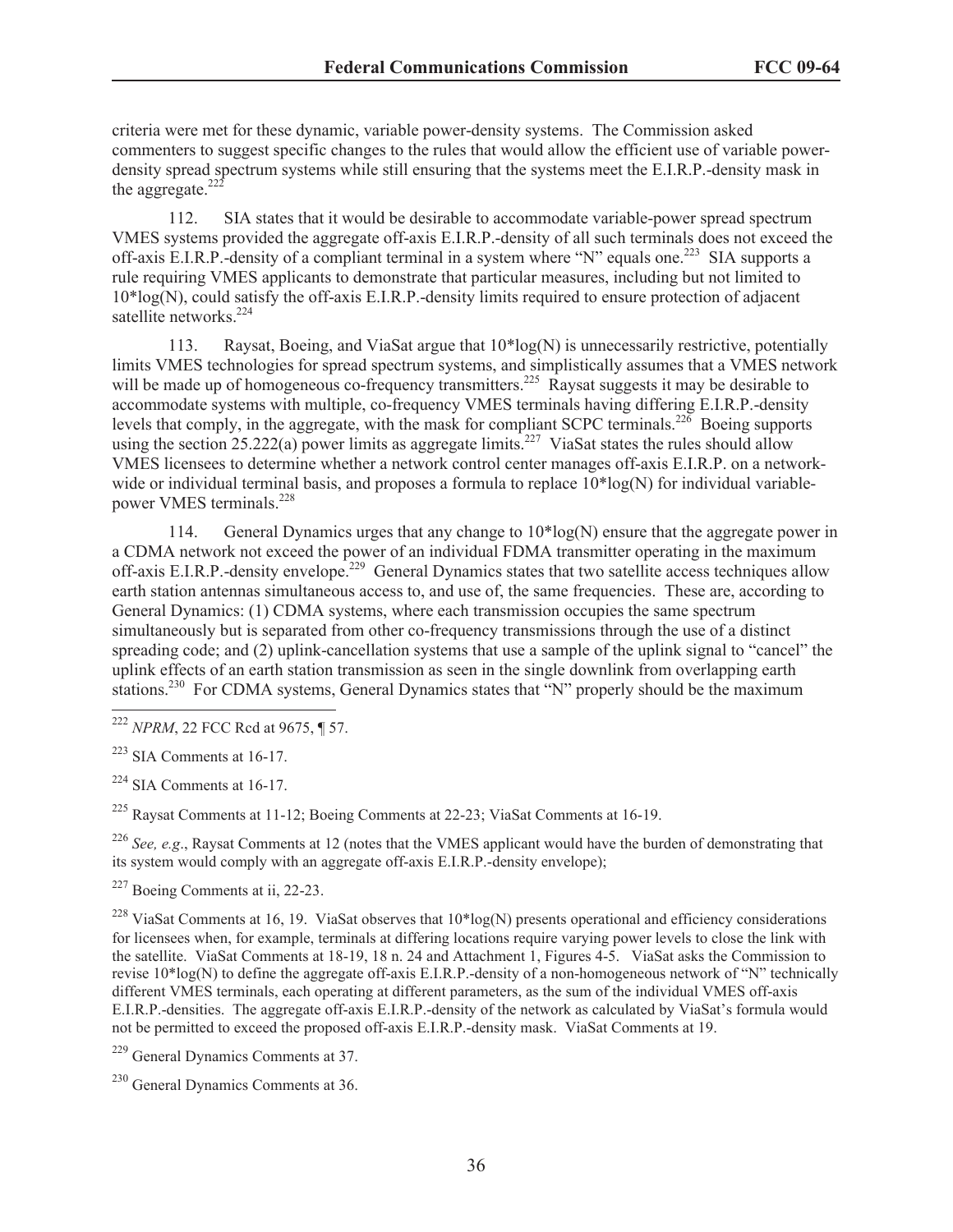number of earth stations having the capability to transmit simultaneously, but suggests that "N" might be lower than the total number of licensed earth stations if a VMES system were to limit the possible number of simultaneously-transmitting stations to some smaller number, "M."<sup>231</sup> General Dynamics asserts, however, that without a rigorous test and validation methodology there could be no assurance that more than "M" simultaneous transmissions might not occur and thus cause the licensee to exceed the off-axis E.I.R.P.-density mask.<sup>232</sup>

115. *Discussion*. There are considerable differences in complexity between a VMES system using fixed-power transmitters (as regulated under the 10\*log(N) rule) and a dynamic E.I.R.P.-density VMES system.<sup>233</sup> As ViaSat observes, an aggregate dynamic-power system requires the applicable network control and monitoring center to manipulate a relatively large set of factors, with the inherent time delays in relaying commands and monitoring the various VMES terminals through a GSO satellite.<sup>234</sup> Additionally, while the E.I.R.P.-density limit for SCPC and fixed-rate aggregate VMES systems is oriented around the main-beam direction of the VMES antenna, dynamic CDMA VMES systems would need to be subject to an aggregate E.I.R.P. envelope limit. Thus, the rules could not specify, as they do now, the power limit from any particular VMES antenna.<sup>235</sup>

116. Moreover, the current rules for VSAT and ESV earth stations do not include specific provisions for variable power-density systems. VMES is a new service that does not yet have as extensive a track record as VSAT and ESV earth stations in meeting the two-degree spacing interference avoidance requirements of the Ku-band FSS. Therefore, we conclude that a one-dB reduction below the VMES mask is a prerequisite condition for VMES systems employing dynamic power-density systems. We find that this margin is an effective mechanism for controlling aggregate of f-axis E.I.R.P.-density and for ensuring that such operations – despite their complexities – will not exceed the power-density envelopes established for VSAT, ESV and VMES networks.

117. Therefore, we require a VMES applicant that seeks to use an aggregate dynamic powerdensity system to make a showing of the measures it proposes to apply to demonstrate that its system will be able to operate at one dB below the E.I.R.P.-density mask adopted for single terminals or fixed-power aggregate system transmitters regulated under the  $10*log(N)$  rule.<sup>236</sup> The International Bureau will place

<sup>233</sup> The time lags inherent in a dynamic system require the control center to use predictive algorithms to estimate the power-density on the GSO orbit and manipulate the data rates and other factors to ensure that all co-frequency operations remain at or below the power-density envelope for a single VSAT terminal. This will result in dynamic systems that are far more complex than those electing to use simple fixed-characteristic transmitters.

<sup>234</sup> ViaSat Comments at 17-18 (listing factors including satellite performance contours, range to the satellite, rain and atmospheric attenuation, antenna pointing, transmitted data rates, chip rate of the spreading code, and number of simultaneous transmitters).

<sup>235</sup> That is, although the SCPC E.I.R.P.-density envelope is topocentric in nature, a CDMA E.I.R.P.-density envelope would need to be geocentric because it would represent the aggregate E.I.R.P.-density, at the satellite, from a number of different CDMA transmitters scattered over the surface of the Earth. The E.I.R.P.-density at the adjacent satellites, not the actual radiated E.I.R.P.-density from any specific antenna, would be the relevant limit.

<sup>236</sup> The Commission has conditioned certain FSS Ku-band mobile licenses by requiring the licensee to reduce its offaxis E.I.R.P.-density by at least one dB below the applicable regulatory envelope. *See, e.g., ARINC Incorporated, Application for Blanket Authority for Operation of Up to One Thousand Technically Identical Ku-band Transmit/Receive Airborne Mobile Stations Aboard Aircraft Operating in the United States and Adjacent Waters*,

(continued....)

<sup>&</sup>lt;sup>231</sup> General Dynamics Comments at 37. General Dynamics states that, in the case of the uplink-cancellation technique, "N" would be 2. *Id*.

<sup>&</sup>lt;sup>232</sup> General Dynamics Comments at 38. General Dynamics concedes that confirmation testing of such a network scheme might be difficult. *Id*. at 38.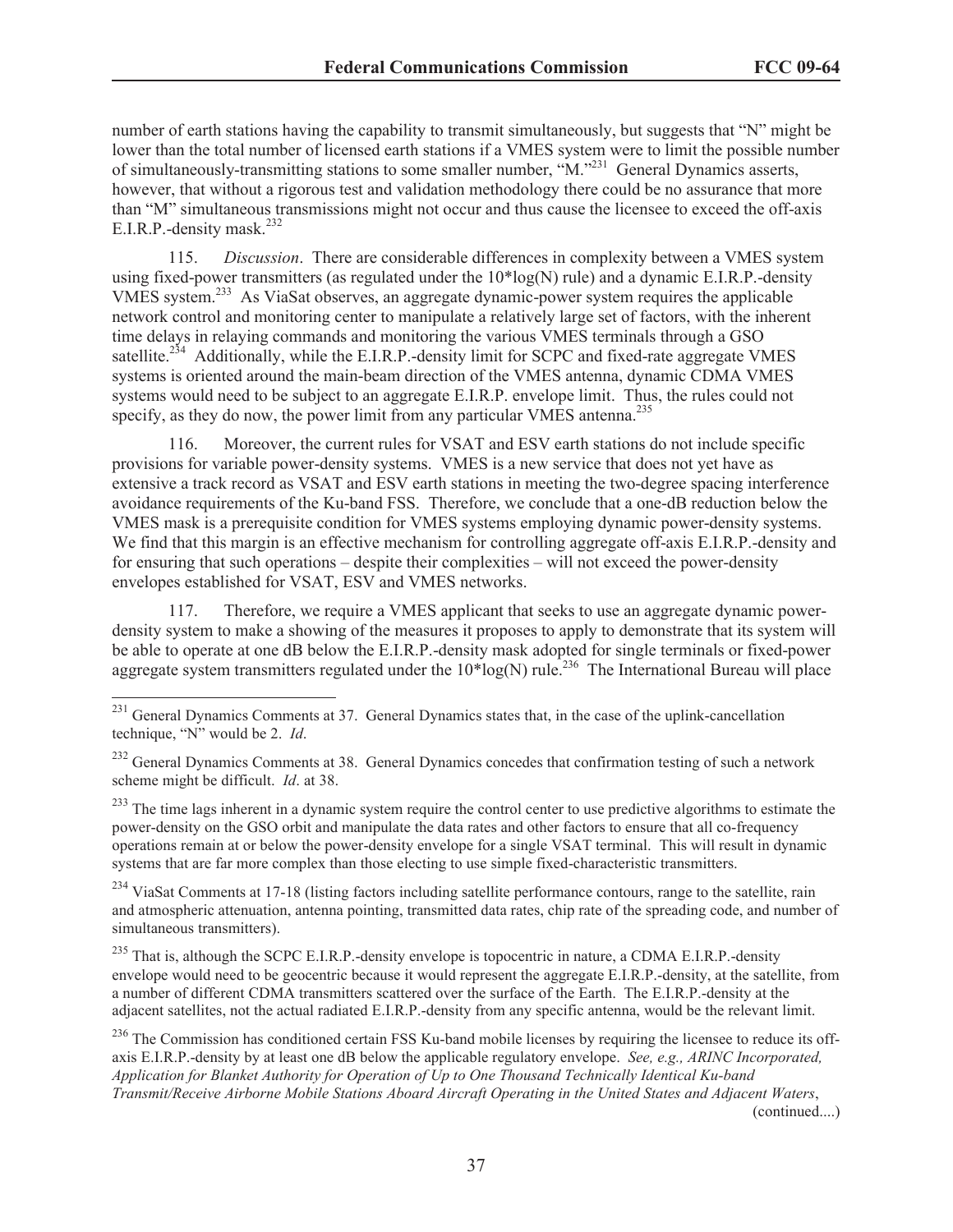this showing on Public Notice along with the application in order to obtain industry comment. Dynamic power-density system applicants and licensees are precluded from seeking ALSAT authority,<sup>237</sup> and must file a report one year following license issuance demonstrating that the system has met the power-density requirements.<sup>238</sup> We conclude that these measures are prudent steps to protect other FSS systems from possible harmful interference.

118. We recognize that a minus one-dB requirement for dynamic power-density systems will impact the capacity and robustness of the relevant VMES networks, by limiting the flexibility of such dynamic-power systems to operate up to the mask for single carrier and fixed- power systems. Therefore, we will allow a VMES applicant employing a dynamic-power system and its target satellite licensee to coordinate higher power levels with adjacent satellite operators and to file a certification that the target satellite operator and adjacent satellite operators up to six degrees away from the target satellite have completed a coordination agreement to this effect.<sup>239</sup> If the VMES applicant and target satellite licensee cannot reach a coordination agreement, then the VMES licensee employing dynamic power must operate at an E.I.R.P.-density envelope that is one dB below the envelope adopted for single carrier and fixedpower systems. A VMES applicant that coordinates higher power levels (and in effect operates without regard to the minus one-dB margin) and files a certification to take advantage of this exception to the minus one-dB requirement also must specify the particular satellites with which its system will operate.<sup>240</sup>

119. Finally, we agree that, given the E.I.R.P.-density mask, and the antenna limitation and emission cessation requirements discussed below, a one-dB reduction of the E.I.R.P.-density mask for

<sup>237</sup> *See infra* Section III.C.5.

<sup>(...</sup>continued from previous page)

Order and Authorization, 20 FCC Rcd 7553, 7573, ¶ 58(k) (Int'l Bur. & OET 2005) (conditioning authorization to limit probability of exceeding -1 dB margin for aggregate off-axis E.I.R.P.-density to within 0.001%); The Boeing Company, Radio Station Authorization, E000723, File No. SES-MFS-20050701-00853 (granted Dec. 20, 2005), at Special Provision 5411 (conditioning authorization to require aggregate off-axis E.I.R.P. spectral density for copolarized signals, emitted from all simultaneously transmitting aircraft earth station antennas in the GSO plane, not to exceed 1 dB margin below specified E.I.R.P.-density envelope); *ViaSat, Inc., Application for Blanket Authority for Operation of 1,000 Technically Identical Ku-band Aircraft Earth Stations in the United States and Over Territorial Waters*, Order and Authorization, 22 FCC Rcd 19964, 19974, ¶ 28(l) (Int'l Bur. & OET 2007) (conditioning authorization to reduce aggregate off-axis radiation from AES terminals to levels 1 dB below the routine-processing envelope, in event another co-frequency FSS satellite comments operation within 6 degrees of the ViaSat system target satellite, pending demonstration of coordination with operator of new satellite); *Raysat LMSS Order*, 23 FCC Rcd at 2000, ¶ 51 (conditioning authorization to reduce aggregate off-axis radiation from METs to levels 1 dB below routine processing envelope, in event another co-frequency FSS satellite commences operation within 6 degrees longitude of Raysat system target satellite, pending demonstration of coordination with operator of new satellite).

<sup>&</sup>lt;sup>238</sup> *See infra* Appendix B, section 25.226(b)(3)(iii). The report should evaluate, through the use of operational statistics or actual measurements or a combination thereof, the aggregate power-density at the GSO from all simultaneously active co-frequency transmitters. The aggregate power-density at the GSO should be compared with the power-density at the GSO that would result from a single VSAT operating at 1 dB below the maximum permitted power-density. The report should include information on the average and maximum number of simultaneous co-frequency transmitters, an analysis of the E.I.R.P.-spectral density at the GSO, and a discussion of the factors taken into account at the network control center to manage the aggregate power-density of the system.

<sup>&</sup>lt;sup>239</sup> *See infra* Appendix B, section 25.226(b)(3)(ii).

<sup>240</sup> *See infra* Section III.C.5.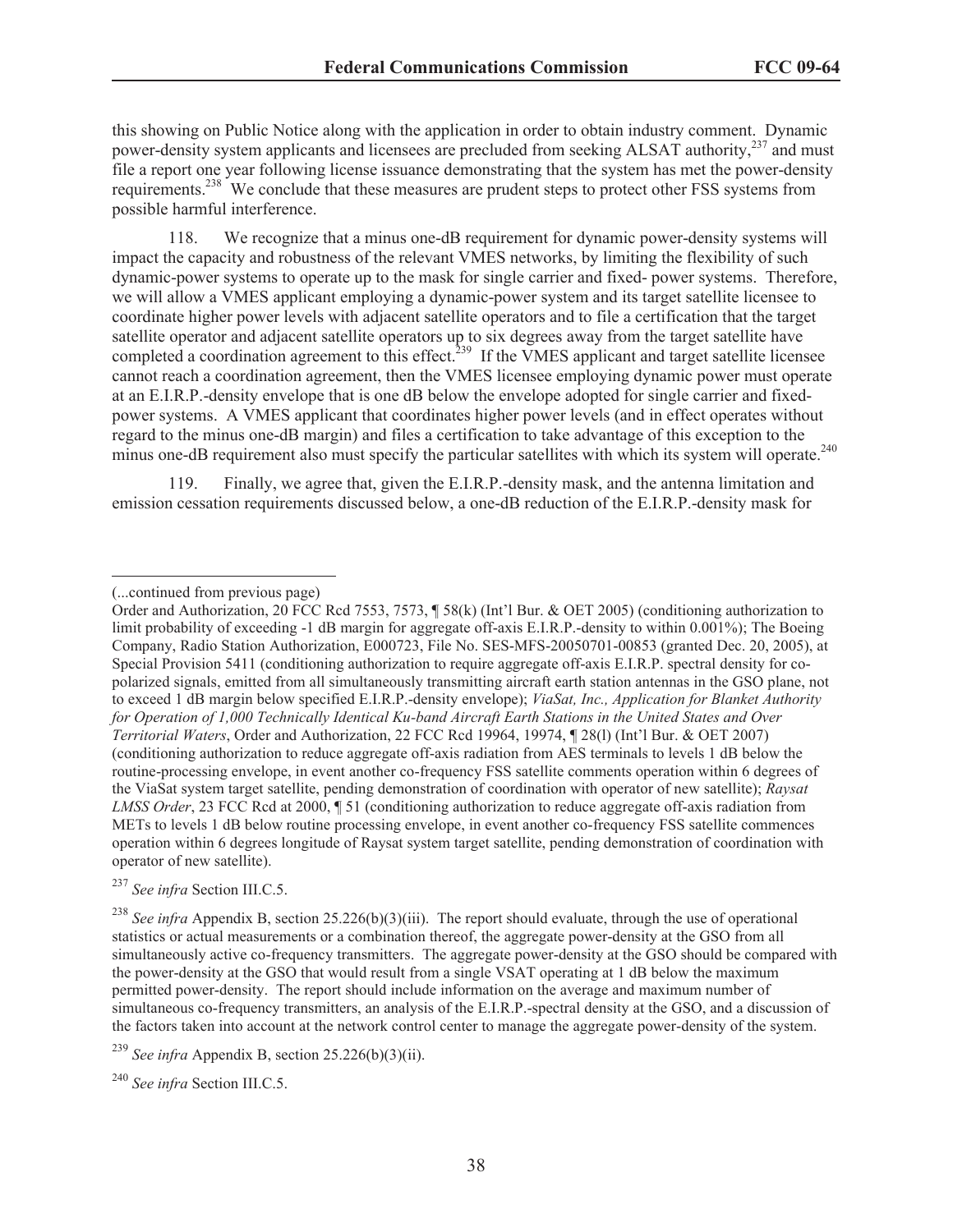VMES is not necessary as a general rule for all VMES systems.<sup>241</sup> As commenters note, a general one-dB reduction in the off-axis E.I.R.P.-density mask for VMES is not necessary where VMES operations are equivalent, from an interference perspective, to the operations of VSATs and ESVs.<sup>242</sup> However, notwithstanding the absence of a general rule, particular circumstances, in addition to aggregate variablepower systems, may require us to condition a future license to manage uplink operations through a one $dB$  or other margin.<sup>243</sup> We anticipate that this would not be the case for most applications under the VMES rules.

#### **e. Contention Protocols**

120. As discussed below, we adopt a new rule provision that permits VMES applicants to use contention protocols similar to those used by VSAT networks. We require VMES applicants seeking to use contention protocols to certify that the protocols are "reasonable."

121. *Background*. Section 25.134 of the rules establishes specific limits for individual VSAT earth station antenna input power densities.<sup>244</sup> The power-density limits are designed to limit the interference power received at space stations adjacent to the target satellite. Contention protocol use may result in aggregate power densities in the adjacent satellite receivers that exceed the limits produced by a single VSAT transmitter operating with a power density specified in section 25.134.<sup>245</sup>

122. In the *NPRM*, the Commission described contention protocols as multiple access techniques that permit users to transmit on a random or near-random basis with transmissions from one or more users that occasionally overlap, causing "collision."<sup>246</sup> The Commission stated that the probability of collisions is determined by the length of user transmission, number of transmissions per unit of time, and number of users transmitting on the same frequency.<sup>247</sup> It noted that, when collisions occur, the

<sup>243</sup> *See, e.g*., Raysat Comments at 9 (stating that "The one circumstance cited by the Commission that might warrant consideration of a lower mask (*i.e*., rapid antenna acceleration due to vehicle movement or 'jarring' in off-road conditions), [citation omitted] would be rare and can be addressed via other means (*e.g*., speed and accuracy of pointing angle calculation and correction, operation at lower transmit power, spread spectrum modulation schemes, cessation of transmission, etc.).").

<sup>244</sup> 47 C.F.R. § 25.134.

<sup>245</sup> *Eighth Report and Order*, 23 FCC Rcd at 15132-33, ¶ 77.

<sup>&</sup>lt;sup>241</sup> In the *NPRM* the Commission asked whether it should consider a 1-dB or other reduction below the ESV or VSAT mask to accommodate concerns about potential VMES antenna mispointing under rough off-road conditions. *NPRM*, 22 FCC Rcd at 9672, ¶ 50 (noting that the authorizations for certain Ku-band AMSS systems limit the aggregate E.I.R.P.-density to 1 dB less than the E.I.R.P.-density envelope defined for routinely-authorized VSATs).

<sup>242</sup> *See, e.g*., Raysat Comments at 9, Reply at 7; Boeing Comments at ii, 22, Reply at 5. In lieu of a lower mask, Raysat suggests that we require a VMES operator to demonstrate that it meets the E.I.R.P.-density mask for VSATlike earth stations under all potential operating conditions. Raysat Comments at 9. Raysat contends, for example, that rapid antenna acceleration due to vehicle movement in off-road conditions would be a rare occurrence and could be addressed through requirements on the speed and accuracy of pointing angle calculation and correction, operation at lower transmit power, spread spectrum modulation, and/or cessation of transmission. Raysat Comments at 9. *See also* SIA Comments at 15 (stating that it would be reasonable to use an envelope lower than the VSAT or ESV envelope, but arguing against defining any specific reduction; rather, urging us to require applicant to demonstrate that its system's proposed density and pointing accuracy would provide equivalent protection to the mask set out in the *NPRM*'s Appendix B, proposed § 25.xxx(a)); Americom Comments at 1 (supporting SIA Comments); Hughes Reply at 1 (endorsing SIA Comments).

<sup>246</sup> *NPRM*, 22 FCC Rcd at 9676, ¶ 59.

<sup>247</sup> *NPRM*, 22 FCC Rcd at 9676, ¶ 59.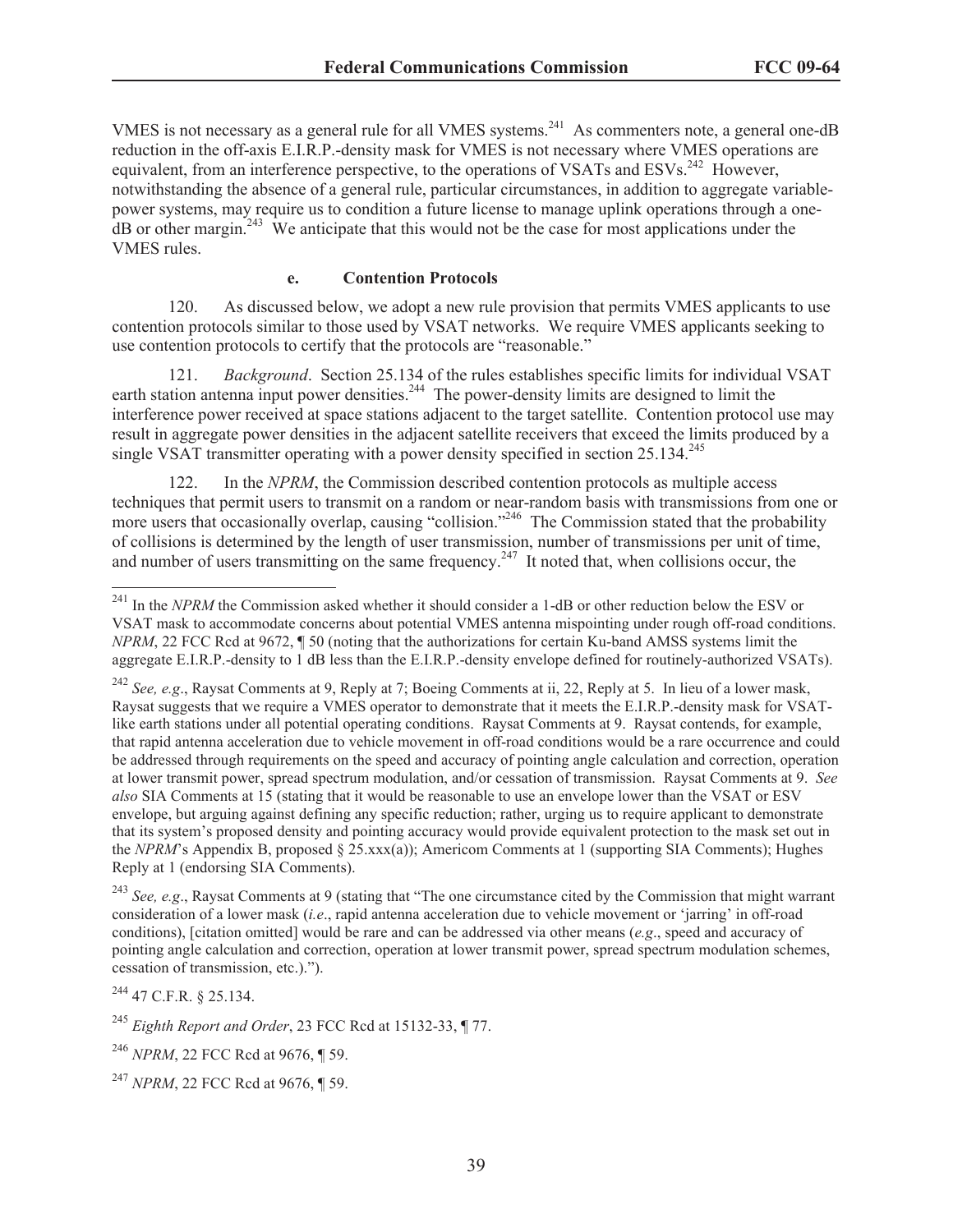E.I.R.P.-density at the GSO may exceed the E.I.R.P.-density that would be created by a single user.<sup>248</sup> It stated that the *Sixth Report and Order and Third Further Notice* had proposed adopting a contention table that would specify the percentage of time that collisions would be allowed to result in higher levels of E.I.R.P.-density.<sup>249</sup> The Commission proposed, rather than seeking additional comment on the use of contention protocols, to await the results of the Part 25 streamlining proceeding before considering the use of contention tables for VMES operations.<sup>250</sup>

123. In the streamlining proceeding, in the *Eighth Report and Order*, the Commission subsequently found that use of contention protocols tends to decrease the likelihood of harmful interference in almost all cases.<sup>251</sup> It concluded that there was no current need to develop detailed regulations to govern the use of contention protocols in VSAT networks where demand statistics normally allow for significant percentages of time during which no transmissions occur.<sup>252</sup> The Commission relied in part on a SIA study that found that a contention protocol system operating at reasonable loading factors produces less outage for neighboring satellites than a static system transmitting at the maximum power density.<sup>253</sup> The Commission adopted an exception to section 25.134 that permits a VSAT system to exceed the maximum VSAT digital earth station input power density in the aggregate when multiple earth stations simultaneously transmit, for purposes of "reasonable use" of a contention protocol.<sup>254</sup> It stated that VSAT applicants proposing to use contention protocols must certify that their contention protocol usage will be reasonable.<sup>255</sup>

124. SIA, Raysat, Americom, and Hughes filed comments supporting our proposal to await the results of the Part 25 streamlining.<sup>256</sup> Thus, no party filed substantive comments in this proceeding on the contention protocol issue.

125. *Discussion*. We find that the reasoning underlying our rules governing contention protocol usage in VSAT networks also is applicable to VMES networks, Therefore, we include language in section  $25.226(a)(4)$  and (b)(5) of the rules to require an applicant seeking to operate a Ku-band VMES

<sup>250</sup> *NPRM*, 22 FCC Rcd at 9676, ¶ 60.

<sup>251</sup> *Eighth Report and Order*, 23 FCC Rcd at 15133, ¶ 79. This results because, for any contention system with randomly-timed requests for access, there will be a portion of the time when there is no demand for access and thus no transmission to the satellite for part of the time. This reduces the outages caused to neighboring satellites by the system with the contention protocol. The reduction mostly offsets outages that may be caused by multiple simultaneous transmissions occurring when multiple earth stations simultaneously seek access. *Id*. at ¶ 79. In the *Eighth Report and Order*, the Commission referenced a SIA study showing a decrease in unavailability in five of six case studies, ranging from 1.3% to 5.1%, with the sixth case study showing a *de minimis* increase in unavailability. *Id.* at  $\P$  79, citing to SIA Comments in IB Docket No. 00-248, App. 1 at 19.

<sup>252</sup> *Eighth Report and Order*, 23 FCC Rcd at 15134, ¶ 80.

<sup>253</sup> *Eighth Report and Order*, 23 FCC Rcd at 15134, ¶ 80. *See supra* note 251. By "static" system, the *Eighth Report and Order* referred to VSAT systems operating continuously at the applicable power limit set out in the rules. *Id*. at 15134, ¶ 79 n.241.

<sup>254</sup> *Eighth Report and Order*, 23 FCC Rcd at 15134, ¶ 81.

<sup>255</sup> *Eighth Report and Order*, 23 FCC Rcd at 15135, ¶ 83; 47 C.F.R. § 25.134(g)(4).

<sup>256</sup> SIA Comments at 17; Raysat Comments at 12; Americom Comments at 1 (supports SIA Comments); Hughes Reply at 1 (endorses SIA Comments).

<sup>248</sup> *NPRM*, 22 FCC Rcd at 9676, ¶ 59.

<sup>249</sup> *NPRM*, 22 FCC Rcd at 9676, ¶ 59, *citing to Sixth Report and Order and Third Further Notice*, 20 FCC Rcd at 5635-36, ¶ 119.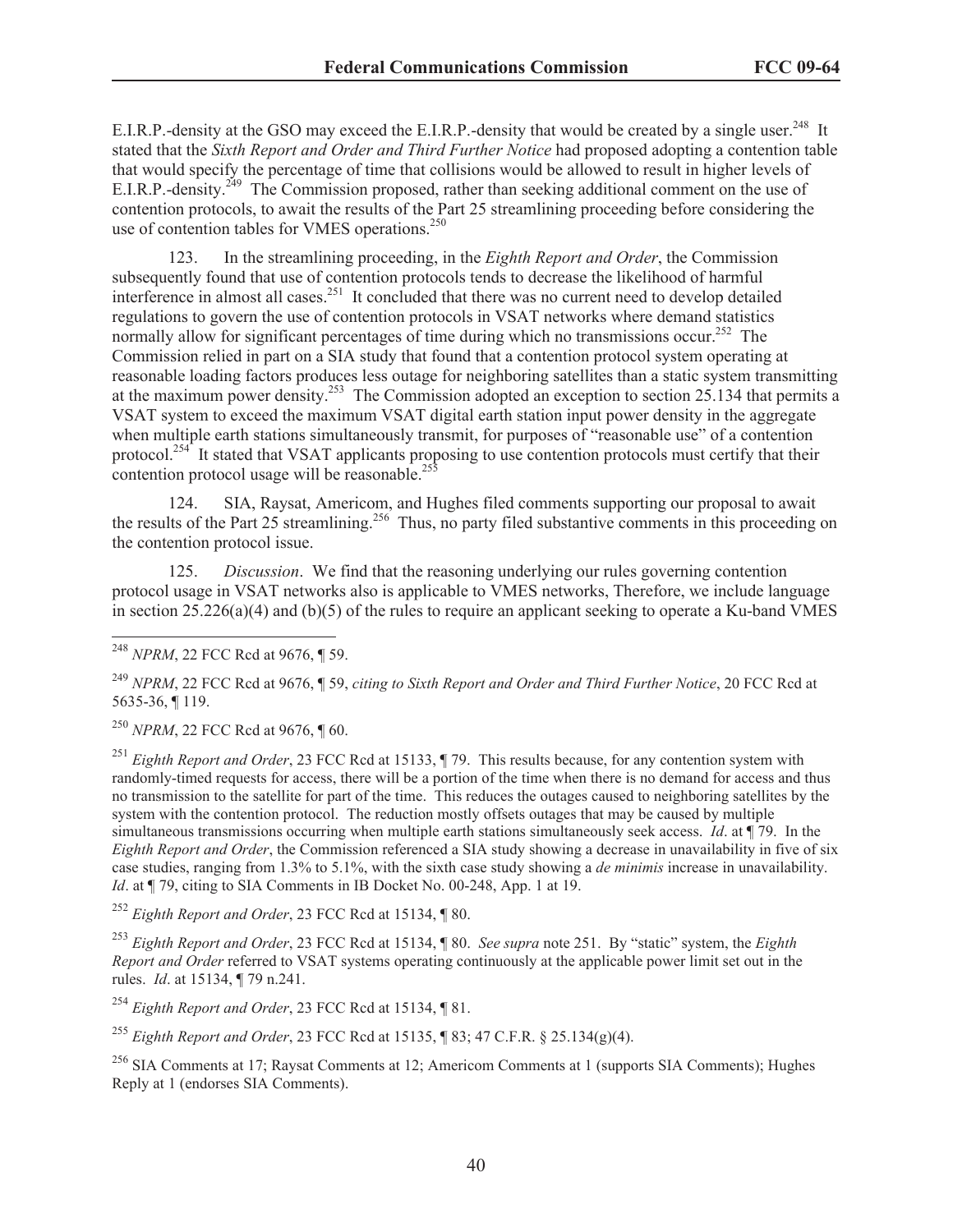system and planning to use a contention protocol to certify that its contention protocol usage will be reasonable. $25$ 

## **3. Antenna Pointing Accuracy and Cessation Requirements**

126. As discussed below, we adopt a 0.2 degree antenna pointing accuracy requirement for VMES applications. As an alternative, we will permit applicants to declare, justify and abide by a maximum antenna pointing error that may be larger than 0.2 degrees but will be achieved without exceeding the off-axis E.I.R.P.-density limits, mirroring the alternative rule we adopt today for ESV.

127. *Background*. In the *NPRM*, the Commission sought comment on whether to adopt the Ku-band ESV rules for antenna pointing accuracy and cessation or to modify the ESV rules as proposed by Americom, ViaSat and Qualcomm in response to the Petition, which had preceded the *NPRM*.<sup>258</sup> At the time that Americom, ViaSat and Qualcomm made their proposals, section 25.222(a)(6) required each Ku-band ESV antenna to have a pointing error of less than 0.2 degrees between the orbital location of the target satellite and the axis of the main lobe of the ESV antenna.<sup>259</sup> Section 25.222(a)(7) required the ESV operator to automatically cease all emissions from the ESV within 100 milliseconds if the angle between the orbital location of the target satellite and the axis of the main lobe of the ESV antenna exceeded 0.5 degrees and not to resume transmission until the angle decreased to less than 0.2 degrees.<sup>260</sup>

128. The *NPRM* also sought comment on a proposal by Americom to adopt, for VMES, an exception to section  $25.222(a)(6)$  that would be based on two conditions. The first condition Americom proposed would require the VMES applicant to demonstrate that its proposed system complied with the off-axis E.I.R.P.-density limits set out in section 25.222(a), notwithstanding its failure to comply with specified antenna pointing accuracy requirements. The second proposed condition would require the applicant to obtain and submit affidavits from potentially affected satellite operators agreeing to the applicant's proposed operations.<sup>261</sup> The *NPRM* sought comment on whether adoption of Americom's proposal would provide sufficient protection to adjacent FSS systems.<sup>262</sup>

129. In addition, in response to the Petition, ViaSat proposed that systems using spread spectrum modulation techniques in which individual antennas operate at extremely low E.I.R.P.-densities – and in which there is central control of aggregate power density – not be subject to pointing accuracy rules.<sup>263</sup> For antennas that cannot control interference through spread spectrum and/or power control technology, ViaSat and Qualcomm supported pointing accuracy limits that are a function of antenna beam width rather than of a specified fixed angular limit applied equally to all sizes of antennas.<sup>264</sup> The *NPRM* asked whether adopting a "fraction of the antenna beam width" approach seemed reasonable, how the Commission should determine the fraction that would apply, whether this approach should be limited to

<sup>260</sup> 47 C.F. R. § 25.222(a)(7). This provision is revised and renumbered as 47 C.F.R. § 25.222(a)(1)(iii)(A).

 $257$  47 C.F.R. § 25.226(a)(4) and (b)(5).

<sup>258</sup> *NPRM*, 22 FCC Rcd at 9673-74, ¶¶ 52-55. *See also* 47 C.F.R. § 25.222(a)(1)(ii)-(iii), formerly § 25.222(a)(6)- (7) (Ku-band ESV antenna pointing accuracy and cessation provisions); Comments of SES Americom, Inc. and Americom Government Services, RM-11336, at 5-6 (filed Aug. 21, 2006) ("Americom RM-11336 Comments"); ViaSat RM-11336 Comments at 5-6.

<sup>&</sup>lt;sup>259</sup> 47 C.F.R. § 25.222(a)(6). This provision is revised and renumbered as 47 C.F.R. § 25.222(a)(1)(ii)(A).

<sup>&</sup>lt;sup>261</sup> *NPRM*, 22 FCC Rcd at 9673, ¶ 52; Americom RM-11336 Comments at 5-6.

<sup>262</sup> *NPRM*, 22 FCC Rcd at 9673, ¶ 52.

<sup>263</sup> *NPRM*, 22 FCC Rcd at 9673, ¶ 53; ViaSat RM-11336 Comments at 5-6.

<sup>264</sup> *NPRM*, 22 FCC Rcd at 9673, ¶ 53; ViaSat RM-11336 Comments at 6; Qualcomm RM-11336 Comments at 4.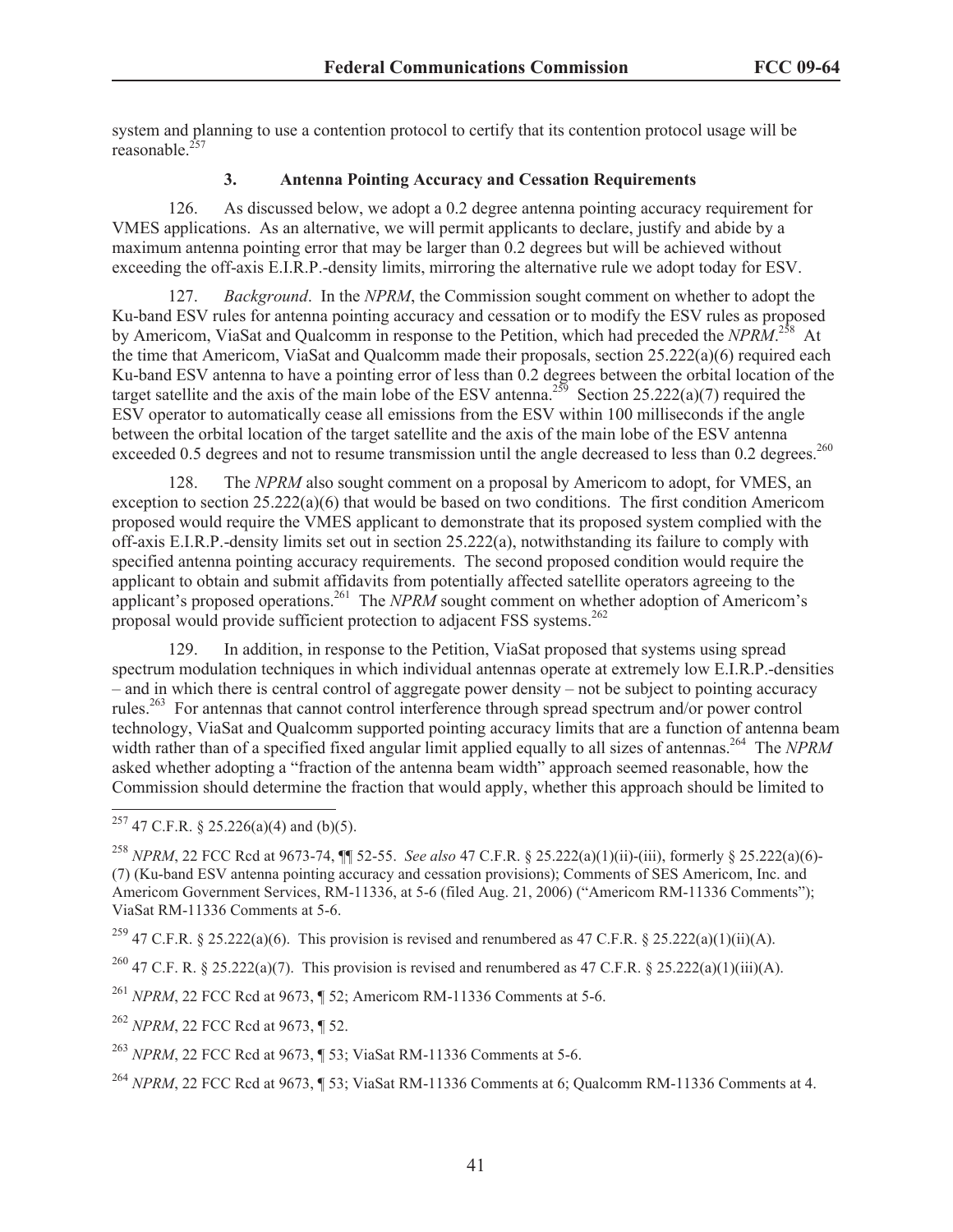peak E.I.R.P.-densities from a single terminal or to the aggregate emissions from multiple, co-frequency terminals, and, if so, with which value.<sup>265</sup>

130. With respect to Americom's proposal, Raysat, SIA, ViaSat, Boeing, NSMA, Americom, Hughes, and MTN favor granting applicants some flexibility on antenna pointing accuracy if the pointing error is taken into account in satisfying the mask or if there has been coordination with adjacent satellites to allow higher power levels.<sup>266</sup> General Dynamics, APTS/PBS, and ARINC, however, seek to apply a pointing accuracy requirement more strictly.<sup>267</sup> Only ViaSat itself spoke in favor of its own proposal to replace a pointing accuracy limit based on fixed angles with a limit that is a function of antenna beam width.<sup>268</sup> General Dynamics and MTN oppose making pointing accuracy a function of antenna beam width.<sup>269</sup>

131. *Discussion*. We adopt an antenna pointing accuracy requirement for VMES applications that is based on the modifications we make today to the ESV antenna pointing accuracy rule. In the *ESV Order on Reconsideration*, we modify and reorder section  $25.222(a)(6)$  as section  $25.222(a)(1)(ii).$ <sup>270</sup> Although declining to remove the antenna pointing requirement, we agree that the 0.2 degree antenna pointing limit is excessive for ESV systems that transmit below the off-axis E.I.R.P.-density limits contained in section  $25.222(a)$ .<sup>271</sup> We determine that such systems may allow any single ESV antenna to

<sup>267</sup> General Dynamics Comments at 3-4, 30 (supports treating non-conforming terminals as non-routine, requiring coordination to license); APTS/PBS Comments at 3 (urges demonstration, through prototype testing, that each antenna meets 0.2°accuracy requirement); ARINC Reply at 2-3 (supports General Dynamics' contention that VMES should be strictly required to meet ESV requirements in order to minimize interference issues potentially caused by operation of VMES in Ku-band).

<sup>268</sup> ViaSat Comments at 12 and Attachment 3, Reply at 14 (supporting proposal for antennas that operate at power density levels close to off-axis E.I.R.P. limit).

<sup>269</sup> General Dynamics Comments at 31, 33 (stating Commission should not reduce ESV antenna pointing accuracy requirements for VMES, but could consider in different class of terminals with different signal structure); MTN Comments at 6 (stating it is unnecessary to adopt change because of readily available antennas that comply with existing antenna pointing requirements).

<sup>270</sup> *ESV Order on Reconsideration*, ¶¶ 21-22.

<sup>271</sup> *ESV Order on Reconsideration*, ¶ 23.

<sup>&</sup>lt;sup>265</sup> *NPRM*, 22 FCC Rcd at 9674, ¶ 54.

<sup>266</sup> *See, e.g*., Raysat Comments at 10-11, Reply at 6-7 (stating Raysat's Stealthray has nominal pointing accuracy of 0.35 $\degree$ , but takes pointing error into account such that at  $+/-0.5\degree$  off-axis E.I.R.P. is below mask); SIA Comments at 6, 14-16, Reply at 2-3 (stating rules should treat as fully conforming those terminals with lower E.I.R.P. and lower pointing accuracy if combination provides equivalent protection, and allow higher power levels if coordination with adjacent satellites); ViaSat Comments at 8, 10, Reply at 14 (stating no pointing accuracy requirement should apply to antennas that operate at power density level sufficiently below mask, while pointing accuracy limit may be appropriate for VMES antenna that operates at power density levels close to mask, provided that mask varies in accordance with beam width and input power level of antenna); Boeing Comments at ii, 2, 21, 23-25, Reply at 4-5 (stating rules should permit operator to demonstrate equivalent protection from combination of power level and pointing accuracy or no pointing accuracy); NSMA Comments at 6 (stating separate pointing accuracy requirement may not be necessary for terminals taking into account mispointing to control off-axis E.I.R.P.-density); Intellicom Comments at 2 (stating rule should rely on off-axis E.I.R.P.); Americom Comments at 4 (stating rule should provide opportunity to demonstrate no harmful interference); Hughes Reply at 1 (supporting SIA Comments); MTN Comments at 5, Reply at 3-4 (stating it is unacceptable risk to eliminate requirements, but that MTN does not oppose consideration of licensing for VMES operators willing to operate with reduced power and less efficiency).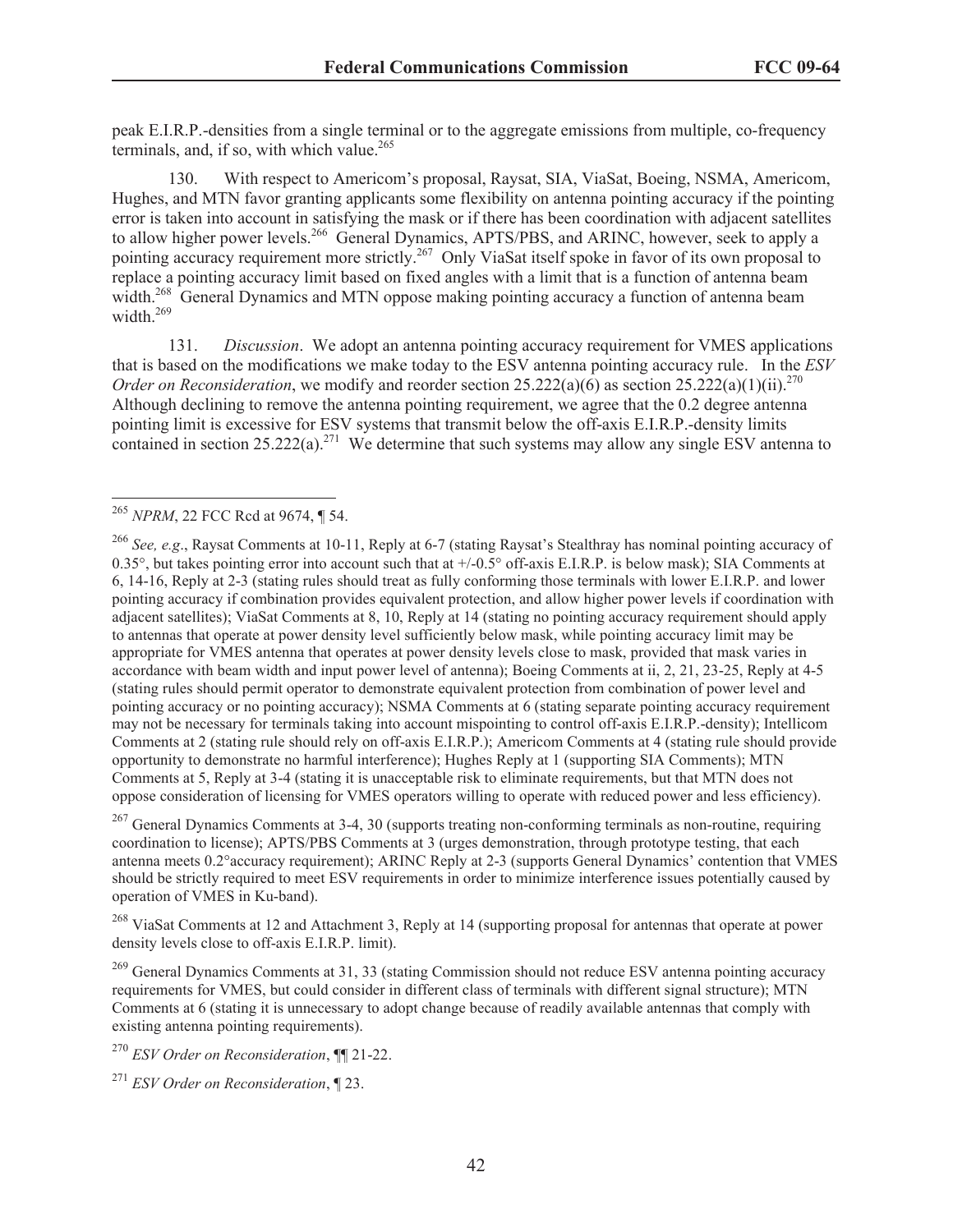have a pointing error that is more than 0.2 degrees away from the target satellite without exceeding the off-axis E.I.R.P.-density limits that protect adjacent satellites from harmful interference.<sup>272</sup>

132. Thus, the rules adopted in the *ESV Order on Reconsideration* require ESV operators that seek relaxed pointing restrictions to declare, justify, and abide by a maximum antenna pointing error that may be larger than 0.2 degrees and will be achieved without exceeding the off-axis E.I.R.P.-density limits.<sup>273</sup> These low power-density ESV transmitters also must cease transmissions within 100 milliseconds after exceeding the declared antenna pointing error maximum.<sup>274</sup>

Similarly, we adopt the 0.2 degree antenna pointing requirement for VMES. In this regard, we decline to adopt ViaSat's proposal to eliminate antenna pointing accuracy requirements for systems using spread spectrum modulation techniques in which individual antennas operate at extremely low E.I.R.P.-densities and in which there is central control of aggregate power-density. We also decline to replace the angular pointing accuracy requirement with a rule based on beam width.<sup>275</sup> VMES, like ESV, is a service with mobile capabilities operating in the Ku-band FSS frequencies. In the *ESV Order on Reconsideration*, we observe that ESV antennas are subject to motion and vibrations that may cause rapid movement and antenna mispointing.<sup>276</sup> We retain the antenna pointing error requirement for ESVs to ensure that satellites adjacent to the target satellite are not subject to harmful interference.<sup>277</sup> The record in this VMES proceeding demonstrates that VMES is subject to greater accelerations, directional changes, and vibrations than  $ESVs<sup>278</sup>$  Thus, we find that the 0.2 degree antenna pointing requirement is necessary for VMES operations that transmit at off-axis power-density levels close to the E.I.R.P.-density mask, in order to protect adjacent FSS satellite systems from harmful interference.

134. The VMES applicant must provide a certification from the equipment manufacturer stating that the antenna tracking system will maintain a pointing error of less than or equal to 0.2 degrees between the orbital location of the target satellite and the axis of the main lobe of the VMES antenna and that the antenna tracking system is capable of ceasing emissions within 100 milliseconds if the angle

<sup>277</sup> *ESV Order on Reconsideration*, ¶ 21.

<sup>272</sup> *ESV Order on Reconsideration*, ¶ 24.

<sup>273</sup> *ESV Order on Reconsideration*, ¶¶ 23**,** 25. *See also* 47 C.F.R. § 25.222(a)(1)(ii)(B).

<sup>274</sup> *ESV Order on Reconsideration*, ¶ 26. *See also* 47 C.F.R. § 25.222(a)(1)(iii)(B).

<sup>&</sup>lt;sup>275</sup> As noted, no commenter except ViaSat spoke in favor of this approach. Adopting a "fraction of the antenna" beam width" alternative instead of a fixed value to specify pointing accuracy would lower the required pointing accuracy for small antennas. As an antenna becomes smaller, the beam becomes wider. Thus, a pointing accuracy rule based on beam width would permit greater pointing inaccuracies as the width of the beam increased with smaller-sized antennas. *See NPRM*, 22 FCC Rcd at 9674, ¶ 54.

<sup>276</sup> *ESV Order on Reconsideration*, ¶ 21.

<sup>278</sup> *See, e.g., NPRM*, 22 FCC Rcd at 9659, ¶ 19, 9670-72, ¶¶ 46-50; APTS/PBS Comments at 2-3 (stating that, unlike sea and air vessels, land vehicles move quickly on rough terrain, take sharp turns, hit obstructions); Americom Comments at 5 (contending that it may be difficult for VMES to meet ESV antenna pointing and cessation requirements due to terrain variations encountered by vehicles, particularly during off-road operations); ARINC Comments at 4-5 (asserting that it is improper to equate VMES platforms with stable ESV platforms unaffected by terrain variations); General Dynamics Comments at 6 (stating that VMES terminal hardware costs are significantly higher than costs of current VSAT and ESV systems because VMES operations require highly sophisticated antenna tracking and pointing systems), 24 (stating that accurate antenna pointing is more difficult for VMES than ESV because shipboard environment is less rigorous and determination of absolute spatial reference with VMES target satellite is more complex).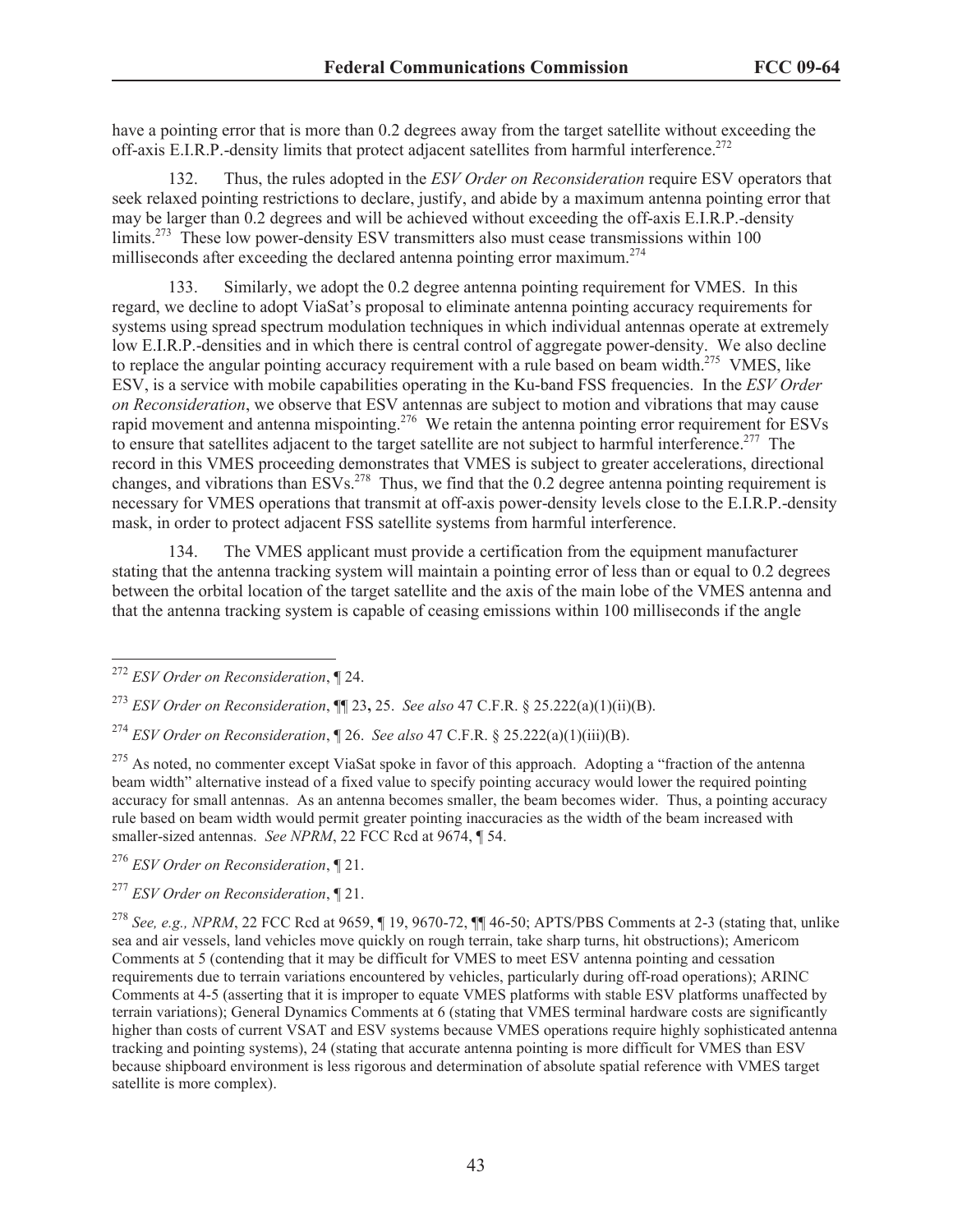between the orbital location of the target satellite and the axis of the main lobe of the antenna exceeds 0.5 degrees.<sup>279</sup>

135. Although we do not eliminate the pointing accuracy requirement for low power-density systems as requested by ViaSat, we will permit flexibility for implementing low power-density VMES systems that choose not to meet the 0.2 degree pointing error requirement. We require VMES applicants with such systems to declare, justify and abide by a maximum antenna pointing error that shall be achieved without exceeding the off-axis E.I.R.P. mask.<sup>280</sup> In this regard, we apply the new ESV rules, and the rationale for adopting them, to VMES. The applicant shall demonstrate technically how the overall system will operate within the mask, taking into account the declared pointing error and low power-density emissions.<sup>281</sup> The applicant shall demonstrate how it will correct the E.I.R.P.-density at adjacent satellites in the event that emissions inadvertently exceed the permissible level.<sup>282</sup> The licensee is required to initiate corrective action and shut down within 100 milliseconds if its antenna exceeds the declared pointing error.<sup>283</sup> An applicant electing not to meet the 0.2 degree pointing error requirement also must specify the particular satellites with which its system will operate.<sup>284</sup>

## **4. Data Collection, Retention and Availability**

136. As discussed below, we adopt requirements for the collection, retention, and availability of data to assist in identifying and resolving sources of interference. We model these requirements on similar requirements for Ku-band ESVs, but change the recordation time interval for VMES systems to five minutes.

# **a. Applying ESV Rules to VMES**

137. *Background*. In the *ESV Report and Order*, the Commission adopted a requirement that ESV operators maintain data logs on the operation of each ESV terminal, including terminals operating in the Ku-band, retain that data for a year, and share the data with a relevant list of entities.<sup>285</sup> In the *NPRM*, the Commission sought comment on applying the data collection, retention and availability requirements set out in the Ku-band ESV rules to VMES.<sup>286</sup>

<sup>279</sup> 47 C.F.R. §§ 25.226(a)(1)(iii)(A), 25.226(b)(1)(iii). *See also* 47 C.F.R. § 25.226(a)(9) (like 47 C.F.R. § 25.134(h) for VSATs, § 25.226(a)(9) requires VMES terminals to automatically cease transmitting upon loss of reception of satellite downlink signal).

 $^{280}$  47 C.F.R. § 25.226(a)(1)(ii)(B).

<sup>&</sup>lt;sup>281</sup> 47 C.F.R. § 25.226(b)(1)(iv). The precise value of the declared antenna pointing error will depend on the offaxis E.I.R.P.-density pattern, the characteristics of the VMES transmitters, the number of co-frequency operating transmitters, and the statistical accuracy of the antenna tracking system. *See ESV Order on Reconsideration*, ¶ 25 n.66.

 $^{282}$  47 C.F.R. § 25.226(b)(1)(iv)(B).

<sup>&</sup>lt;sup>283</sup> 47 C.F.R. § 25.226(a)(1)(iii)(B).

<sup>284</sup> *See infra* Section III.C.5.

<sup>285</sup> *ESV Report and Order*, 20 FCC Rcd at 695-96, ¶ 48. *See also* 47 C.F.R. § 25.222(a)(4**)**, formerly § 25.222(c)(1)- (3).

<sup>286</sup> *NPRM*, 22 FCC Rcd at 9677, ¶ 64.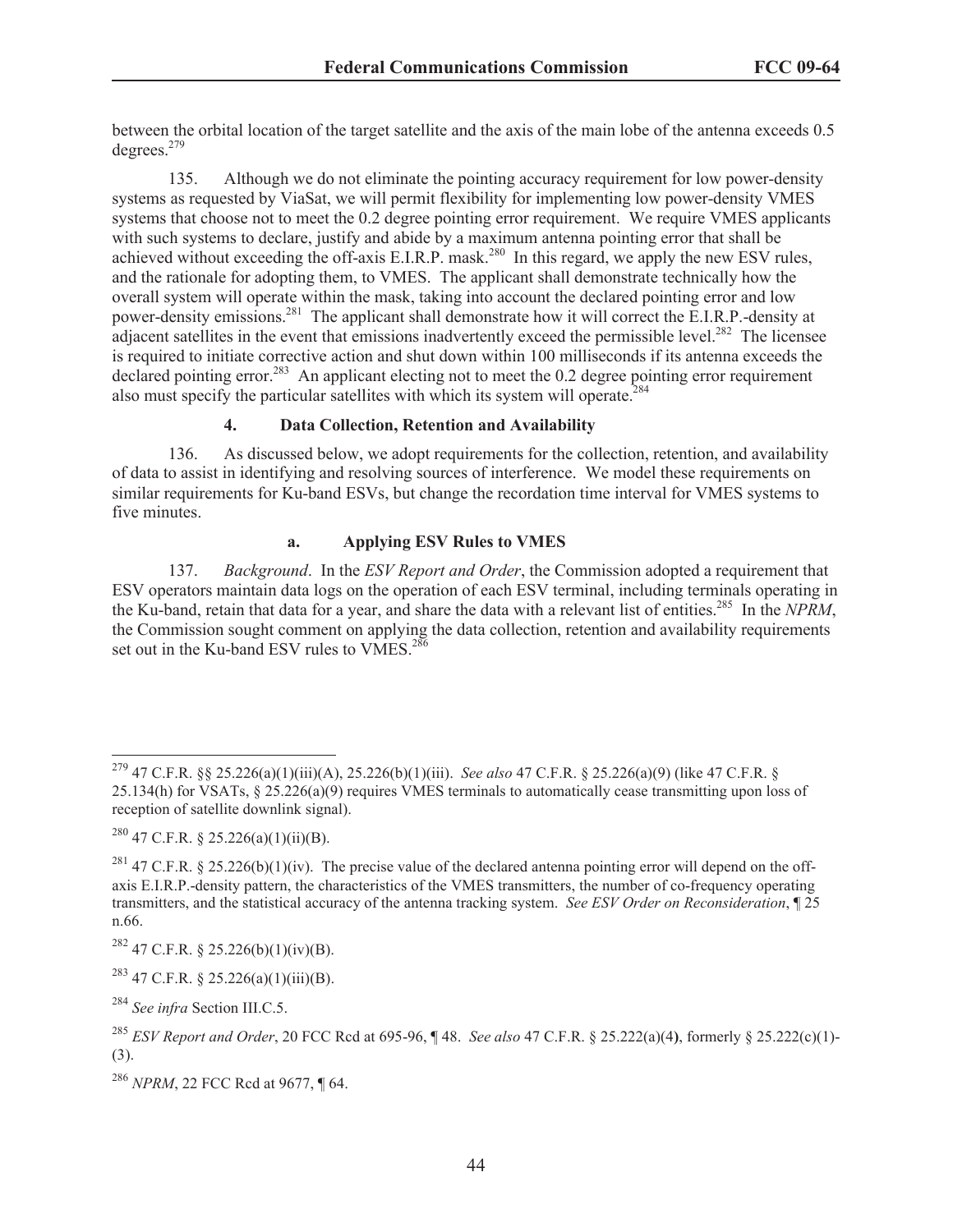138. APTS/PBS, SIA, Boeing, ViaSat, ARINC, and Hughes support applying the ESV requirements to VMES.<sup>287</sup> Intellicom suggests applying the requirements to VMES and then perhaps removing them in the future if few interference events occur.<sup>288</sup>

139. General Dynamics asks the Commission to decline to apply such requirements because, it states, the most likely operators in the near term will be military and other Federal users.<sup>289</sup> MTN urges us to excuse both VMES and ESV from the requirements.<sup>290</sup> Raysat asserts that such requirements are of limited benefit to Ku-band adjacent satellite interference resolution, raise national security concerns, and would be unnecessarily burdensome.<sup>291</sup> Americom states it may be inappropriate to adopt requirements because of national security concerns.<sup>292</sup>

140. *Discussion*. Based on our analysis of the record, we conclude that it is appropriate to adopt a modified version of the ESV data logging requirement for VMES. This requirement will ensure that VMES operators, like ESV operators, have the capability to track certain data that will be available in the event we are presented with an interference concern. We discuss each aspect of the requirement below.

#### **b. Collection**

141. *Background*. The ESV rules require Ku-band ESV network operators to collect data on the satellites each vessel uses, the operating frequencies and bandwidths used, the time of day, and the vessel location in longitude and latitude.<sup>293</sup> ESV licensees record data at time intervals of no greater than every twenty minutes while the ESV is transmitting.<sup>294</sup> In the *NPRM*, the Commission proposed adopting the relevant ESV requirements for VMES.<sup>295</sup>

142. Boeing, Hughes and ViaSat commented on collection intervals for VMES. They suggest shorter collection intervals of five to six minutes.<sup>296</sup> They suggest this shorter timeframe because VMES terminals are more likely than ESVs to change direction abruptly and experience higher speeds that result in more frequent antenna pointing changes.<sup>297</sup> Raysat, which urges us not to adopt data requirements for

<sup>290</sup> MTN Comments at 7, Reply at 5.

<sup>291</sup> Raysat Comments at 13.

<sup>292</sup> Americom Comments at 4.

<sup>293</sup> 47 C.F.R. § 25.222(a)(4), formerly § 25.222 (c)(1).

<sup>294</sup> 47 C.F.R. § 25.222(a)(4), formerly § 25.222(c)(1).

<sup>295</sup> *NPRM*, 22 FCC Rcd at 9698, Appendix B, proposed section 25,xxx(a)(10)(i) ("for each VMES transmitter a record of the vehicle location (*i.e*., latitude/longitude), transmit frequency, channel bandwidth, and satellite used shall be time annotated" and "Records will be recorded at time intervals no greater than every 20 minutes while the VMES is transmitting.").

<sup>296</sup> Boeing Reply at ii, 8 (no longer than 5 minutes); Hughes Reply at 6 (6 minutes); ViaSat Reply at 19 (5 minutes).

<sup>297</sup> Boeing Comments at 29 (20-minute interval adequate for ESVs on slow moving ships where movements are highly predictable, but likely inadequate for vehicles, which can travel at greater speeds and with much less predictability due to curves and grade changes in roads), Reply at 9 (collection of data in 5-minute intervals would achieve interference protection goals and not overly burden VMES operators); Hughes Reply at 6 (if VMES travels

(continued....)

<sup>287</sup> *See, e.g*., APTS/PBS Comments at 3-4; SIA Comments at 18-19, Boeing Comments at iii, 27; ViaSat Comments at 22, Reply at 19; ARINC Reply at 3; Hughes Reply at 4-6.

<sup>288</sup> Intellicom Comments at 2.

<sup>&</sup>lt;sup>289</sup> General Dynamics Comments at 39-41.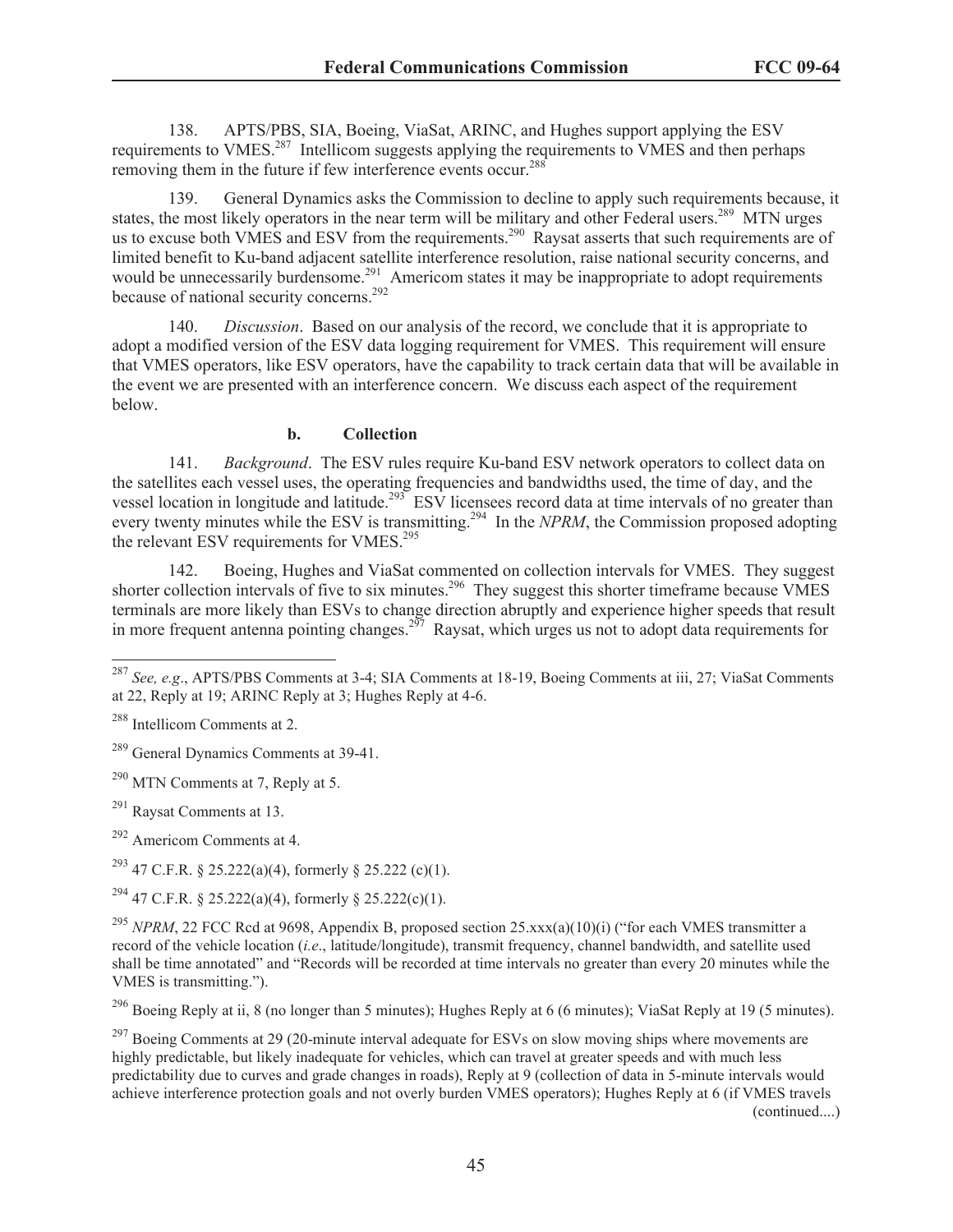VMES operations, suggests that the proposed twenty-minute logging interval may not be meaningful and that decreasing the interval could create a data retention and processing burden with little associated benefit $^{298}$ 

143. *Discussion*. Based on our analysis of the record, we agree with Boeing, Hughes and ViaSat that we should reduce the collection interval from twenty minutes to take into account the more frequent directional changes and relevant speeds that are likely to result in more frequent VMES antenna pointing changes. We revise and adopt proposed section  $25.xxx(a)(10)(i)$  – now denominated section  $25.226(a)(6)$  – to require collection of the relevant data in no greater than five-minute intervals while the VMES terminal is transmitting.<sup>299</sup>

#### **c. Retention**

144. *Background*. The ESV rules require Ku-band ESV operators to retain the collected data for not less than one year.<sup>300</sup> In the *NPRM*, the Commission proposed adopting the same retention requirement for VMES.<sup>301</sup>

145. APTS/PBS and ViaSat support a one-year interval.<sup>302</sup> Boeing proposes 90 days; Hughes recommends 30 days but states that it could accept 90 days.<sup>303</sup> SIA states that if the purpose of the rules is to enable operators of other networks and systems that are experiencing unexpected interference to obtain location information on mobile transmitters, then retention of less than one year may be sufficient.<sup>304</sup> SIA further suggests that the Commission should study the matter, taking into account ESV experience and objectives.<sup>305</sup> Raysat agrees with Boeing that some level of data retention may be useful for the internal purposes of VMES network operators, but recommends that we allow VMES licensees to develop data retention policies that best meet their particular needs and network architecture.<sup>306</sup>

146. *Discussion*. We apply the ESV one-year retention rule to VMES licensees.<sup>307</sup> We note that, in the proceeding leading up to the *ESV Report and Order*, the Commission considered but rejected a

 $301$  *NPRM*, 22 FCC Rcd at 9698, Appendix B, proposed  $\S$  25, xxx(a)(10)(i).

<sup>302</sup> APTS/PBS Comments at 3; ViaSat Reply at 20 (at least one year).

<sup>303</sup> Boeing Comments at 30 (asserting that 90 days should be adequate to address interference concerns because network operators generally raise them at time of interference event rather than weeks or months later); Hughes Reply at 4-5 (asserting that retention for 30 days is sufficient because interference events would be reported to the VMES operator within a few days of the occurrence and resolution should be effected shortly thereafter, but that 90 days is acceptable compromise that would allow sufficient time for analysis of data to respond to interference claims in even the most complex situations).

<sup>306</sup> Raysat Reply at 8.

<sup>(...</sup>continued from previous page)

while transmitting at top speed of 110 km/hour, point taken every 6 minutes would be adequate to determine whether VMES was in ellipse at time of interference event); ViaSat Reply at 5 (even assuming worst case vehicle speed of 80 mph, 5-minute logging interval would update location once every 6.6 miles).

<sup>298</sup> Raysat Comments at 13-14.

<sup>&</sup>lt;sup>299</sup> *See infra* Appendix B, section 25.226(a)(6).

 $300$  47 C.F.R. § 25.222(a)(4), formerly § 25.222(c)(1).

<sup>304</sup> SIA Comments at 18.

<sup>305</sup> SIA Comments at 18. SIA itself did not provide such historical analysis.

<sup>307</sup> *See infra* Appendix B, section 25.226(a)(6).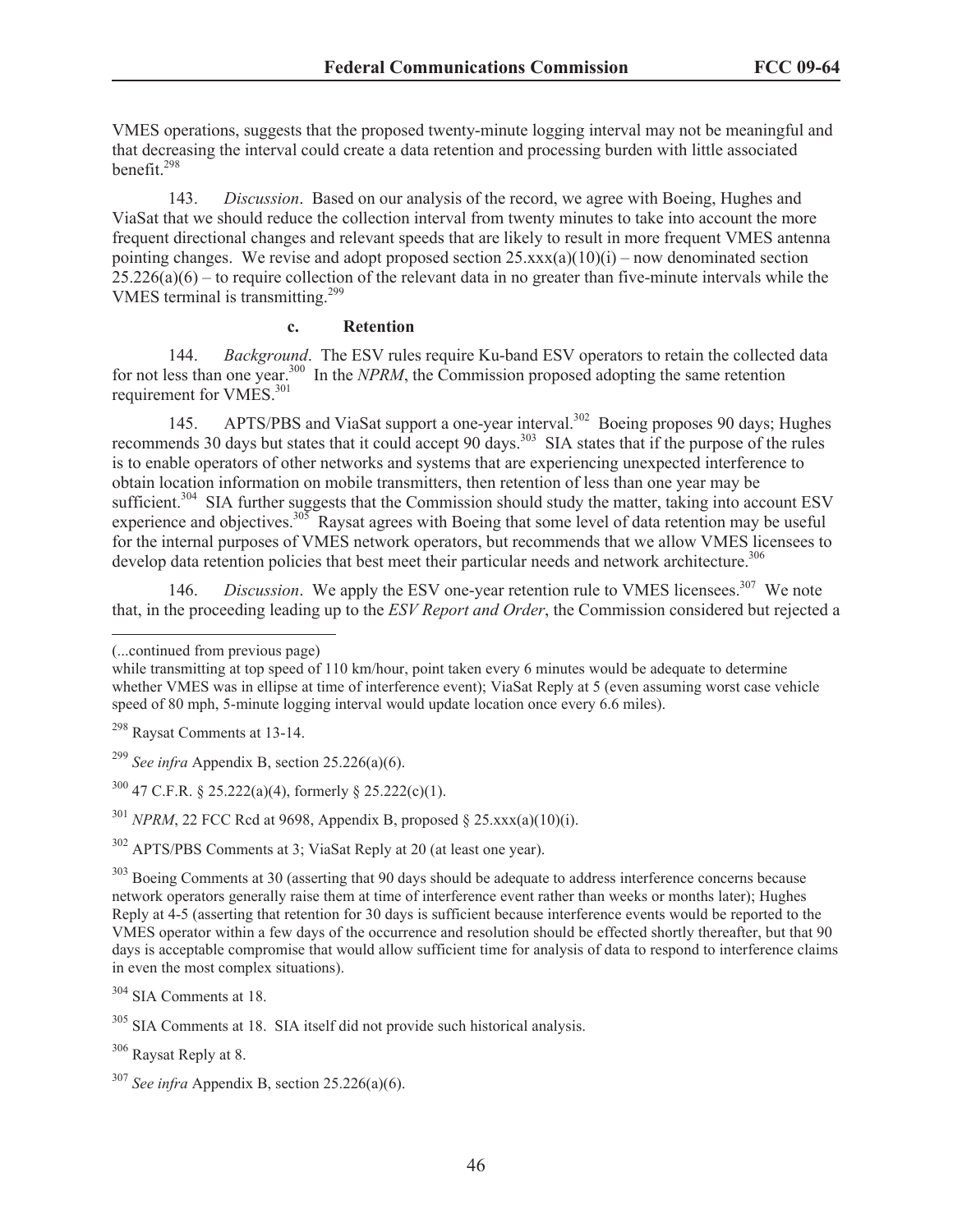shorter, 90-day retention period, opting instead for one-year retention to provide additional time for investigating incidences and patterns of interference.<sup>308</sup> We have not modified the one-year retention rule in the *ESV Order on Reconsideration*, which revises and reorders the ESV rules. We find that a one-year retention rule for VMES likewise will assist with investigations of interference incidents and incident patterns.

#### **d. Availability**

147. *Background*. The ESV rules state that an ESV operator will make the collected and retained data available upon request to a coordinator, FS operator, FSS system operator, NTIA, or the Commission within twenty-four hours of the request.<sup>309</sup> In the *NPRM*, the Commission proposed to adopt the ESV requirement for VMES.<sup>310</sup>

148. Hughes and SIA suggest withholding the data from non-government entities.<sup>311</sup> Boeing argues against real-time availability via the Internet, but supports provision of the data to the Commission and NTIA upon request.<sup>312</sup> ViaSat opposes a publicly-accessible data base.<sup>313</sup> ViaSat supports our proposal to require response within twenty-four hours, and APTS/PBS argues for a one-hour response interval.<sup>314</sup> SIA suggests that a twenty-four hour response time for all data may be unrealistic.<sup>315</sup>

149. *Discussion*. In adopting ESV rules, the Commission required licensees to provide data to relevant entities within twenty-four hours of request.<sup>316</sup> In the proceeding leading up the *ESV Report and Order*, the Commission considered but rejected a longer response time.<sup>317</sup> In the *ESV Order on Reconsideration*, in revising and reordering the Ku-band ESV rules, we retain the requirement that ESV licensees provide data upon request to a coordinator, FS operator, FSS operator, NTIA or the Commission within twenty-four hours of the request.<sup>318</sup> Based on the Commission's ESV approach and on the record

<sup>308</sup> *See* 47 C.F.R. § 25.222(a)(4); *ESV Report and Order*, 20 FCC Rcd at 695-96, ¶ 48 (C-band), 721, ¶ 112 (Kuband).

 $309$  47 C.F.R. § 25.222(a)(4), formerly § 25.222(c)(1).

<sup>310</sup> *NPRM*, 22 FCC Rcd at 9698, Appendix B, proposed § 25.xxx(a)(10)(i).

<sup>311</sup> Hughes Reply at 4 (supports withholding from non-government); SIA Comments at 19 (states there is no need to supply data to non-government; could supply to Commission or NTIA if verification needed). *See als*o Americom Comments at 1 (supports SIA Comments).

<sup>312</sup> Boeing Comments at 28-29, Reply at 10-11 (opposes availability to any party other than applicable regulatory bodies).

<sup>313</sup> ViaSat Comments at 23 (asserts that in other mobile services network operators have demonstrated that parties are able to cooperate and often voluntarily provide necessary information to resolve interference incidents and that public database of tracked locations may raise privacy and security concerns without adding benefit to process that works today).

<sup>314</sup> ViaSat Reply at 20; APTS/PBS Comments at 3-4. *But see* Hughes Reply at 5 (stating that one-hour response time is untenable).

<sup>315</sup> SIA Comments at 19. *See also* Hughes Reply at 1 (endorses SIA Comments); Americom Comments at 1 (supports SIA Comments).

<sup>316</sup> *See* 47 C.F.R. § 25.222(a)(4), formerly 47 C.F.R. § 25.222(c)(1).

<sup>317</sup> In the *ESV Report and Order*, the Commission considered but rejected a 72-hour response time, opting instead for a 24-hour response to help to ensure quicker resolution of interference problems. *See, e.g., ESV Report and Order*, 20 FCC Rcd at 696, ¶ 49 (C-band), 721, ¶ 113 (Ku-band).

<sup>318</sup> *See* 47 C.F.R. § 25.222(a)(4).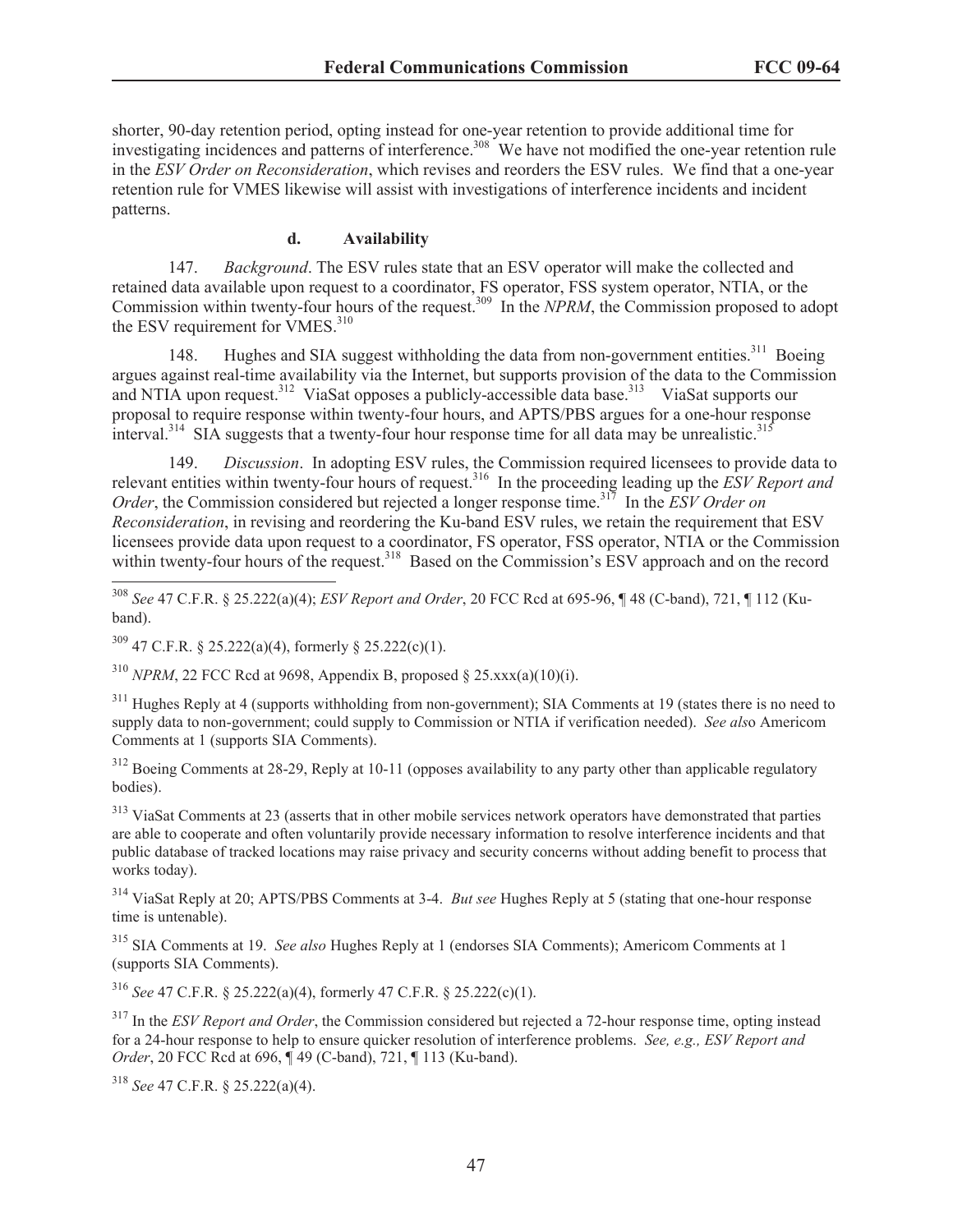here, we require VMES licensees to make data available to coordinators, system operators, NTIA, and the Commission within twenty-four hours of request. We find that this rule, as applied to VMES, will assist with any applicable investigation of interference complaints.

#### **e. National Security Exception/Waiver**

150. *Background*. The ESV data retention rule does not provide an exception for national security. In the *NPRM*, the Commission did not propose such an exemption for VMES. As discussed below, various commenters propose that the Commission adopt a national security exception or waive the rule for national security reasons.

151. Raysat and General Dynamics argue against adopting a VMES data logging requirement because of national security concerns.<sup>319</sup> Americom, Hughes, SIA and ViaSat suggest that we establish a national security exception or waive the rule for national security reasons.<sup>320</sup> Boeing states that national security security concerns are serious but that we should address the issue with a requirement limiting who can see the data.<sup>321</sup> SIA observes that a general non-application of the requirement to provide data upon request could hinder the ability of a secondary MSS operator to rapidly refute a claim of interference that otherwise could require the MSS operator to shut down preemptively.<sup>322</sup> SIA proposes supplying sensitive customer data only to the Commission or NTIA, if needed for verification, after the VMES operator makes prompt analysis of the data in response to the interference claim.<sup>323</sup> SIA states that, should the Commission grant a waiver, the target satellite licensee and VMES operator would not be absolved from the obligation to cooperate with the operator of the victim satellite to identify the source of the interference and correct it.<sup>324</sup> APTS/PBS argues that the government should use the 7 GHz band if it can not comply with data  $\log$ ging.<sup>325</sup>

152. *Discussion*. The Commission did not adopt a national security exception or waiver of the data collection, retention or availability requirements when it released the ESV rules in 2005. Nor do we add one as we revise and reorder the ESV rules in the *ESV Order on Reconsideration* adopted today. Similarly, based on the record here, we think there continues to be good reason for these requirements for VMES. In asking us to adopt no requirements because VMES initially may be used for U.S. military training and other Federal uses, Raysat and General Dynamics are asking us to speculate on the uses to which VMES may be applied and to limit the scope of the ESV rules, as applied to VMES, based on that assumption.

<sup>&</sup>lt;sup>319</sup> Raysat Comments at 14 (asserts there should not be data logging requirement in part because VMES primarily will be used for military and other government operations); General Dynamics Comments at 39-41, 41 n. 35 (states separate classified system would be required because information should not be forwarded to agencies without security clearance).

<sup>&</sup>lt;sup>320</sup> Americom Comments at 4 (urges granting exemption or waiver); Hughes Reply at 4 (urges availability of waivers); SIA Comments at 18 (suggests waiving recordation rule if public interest showing is made); ViaSat Comments at 22-23 ( urges exception for certain government and law enforcement applications where disclosure could have security considerations).

<sup>321</sup> Boeing Comments at 28-29.

<sup>322</sup> SIA Comments at 19.

<sup>323</sup> SIA Comments at 19.

<sup>324</sup> SIA Comments at 19 n.37.

<sup>325</sup> APTS/PBS Comments at 4.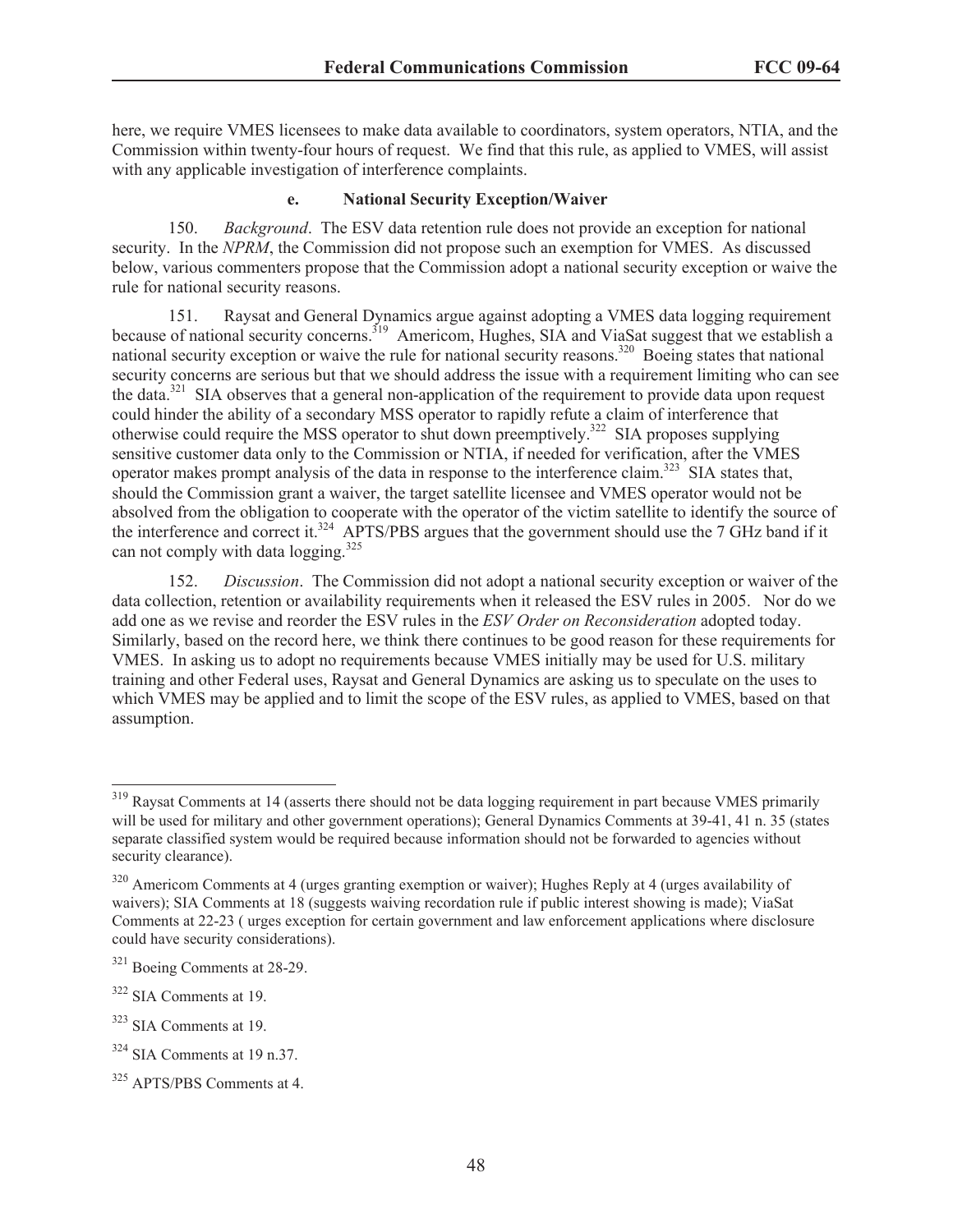153. We follow the procedures the Commission adopted in the ESV rules. We do not adopt an explicit national security exception for VMES licensees. We find that a better approach would be to consider an applicable request to waive the availability component of the rule for national security reasons.

154. We observe that section 1.3 of the Commission's rules authorizes the Commission to waive its rules for "good cause shown."<sup>326</sup> Waiver is appropriate only if special circumstances warrant a deviation from the general rule and such deviation would better serve the public interest than would strict adherence to the general rule.<sup>327</sup> Generally, the Commission may grant a waiver of its rules in a particular case only if the relief requested would not undermine the policy objective of the rule in question and otherwise would serve the public interest.<sup>328</sup> If a VMES applicant or licensee seeks a waiver of the rules on data availability, we will review the waiver request pursuant to this standard.

## **5. Point of Contact**

155. As discussed below, we adopt an operating rule requiring VMES licensees to maintain a point of contact in the United States with authority and ability to cease all emissions from their VMES terminals.

156. *Background*. The ESV rules require an ESV operator to maintain a point of contact in the United States with authority and ability to cease all emissions from its ESV terminals, either directly or through the facilities of a U.S. hub (or hub located in another country with which the United States has a bilateral agreement that enable such cessation of emissions).<sup>329</sup> In the *NPRM*, the Commission proposed that, whether or not an applicant requests a VMES license that includes a hub, the VMES rules would require the licensee to maintain in the United States both a network control and monitoring center and a twenty-four-hours-per day, seven-days-per-week point of contact.<sup>330</sup> Thus, the Commission proposed, in the *NPRM*'s Appendix B, proposed section 25.xxx(a)(8), that "There shall be a point of contact in the United States, with phone number and address included with the application, available 24 hours a day, 7 days a week, with authority and ability to cease all emissions from the VMES."<sup>331</sup> The Commission also proposed, in Appendix B, proposed section 25.xxx(a)(10)(ii), that "VMES operators shall control all VMESs by a hub earth station located in the United States."<sup>332</sup>

157. SIA, General Dynamics, ViaSat, Boeing, Americom and Hughes support a U.S. point of contact with authority to cease operations twenty-four hours of the day and seven days of the week.<sup>333</sup>

<sup>330</sup> *NPRM*, 22 FCC Rcd at 9683, ¶ 78.

 $331$  *See* 22 FCC Rcd at 9698, Appendix B, proposed § 25.xxx(a)(8).

<sup>332</sup> *See* 22 FCC Rcd at 9698, Appendix B, proposed § 25.xxx(a)(10)(ii).

(continued....)

<sup>326</sup> 47 C.F.R. § 1.3. *See also WAIT Radio v. FCC*, 418 F.2d 1153 (D.C. Cir. 1969) ("*WAIT Radio*"); *Northeast Cellular Telephone Co*., 897 F.2d 1164 (D.C. Cir. 1990) ("*Northeast Cellular*").

<sup>327</sup> *Northeast Cellular*, 897 F.2d at 1166.

<sup>328</sup> *WAIT Radio*, 418 F.2d at 1157.

<sup>329</sup> 47 C.F.R. § 25.222(a)(3), formerly § 25.222(a)(8). *See also* 47 C.F.R. § 25.222(a)(6), formerly § 25.222(c)(3) (ESVs operators shall control all ESVs by a hub earth station located in the United States except that an ESV on U.S.-registered vessels may operate under control of a hub location outside the United States provided that the ESV operator maintains a point of contact within the United States with the capability and authority to cause an ESV on a U.S.-registered vessel to cease transmitting if necessary).

<sup>333</sup> SIA Comments at 19, 26, Reply at 10; General Dynamics Comments at 60-61 (supports both U.S. network control and monitoring center and U.S. 24/7 point of control as prerequisite to U.S. operations to ensure rapid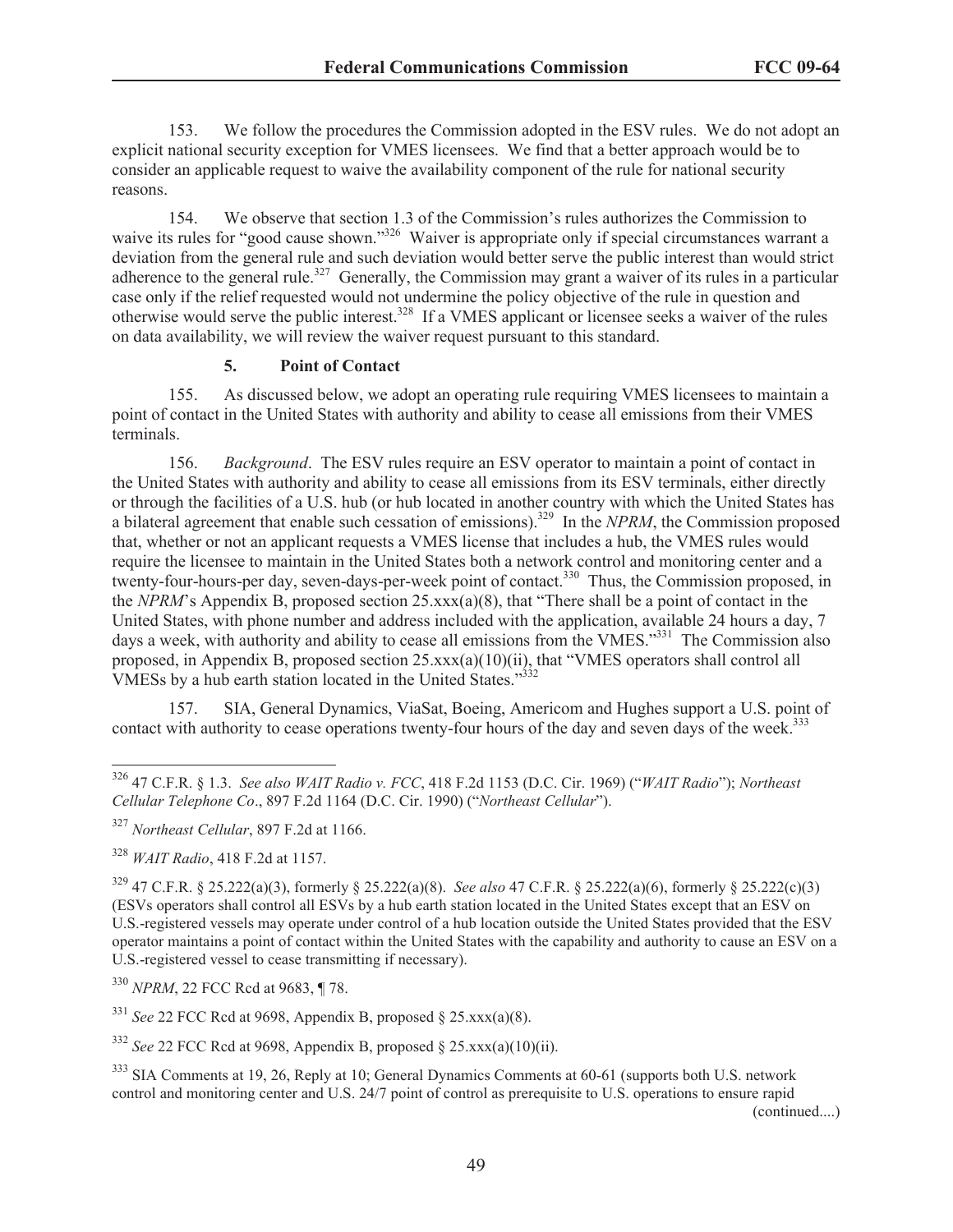SIA questions the need for also requiring a U.S. hub, stating that so long as there is "absolute control" from a U.S. network operation center and U.S. point of contact, a U.S. hub is not essential.<sup>334</sup> Boeing and ViaSat assert that so long as there is a U.S. point of contact with authority to cease operations or a network control monitoring center in the United States, a U.S. hub is not necessary.<sup>3</sup>

158. *Discussion*. We agree that it is not necessary to require a U.S. hub at this time. We adopt proposed section  $25.xxx(a)(8)$  – reordered here as section  $25.226(a)(5)$  – requiring each VMES licensee to provide a 24/7 point of contact that shall have the authority and ability to cease all VMES operations, as necessary.<sup>336</sup> We are adopting technical and licensing rules for the domestic, U.S. use of VMES. In the future, if we should authorize VMES to operate internationally, we will consider appropriate modifications of the rules to take into account international operations.

159. We observe that Part 25 licensees have responsibility for proper operation and maintenance of earth stations, and that authority to operate transmitting earth stations by remote control is contingent on compliance with certain conditions.<sup>337</sup> Thus, VMES systems that operate by remote control are subject to section 25.271 of the rules and must complete items E61 through E66 in Schedule B of FCC Form 312. We recognize that most VMES terminals will operate by remote control although we do not explicitly use the term "remote control" in the VMES rules.

## **6. Licensing Issues**

#### **a. Blanket Licensing**

160. *Background*. The ESV rules provide for blanket licensing of ESV systems.<sup>338</sup> In the *NPRM*, the Commission proposed to provide applicants with the option of seeking a VMES system

 $334$  SIA Comments at 26. SIA also states, however, that it has no difficulty with the suggestion that a hub master station, or network control center for stations operated remotely, be held responsible for operations of VMES terminals. SIA Reply at 10.

<sup>335</sup> Boeing Comments at iii, 30-31 (stating that Boeing does not support requirement for U.S. hub, but supports 24/7 U.S. point of contact with authority to cease operations); ViaSat Reply at 23 (states no need for U.S. hub so long as network control monitoring center control point in United States for both individual and multiple VMES antennas).

<sup>336</sup> See infra Appendix B, § 25.226(a)(5). We require each VMES terminal to be capable to receive 'enable transmission' and 'disable transmission' commands from the network control center/point of contact and to cease transmission immediately upon receipt of any 'parameter change' demand, until it receives an 'enable transmission' command from the network control center/point of contact. We expect a VMES licensee's network control center/point of contact to monitor operations of the network's VMES terminals to determine if any terminal is malfunctioning. We also expect the VMES terminal to self-monitor and automatically cease transmission upon detecting an operational fault that could cause harmful interference to other FSS networks.

<sup>337</sup> *See* 47 C.F.R. § 25.271 (requiring a trained operator to be present at the transmitting earth station or, under applicable conditions, at the designated remote control point for the earth station, at all times that the earth station is transmitting).

<sup>338</sup> 47 C.F.R. § 25.222 (Blanket Licensing Provisions for Earth Stations on Vessels in Ku-bands). *See also ESV Report and Order*, 20 FCC Rcd at 722, ¶ 115 (adopting blanket licensing approach is both consistent with approach (continued....)

<sup>(...</sup>continued from previous page)

resolution of any potential interference issues); ViaSat Reply at 23 (supports U.S. network control and monitoring center); Boeing Comments at iii, 30-31 (supports 24/7 U.S. point of contact with authority to cease operations); Americom Comments at 1 (supports SIA Comments); Hughes Reply at 1 (endorses SIA Comments). *See also* Intellicom Comments at 2 (silent on 24/7 and whether hub must be in United States, but urges hub with positive control and no transmit unless demodulated unique carrier originating from hub specifies time and frequency of transmissions); APTS/PBS Comments at 3-4 (silent on 24/7 and whether hub must be in United States, but would require hub master monitoring station held responsible for terminals' operations).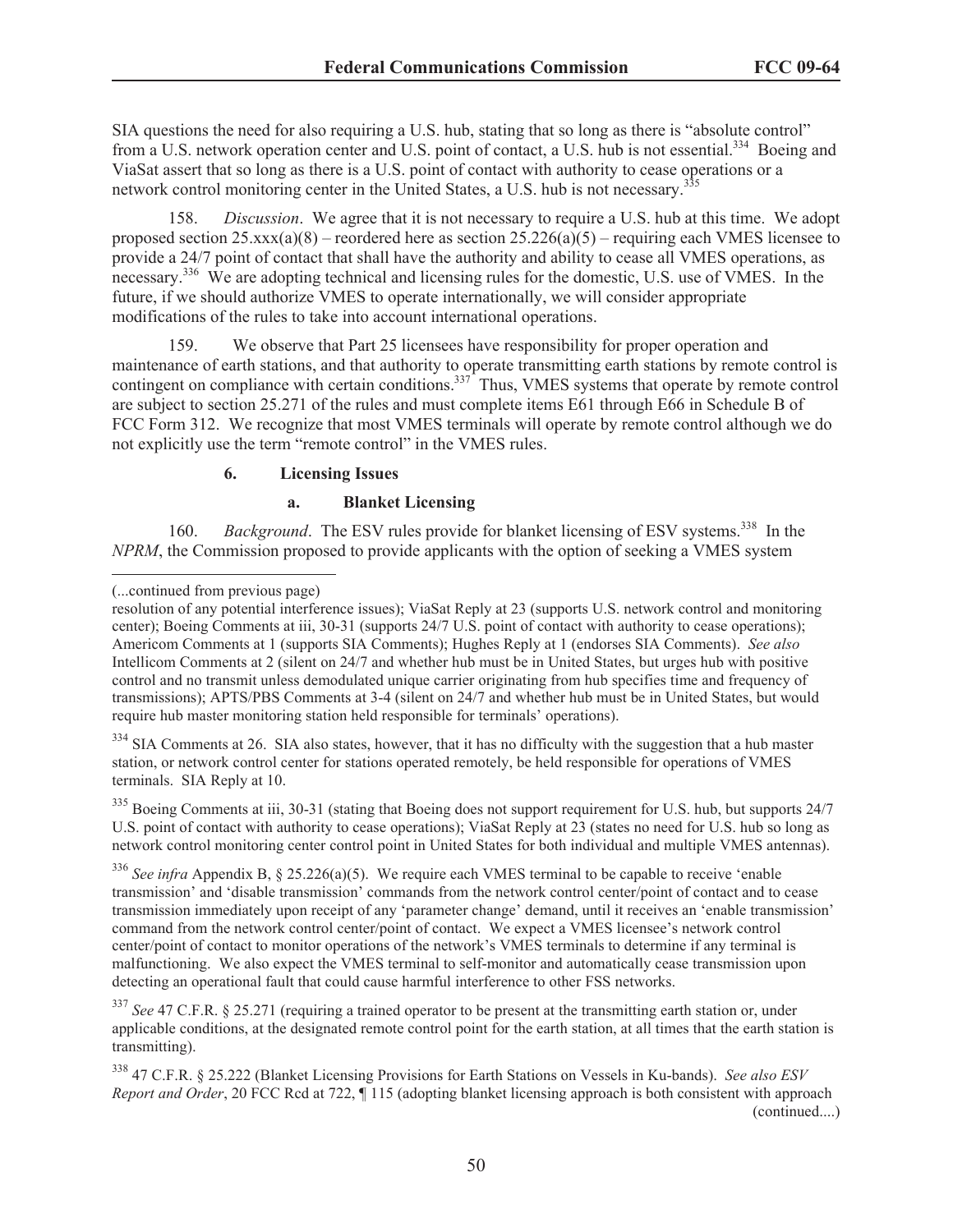license consisting of a hub located in the United States and/or a blanket earth station license.<sup>339</sup> The Commission considered blanket licensing for VMES terminals because the number and mobility of VMES locations may make it impractical to license VMES terminals on a unit-by-unit basis.<sup>340</sup>

161. SIA, Boeing, Raysat, NSMA, ViaSat, General Dynamics, MTN, Americom and Hughes support blanket licensing.<sup>341</sup> Boeing states that blanket licensing is necessary because deployment of large numbers of technically identical terminals would make individual licensing of antennas burdensome and inefficient.<sup>342</sup> Raysat and NSMA support blanket licensing for technically identical VMES terminals, stating that a requirement for individual licensing would be cumbersome and a burden on applicants and the Commission.<sup>343</sup> MTN supports blanket licensing because of the large number and ubiquity of system terminals.<sup>344</sup> ViaSat supports our proposal to allow both blanket licensing and individual licensing of VMES terminals, stating that blanket licensing is the most efficient way to license networks of widelydeployed terminals.<sup>345</sup>

162. *Discussion*. We adopt our proposal to provide for blanket licensing of VMES.<sup>346</sup> Under a blanket licensing approach, we will require applicants to file a narrative describing the overall system operations as well as specific information on the antennas, power density, and emission characteristics of each class of earth station comprising the network. We will issue a VMES system license (consisting of a U.S. hub and/or blanket earth station license) to applicants that demonstrate they are capable of controlling all aspects of the VMES network. As noted above, we require a point of contact with the authority and ability to control the emissions of individual VMES terminals.

#### **b. Individual Licensing**

163. *Background*. In the *NPRM*, the Commission also proposed to provide for the licensing of individual earth stations, using the same technical criteria that are applied to the antennas in a blanketlicensed VMES network.<sup>347</sup> This proposal varies from the Commission's approach in the ESV

<sup>342</sup> Boeing at 32-33.

<sup>(...</sup>continued from previous page)

for Ku-band VSATs and takes into account unique operational characteristics of ESVs, including deployment of large numbers of technically identical earth stations operating over wide geographic area).

<sup>339</sup> *NPRM*, 22 FCC Rcd at 9683, ¶ 78.

<sup>340</sup> *NPRM*, 22 FCC Rcd at 9683, ¶ 79.

<sup>341</sup> SIA Comments at 25; Boeing Comments at iii, 32; Raysat Comments at 16; NSMA Comments at 8; ViaSat Comments at 21; General Dynamics Comments at 60; MTN Comments at 8; Americom Comments at 1 (supports SIA Comments); Hughes Reply at 1 (endorses SIA Comments).

<sup>343</sup> Raysat Comments at 16; NSMA Comments at 8.

<sup>344</sup> MTN Comments at 8.

<sup>345</sup> ViaSat Comments at 21.

<sup>346</sup> *See infra* Appendix B, § 25.226 (Blanket Licensing Provisions for Domestic, U.S. Vehicle-Mounted Earth Stations in Ku-band).

<sup>347</sup> *NPRM*, 22 FCC Rcd at 9683, ¶ 80.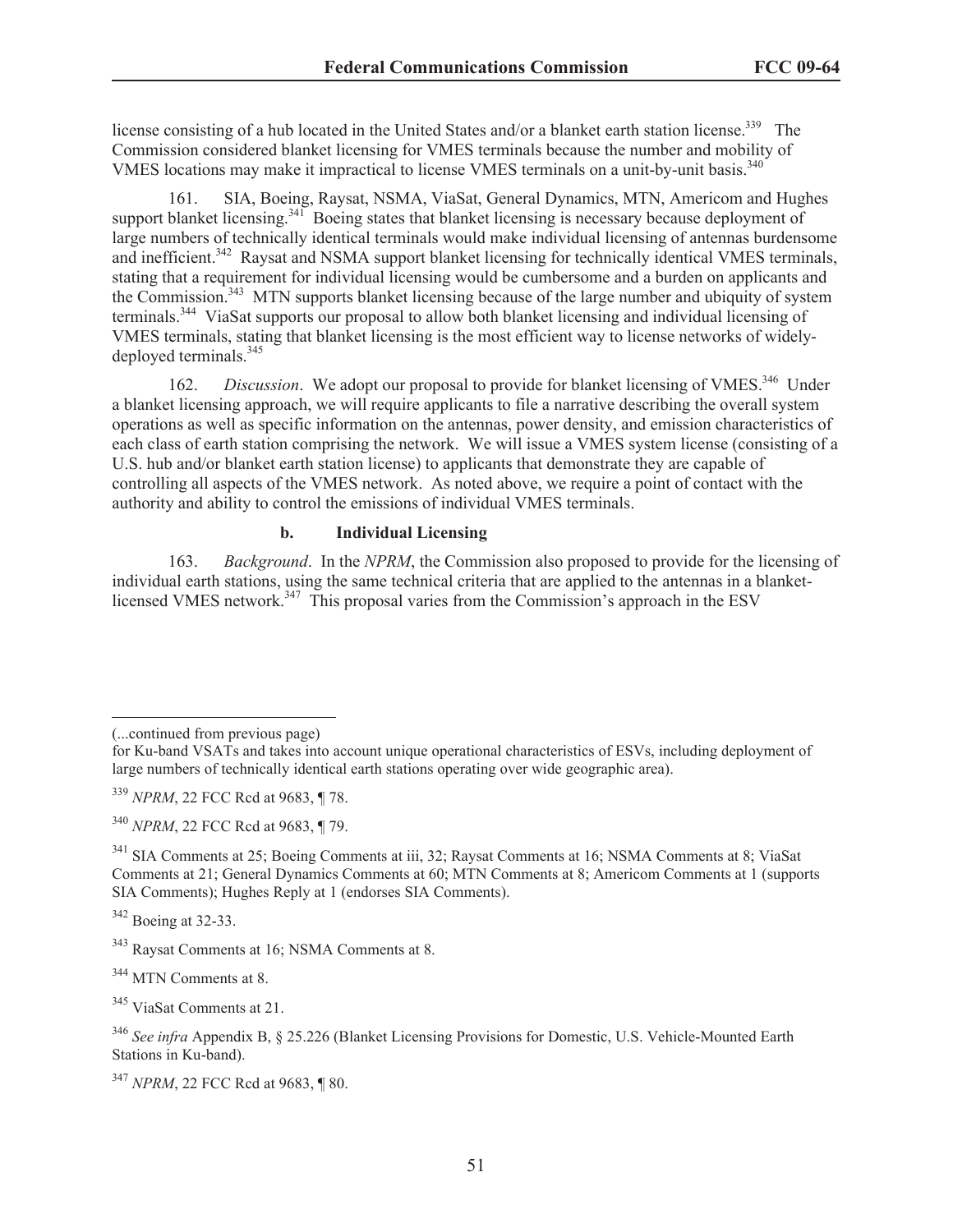proceeding, where the Commission declined to include specific provisions for individual, as opposed to blanket, earth station licensing.<sup>348</sup>

164. General Dynamics and ViaSat support individual licensing. General Dynamics states that, as VMES will be interoperable with other Ku-band FSS operations, there probably will be applications for single terminals.<sup>349</sup> ViaSat states that it should not matter whether an operator seeks a license to operate a single terminal or to deploy numerous identical terminals over the United States, so long as the operation and management of the terminals comply with the rules.<sup>350</sup> ViaSat adds that we should evaluate applications for single VMES terminals to determine whether the antenna will be operated within a network of separately licensed terminals and will meet off-axis E.I.R.P-density network limits on an aggregate basis.<sup>351</sup> SIA, Raysat, NSMA, Boeing, Americom and Hughes comment that an individual licensing requirement would be cumbersome.<sup>352</sup>

165. *Discussion*. We will permit VMES applicants to seek licensing of an individual VMES earth station where the applicant does not propose to operate multiple technically identical terminals over a wide geographic area. In response to ViaSat's comments, we will require each licensee to meet the applicable off-axis E.I.R.P.-density requirements. We do not encourage the separate licensing of single terminals that will be operated in a VMES "network." Rather, we would anticipate that any network of technically identical antennas – or classes of technically identical antennas – would be licensed under blanket authority.

## **c. ALSAT Authority**

166. *Background*. In the *NPRM*, the Commission sought comment on whether to authorize Ku-band VMES operators to operate with any U.S.-licensed satellite and those non-U.S. satellites on the Permitted Space Station List using the parameters consistent with earth stations, specifically the proposed off-axis E.I.R.P.-density requirements.<sup>353</sup> This ALSAT authority permits an earth station operator providing FSS services in the Ku-band to access any U.S. satellite and any foreign satellite on the Permitted Space Station List without additional Commission action, provided that its communications are in accordance with the same technical parameters and conditions established in the earth stations' licenses.<sup>354</sup> Because ALSAT authority is not available to FSS earth station applicants whose operations must be coordinated with adjacent satellite operators, the *NPRM* proposed to deny ALSAT authority to

<sup>348</sup> *See ESV Report and Order*, 20 FCC Rcd at 722, ¶117 n.304 (because there was no comment on need for individual earth station licensing and the Commission viewed demand for individual as opposed to network ESV earth station use as limited, the Commission declined to adopt individual licensing provisions for ESV).

<sup>349</sup> General Dynamics Comments at 61.

<sup>350</sup> ViaSat Comments at 21.

<sup>351</sup> ViaSat Comments at 21.

 $352$  SIA Comments at 25 (individual licensing would be cumbersome; it would be helpful if VMES could be included as a class of antennas on network licenses); Raysat Comments at 16 (individual licensing cumbersome and should not be required); NSMA Comments at 8 (individual licensing burdensome and no benefit from requiring individual licensing); Boeing Comments at 32 (individual antenna licensing burdensome); Americom at 1 (supports SIA Comments); Hughes Reply at 1 (endorses SIA Comments).

<sup>353</sup> *NPRM*, 22 FCC Rcd at 9683, ¶ 81.

<sup>354</sup> *See DISCO II First Reconsideration Order*, 15 FCC Rcd at 7210-11, ¶ 6, 7215-16, ¶ 19.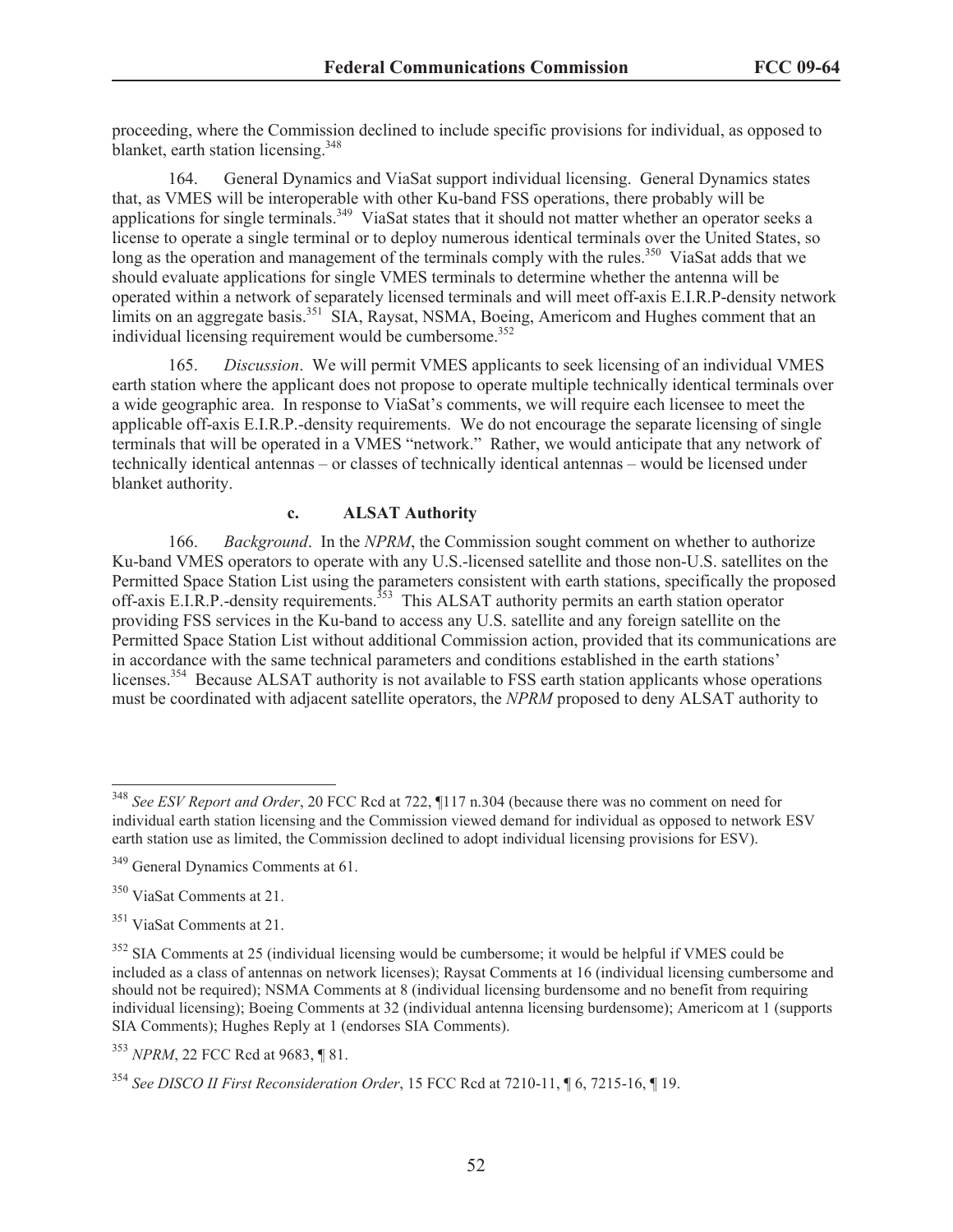those VMES applicants whose operations require coordination with adjacent satellite operators, especially if the VMES terminals were to exceed the proposed of f-axis E.I.R.P.-density requirements.<sup>355</sup>

167. SIA, Boeing, Raysat, NSMA, ViaSat, General Dynamics, MTN, ARINC, Americom, and Hughes support ALSAT authority for antennas that conform to the relevant requirements for a two-degree Ku-band spacing environment.<sup>356</sup> ARINC, NSMA and Raysat state that non-compliant VMES should coordinate on a satellite-by-satellite basis.<sup>357</sup>

168. *Discussion*. We will allow Ku-band VMES to receive authority to operate with any U.S. licensed satellite and non-U.S. satellite on the Permitted Space Station List. As discussed above, we find significant support in the record for granting ALSAT authority. We will allow ALSAT authority if the VMES application meets the off-axis E.I.R.P.-density and antenna pointing requirements. Conversely, we will not permit ALSAT authority when the VMES applicant proposes to operate at a higher off-axis E.I.R.P.-density level coordinated with the target and adjacent space station operators, chooses not to meet the 0.2 degree pointing error requirement, or uses an aggregate dynamic power-density system. Additionally, we will not permit ALSAT authority for the use of the extended Ku-bands (10.95-11.2 and 11.45-11.7 GHz).

## **d. License Terms**

169. *Background*. In the *NPRM*, the Commission sought comment on whether to license VMES operations for terms of fifteen years, noting that other licensed networks of earth stations have fifteen-year license terms.<sup>358</sup>

170. Three commenters address this issue. General Dynamics states that there is nothing inherent in VMES operations that should distinguish VMES from any other class or type of FSS Ku-band earth stations.<sup>359</sup> MTN favors a fifteen-year term as providing the regulatory certainty accorded other licensed earth station networks.<sup>360</sup> SIA suggests that the fifteen-year term should run with the class of antenna, as opposed to running with the particular vehicle on which the antenna is mounted.<sup>361</sup>

171. *Discussion*. The Commission adopted a fifteen-year term for ESVs because it agreed with commenters in that proceeding that such a license term would provide ESVs with regulatory certainty and is consistent with the Commission's licensing approach for other networks of earth

<sup>357</sup> ARINC Comments at 6; NSMA Comments at 8; Raysat Comments at 16.

<sup>358</sup> *NPRM*, 22 FCC Rcd at 9684, ¶ 82, *citing to* 47 C.F.R. § 25.121 (which, at paragraph (c), states that, for earth stations, the license term will be specified in the instrument of authorization).

<sup>359</sup> General Dynamics Comments at 62.

<sup>360</sup> MTN Comments at 8.

<sup>355</sup> *NPRM*, 22 FCC Rcd at 9684, ¶ 81.

<sup>356</sup> SIA Comments at 25; Boeing Comments at iii, 33; Raysat Comments at 16 (asserts that VMES systems authorized to operate at different technical characteristics, such as higher power levels, should designate specific satellite points of communication); NSMA Comments at 8 (asserts that VMES systems authorized to operate with different technical characteristics, such as higher power levels, should designate specific satellite points of communications); ViaSat Comments at 21; General Dynamics Comments at 61 (urges ALSAT status for VMES operations that are fully compliant with the VMES regulations); MTN Comments at 8; ARINC Comments at 6 (urges ALSAT only for compliant VMES and states that non-compliant should coordinate on satellite-by-satellite basis); Americom Comments at 1 (supports SIA Comments); Hughes Reply at 1 (endorses SIA Comments).

<sup>361</sup> SIA Comments at 25. *See also* Americom Comments at 1 (supporting SIA Comments); Hughes Reply at 1 (endorsing SIA Comments).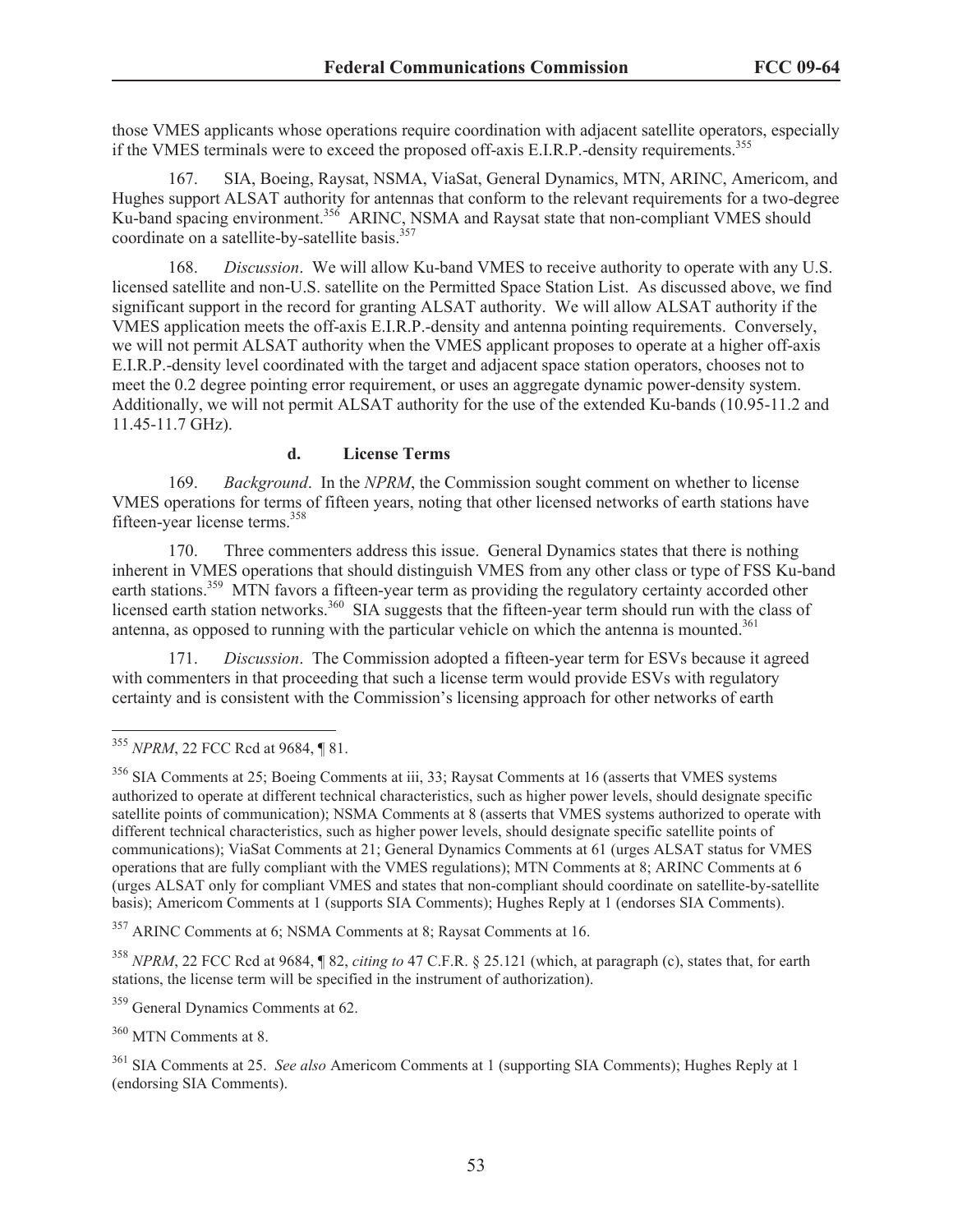stations.<sup>362</sup> For similar reasons, we adopt a fifteen-year term for VMES licenses. In response to SIA's comments, we observe that the term will run from the licensing of the applicable system, and not from the licensee's installation of the antennas on particular vehicles.<sup>363</sup>

# **e. Form 312**

172. *Background*. In the *NPRM*, the Commission observed that applications for new or modified transmitting and/or receiving earth stations must be filed on FCC Form 312 and invited comment on necessary modifications to FCC Form 312 to accommodate applications for VMES systems.<sup>364</sup>

173. SIA and General Dynamics commented on this issue. SIA recommends that the Commission provide space on Form 312 to indicate whether a proposed antenna or VSAT network will be VMES or include a VMES terminal.<sup>365</sup> General Dynamics proposes the addition of "Type of Service" boxes for 3/6 GHz ESV, 12/14 GHz ESV, and 12/14 GHz VMES, if we think such a clarification would be beneficial.<sup>366</sup> General Dynamics also suggests augmenting the instructions on providing a Schedule B for each size or type of remote unit in the network to direct ESV and VMES applicants to submit a separate Schedule B for each size and type of VMES and ESV in the network.<sup>3</sup>

174. *Discussion*. We do not adopt changes to Form 312 in this proceeding. Until we have adopted a new consolidated Form 312 applicable to VMES, among other services, we require a VMES blanket licensee applicant to pay the VSAT blanket application fee, choose "other" on Form 312 and enter "VMES" in the appropriate block.<sup>368</sup> An applicant for an individual VMES terminal license shall pay the application fee for an FSS transmit/receive earth station, choose "other" on Form 312 and enter "VMES" in the appropriate block.<sup>369</sup> VMES applications shall include, in addition to the particulars of operation identified on Form 312 and associated Schedule B, the applicable technical demonstrations set out in section  $25.226(b)(1)$ ,  $(b)(2)$ , or  $(b)(3)$  and the documentation identified in paragraphs (b)(4) through (b)(8) of section 25.226.<sup>376</sup> VMES applicants may submit the off-axis E.I.R.P.-density tables and other demonstrations and documentation required by section 25.226(b) as exhibits attached to Form 312 until we revise Form 312.

<sup>366</sup> General Dynamics Comments at 62-63.

<sup>367</sup> General Dynamics Comments at 63.

<sup>368</sup> *See* 47 C.F.R. § 1.1107, Schedule of Charges for Applications and Other Filings for the International Services (Item 6.a, \$9,330 VSAT blanket license fee for initial application). *See also Amendment of the Schedule of Application Fees Set Forth in Sections 1.1102 through 1.1109 of the Commission's Rules*, GEN Docket 86-285, Order, FCC 08-209, 23 FCC Rcd 14192, 14229, Appendix B (2008). The appropriate block on Form 312 is on the Main Form at question 25(g), "other," under "Type of Station."

<sup>369</sup> *See supra* note 368. *See also* 47 C.F.R. § 1.1107 (Item 3.a, \$2,530/individual FSS transmit/receive earth station filing fee for initial application)

<sup>370</sup> *See infra* Appendix B, § 25.226(b)(1).

<sup>362</sup> *ESV Report and Order*, 20 FCC Rcd at 723, ¶ 118.

<sup>363</sup> *See, e.g*., SIA Comments at 25.

<sup>364</sup> *NPRM*, 22 FCC Rcd at 9683, ¶ 80 and ¶ 80 n.168.

<sup>365</sup> SIA Comments at 25. *See also* Americom Comments at 1 (supports SIA Comments); Hughes Reply at 1 (endorses SIA Comments).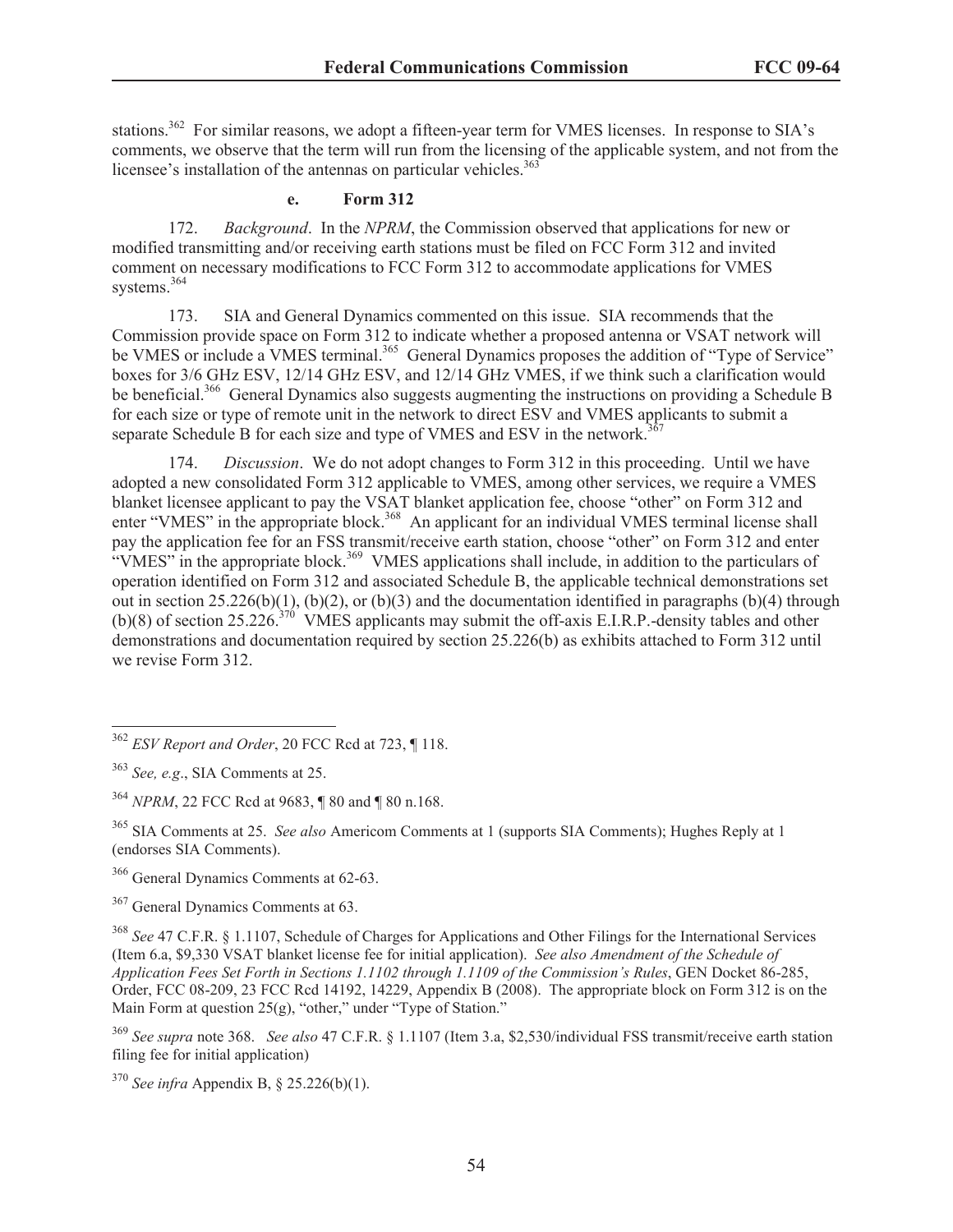# **7. Radio Frequency Radiation Hazard and Equipment Certification Requirements**

175. As discussed below, we require VMES applicants to submit a routine environmental evaluation for radio frequency ("RF") exposure demonstrating whether VMES terminals, or classes of VMES terminals, will result in power-densities that would exceed the Commission's RF exposure criteria. We require VMES applicants with VMES terminals that exceed the radiation guidelines of section 1.1310 of the rules to provide an environmental assessment and a plan of mitigation of radiation exposure to the extent required to meet those guidelines. We adopt a rule requiring VMES terminals that operate in the United States to be installed by qualified installers and properly labeled. We do not require equipment certification.

# **a. Radio Frequency Radiation Hazard Requirements**

# **(i) VMES Terminals as Mobile Devices**

176. *Background*. Section 2.1091 of the rules makes Part 25 mobile devices operating at frequencies above 1.5 GHz with an effective radiated power ("ERP") of 3 watts or greater subject to routine environmental evaluation for RF exposure prior to equipment authorization or use.<sup>371</sup> Section 2.1091 defines a "mobile device" as a transmitting device designed to be used in other than fixed locations and generally to be used in such a way that a separation distance of at least 20 centimeters is maintained between the radiating structure and the body of the user or nearby persons.<sup>372</sup>

177. In the *NPRM*, the Commission directed commenters to section 1.1310 of our rules and asked commenters to discuss how this rule should be applied to the potential uses for VMES.<sup>373</sup> SIA, Raysat and ViaSat state that VMES terminals are not likely to be used within 20 centimeters of an operator's body, but will be mounted on the outside of vehicles, away from the operator. $374$ 

178. *Discussion*. Based on licenses for services similar to VMES that the Commission has issued in the past, we expect that VMES terminals will be used in such a way that a separation distance of at least 20 centimeters is normally maintained between a transmitter's radiating structures and the body of the user or nearby persons.<sup>375</sup> We also expect VMES terminals to operate with an ERP of more than  $\overline{3}$ watts.<sup>376</sup> Thus, we find that VMES terminals are mobile devices subject to routine environmental evaluation under section 2.1091.

<sup>371</sup> 47 C.F.R. §§ 2.1091(c); *see also* 47 C.F.R. §§ 1.1307(b)(2) (subjecting Part 25 mobile devices to routine environmental evaluation for RF exposure prior to equipment authorization or use).

 $372$  47 C.F.R. § 2.1091 (including operating at frequencies above 1.5 GHz with effective radiated power of 3 watts or more). *See also* 47 C.F.R. §§ 25.129, 2.1093 (certification requirements for "portable earth station transceivers" located within 20 centimeters of the body of a user or nearby person when the terminal is transmitting).

<sup>373</sup> *NPRM*, 22 FCC Rcd at 9680, ¶ 70.

<sup>374</sup> SIA Comments at 22; Raysat Comments at 15-16; ViaSat Reply at 23.

<sup>375</sup> *See, e.g*., Raysat, Inc., Application for Authority to Operate 4,000 In-Motion Mobile Satellite Antennas in the 14.0-14.5 GHz and 11.7-12.2 GHz Frequency Bands, File No. SES-LIC-20060629-01083 (filed June 29, 2006), *available at* http://licensing.fcc.gov/cgi-

bin/ws.exe/prod/ib/forms/reports/swr031b.hts?q\_set=V\_SITE\_ANTENNA\_FREQ.file\_numberC/File+Number/%3 D/SESLIC2006062901083&prepare=&column=V\_SITE\_ANTENNA\_FREQ.file\_numberC/File+Number ("Raysat LMSS Application").

<sup>376</sup> *See id*.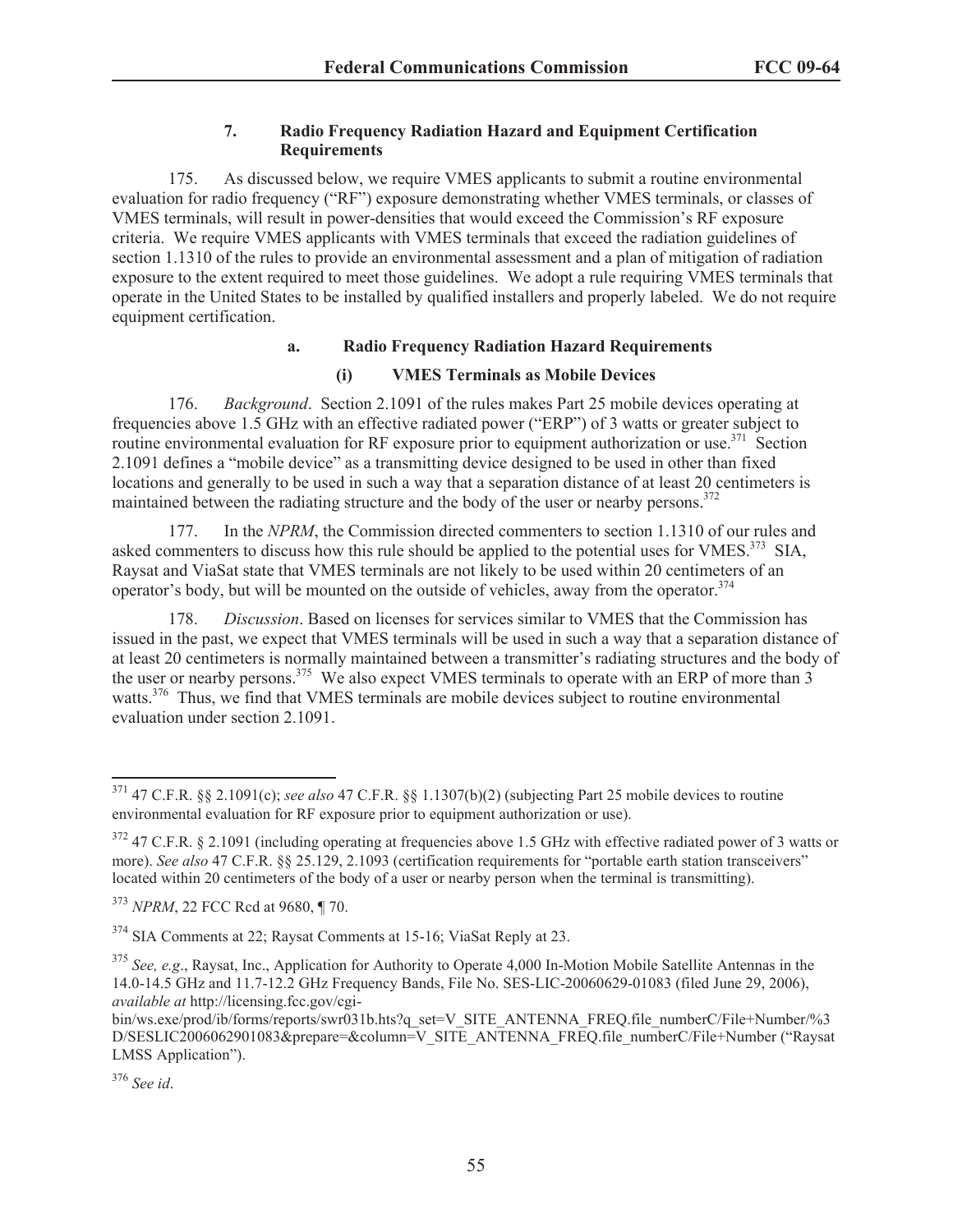## **(ii) Mitigation of RF Exposure**

179. *Background*. Section 2.1091 provides that the limits to be used for evaluation are those specified in section 1.1310 of the Commission's rules.<sup>377</sup> Section 1.1310 lists the criteria used to evaluate the environmental impact of human exposure to RF radiation.<sup>378</sup> The RF exposure rules applicable to Kuband FSS operations contain maximum limits for the general public and for occupational exposure.<sup>379</sup> These rules define the maximum permissible exposure to non-ionizing radiation for the general public in an uncontrolled environment in the 14.0-14.5 GHz band to be 1.0 mW/cm<sup>2</sup>.<sup>380</sup> For individuals in a controlled occupational environment, the maximum permissible exposure is 5.0 mW/cm² averaged over any six minute period.<sup>381</sup>

180. In the *NPRM*, the Commission sought comment on which steps, including requirements for cautionary labeling and professional installation, it should take to resolve any potential RF exposure concerns related to the mounting and operation of earth stations on vehicles.<sup>382</sup> The Commission asked commenters to discuss how exposure concerns and rules for military applications might differ from VMES use as a general commercial application.<sup>383</sup> It also proposed requiring a VMES applicant with a VMES terminal that exceeds the radiation guidelines of section 1.1310 to provide, with its environmental assessment, a plan for mitigation of radiation exposure that would meet these requirements.<sup>384</sup> This proposal modeled the rule in section 25.222, which requires applications for ESV systems that exceed the radiation guidelines of section 1.1310 to provide an environmental assessment and a plan for mitigation of radiation exposure to the extent required to meet those guidelines.<sup>385</sup>

181. SIA observes that an analysis of RF exposure risks from VMES terminals must consider the volume of space within the vehicle and potential obstructions along the boresight of the antenna.<sup>386</sup> General Dynamics states that a principal difference between VMES operations and VSAT operations, in terms of RF energy density, is the mounting location of the antennas.<sup>387</sup> General Dynamics notes VSAT terminals typically rest on building roof structures or in other isolated areas, in order to obtain a continuous unobstructed view towards the satellite of interest.<sup>388</sup> For the same reason, General Dynamics expects vehicle rooftop mounting for VMES terminals.<sup>389</sup> It asserts that vehicle rooftop placement will

<sup>379</sup> *See* 47 C.F.R. §§ 1.1310, 2.1093.

<sup>380</sup> 47 C.F.R. § 1.1310. Section 2.1091(d)(2) of our rules allows only source-based time averaging to determine compliance. 47 C.F.R. § 2.1091(d)(2).

<sup>381</sup> 47 C.F.R. § 1.1310.

<sup>382</sup> *NPRM*, 22 FCC Rcd at 9680, ¶ 70.

<sup>383</sup> *NPRM*, 22 FCC Rcd at 9680, ¶ 70.

 $384$  *NPRM*, 22 FCC Rcd at 9698, Appendix B, proposed § 25.xxx(a)(9).

 $385$  47 C.F.R. §§ 25.222(a)(9), 1.1310.

 $377$  47 C.F.R. § 2.1091(d).

<sup>378</sup> 47 C.F.R. § 1.1310 Table 1. *See also* 47 C.F.R. §§ 2.1091, 2.1093 (RF radiation exposure evaluation for portable devices and Part 25 mobile devices).

<sup>386</sup> SIA Comments at 21.

<sup>387</sup> General Dynamics Comments at 52-53.

<sup>388</sup> General Dynamics Comments at 52.

<sup>&</sup>lt;sup>389</sup> General Dynamics Comments at 53.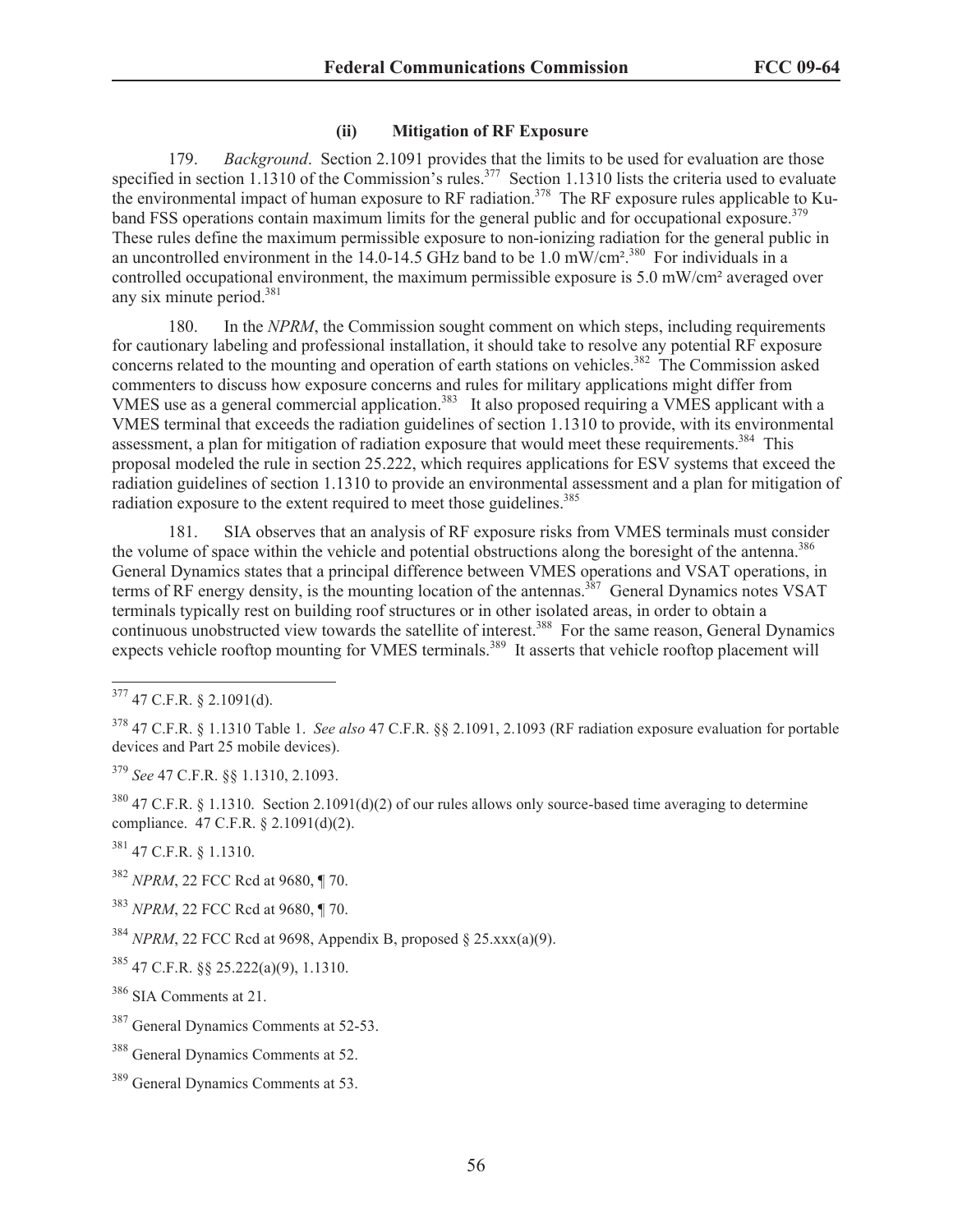provide as much protection as possible to vehicle occupants.<sup>390</sup> SIA asserts that qualified installers should reject installations that exceed the 1.0 mW/cm² general public threshold in the vehicle or in the space around the vehicle where a six-foot-six-inch-tall adult would be expected to stand.<sup>391</sup> Boeing suggests the possibility of imposing a license condition to limit minimum elevation angles of VMES mounted on vehicles that may operate adjacent to higher profile vehicles on city streets or highways in the United States.<sup>392</sup>

182. General Dynamics strongly urges professional installation both to ensure acceptable antenna pointing error and to accomplish a higher level of RF safety for maintenance and operations personnel.<sup>393</sup> SIA supports requiring VMES installation by qualified installers with an understanding of the radiation environment and the measures best suited to maximize protection.<sup>394</sup> ViaSat states that, due to the complexity of VMES systems, professional installation likely will be required from a technical perspective and also would resolve radiation safety concerns.<sup>395</sup> Boeing supports professional installation.<sup>396</sup>

183. SIA, Boeing, and ViaSat support cautionary labeling on VMES terminals.<sup>397</sup> General Dynamics views VMES terminal labeling as impractical and unnecessary, although it recommends RF safety labeling in VMES operator and maintenance documentation.<sup>398</sup> General Dynamics also asserts that precautionary labeling can be a physical security hazard in a military environment.<sup>399</sup>

184. General Dynamics states that transmitter shut-off upon downlink signal loss effectively will mitigate general population RF exposure from energy radiated in the VMES antenna's main beam.<sup>400</sup> SIA suggests that it may be appropriate for the Commission to adopt rules ensuring that a VMES terminal ceases transmission upon losing connectivity with the relevant satellite.<sup>401</sup> ViaSat agrees that the Commission should require VMES terminals to cease transmission upon loss of forward link

<sup>395</sup> ViaSat Reply at 24.

<sup>396</sup> Boeing Comments at 32.

 $397$  SIA Comments at 21 (states that conspicuous markings need to be placed on the vehicle surface to denote all areas where the 1 mW/cm² threshold for protection of the general public is exceeded); Boeing Comments at 32 (supports labeling requirements); ViaSat Reply at 24 (supports precautionary signage, flashing lights or other clearly visible warnings).

<sup>398</sup> General Dynamics Comments at 57-58.

<sup>399</sup> General Dynamics Comments at 57 and 57 n.55.

<sup>400</sup> General Dynamics Comments at 55. General Dynamics also observes that, with respect to the occupational/controlled category of RF exposure, the military has safety procedures that involve transmitter mute during maintenance, when personnel are on rooftops, and when downlink signals are degraded due to obstructions or unknown causes. *Id*. at 55-56.

<sup>401</sup> SIA Comments at 22. SIA notes that, for an antenna on a vehicle in motion, the loss of connectivity when the antenna signal encounters a building, bridge or other obstacle would lead to rapid cessation of transmission. *Id*.

<sup>390</sup> General Dynamics Comments at 53.

 $391$  SIA Comments at 21.

<sup>392</sup> Boeing Comments at 6-7, 31-32.

<sup>&</sup>lt;sup>393</sup> General Dynamics Comments at 57.

<sup>394</sup> SIA Comments at 21. *See also* Americom Comments at 1 (supports SIA Comments); Hughes Reply at 1 (endorses SIA Comments).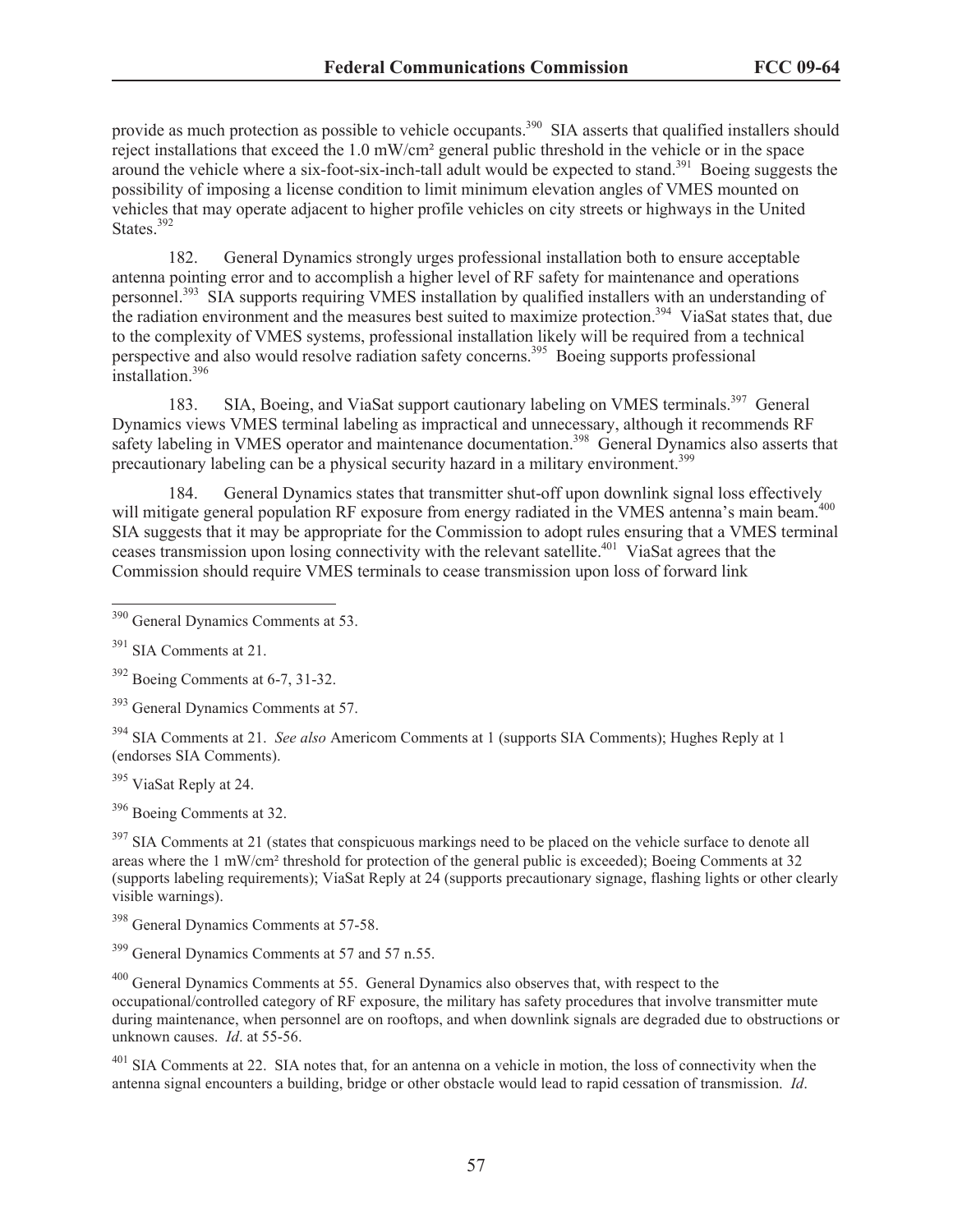connectivity, as it does for VSATs.<sup>402</sup> Boeing supports a rule requiring transmission cessation after signal  $loss$  from the satellite.<sup>403</sup>

185. *Discussion*. We adopt new section 25.226(b)(8).<sup>404</sup> Pursuant to this rule, VMES applicants must comply with sections  $1.1310$  and  $2.1091$  of the rules.<sup>405</sup> Thus, applicants must submit a routine environmental evaluation for RF exposure demonstrating whether VMES terminals, or classes of VMES terminals, will result in power densities that would exceed the Commission's RF exposure criteria. VMES terminals not complying with the Commission's RF exposure limits must submit an environmental assessment. Applicants with VMES terminals that will exceed the guidelines in section 1.1310 for RF radiation exposure shall provide, with their environmental assessment, a plan for mitigation of radiation exposure to the extent required to meet those guidelines.

186. Further, we require VMES licensees to ensure installation of terminals on vehicles by qualified installers who have an understanding of the antenna's radiation environment and the measures best suited to maximize protection of the general public and persons within the vehicle. We also require the licensee of any VMES terminal exhibiting radiation exposure levels exceeding 1.0 mW/cm² in accessible areas, such as outside of the terminal's radome, to attach to the surface of the terminal a label with a warning about the radiation hazard and a diagram showing the regions around the VMES terminal and vehicle where the levels could exceed 1.0 mW/cm². In response to General Dynamics' concern that labeling can be a security hazard in battlefield environments, we observe that this proceeding is limited to rules for the licensing of VMES for domestic, U.S. uses, including U.S. military training operations within the United States.<sup>406</sup>

187. ViaSat supports an RF hazard analysis in each application.<sup>407</sup> ViaSat also urges special consideration of the RF hazards related to parked VMES terminals.<sup>408</sup> Our analysis of three types of operational antennas suggests that RF hazard concerns seem to be limited to the near-field region within a foot to two feet of the antenna.<sup>409</sup> If an exposure level equal to or exceeding the uncontrolled limit of 1.0 mW/cm² extends beyond the weather-protective radome covering the antenna, the rules we adopt require the VMES terminal to carry appropriate warning labels. We conclude that the labeling requirement,

<sup>406</sup> *See also* ViaSat Reply at 24-25 (stating that within the United States the battlefield conditions that General Dynamics notes do not exist and that we should not except certain government vehicles from labeling).

 $407$  ViaSat Reply at 23-24 (supports requirement that each VMES application include radiation hazard analysis detailing expected power levels in and around VMES terminal).

<sup>408</sup> ViaSat Reply at 24 and 24 n.72 (supports more careful consideration of the hazards related to parked vehicles because, it states, a VMES terminal operating from a parked vehicle might present greater hazard to the general population through longer signal exposure).

<sup>409</sup> *See* Raysat LMSS Application, *available at*

http://licensing.fcc.gov/ibfsweb/ib.page.FetchAttachment?attachment\_key=-110738; Qualcomm Incorporated, Application for Earth Station Authorizations, File No. SES-LIC-20040310-00359 (filed Mar. 10, 2004), *available at*  http://licensing.fcc.gov/ibfsweb/ib.page.FetchAttachment?attachment\_key=-62854; HNS License Sub, LLC, Application for Earth Station Modification, File No. SES-MOD-20080229-00216 (filed Feb. 29, 2008), *available at* http://licensing.fcc.gov/ibfsweb/ib.page.FetchAttachment?attachment\_key=-143807.

<sup>402</sup> ViaSat Reply at 24.

<sup>403</sup> Boeing Comments at iii, 32.

<sup>404</sup> *See infra* Appendix B, § 25.226(b)(8).

<sup>405</sup> 47 C.F.R. §§ 1.1310, 2.1091.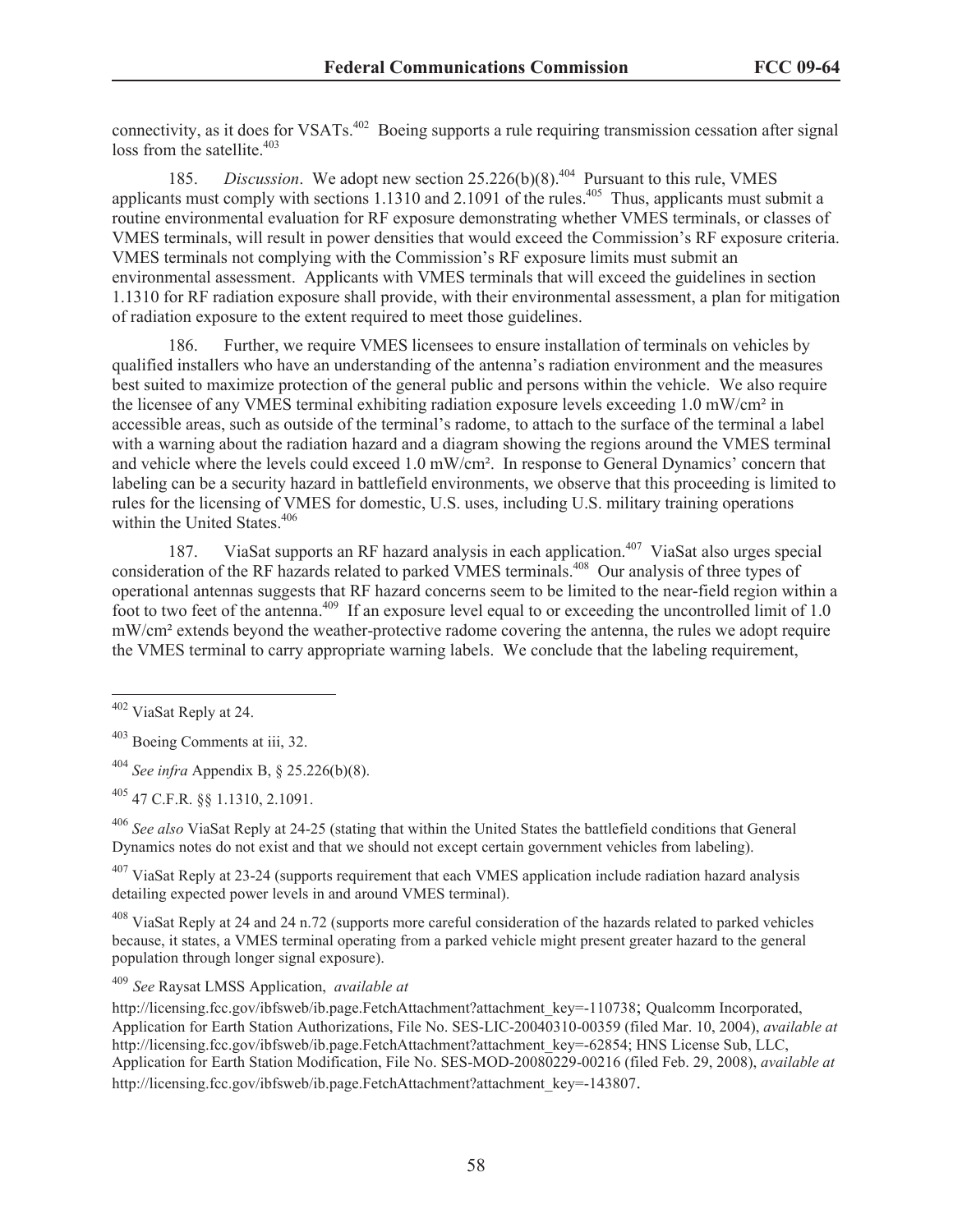along with the required RF hazard analysis and mitigation plan, should address ViaSat's concern about protecting the general public from parked vehicle RF emissions.

188. For the same reason we do not adopt Boeing's suggestion to impose a minimum antenna elevation angle. Boeing states that, for VMES as opposed to ESV, it may be impossible to limit the physical access of the public to areas surrounding the earth station and that VMES use of relatively low elevation angles in the United States might result in inadvertent transmissions into adjacent vehicles with higher profiles or into adjacent buildings.<sup>410</sup> As discussed above, our analysis of applications for VMESlike terminals demonstrates that the emitted power densities are expected to be low enough that no radiation exposure dangers will exist for the general public at any significant distance from the VMES terminal.

189. Finally, we address the suggestions of General Dynamics, SIA, ViaSat and Boeing for a transmission cessation requirement on downlink signal loss as a mitigation technique for RF radiation exposure. We agree with commenters that requiring VMES terminals to cease transmitting upon loss of the downlink signal would be an important interference protection feature, to assist in limiting interference to neighboring satellites. However, ceasing transmission upon loss of the downlink signal would not be a guaranteed method of avoiding radiation exposure to the general public. A partial downlink blockage situation could exist in which a person would be within the VMES transmit beam while the VMES terminal had sufficient downlink signal to maintain operation. Rather, as discussed above, we find that the approach adopted here of requiring VMES systems to comply with sections 1.1310 and 2.1091 of the rules will ensure the public safety. At the same time, we take into account commenters' arguments and find that we should adopt a general interference protection rule similar to the rule for VSATs.<sup>411</sup> Thus we adopt, in section  $25.226(a)(9)$ , a requirement for the VMES terminal to cease transmitting upon loss of the downlink signal. $412$ 

#### **b. Equipment Certification**

190. *Background*. In the *NPRM*, the Commission proposed to require equipment certification of VMES terminals pursuant to the Part 2 rules to ensure that they comply with the technical rules adopted for the service.<sup>413</sup> The Communications Act authorizes the Commission to make regulations to ensure that, before an RF device enters the stream of commerce, it complies with the appropriate technical rules to ensure that it will not cause harmful interference.<sup>414</sup> Pursuant to that authority, the Commission has adopted rules to establish the current device authorization policy that is known as the Commission's "certification" or "marketing" rules.<sup>415</sup> Under these rules, the majority of devices that "intentionally" radiate" radio waves must be authorized as compliant with the rules before being marketed, sold, deployed or imported into the United States. The rules require certification of "portable earth station transceivers" and certain other small-aperture terminals.<sup>416</sup>

<sup>410</sup> Boeing Comments at 31-32.

<sup>411</sup> *See* 47 C.F.R. § 25.134(h) (prohibiting VSAT operators from using remote earth stations in their networks that are not designed to stop transmissions when synchronization with the target satellite fails).

<sup>412</sup> *See* Appendix B, § 25.226(a)(9).

<sup>413</sup> *NPRM*, 22 FCC Rcd at 9681, ¶ 71.

<sup>414</sup> 47 U.S.C. § 302.

<sup>415</sup> *See* 47 C.F.R. §§ 2.1201-2.1207, 2.801 *et seq*.

<sup>&</sup>lt;sup>416</sup> Portable earth station transceivers are those that are likely to be used within 20 centimeters of the body of the user or nearby persons. 47 C.F.R. §§ 25.129(b), 2.1093(b).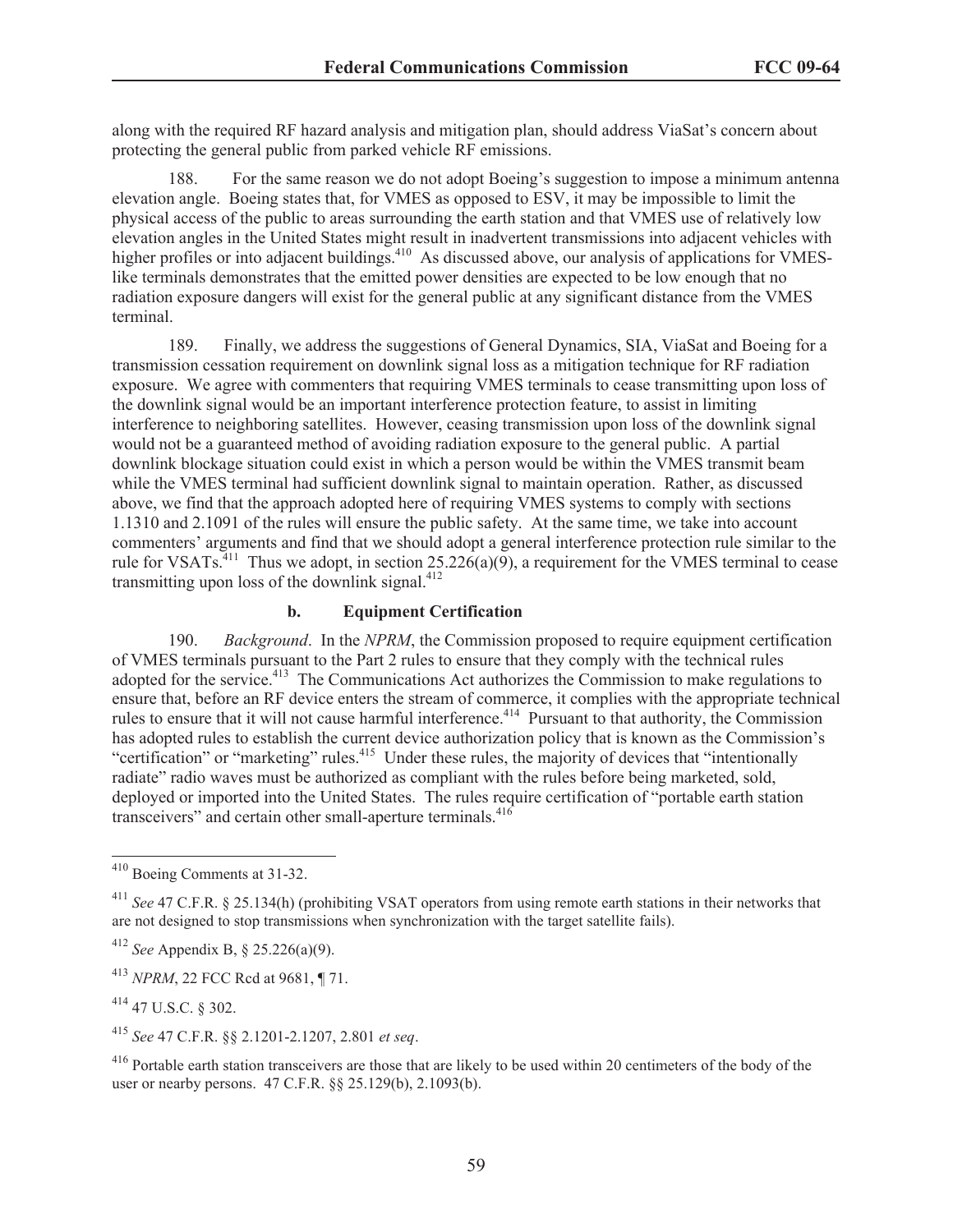191. Commenters urge us to apply the same rules to VMES as are applicable to VSATs.<sup>417</sup> Raysat, SIA, and General Dynamics, for example, assert that VMES terminals will not be located within 20 centimeters of the body of a user or nearby person when the terminal is transmitting and thus by definition are not "portable earth station transceivers" pursuant to sections 25.129 and 2.1093 of the Commission's rules.<sup>418</sup> General Dynamics observes that the Commission's rules do not require equipment certification for FSS Ku-band terminals, including ESVs authorized under section 25.222.<sup>419</sup> It asserts that VMES terminals should be considered more analogous to FSS Ku-band VSAT operations than ancillary terrestrial components ("ATC") because ATC operations reasonably can be expected to result in radiating structures within 20 centimeters of the operator's body.<sup>420</sup> As to very small, very lowgain antennas with broader beam widths, where operators would be within the main beam even if several tens of degrees off boresight, General Dynamics asserts that the Qualcomm OmniTracs system, which the Commission licensed as an narrowband LMSS operator in 1989, has operated successfully for several years without unacceptable RF safety issues or equipment certification.<sup>421</sup>

192. *Discussion*. As discussed above, we agree with the parties that VMES antennas are unlikely to be used within 20 centimeters of the operator's body when the transceiver is in operation. Based on the record in this proceeding, we would expect that VMES terminals will be mounted on the exterior of vehicles in locations that are greater than 20 centimeters from an operator's body. Therefore, we agree with commenters that VMES terminals are not "portable devices" under section 25.129 of the rules and thus are not subject to equipment certification as portable earth station transceivers.<sup>422</sup> Where parties wish to seek certification of devices we will permit voluntary certification of VMES terminals.

#### **8. Other Considerations**

#### **a. Limitations on Use of VMES**

193. *Background*. In the *NPRM*, the Commission asked whether the aggregate emissions from large numbers of ultra-small VMES terminals used by the general public in varying locations throughout the United States might affect adjacent satellites farther than six degrees from the target satellite.<sup>423</sup> The Commission noted that, in adopting the interference avoidance requirements for a two-degree satellite

<sup>422</sup> 47 C.F.R. § 25.129.

<sup>423</sup> *NPRM*, 22 FCC Rcd at 9681, ¶ 72.

<sup>417</sup> SIA Comments at 22; Raysat Comments at 16; General Dynamics Comments at 58-60; ViaSat Reply at 23; Americom Comments at 1 (supports SIA Comments); Hughes Reply at 1 (endorses SIA Comments).

<sup>418</sup> Raysat Comments at 16; SIA Comments at 22; General Dynamics Comments at 58. *See also* 47 C.F.R. §§ 25.129(b), 2.1093(b) (defining "portable device").

<sup>419</sup> General Dynamics Comments at 58.

<sup>420</sup> General Dynamics Comments at 58-59 and 58 n.56.

 $^{421}$  General Dynamics Comments at 59-60. General Dynamics states that the E.I.R.P.-density on the main beam of such terminals would be reduced significantly below the power-density of a larger antenna. General Dynamics Comments at 60. Thus, General Dynamics asserts that the proposed VMES E.I.R.P.-density limits already have inherent RF safety advantages that become more restrictive as antenna apertures are reduced. General Dynamics Comments at 60. *See also Qualcomm, Inc., Application for Blanket Authority to Construct and Operate a Network of 12/14 GHz Transmit/Receive Mobile and Transportable Earth Stations and a Hub Earth Station*, Memorandum Opinion, Order and Authorization, FCC 89-24, 4 FCC Rcd 1543 (1989) (authorizing Qualcomm to construct and operate a two-way satellite-based narrowband data communication network of mobile and transportable transmit/receive earth stations and to operate a fixed transmit/receive earth station serving as a hub for the network communicating with FSS satellites in the 12/14 GHz frequency bands).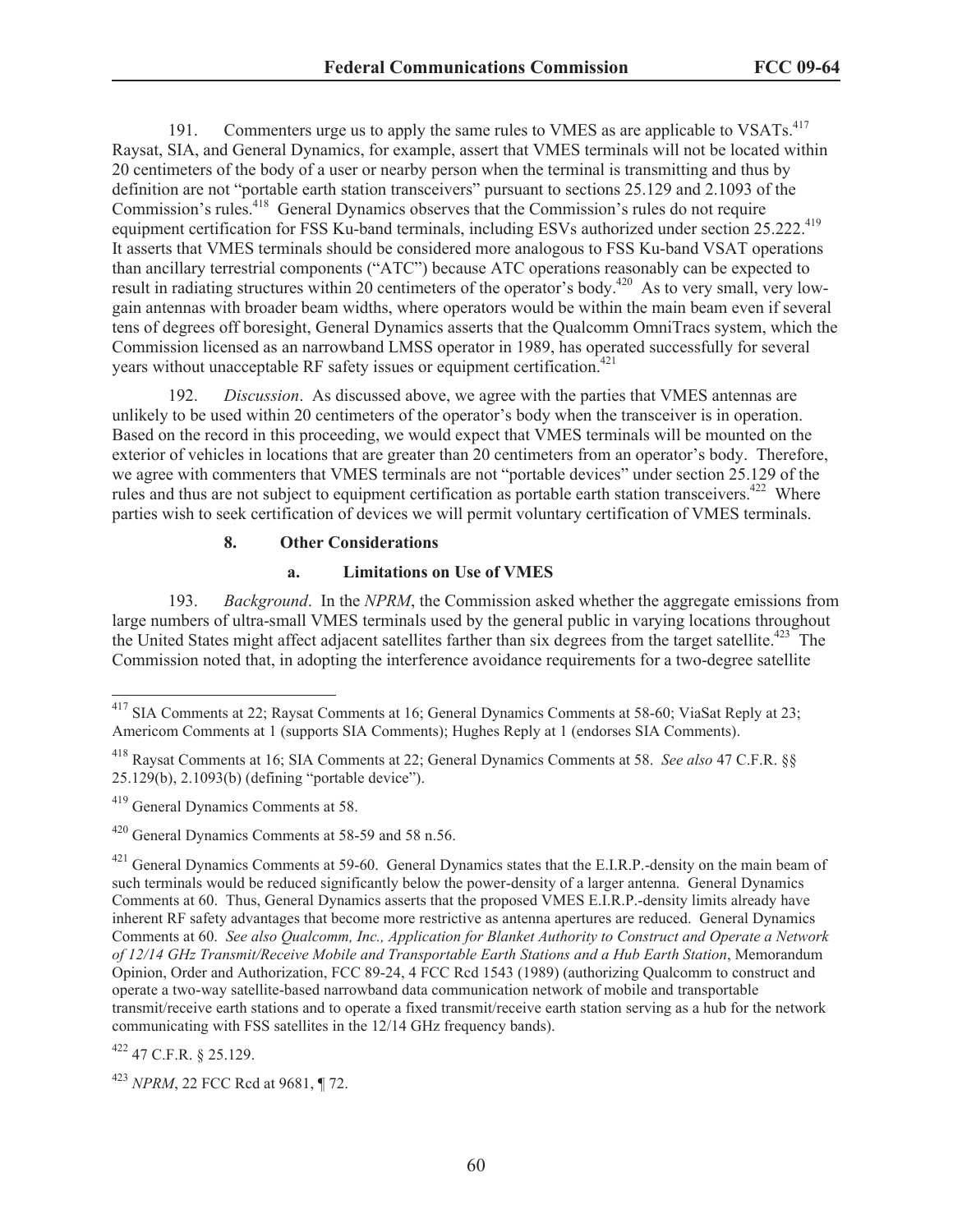spacing environment, it did not focus on the accuracy of antenna tracking systems mounted on moving cars or trucks<sup>424</sup>

194. The Commission asked for comment on whether the scenario is likely and, if so, whether it should adopt rules to prevent such potential interference concerns.<sup>425</sup> For example, it asked whether it should: (1) adopt an E.I.R.P.-density envelope for VMES that takes into account possible interference to adjacent satellites farther than six degrees from the target satellite; or (2) prohibit general public use and allow only government use – such as military testing/training, homeland security and civil emergency applications – under the assumption that such applications likely would involve somewhat larger and better tracking antennas as well as operator training to mitigate against interference to neighboring satellites.<sup>426</sup>

195. Parties comment both on the likelihood of interference to fourth adjacent satellites and on the feasibility of restricting VMES to government use. SIA asserts that there is no need for VMES protection requirements extending beyond the immediately adjacent, second adjacent, and third adjacent satellites.<sup>427</sup> SIA states that doubling interference to a fourth adjacent satellite would result in a reduction in carrier-to-interference ratio of less than  $0.1$  dB.<sup>428</sup> General Dynamics states that the rules should not omit antenna pointing requirements because this omission might allow pointing excursions greater than six degrees.<sup>429</sup> CORF asserts that restricting Ku-band VMES use to government applications would reduce RAS interference.<sup>430</sup> SIA, Boeing, MTN, Americom, and Hughes, however, do not support restricting licensing to governmental uses. $431$ 

196. *Discussion*. We conclude that the technical rules we adopt today take a sufficiently conservative approach to the licensing of full-scale VMES operations that we do not need to adopt additional limitations on the use of ultra-small VMES terminals in order to protect adjacent FSS satellites, including those farther than six degrees from the target satellite. Thus, we decline, as a general rule, to adopt an E.I.R.P.-density envelope for VMES that is different from the envelope for ESVs or to limit use of VMES only to commercial contracts for government uses such as military testing/training, homeland security, and civil emergency applications.

<sup>424</sup> *NPRM*, 22 FCC Rcd at 9681, ¶ 73, *citing generally to Two-Degree Spacing Order*, 54 Rad. Reg. 2d (P&F) 577 (1983). As noted, the current two-degree spacing rules limit the E.I.R.P.-density radiated from an FSS earth station antenna to the E.I.R.P.-density envelope and, with relatively large antennas, the radiated E.I.R.P.-density will approach the E.I.R.P.-density envelope within a degree or two of the main beam of the earth station antenna. *See NPRM*, 22 FCC Rcd at 9681-82, ¶ 73 and ¶ 73 n.163. In the *NPRM*, the Commission observed that, for very small antennas, the limiting E.I.R.P.-density may occur farther than six degrees away from the antenna main beam. *NPRM*, 22 FCC Rcd at 9681-82, ¶ 73 and ¶ 73 n.163. It stated that such a situation, if it should occur, would represent a departure from the long-standing assumptions underlying the two-degree spacing environment. *NPRM*, 22 FCC Rcd at 9681-82, ¶ 73.

<sup>425</sup> *NPRM*, 22 FCC Rcd at 9682, ¶ 74.

<sup>426</sup> *NPRM*, 22 FCC Rcd at 9682, ¶ 74-75.

 $427$  SIA Comments at 22-23.

 $428$  SIA Comments at 23.

<sup>429</sup> General Dynamics Comments at 31.

<sup>430</sup> CORF Comments at 9-10.

<sup>&</sup>lt;sup>431</sup> SIA Comments at 24, Reply at 7; Boeing Comments at iii, 27; MTN Comments at 6, Reply at 3; Americom Comments at 1 (supports SIA Comments); Hughes Reply at 1 (endorses SIA Comments).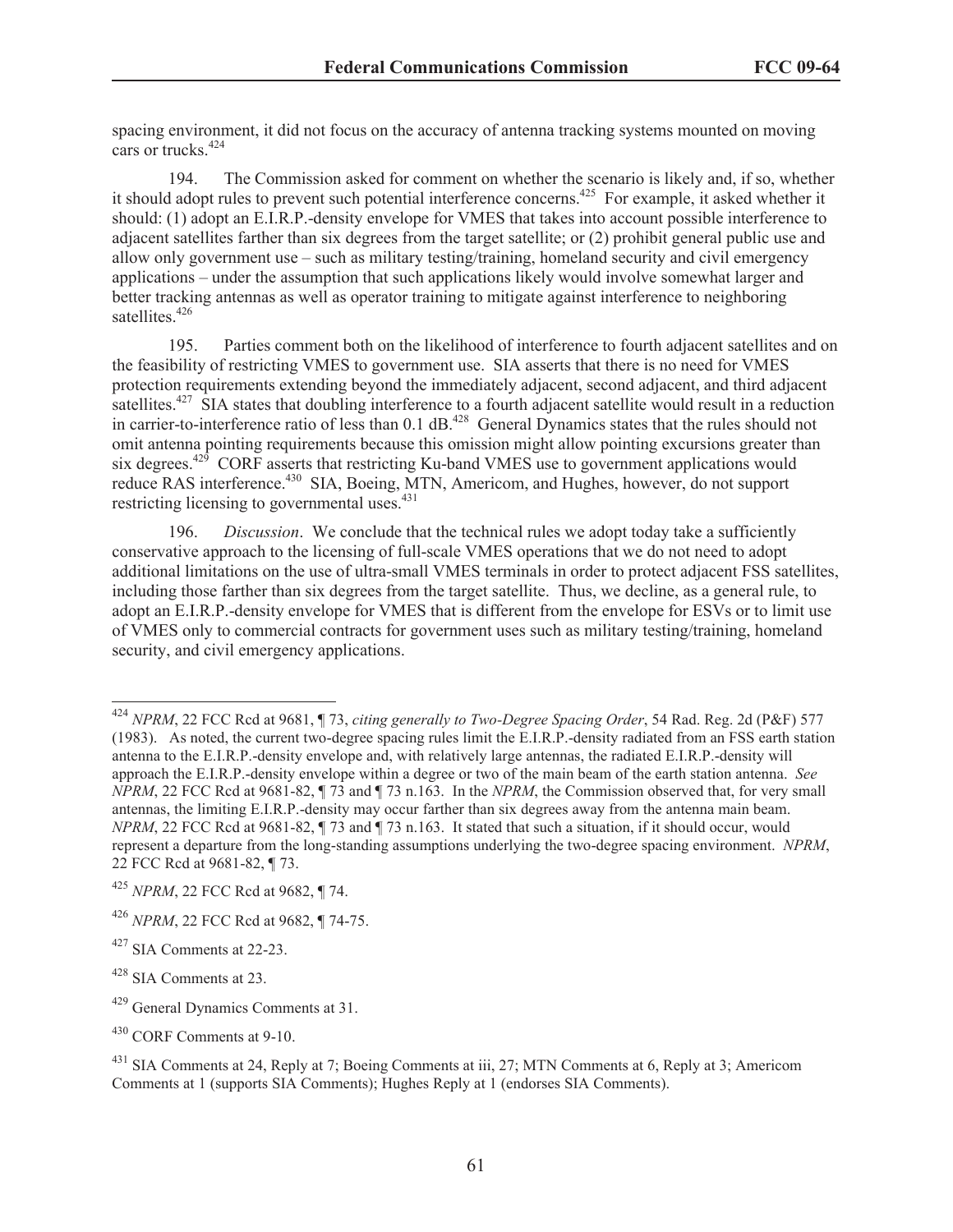#### **b. ATIS**

197. As discussed below, we will not require VMES to use automatic transmitter identification systems ("ATIS").

198. *Background*. Since 1991, the Commission has required satellite uplink transmissions carrying broadband video information to use ATIS.<sup>432</sup> In the *NPRM*, the Commission sought comment on whether the VMES rules should include a requirement for ATIS.<sup>433</sup> The Commission sought comment on the format, information and structure of the characteristics of the identifying signal if ATIS were to be required for VMES systems.<sup>434</sup>

199. APTS/PBS and ARINC support an ATIS requirement for VMES.<sup>435</sup> APTS/PBS voices concern that VMES use of spread spectrum technology will result in an increase in transponder noise level. It states that the source of interference will be nearly impossible to locate using standard interference location systems.<sup>436</sup> ARINC asserts that we should require a VMES licensee to use ATIS and report VMES terminal locations to assist with determining interference sources.<sup>437</sup>

200. SIA, ViaSat, Americom and Hughes assert that ATIS is not necessary, as easily implemented for digital carriers, or beneficial.<sup>438</sup> SIA asserts that: (1) the geolocation information that network operators will capture can be used to accomplish the same purpose as ATIS; (2) ATIS is not as easily implemented for digital carriers as it is in the analog video generator used in the United States because, in any digital carrier, it is necessary to remove error control coding, scrambling, the spreading sequence, and possibly encryption to gain access to the information stream in which the terminal identification is located; and (3) under appropriate regulations, there will not be an influx of ultra-small antennas with unreliable tracking accuracies.<sup>439</sup> SIA contends that the application process provides sufficient opportunity to expose and reject proposals that may negatively impact existing FSS providers and their customers and thus will allow full achievement of the objectives sought by APTS/PBS without adopting ATIS and certain other proposals.<sup>440</sup> ViaSat opposes adoption of an ATIS requirement as an

 $440$  SIA Reply at 10.

<sup>432</sup> *See* 47 C.F.R. § 25.281 (requiring all satellite uplink transmissions carrying broadband video information to be identified through the use of a subcarrier modulation with ATIS information for the primary purpose of resolving interference). ATIS transmits an encoded subcarrier message including, at a minimum, the earth station's call sign, a telephone number providing immediate access to someone capable of resolving interference problems, and a unique ten-digit serial number. *See An Automatic Transmitter Identification System for Radio Transmitting Equipment*, First Report and Order*,* GEN Docket No. 86-337, 5 FCC Rcd 3256 (1990).

<sup>433</sup> *NPRM*, 22 FCC Rcd at 9682, ¶ 76.

<sup>434</sup> *NPRM*, 22 FCC Rcd at 9682, ¶ 76.

<sup>&</sup>lt;sup>435</sup> APTS/PBS Comments at 3; ARINC Reply at 3.

<sup>436</sup> APTS/PBS Comments at 3.

<sup>437</sup> ARINC Reply at 3.

<sup>438</sup> SIA Comments at 24, Reply at 10; ViaSat Comments at 23 (stating ATIS requirement to radiate identifying signal strong enough to be detected would render moot the many benefits of using spread spectrum technology which, by transmitting extremely low-density signals not detectable to adjacent satellites, can prevent potential for adjacent satellite interference); Americom Comments at 1 (supports SIA Comments); Hughes Reply at 1 (endorses SIA Comments).

 $439$  SIA Comments at 24 and 24 n.46.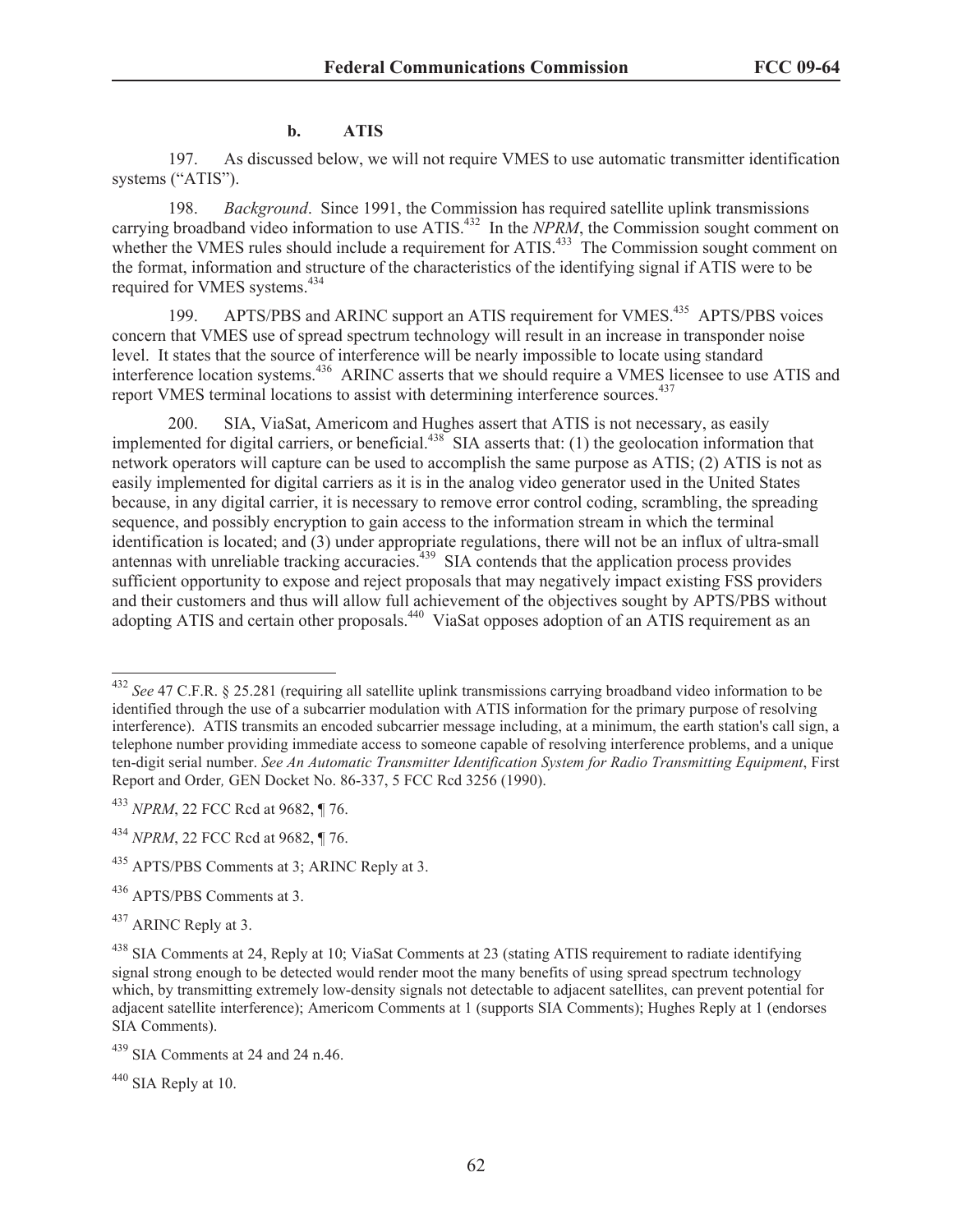identifying mechanism, asserting that a requirement to radiate an identifying signal strong enough to be detected would negate the benefits of using spread spectrum technology.<sup>441</sup>

201. *Discussion*. We agree with SIA, ViaSat, Americom and Hughes that ATIS is unnecessary for VMES. We find that the data logging rules we adopt today will provide the basis to identify and resolve sources of interference.<sup>442</sup> Thus, we do not adopt an ATIS requirement for VMES.

#### **c. Global Positioning Satellite ("GPS") Software for TDRSS and RAS Coordination**

202. *Background*. In the *NPRM*, the Commission solicited comment on whether to require VMES terminals to incorporate specific technical measures, such as GPS-related software technology, to assist VMES operators in meeting coordination obligations.<sup>443</sup>

203. General Dynamics, MTN and Green Bank agree that it will be useful and relatively easy to implement GPS-related software technology to assist with TDRSS and RAS coordination. General Dynamics states that all VMES terminals are anticipated to make use of GPS-related technology to ensure signal acquisition and accurate antenna pointing.<sup>444</sup> Thus, General Dynamics asserts it would be practical for the Commission to mandate GPS-related technology to assist VMES operators to meet their coordination obligations and provide for automatic validation of any required geographic exclusion zones.<sup>445</sup> Likewise, Green Bank states that, as GPS receivers are already a part of VMES systems, adding exclusion zones would be a simple matter of programming the systems to disable transmissions while they are within an exclusion zone.<sup>446</sup> MTN states that GPS software designed to control transmissions can be used to implement coordination agreements.<sup>447</sup>

204. CORF asserts that the Commission should require technical measures such as GPS software, but asks the Commission to ensure that the relevant hardware or software is impervious to unauthorized modification by end users.<sup>448</sup> SIA replies that CORF's proposal for embedded hardware or software that is "reasonably impervious to unauthorized modification by end users" is both vague and unnecessary.<sup>449</sup>

205. General Dynamics proposes a rule provision stating that "VMES operators are required to utilize GPS-related or other similar position location technology to ensure mandated geographic non-

<sup>449</sup> SIA Reply at 6.

<sup>441</sup> ViaSat Comments at 23.

<sup>442</sup> *See supra* Section III.C.4.

<sup>443</sup> *NPRM*, 22 FCC Rcd at 9666, ¶ 32, 9668, ¶ 38.

<sup>444</sup> General Dynamics Comments at 45.

<sup>445</sup> General Dynamics Comments at 45.

<sup>446</sup> Green Bank Comments at 1.

<sup>&</sup>lt;sup>447</sup> MTN Comments at 3-4.

<sup>448</sup> CORF Comments at 6-7. CORF also questions whether technical measures such as GPS software, among other things, will be sufficient to protect RAS facilities. *Id*. at 7-8. As discussed *supra* in Section III.B.4, CORF alternatively seeks other requirements, such as prohibiting VMES altogether in the 14.47-14.5 GHz band and requiring coordination as a prerequisite to licensing.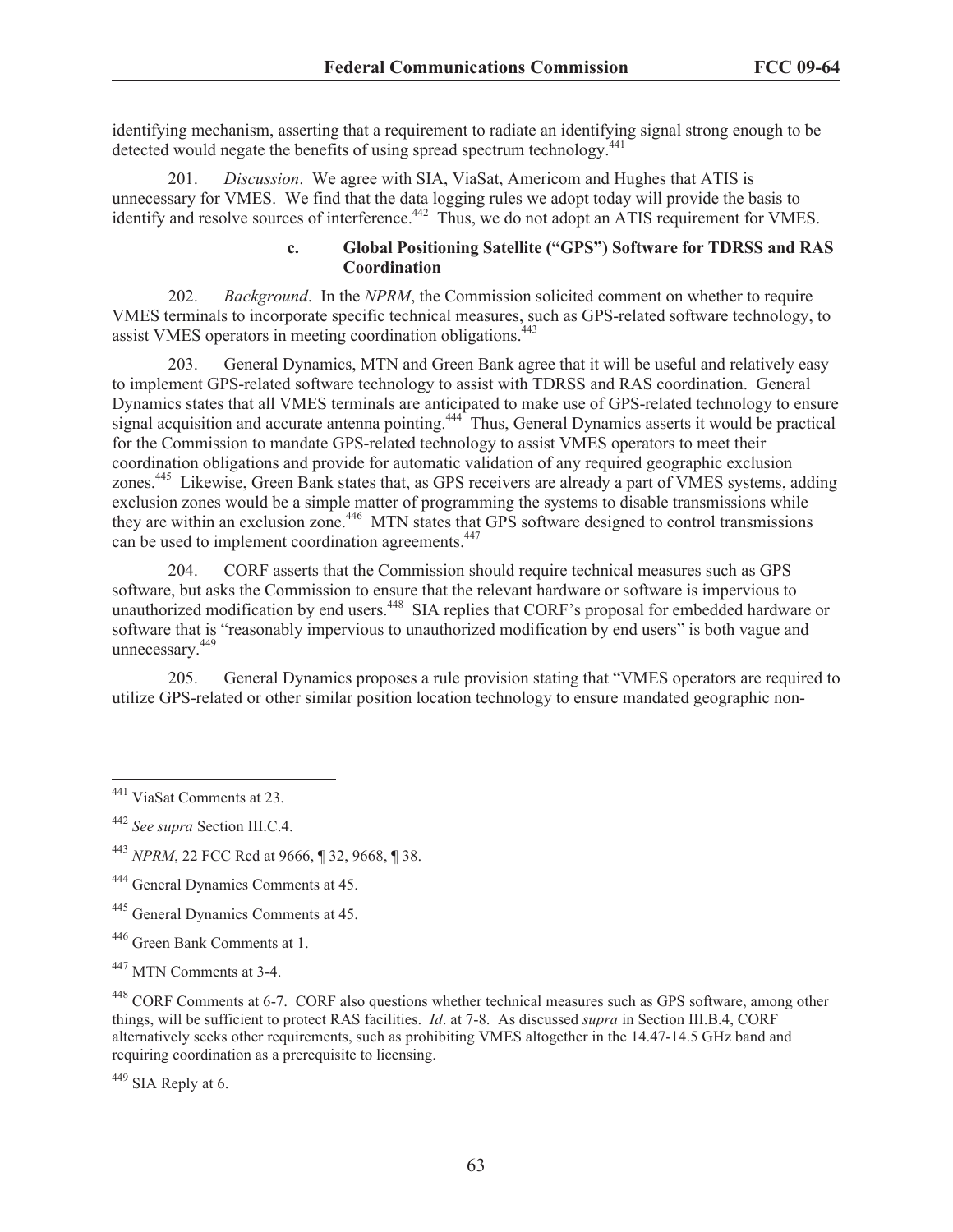transmission regions are automatically observed without the need for operator intervention.<sup>1450</sup> No commenter opposed the rule provision suggested by General Dynamics.

206. *Discussion*. We adopt General Dynamics' proposed rule provision, as set forth in Appendix B to this Report and Order, at section 25.226(e). Moreover, we agree with SIA that requiring embedded hardware or software to be "reasonably impervious to unauthorized modification by end users" is vague and unnecessary and do not adopt CORF's proposal.<sup>451</sup>

## **IV. CONCLUSION**

207. In this Report and Order, we adopt new domestic, U.S. allocations and technical and licensing rules for VMES terminals operating in the conventional and extended Ku-band frequencies within the United States. The rule changes will promote innovative and flexible uses of satellite technology that have the potential to increase broadband communications capabilities that will benefit various U.S. emergency preparedness and commercial objectives.

208. We define VMES as an earth station operating from a motorized vehicle that travels primarily on land, receives from and transmits to Ku-band GSO FSS space stations, and operates within the United States pursuant to the requirements set out in Part 25 of the Commission's rules. We adopt two non-Federal footnotes to the U.S. Table: (1) in the conventional Ku-bands, VMES as regulated under a revised Part 25 of our rules is an application of the FSS and licensees may be authorized to communicate with space stations of the FSS on a primary basis; and (2) in the relevant extended Kubands, VMES licensees must accept interference from stations in the FS operating in accordance with Commission rules. We require VMES licensees to coordinate their proposed operations with Federal SRS and RAS stations in, respectively, the 14.0-14.2 GHz and 14.47-14.5 GHz bands. We adopt a VMES off-axis E.I.R.P.-density mask that reflects recent changes to Part 25. We adopt antenna pointing requirements and other technical and licensing rules.

#### **V. PROCEDURAL MATTERS**

# **A. Final Regulatory Flexibility Analysis**

209. Pursuant to the Regulatory Flexibility Act ("RFA"),<sup>452</sup> the *NPRM* incorporated an Initial Regulatory Flexibility Analysis ("IRFA"). The Commission sought written public comments on the possible significant economic impact of the proposed policies and rules on small entities in the *NPRM,*  including comments on the IRFA*.* No one commented specifically on the IRFA. Pursuant to the RFA, Appendix C provides a Final Regulatory Flexibility Analysis. It assesses the effects of adopting new allocation and licensing rules on small business concerns, and finds that the point of contact and data logging requirements set out in the new rules will assist in investigating radio frequency interference claims without expected significant costs or burden of compliance for smaller entities.

<sup>450</sup> General Dynamics Comments at 46.

<sup>&</sup>lt;sup>451</sup> We observe that unauthorized end user modification of transmitting hardware, causing interference, would be an enforcement matter than could result in seizure of such hardware. The data collection, retention and availability requirements discussed above will ensure the availability of data in the event we are presented with an interference concern. *See supra* Section III.C.4. We also note that CORF's proposal would be impractical and counterproductive to ongoing VMES-RAS coordination if, for example, it were to require VMES operators to update the software through physical installation in each VMES unit, rather than downloading and storing new software data within each unit's reprogrammable memory.

<sup>452</sup> *See* 5 U.S.C. § 603. The RFA has been amended by the Contract with America Advancement Act of 1996, Pub. L. No. 104-121, 110 Stat. 847 (1996) ("CWAAA"). Title II of the CWAAA is the Small Business Regulatory Enforcement Fairness Act of 1996.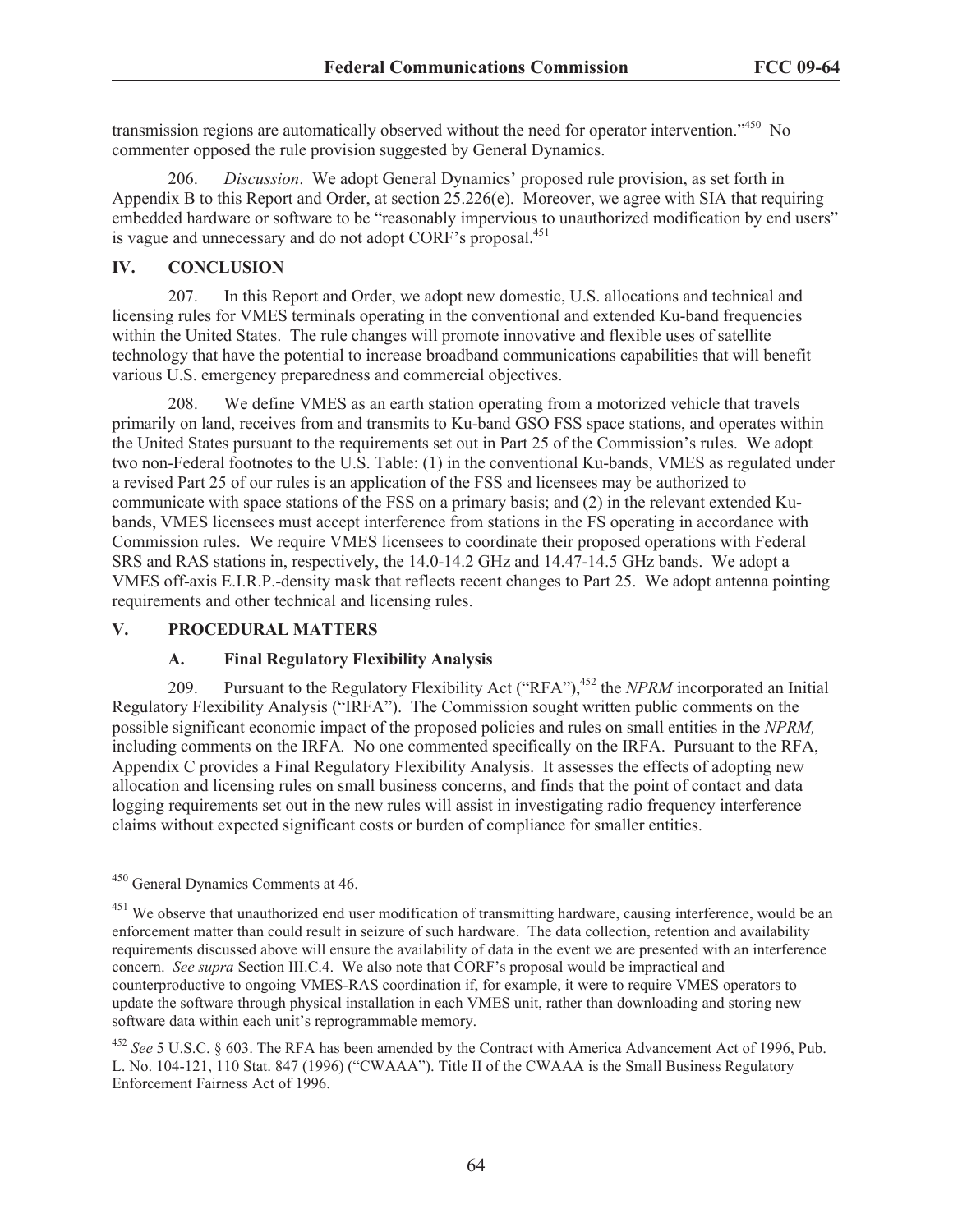## **B. Final Paperwork Reduction Act of 1995 Analysis**

210. In the *NPRM*, the Commission analyzed the actions we now adopt in this Report and Order with respect to the Paperwork Reduction Act of 1995. The Report and Order modifies the data collection frequency intervals from the 20 minutes proposed in the *NPRM* to five minutes, based on the comments received from parties to the proceeding. This modification takes into account the more frequent directional changes and relevant vehicle speeds that are likely to result in more frequent VMES antenna pointing changes. This document contains new information collection requirements subject to the Paperwork Reduction Act of 1995 ("PRA"), Public Law 104-13. It will be submitted to the Office of Management and Budget ("OMB") for review under section 3507(d) of the PRA. OMB, the general public, and other Federal agencies are invited to comment on the new information collection requirements contained in this proceeding.

## **VI. ORDERING CLAUSES**

211. Accordingly, IT IS ORDERED that, pursuant to the authority contained in Sections 4(i), 4(j), 7(a), 302(a), 303(c), 303(e), 303(f), 303(g), 303(j), 303(r), and 303(y) of the Communications Act of 1934, as amended, 47 U.S.C. §§ 154(i), 154(j), 157(a), 302(a), 303(c), 303(e), 303(f), 303(g), 303(j), 303(r), 303(y), this Report and Order in IB Docket No. 07-101 IS ADOPTED.

212. IT IS FURTHER ORDERED that Parts 2 and 25 of the Commission's rules ARE AMENDED as set forth in Appendix B. An announcement of the effective date of these rule revisions will be published in the Federal Register.

213. IT IS FURTHER ORDERED that the final regulatory flexibility analysis, as required by section 604 of the Regulatory Flexibility Act, IS ADOPTED.

214. IT IS FURTHER ORDERED that the Commission's Consumer and Governmental Affairs Bureau, Reference Information Center SHALL SEND a copy of this Report and Order, including the final regulatory flexibility analysis, to the Chief Counsel for Advocacy of the Small Business Administration, in accordance with section 603(a) of the Regulatory Flexibility Act, 5 U.S.C. § 601, *et seq*.

215. IT IS FURTHER ORDERED that the Commission SHALL SEND a copy of this Report and Order in a report to be sent to Congress and the General Accountability Office pursuant to the Congressional Review Act, 5 U.S.C. § 801(a)(1)(A).

FEDERAL COMMUNICATIONS COMMISSION

Marlene H. Dortch **Secretary**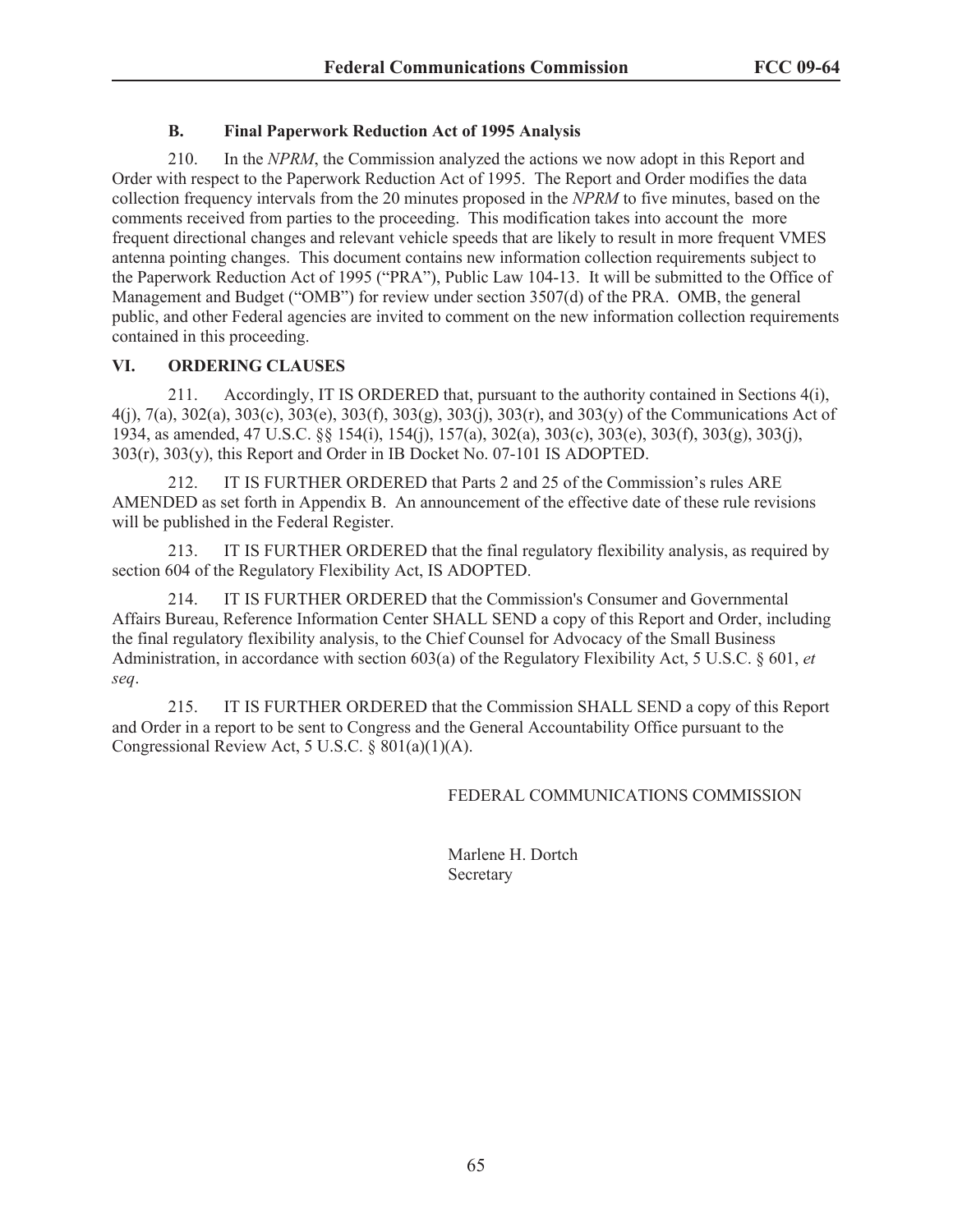# **APPENDIX A**

## **List of Comments and Commenters**

**Comments** Americom (filed Aug. 20, 2007 with Motion to Accept Late-Filed Comments) APTS/PBS ARINC Boeing CORF **FWCC** General Dynamics Green Bank Intellicom (filed August 23, 2007 with Aug. 29, 2007 Motion to Accept Comments) MTN NSMA Raysat SIA ViaSat Reply Comments Americom ARINC Boeing Hughes MTN Ex Parte Filings Boeing General Dynamics Hughes NTIA ViaSat

Raysat SIA ViaSat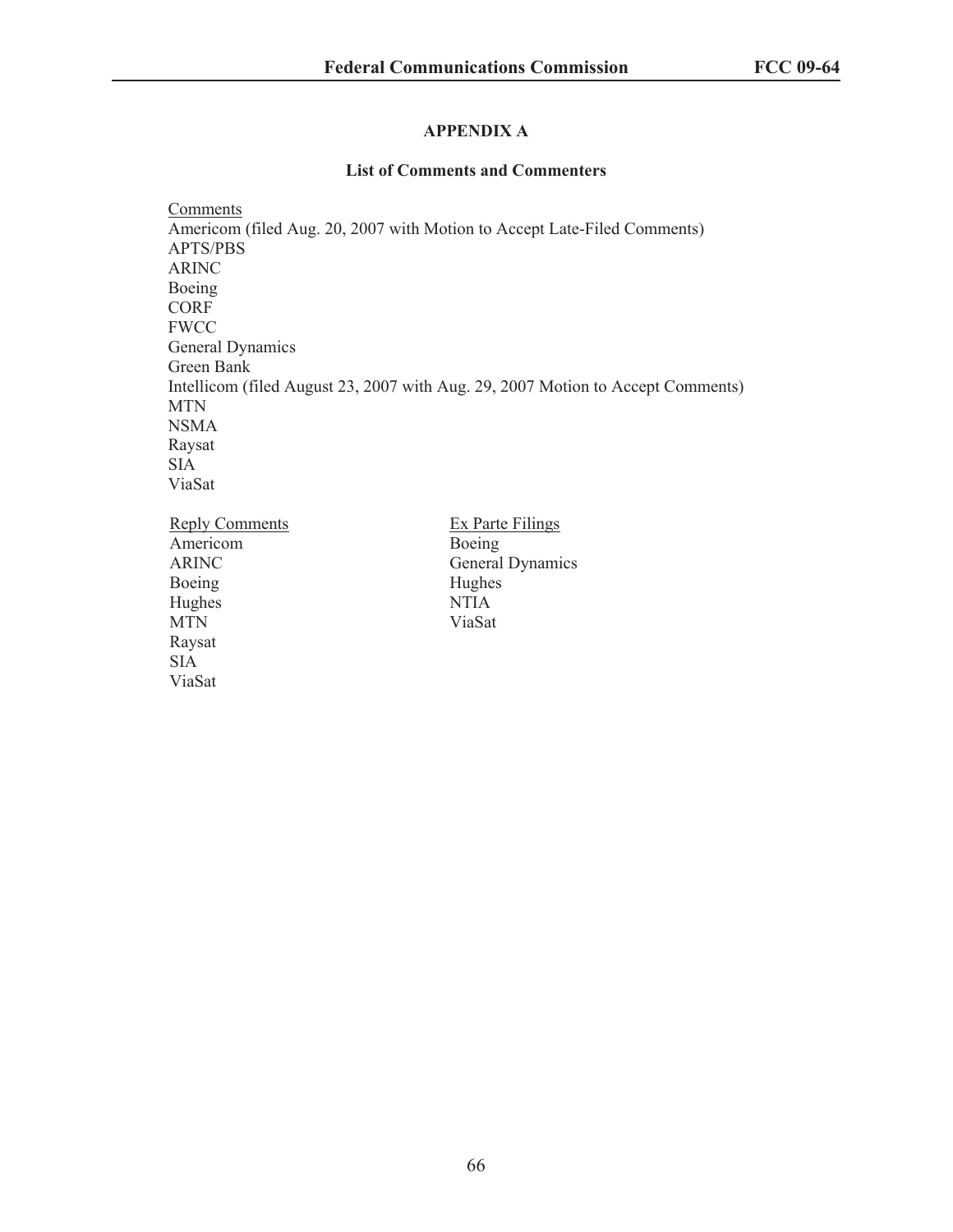# **APPENDIX B**

# **Final Rules**

For the reasons set forth in the preamble, parts 2 and 25 of title 47 of the Code of Federal Regulations are amended as follows:

## **PART 2 – FREQUENCY ALLOCATIONS AND RADIO TREATY MATTERS; GENERAL RULES AND REGULATIONS**

1. The authority citation for part 2 continues to read as follows:

**Authority**: 47 U.S.C. 154, 302a, 303, and 336, unless otherwise noted.

2. Section 2.106 is amended as follows:

- a. Revise pages 45, 46, and 47.
- b. In the list of Non-Federal Government (NG) Footnotes, add footnotes NG186 and NG187.

## **§ 2.106 Table of Frequency Allocations.**

The additions and revisions read as follows:

\* \* \* \* \*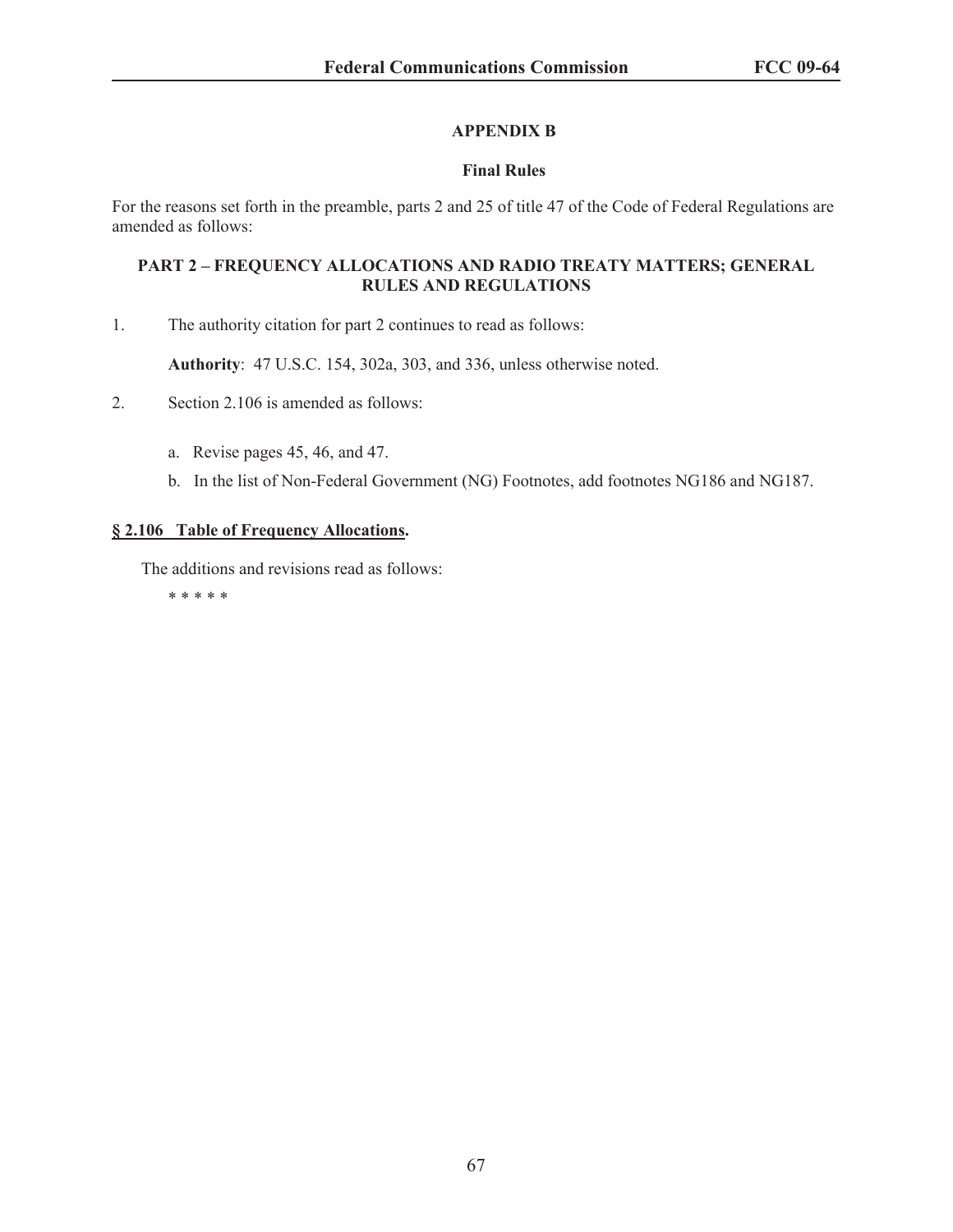| <b>Table of Frequency Allocations</b>                                                                                                                                    |                                                                     |                                                                              | 10-14.2 GHz (SHF)                                                                                    | Page 45                                                                                                          |                                                           |
|--------------------------------------------------------------------------------------------------------------------------------------------------------------------------|---------------------------------------------------------------------|------------------------------------------------------------------------------|------------------------------------------------------------------------------------------------------|------------------------------------------------------------------------------------------------------------------|-----------------------------------------------------------|
| <b>International Table</b>                                                                                                                                               |                                                                     |                                                                              |                                                                                                      | United States Table                                                                                              |                                                           |
| Region 1 Table                                                                                                                                                           | Region 2 Table                                                      | Region 3 Table                                                               | <b>Federal Table</b>                                                                                 | Non-Federal Table                                                                                                | FCC Rule Part(s)                                          |
| 10-10.45<br><b>FIXED</b><br><b>MOBILE</b><br><b>RADIOLOCATION</b><br>Amateur                                                                                             | 10-10.45<br><b>RADIOLOCATION</b><br>Amateur                         | 10-10.45<br><b>FIXED</b><br><b>MOBILE</b><br><b>RADIOLOCATION</b><br>Amateur | 10-10.45<br>RADIOLOCATION G32                                                                        | 10-10.45<br>Amateur<br>Radiolocation                                                                             | <b>Private Land Mobile</b><br>(90)<br>Amateur (97)        |
| 5.479                                                                                                                                                                    | 5.479 5.480                                                         | 5.479                                                                        | 5.479 US58 US108                                                                                     | 5.479 US58 US108 NG42                                                                                            |                                                           |
| 10.45-10.5<br><b>RADIOLOCATION</b><br>Amateur<br>Amateur-satellite<br>5.481                                                                                              |                                                                     |                                                                              | 10.45-10.5<br>RADIOLOCATION G32<br><b>US58 US108</b>                                                 | 10.45-10.5<br>Amateur<br>Amateur-satellite<br>Radiolocation<br><b>US58 US108 NG42</b>                            |                                                           |
| $10.5 - 10.55$<br><b>FIXED</b><br><b>MOBILE</b><br>Radiolocation                                                                                                         | 10.5-10.55<br><b>FIXED</b><br><b>MOBILE</b><br><b>RADIOLOCATION</b> |                                                                              |                                                                                                      | <b>NG134</b><br>10.5-10.55<br><b>RADIOLOCATION</b><br><b>US59</b>                                                |                                                           |
| 10.55-10.6<br><b>FIXED</b><br>MOBILE except aeronautical mobile<br>Radiolocation                                                                                         |                                                                     |                                                                              | 10.55-10.6                                                                                           | 10.55-10.6<br><b>FIXED</b>                                                                                       | Fixed Microwave (101)                                     |
| 10.6-10.68<br>EARTH EXPLORATION-SATELLITE (passive)<br><b>FIXED</b><br>MOBILE except aeronautical mobile<br>RADIO ASTRONOMY<br>SPACE RESEARCH (passive)<br>Radiolocation |                                                                     |                                                                              | 10.6-10.68<br><b>EARTH EXPLORATION-</b><br>SATELLITE (passive)<br><b>SPACE RESEARCH</b><br>(passive) | $10.6 - 10.68$<br><b>EARTH EXPLORATION-</b><br>SATELLITE (passive)<br>FIXED US265<br>SPACE RESEARCH<br>(passive) |                                                           |
| 5.149 5.482                                                                                                                                                              |                                                                     |                                                                              | <b>US265 US277</b>                                                                                   | <b>US277</b>                                                                                                     |                                                           |
| 10.68-10.7<br>EARTH EXPLORATION-SATELLITE (passive)<br><b>RADIO ASTRONOMY</b><br>SPACE RESEARCH (passive)                                                                |                                                                     |                                                                              | 10.68-10.7                                                                                           | EARTH EXPLORATION-SATELLITE (passive)<br>RADIO ASTRONOMY US74<br>SPACE RESEARCH (passive)                        |                                                           |
| 5.340 5.483                                                                                                                                                              |                                                                     |                                                                              | US246 US355                                                                                          |                                                                                                                  |                                                           |
| 10.7-11.7<br><b>FIXED</b><br>FIXED-SATELLITE (space-<br>to-Earth)                                                                                                        | $10.7 - 11.7$<br><b>FIXED</b><br>MOBILE except aeronautical mobile  | FIXED-SATELLITE (space-to-Earth) 5.441 5.484A                                | 10.7-11.7                                                                                            | 10.7-11.7<br><b>FIXED</b><br>FIXED-SATELLITE (space-<br>to-                                                      | Satellite<br>Communications (25)<br>Fixed Microwave (101) |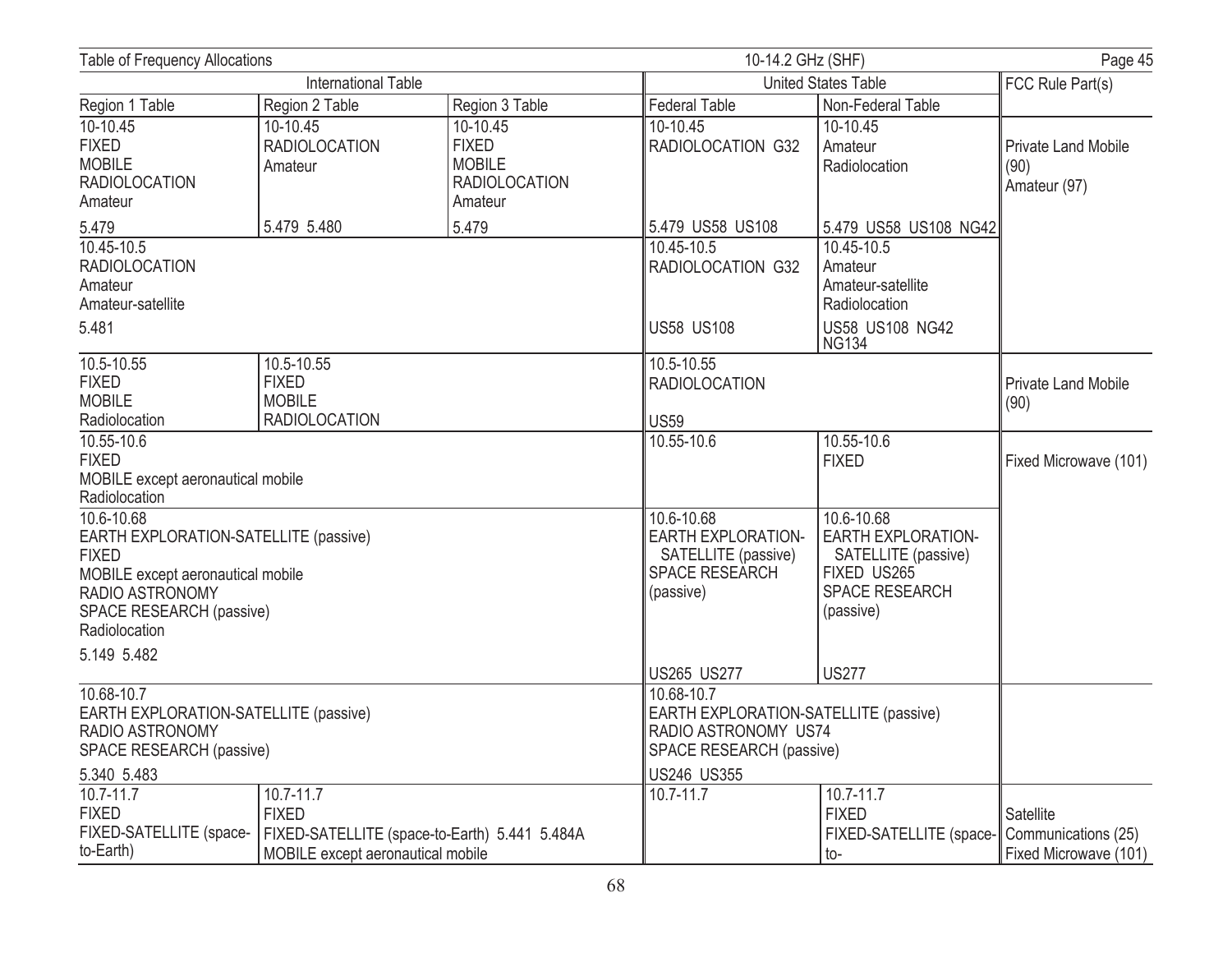| 5.441 5.484A (Earth-to-<br>space)<br>5.484<br>MOBILE except aeronautical<br>mobile                                                       |                                                                                                                        |                                                                                                              | <b>US211</b> | Earth) 5.441 US211<br><b>US355</b><br>NG104 NG182 NG186                                     |                                  |
|------------------------------------------------------------------------------------------------------------------------------------------|------------------------------------------------------------------------------------------------------------------------|--------------------------------------------------------------------------------------------------------------|--------------|---------------------------------------------------------------------------------------------|----------------------------------|
| $11.7 - 12.5$                                                                                                                            | $11.7 - 12.1$<br>FIXED 5.486                                                                                           | $11.7 - 12.2$                                                                                                | 11.7-12.2    | $11.7 - 12.2$                                                                               |                                  |
| <b>FIXED</b><br>MOBILE except aeronautical FIXED-SATELLITE (space-<br>mobile<br><b>BROADCASTING</b><br>BROADCASTING-<br><b>SATELLITE</b> | to-Earth)<br>5.484A<br>Mobile except aeronautical<br>mobile<br>5.485 5.488<br>$12.1 - 12.2$<br>FIXED-SATELLITE (space- | <b>FIXED</b><br>MOBILE except aeronautical<br>mobile<br><b>BROADCASTING</b><br><b>BROADCASTING-SATELLITE</b> |              | <b>FIXED-SATELLITE (space-</b><br>to-<br>Earth) NG143 NG145<br><b>NG183</b><br><b>NG187</b> | Satellite<br>Communications (25) |
|                                                                                                                                          | to-Earth)<br>5.484A<br>5.485 5.488 5.489                                                                               | 5.487 5.487A 5.492                                                                                           |              | 5.488 NG184                                                                                 |                                  |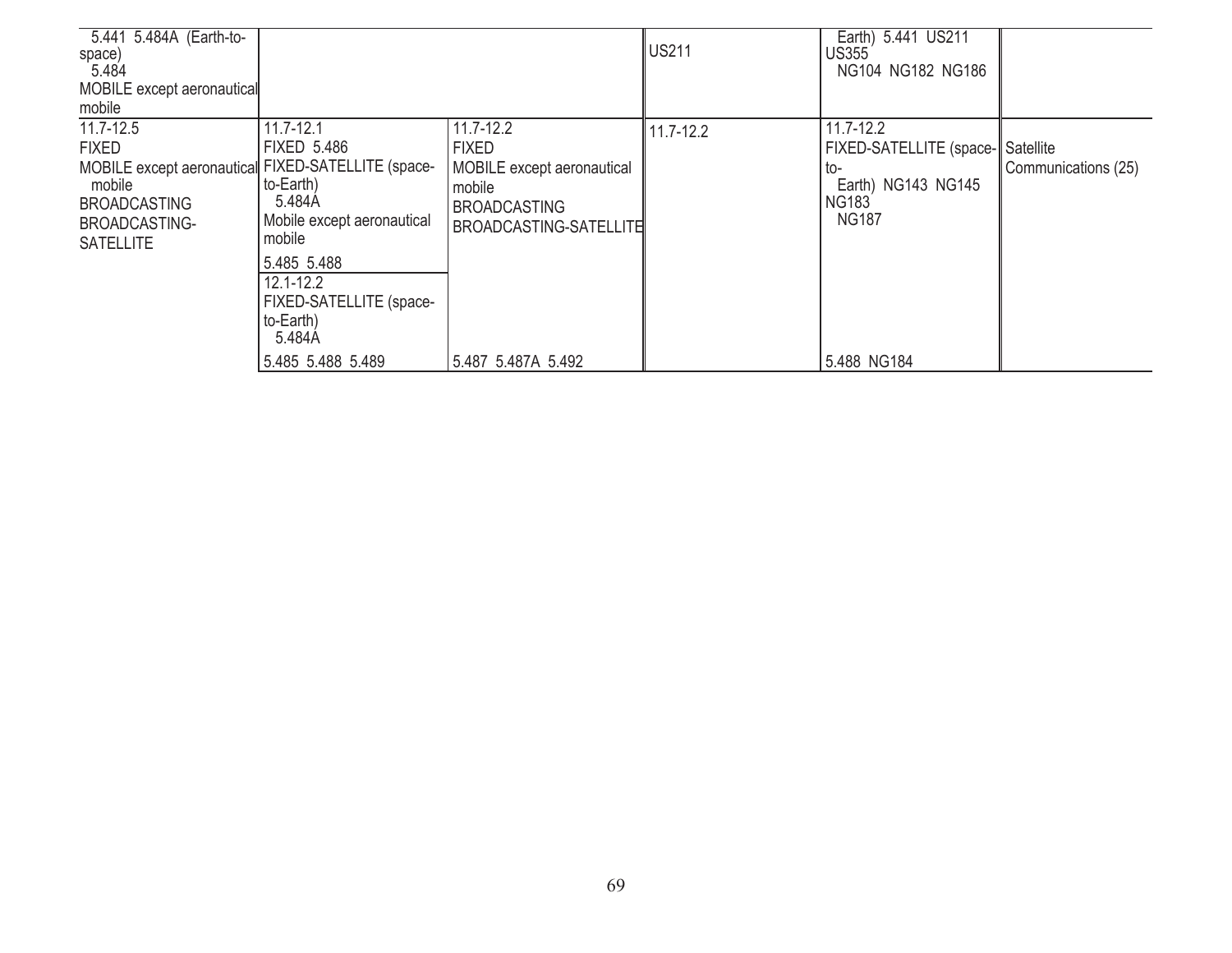|                                                               | 12.2-12.7                         | 12.2-12.5                                               | 12.2-12.75                | 12.2-12.7                   |                               |
|---------------------------------------------------------------|-----------------------------------|---------------------------------------------------------|---------------------------|-----------------------------|-------------------------------|
|                                                               | <b>FIXED</b>                      | <b>FIXED</b>                                            |                           | <b>FIXED</b>                | Satellite                     |
|                                                               |                                   | MOBILE except aeronautical   FIXED-SATELLITE (space-to- |                           | BROADCASTING-               | Communications (25)           |
|                                                               | mobile                            | Earth)                                                  |                           | <b>SATELLITE</b>            | Fixed Microwave (101)         |
|                                                               | <b>BROADCASTING</b>               | MOBILE except aeronautical                              |                           |                             |                               |
|                                                               | BROADCASTING-                     | mobile                                                  |                           |                             |                               |
|                                                               | <b>SATELLITE</b>                  | <b>BROADCASTING</b>                                     |                           |                             |                               |
| 5.487 5.487A 5.492                                            |                                   | 5.484A 5.487                                            |                           |                             |                               |
| 12.5-12.75                                                    | 5.487A 5.488 5.490 5.492          | 12.5-12.75                                              |                           | 5.487A 5.488 5.490          |                               |
| FIXED-SATELLITE (space-                                       | 12.7-12.75                        | <b>FIXED</b>                                            |                           | 12.7-12.75                  |                               |
| to-                                                           | <b>FIXED</b>                      | FIXED-SATELLITE (space-to-                              |                           | FIXED NG118                 | <b>TV Broadcast Auxiliary</b> |
| Earth) 5.484A (Earth-to-                                      | FIXED-SATELLITE (Earth-to- Earth) |                                                         |                           | <b>FIXED-SATELLITE</b>      | (74F)                         |
| space)                                                        | space)                            | 5.484A                                                  |                           | (Earth-to-space)            | Cable TV Relay (78)           |
|                                                               |                                   | MOBILE except aeronautical   MOBILE except aeronautical |                           | <b>MOBILE</b>               | Fixed Microwave (101)         |
|                                                               | mobile                            | mobile                                                  |                           |                             |                               |
|                                                               |                                   | BROADCASTING-SATELLITE                                  |                           |                             |                               |
| 5.494 5.495 5.496                                             |                                   | 5.493                                                   |                           |                             |                               |
| 12.75-13.25                                                   |                                   |                                                         | 12.75-13.25               | 12.75-13.25                 |                               |
| <b>FIXED</b>                                                  |                                   |                                                         |                           | FIXED NG118                 | <b>Satellite</b>              |
| FIXED-SATELLITE (Earth-to-space) 5.441                        |                                   |                                                         |                           | <b>FIXED-SATELLITE</b>      | Communications (25)           |
| <b>MOBILE</b>                                                 |                                   |                                                         |                           | (Earth-to-space) 5.441      | <b>TV Broadcast Auxiliary</b> |
| Space research (deep space) (space-to-Earth)                  |                                   |                                                         |                           | <b>NG104</b>                | (74F)                         |
|                                                               |                                   |                                                         | <b>US251</b>              | <b>MOBILE</b>               | Cable TV Relay (78)           |
|                                                               |                                   |                                                         |                           | <b>US251 NG53</b>           | Fixed Microwave (101)         |
| 13.25-13.4                                                    |                                   |                                                         | 13.25-13.4                | 13.25-13.4                  |                               |
| EARTH EXPLORATION-SATELLITE (active)                          |                                   |                                                         | <b>EARTH EXPLORATION-</b> | AERONAUTICAL                | Aviation (87)                 |
| AERONAUTICAL RADIONAVIGATION 5.497                            |                                   |                                                         | SATELLITE (active)        | <b>RADIONAVIGATION</b>      |                               |
| SPACE RESEARCH (active)                                       |                                   |                                                         | <b>AERONAUTICAL</b>       | 5.497                       |                               |
|                                                               |                                   |                                                         | <b>RADIONAVIGATION</b>    | Earth exploration-satellite |                               |
|                                                               |                                   |                                                         | 5.497                     | (active)                    |                               |
| 5.498A 5.499                                                  |                                   |                                                         | SPACE RESEARCH            | Space research (active)     |                               |
|                                                               |                                   |                                                         | (active)                  |                             |                               |
|                                                               |                                   |                                                         | 5.498A                    |                             |                               |
| 13.4-13.75                                                    |                                   |                                                         | 13.4-13.75                | 13.4-13.75                  |                               |
| EARTH EXPLORATION-SATELLITE (active)                          |                                   |                                                         | <b>EARTH EXPLORATION-</b> | Earth exploration-satellite | <b>Private Land Mobile</b>    |
| <b>RADIOLOCATION</b>                                          |                                   |                                                         | SATELLITE (active)        | (active)                    | (90)                          |
| SPACE RESEARCH 5.501A                                         |                                   |                                                         | RADIOLOCATION G59         | Radiolocation               |                               |
| Standard frequency and time signal-satellite (Earth-to-space) |                                   |                                                         | <b>SPACE RESEARCH</b>     | Space research              |                               |
|                                                               |                                   |                                                         | 5.501A                    | Standard frequency and      |                               |
|                                                               |                                   |                                                         | Standard frequency and    |                             |                               |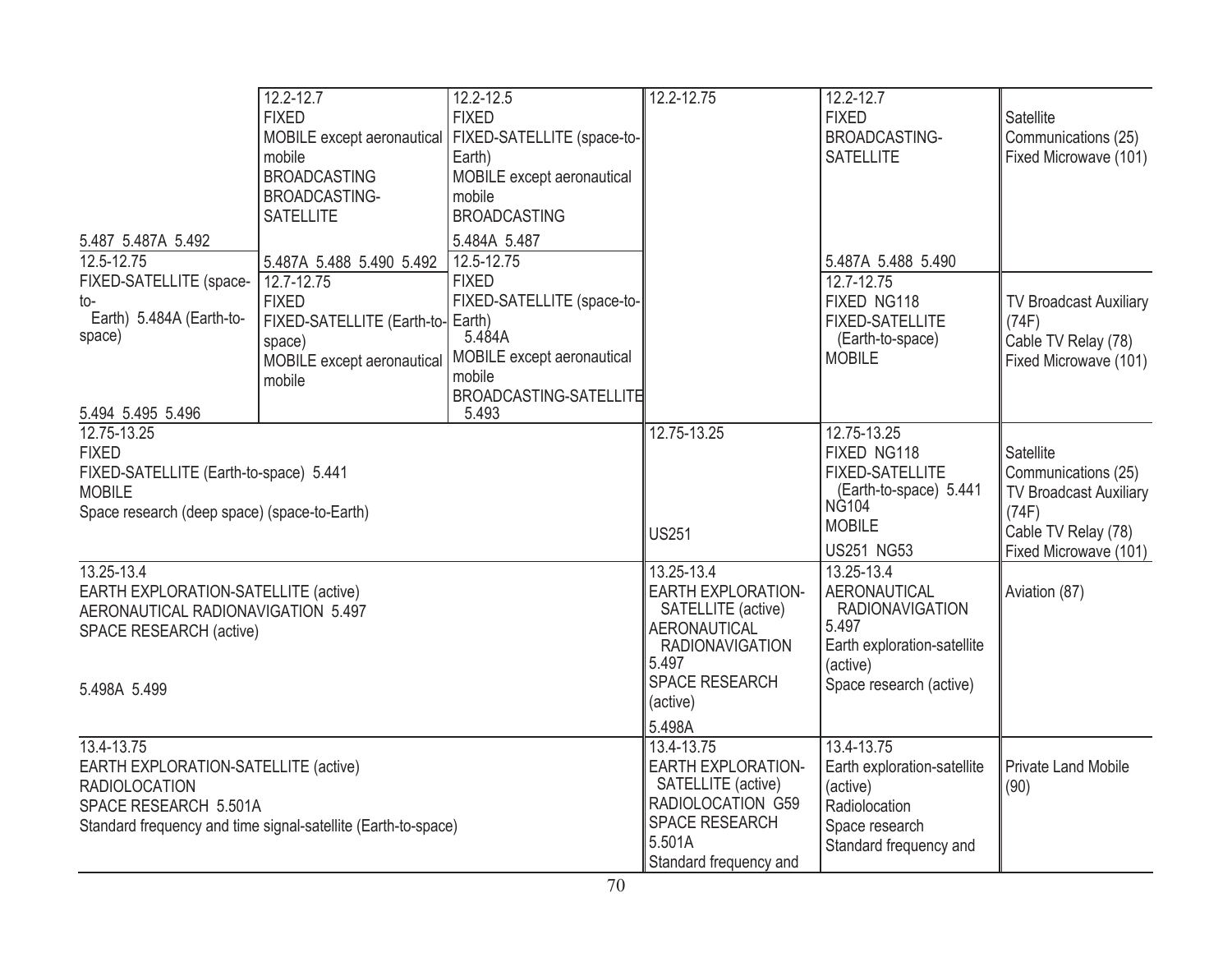| 5.499 5.500 5.501 5.501B                                                                                                                                                                                                       | time<br>signal-satellite (Earth-to-<br>space)                                                                                    | time<br>signal-satellite (Earth-to-<br>space)                                                                                                                              |                                                                        |
|--------------------------------------------------------------------------------------------------------------------------------------------------------------------------------------------------------------------------------|----------------------------------------------------------------------------------------------------------------------------------|----------------------------------------------------------------------------------------------------------------------------------------------------------------------------|------------------------------------------------------------------------|
|                                                                                                                                                                                                                                | 5.501B                                                                                                                           |                                                                                                                                                                            |                                                                        |
| 13.75-14<br>FIXED-SATELLITE (Earth-to-space) 5.484A<br><b>RADIOLOCATION</b><br>Earth exploration-satellite<br>Standard frequency and time signal-satellite (Earth-to-space)<br>Space research<br>5.499 5.500 5.501 5.502 5.503 | 13.75-14<br>RADIOLOCATION G59<br>Standard frequency and<br>time<br>signal-satellite (Earth-to-<br>space)<br>Space research US337 | 13.75-14<br><b>FIXED-SATELLITE</b><br>(Earth-to-space) US337<br>Standard frequency and<br>time<br>signal-satellite (Earth-to-<br>space)<br>Space research<br>Radiolocation | Satellite<br>Communications (25)<br><b>Private Land Mobile</b><br>(90) |
|                                                                                                                                                                                                                                | <b>US356 US357</b>                                                                                                               | <b>US356 US357</b>                                                                                                                                                         |                                                                        |
| 14-14.25<br>FIXED-SATELLITE (Earth-to-space) 5.457A 5.457B 5.484A 5.506 5.506B<br>RADIONAVIGATION 5.504<br>Mobile-satellite (Earth-to-space) 5.504C 5.506A<br>Space research                                                   | 14-14.2<br>Space research                                                                                                        | $14 - 14.2$<br><b>FIXED-SATELLITE</b><br>(Earth-to-space) NG183<br>NG <sub>187</sub><br>Mobile-satellite (Earth-to-<br>space)<br>Space research                            | Satellite<br>Communications (25)                                       |
| 5.504A 5.505                                                                                                                                                                                                                   |                                                                                                                                  | Page 46                                                                                                                                                                    |                                                                        |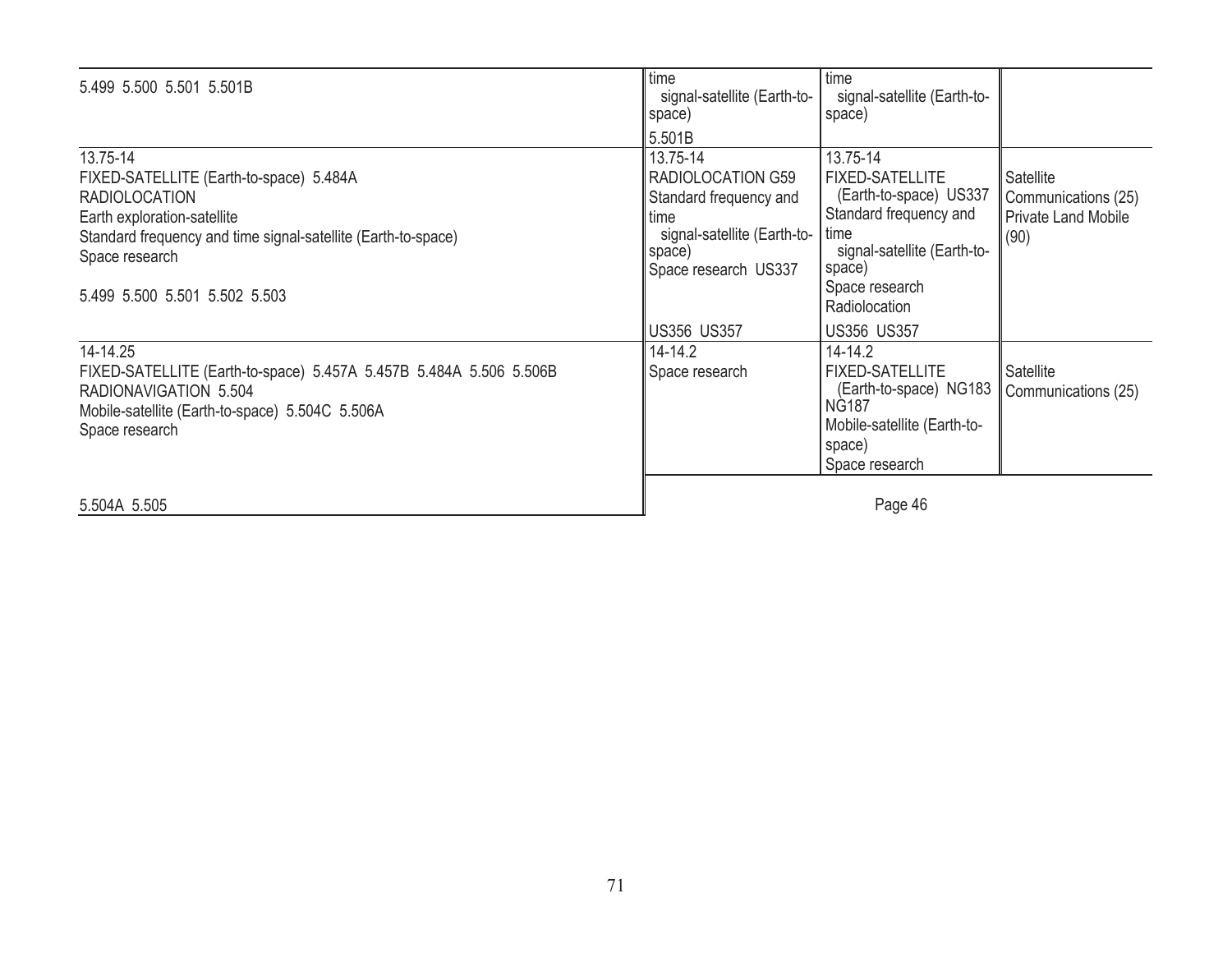| <b>Table of Frequency Allocations</b>                                                                                                                                                                                                                                                |                                                                                                                                                                    |                                                                                                                                                                                                                                             | 14.2-17.7 GHz (SHF)<br>Page 47               |                                                                                                                     |                        |
|--------------------------------------------------------------------------------------------------------------------------------------------------------------------------------------------------------------------------------------------------------------------------------------|--------------------------------------------------------------------------------------------------------------------------------------------------------------------|---------------------------------------------------------------------------------------------------------------------------------------------------------------------------------------------------------------------------------------------|----------------------------------------------|---------------------------------------------------------------------------------------------------------------------|------------------------|
| <b>International Table</b>                                                                                                                                                                                                                                                           |                                                                                                                                                                    |                                                                                                                                                                                                                                             | <b>United States Table</b>                   |                                                                                                                     | FCC Rule Part(s)       |
| Region 1 Table                                                                                                                                                                                                                                                                       | Region 2 Table                                                                                                                                                     | Region 3 Table                                                                                                                                                                                                                              | <b>Federal Table</b>                         | Non-Federal Table                                                                                                   |                        |
| (See previous page)<br>$14.25 - 14.3$<br>FIXED-SATELLITE (Earth-to-space) 5.457A 5.457B 5.484A 5.506 5.506B<br>RADIONAVIGATION 5.504<br>Mobile-satellite (Earth-to-space) 5.506A 5.508A<br>Space research                                                                            |                                                                                                                                                                    |                                                                                                                                                                                                                                             | $14.2 - 14.4$                                | 14.2-14.47<br>FIXED-SATELLITE (Earth-to-Satellite<br>space)<br>NG183 NG187<br>Mobile-satellite (Earth-to-<br>space) | Communications<br>(25) |
| 5.504A 5.505 5.508 5.509<br>14.3-14.4<br><b>FIXED</b><br>FIXED-SATELLITE (Earth-to-<br>space)<br>5.457A 5.457B 5.484A 5.506 5.506B<br>5.506B<br>MOBILE except aeronautical<br>mobile<br>Mobile-satellite (Earth-to-space)<br>5.506A<br>5.509A<br>Radionavigation-satellite<br>5.504A | 14.3-14.4<br>FIXED-SATELLITE (Earth-<br>to-space)<br>5.457A 5.484A 5.506<br>Mobile-satellite (Earth-to-<br>space)<br>5.506A<br>Radionavigation-satellite<br>5.504A | 14.3-14.4<br><b>FIXED</b><br>FIXED-SATELLITE (Earth-to-<br>space)<br>5.457A 5.484A 5.506<br>5.506B<br>MOBILE except aeronautical<br>mobile<br>Mobile-satellite (Earth-to-<br>space)<br>5.506A 5.509A<br>Radionavigation-satellite<br>5.504A |                                              |                                                                                                                     |                        |
| 14.4-14.47<br><b>FIXED</b><br>FIXED-SATELLITE (Earth-to-space) 5.457A 5.457B 5.484A 5.506 5.506B<br>MOBILE except aeronautical mobile<br>Mobile-satellite (Earth-to-space) 5.506A 5.509A<br>Space research (space-to-Earth)<br>5.504A                                                |                                                                                                                                                                    |                                                                                                                                                                                                                                             | 14.4-14.47<br>Fixed<br>Mobile                | <b>NG184</b>                                                                                                        |                        |
| 14.47-14.5<br><b>FIXED</b><br>FIXED-SATELLITE (Earth-to-space) 5.457A 5.457B 5.484A 5.506 5.506B<br>MOBILE except aeronautical mobile<br>Mobile-satellite (Earth-to-space) 5.504B 5.506A 5.509A<br>Radio astronomy<br>5.149 5.504A                                                   |                                                                                                                                                                    |                                                                                                                                                                                                                                             | 14.47-14.5<br>Fixed<br>Mobile<br>US203 US342 | 14.47-14.5<br>FIXED-SATELLITE (Earth-to-<br>space)<br>NG183 NG187<br>Mobile-satellite (Earth-to-<br>space)          |                        |
| 14.5-14.8                                                                                                                                                                                                                                                                            |                                                                                                                                                                    |                                                                                                                                                                                                                                             | 14.5-14.7145                                 | <b>US203 US342</b><br>14.5-14.8                                                                                     |                        |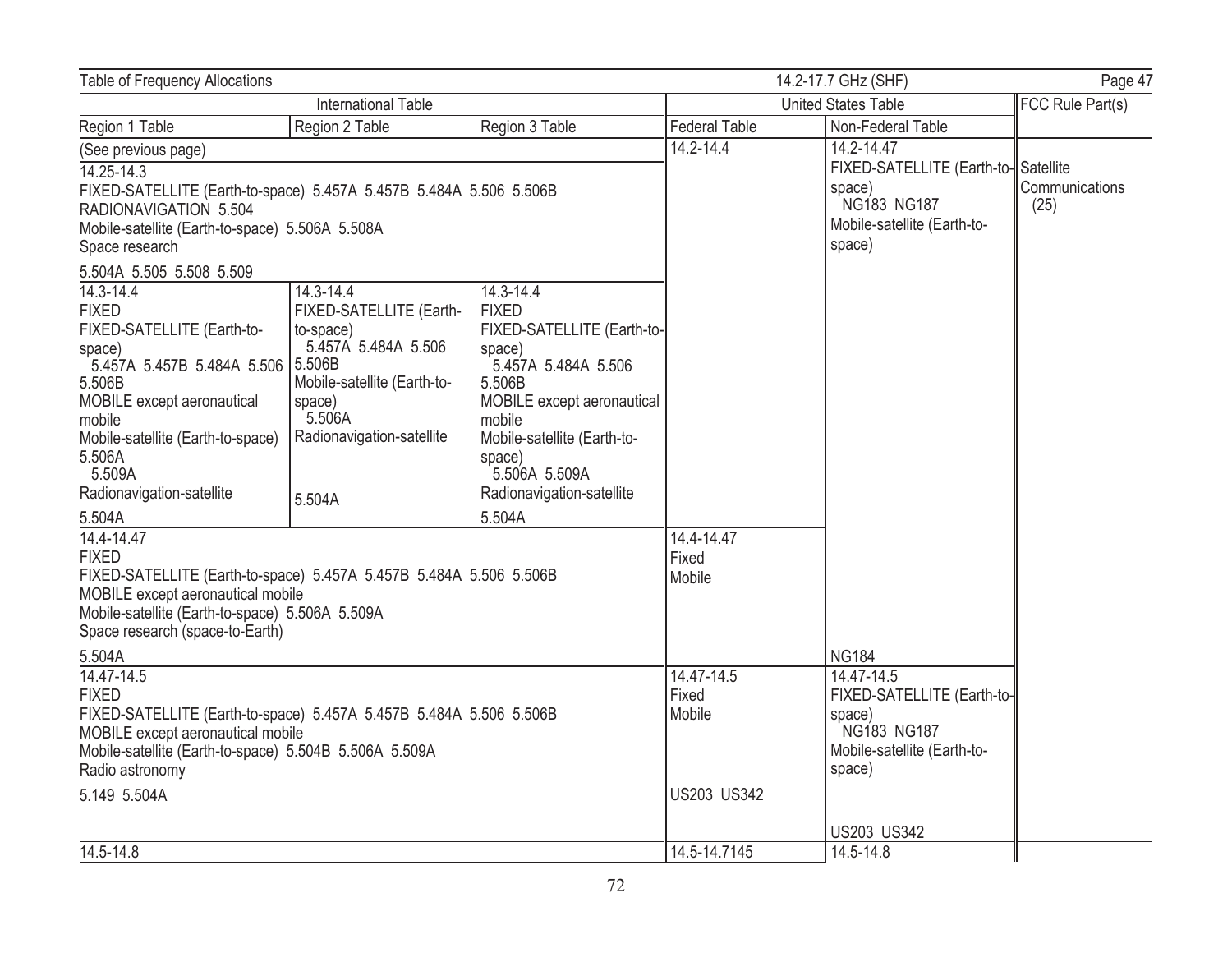| <b>FIXED</b><br>FIXED-SATELLITE (Earth-to-space) 5.510<br><b>MOBILE</b><br>Space research | <b>FIXED</b><br>Mobile<br>Space research<br>14.7145-14.8<br><b>IMOBILE</b><br>Fixed |                              |  |
|-------------------------------------------------------------------------------------------|-------------------------------------------------------------------------------------|------------------------------|--|
| 14.8-15.35<br><b>FIXED</b><br><b>MOBILE</b><br>Space research                             | Space research<br>14.8-15.1365<br>MOBILE<br>SPACE RESEARCH<br>Fixed<br>US310        | 14.8-15.1365<br><b>US310</b> |  |
| 5.339                                                                                     | 15.1365-15.35<br><b>FIXED</b><br>SPACE RESEARCH<br>Mobile<br>5.339 US211            | 15.1365-15.35<br>5.339 US211 |  |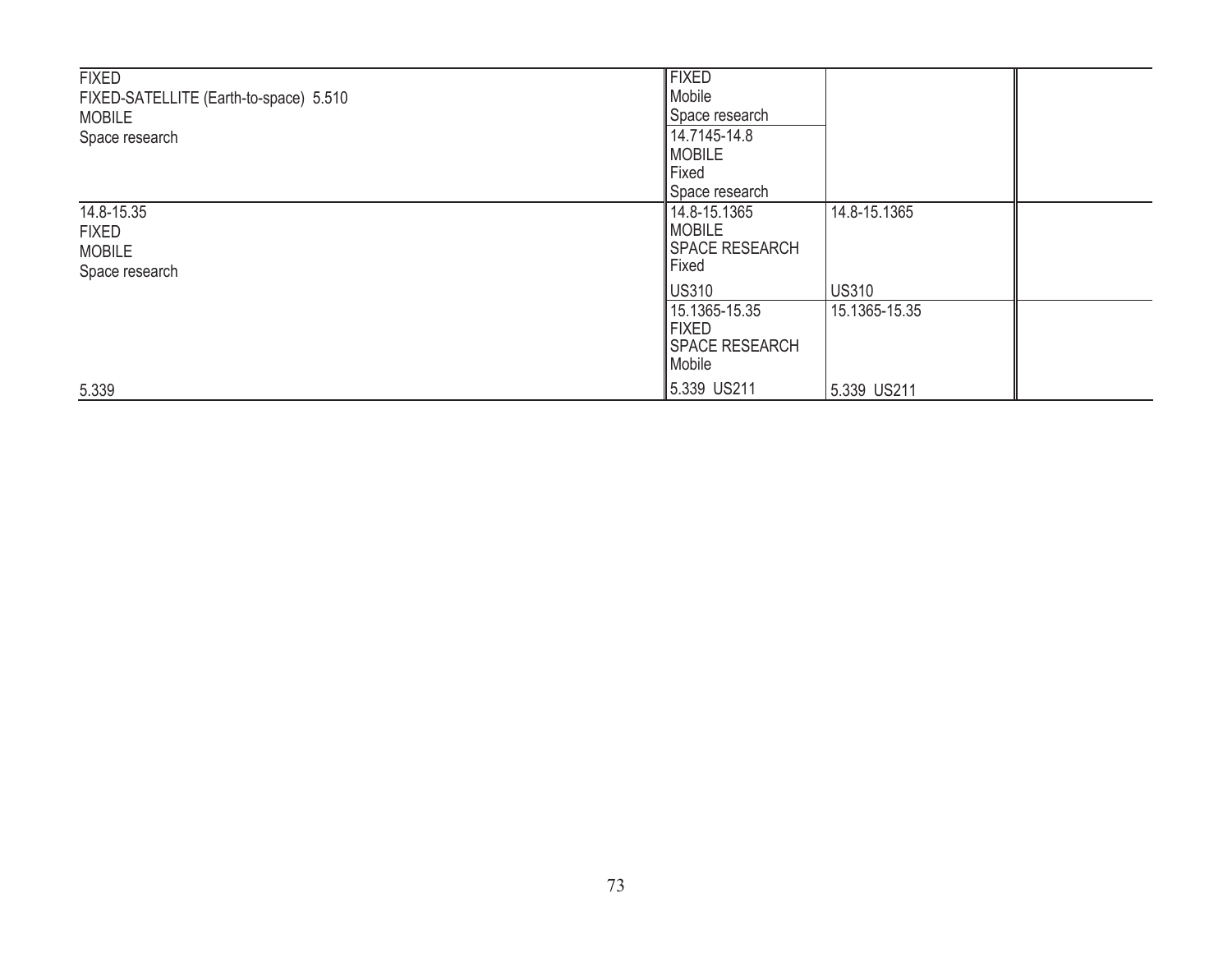\* \* \* \* \*

#### **NON-FEDERAL GOVERNMENT (NG) FOOTNOTES**

\* \* \* \* \*

NG186 In the bands 10.95-11.2 GHz and 11.45-11.7 GHz (space-to-Earth), Vehicle-Mounted Earth Stations (VMES) as regulated under 47 CFR part 25 may be authorized to communicate with geostationary satellite orbit space stations of the fixed-satellite service but must accept interference from stations of the fixed service operating in accordance with the Commission's Rules.

NG187 In the bands 11.7-12.2 GHz (space-to-Earth) and 14.0-14.5 GHz (Earth-to-space), Vehicle-Mounted Earth Stations (VMES) as regulated under 47 CFR part 25 are an application of the fixedsatellite service and may be authorized to communicate with geostationary satellite orbit space stations of the fixed-satellite service on a primary basis.

\* \* \* \* \*

### **PART 25 – SATELLITE COMMUNICATIONS**

3. The authority citation for Part 25 continues to read as follows:

AUTHORITY: 47 U.S.C. 701-744. Interprets or applies Sections 4, 301, 302, 303, 307, 309 and 332 of the Communications Act, as amended, 47 U.S.C. Sections 154, 301, 302, 303, 307, 309 and 332, unless otherwise noted.

4. Part 25 is amended by adding new Section 25.226 to the Table of Contents to read as follows:

\* \* \* \* \*

§ 25.226 Blanket Licensing provisions for domestic, U.S. Vehicle-Mounted Earth Stations (VMESs) receiving in the 10.95-11.2 GHz (space-to-Earth), 11.45-11.7 GHz (space-to-Earth), and 11.7-12.2 GHz (space-to-Earth) frequency bands and transmitting in the 14.0-14.5 GHz (Earth-to-space) frequency band, operating with Geostationary Satellites in the Fixed-Satellite Service.

\* \* \* \* \*

5. Section 25.115 is amended by revising paragraph (a)(2)(iii) to read as follows:

#### **§ 25.115 Application for earth station authorizations.**

\* \* \* \* \*

 $(a)(2)(iii)$  The earth station is not an ESV or a VMES.

\* \* \* \* \*

6. Section 25.130 is amended by revising paragraph (a) to read as follows:

#### **§ 25.130 Filing requirements for transmitting earth stations.**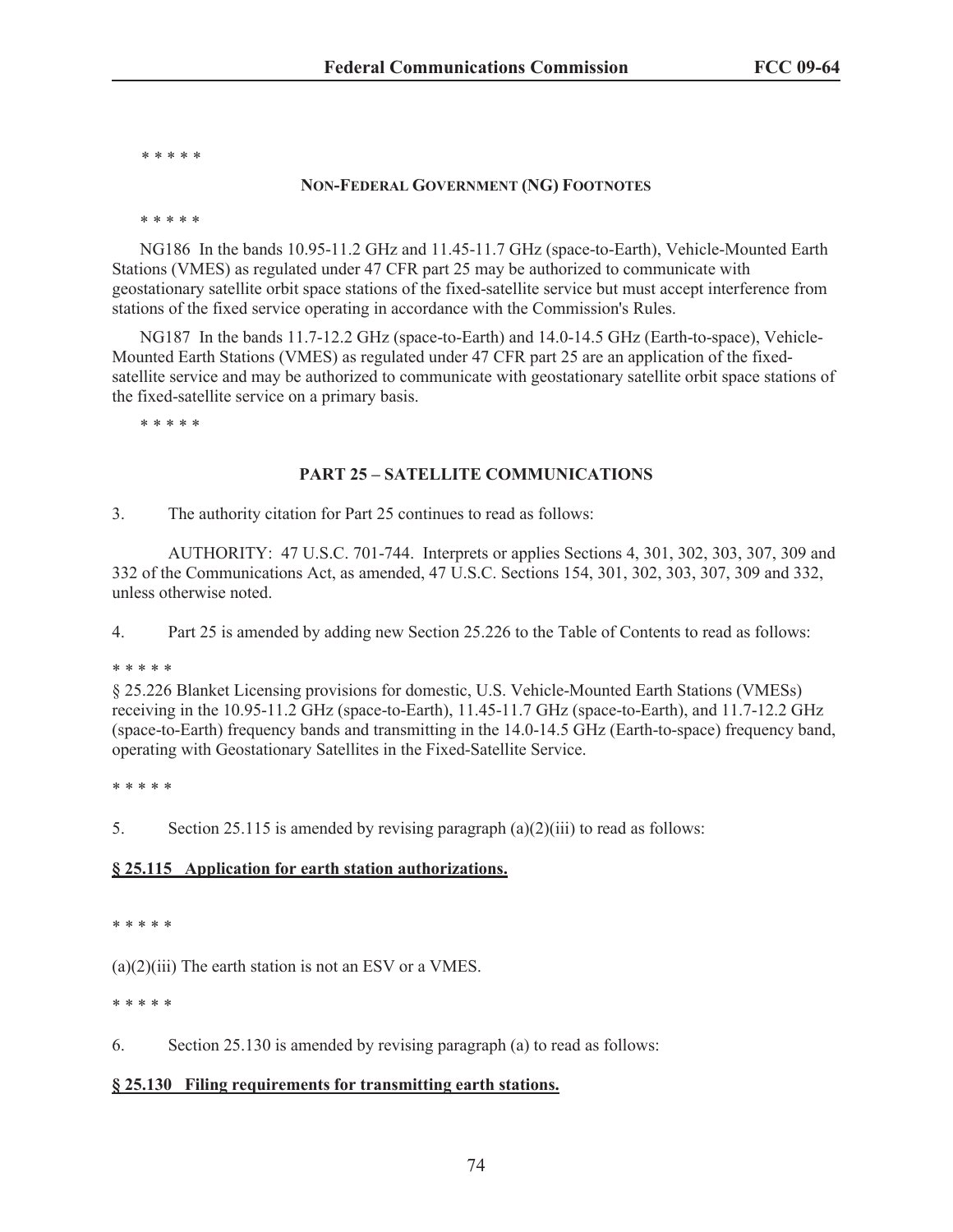(a) Applications for a new or modified transmitting earth station facility shall be submitted on FCC Form 312, and associated Schedule B, accompanied by any required exhibits, except for those earth station applications filed on FCC Form 312EZ pursuant to  $\S 25.115(a)$ . All such earth station license applications must be filed electronically through the International Bureau Filing System (IBFS) in accordance with the applicable provisions of part 1, subpart Y of this chapter. Additional filing requirements for Earth Stations on Vessels are described in §§ 25.221 and 25.222 of this part. Additional filing requirements for Vehicle-Mounted Earth Stations are described in § 25.226 of this part. In addition, applicants not required to submit applications on Form 312EZ, other than ESV or VMES applicants, must submit the following information to be used as an "informative" in the public notice issued under  $\S$ 25.151 as an attachment to their application:

\* \* \* \* \*

7. Section 25.132 is amended by revising paragraph (b)(3) to read as follows:

#### **§ 25.132 Verification of earth station antenna performance standards.**

\* \* \* \* \*

(b)(3) Applicants seeking authority to use an antenna that does not meet the standards set forth in §§ 25.209(a) and (b), pursuant to the procedure set forth in § 25.220, § 25.221, § 25.222, § 25.223 or § 25.226 of this part, are required to submit a copy of the manufacturer's range test plots of the antenna gain patterns specified in paragraph (b)(1) of this section.

\* \* \* \* \*

8. Section 25.201 is amended by adding the following definition in alphabetical order to read as follows:

#### **§ 25.201 Definitions.**

\* \* \* \* \*

Vehicle-Mounted Earth Station (VMES). A VMES is an earth station, operating from a motorized vehicle that travels primarily on land, that receives from and transmits to geostationary satellite orbit fixed-satellite service space stations and operates within the United States pursuant to the requirements set out § 25.226 of this part.

\* \* \* \* \*

9. Section 25.202 is amended by adding paragraph (a)(10**)** to read as follows:

### **§ 25.202 Frequencies, frequency tolerance and emission limitations.**

#### \* \* \* \* \*

(a)(10) The following frequencies are available for use by Vehicle-Mounted Earth Stations (VMESs):

10.95-11.2 GHz (space-to-Earth) 11.45-11.7 GHz (space-to-Earth)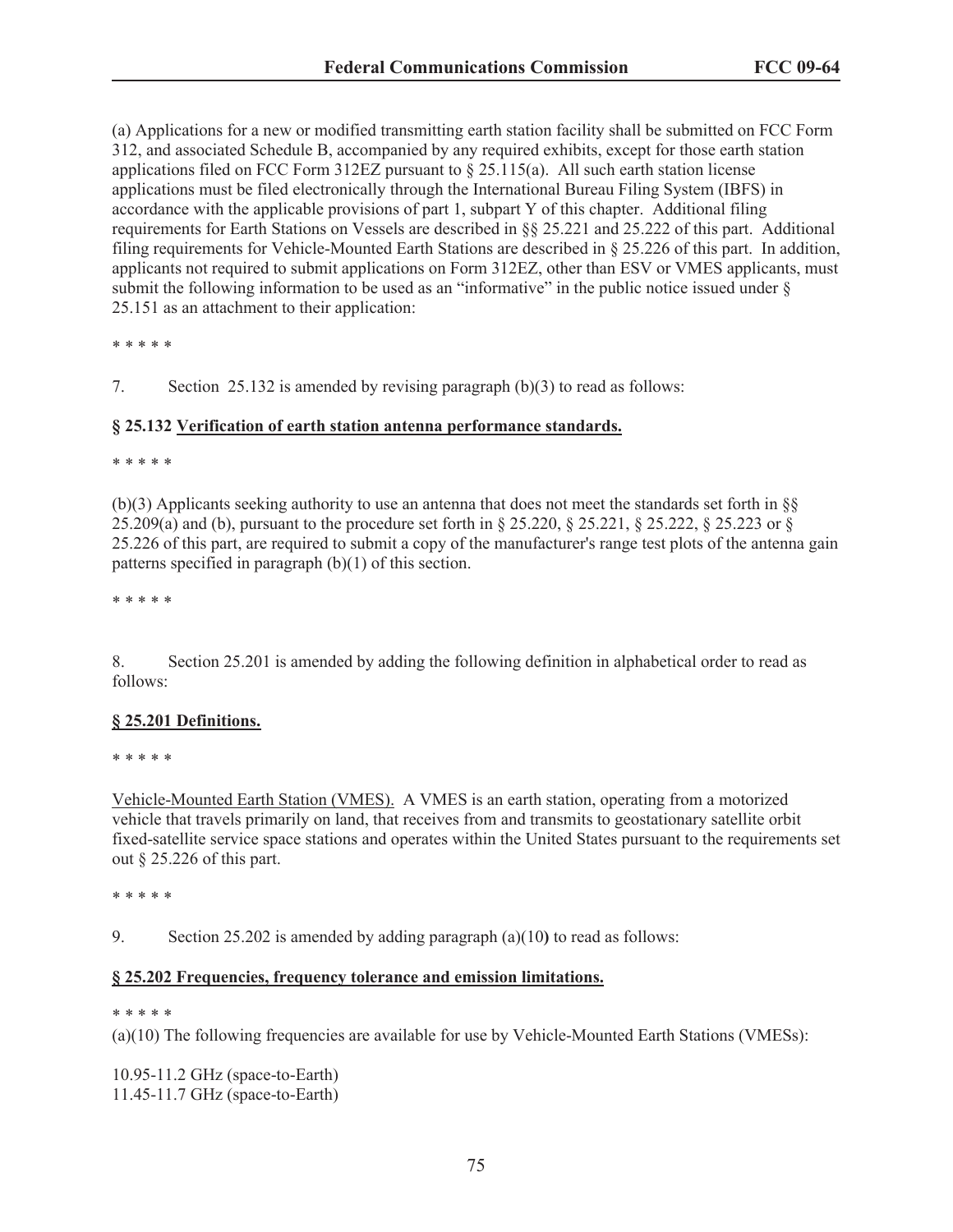11.7-12.2 GHz (space-to-Earth) 14.0-14.5 GHz (Earth-to-space)

VMESs shall be authorized as set forth in § 25.226 of this chapter.

\* \* \* \* \*

10. Section 25.203 is amended by revising paragraphs (d) and (k) and the introductory language in paragraph (c) to read as follows:

### **§ 25.203 Choice of sites and frequencies.**

\* \* \* \* \*

(c) Prior to the filing of its application, an applicant for operation of an earth station, other than an ESV or a VMES, shall coordinate the proposed frequency usage with existing terrestrial users and with applicants for terrestrial station authorizations with previously filed applications in accordance with the following procedure:

\* \* \* \* \*

(d) An applicant for operation of an earth station, other than an ESV or a VMES, shall also ascertain whether the great circle coordination distance contours and rain scatter coordination distance contours, computed for those values of parameters indicated in § 25.251 (Appendix 7 of the ITU RR) for international coordination, cross the boundaries of another Administration. In this case, the applicant shall furnish the Commission copies of these contours on maps drawn to appropriate scale for use by the Commission in effecting coordination of the proposed earth station with the Administration(s) affected.

\* \* \* \* \*

(k) An applicant for operation of an earth station, other than an ESV or a VMES, that will operate with a geostationary satellite or non-geostationary satellite in a shared frequency band in which the nongeostationary system is (or is proposed to be) licensed for feeder links, shall demonstrate in its applications that its proposed earth station will not cause unacceptable interference to any other satellite network that is authorized to operate in the same frequency band, or certify that the operations of its earth station shall conform to established coordination agreements between the operator(s) of the space station(s) with which the earth station is to communicate and the operator(s) of any other space station licensed to use the band.

\* \* \* \* \*

11. Section 25.204 is amended by adding paragraph (j) to read as follows:

# **§ 25.204 Power limits.**

\* \* \* \* \*

(j) Within 125 km of the Tracking and Data Relay System Satellite (TDRSS) sites identified in §  $25.226(c)$  of this chapter, VMES transmissions in the 14.0-14.2 GHz (Earth-to-space) band shall not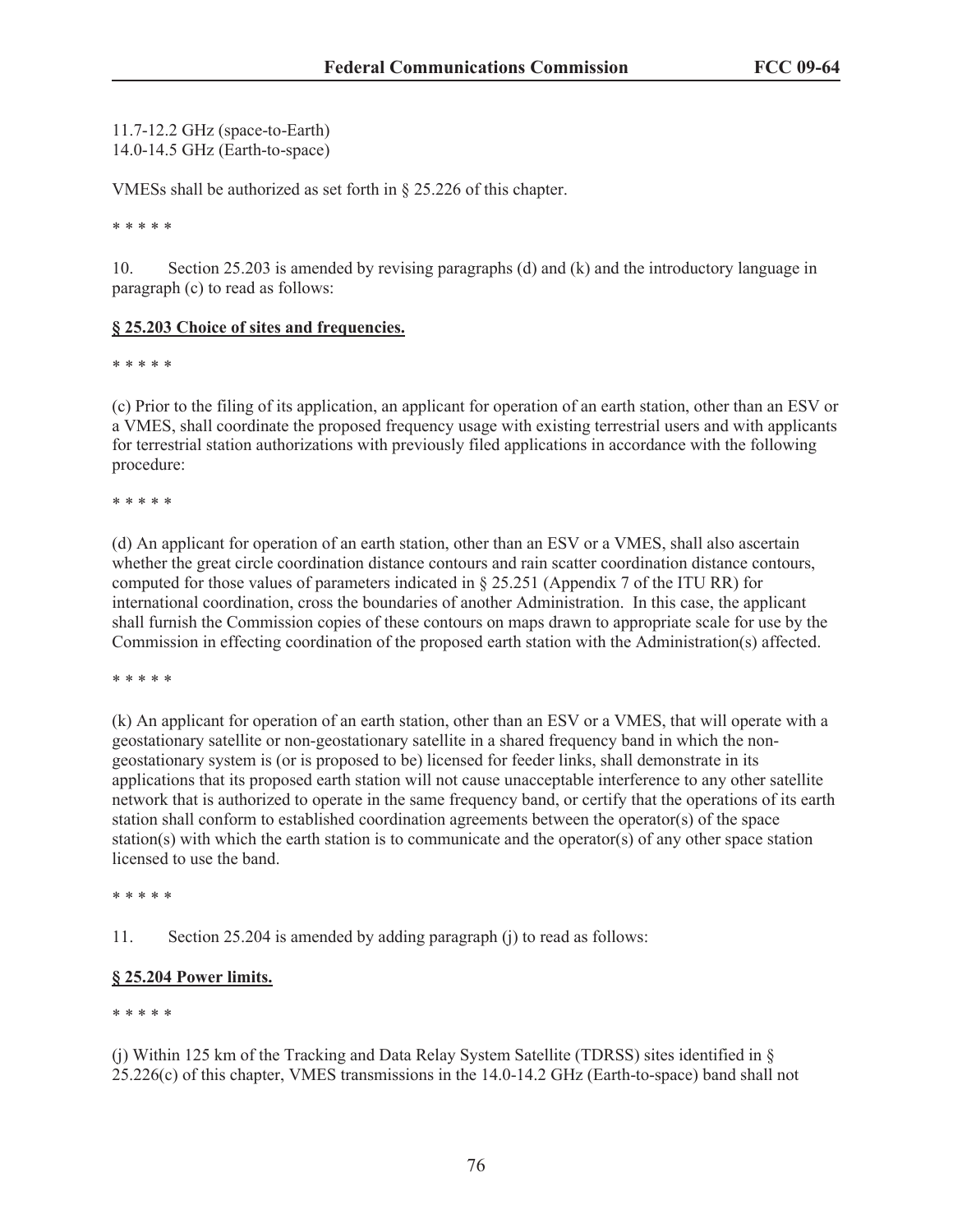exceed an EIRP spectral density towards the horizon of 12.5 dBW/MHz, and shall not exceed an EIRP towards the horizon of 16.3 dBW.

12. Section 25.205 is amended by adding paragraph (c) to read as follows:

### **§ 25.205 Minimum angle of antenna elevation.**

\* \* \* \* \*

(c) VMESs making a special showing requesting angles of elevation less than 5° measured from the horizontal plane to the direction of maximum radiation pursuant to (a) of this section must still meet the EIRP and EIRP density towards the horizon limits contained in § 25.204(**j**) of this chapter.

13. Section 25.209(f) is amended to read as follows:

§ 25.209 Antenna performance standards.

\* \* \* \* \*

(f) An earth station with an antenna not conforming to the standards of paragraphs (a) and (b) of this section will be authorized only if the applicant meets its burden of demonstrating that its antenna will not cause unacceptable interference. For ESVs in the C-band, this demonstration must comply with the procedures set forth in § 25.221. For ESVs in the Ku-band, this demonstration must comply with the procedures set forth in § 25.222. For VMES, this demonstration shall comply with the procedures set forth in § 25.226. For feeder-link earth stations in the 17/24 GHz BSS, this demonstration must comply with the procedures set forth in § 25.223. For other FSS earth stations, this demonstration must comply with the procedures set forth in §§ 25.218 or 25.220. In any case, the Commission will impose appropriate terms and conditions in its authorization of such facilities and operations.

\* \* \* \* \*

14. Section 25.218 is amended by modifying paragraph (a)(1) to read as follows:

#### **§ 25.218 Off-Axis EIRP envelope for FSS earth station operators.**

\* \* \* \* \*

(a)(1) ESV and VMES applications

\* \* \* \* \*

15. Section 25.220 is amended by amending the introductory language to paragraph (a)(1) to read as follows:

# **§ 25.220 Non-conforming transmit/receive earth station operations.**

\* \* \* \* \*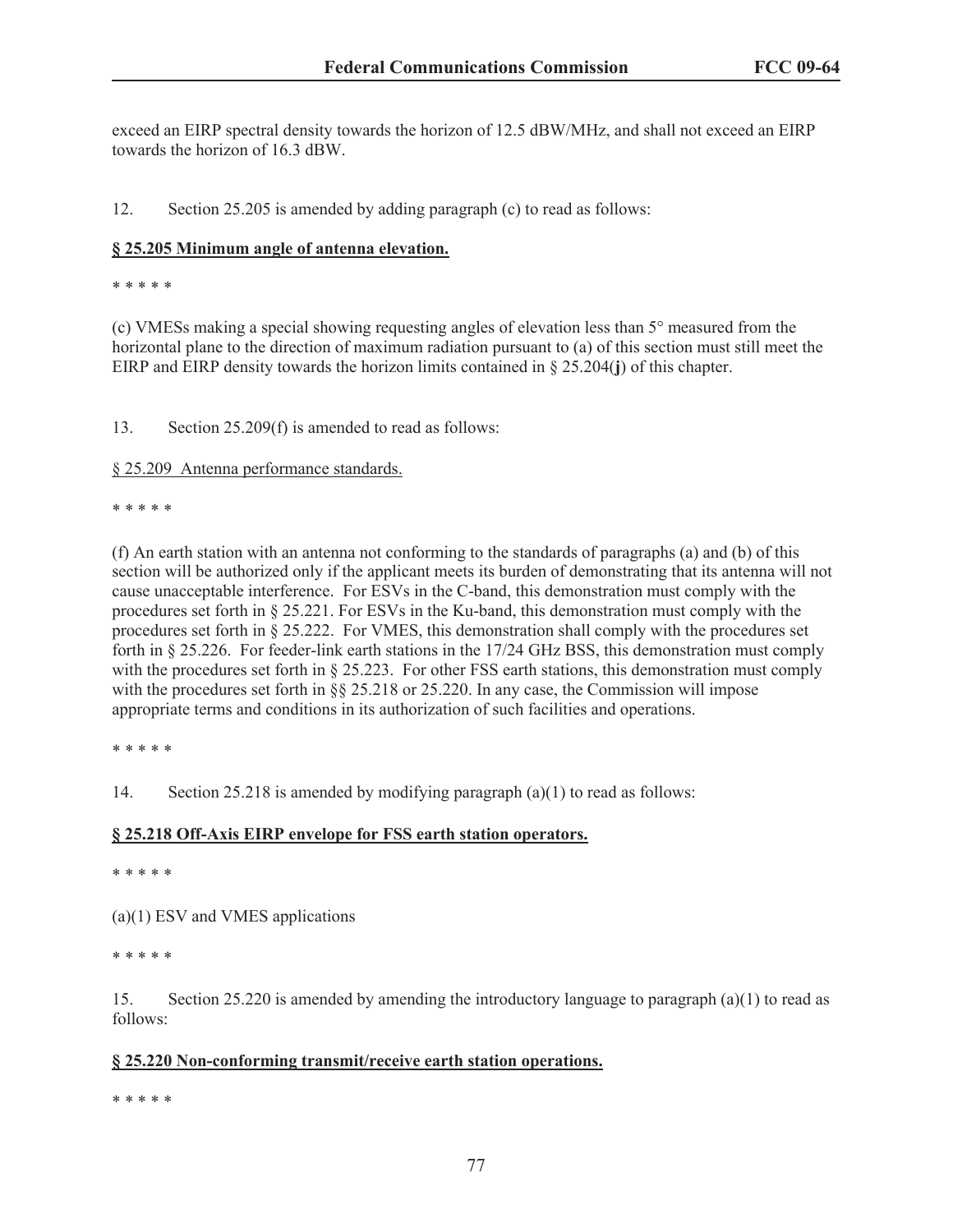(a)(1) This section applies to earth station applications other than ESV, VMES and 17/24 GHz BSS feeder link applications in which the proposed earth station operations do not fall within the applicable off-axis EIRP envelope specified in Section 25.218 of this Chapter.

#### \* \* \* \* \*

16. Part 25 is amended by adding new Section 25.226 to read as follows:

### **§ 25.226 Blanket Licensing provisions for domestic, U.S. Vehicle-Mounted Earth Stations (VMESs) receiving in the 10.95-11.2 GHz (space-to-Earth), 11.45-11.7 GHz (space-to-Earth), and 11.7-12.2 GHz (space-to-Earth) frequency bands and transmitting in the 14.0-14.5 GHz (Earth-to-space) frequency band, operating with Geostationary Satellites in the Fixed-Satellite Service.**

(a) The following ongoing requirements govern all VMES licensees and operations in the 10.95-11.2 GHz (space-to-Earth), 11.45-11.7 GHz (space-to-Earth), 11.7-12.2 GHz (space-to-Earth) and 14.0-14.5 GHz (Earth-to-space) frequency bands receiving from and transmitting to geostationary orbit satellites in the fixed-satellite service. VMES licensees shall comply with the requirements in either paragraph (a)(1), (a)(2) or (a)(3) of this section and all of the requirements set forth in paragraphs (a)(4)-(a)(9) and paragraphs (c), (d), and (e) of this section. Paragraph (b) of this section identifies items that shall be included in the application for VMES operations to demonstrate that these ongoing requirements will be met.

(1) The following requirements shall apply to a VMES that uses transmitters with off-axis EIRP spectral-densities lower than or equal to the levels in paragraph  $(a)(1)(i)$  of this subsection. A VMES, or VMES system, operating under this subsection shall provide a detailed demonstration as described in paragraph (b)(1) of this section. The VMES transmitter also shall comply with the antenna pointing and cessation of emission requirements in paragraphs (a)(1)(ii) and (a)(1)(iii) of this subsection.

(i) A VMES system shall not exceed the off-axis EIRP spectral-density limits and conditions defined in paragraphs  $(a)(1)(A)$ -(D) of this subsection.

> (A) The off-axis EIRP spectral-density emitted from the VMES, in the plane of the geostationary satellite orbit (GSO) as it appears at the particular earth station location, shall not exceed the following values:

| $15 - 10\log(N) - 25\log(\theta)$ | $dBW/4$ kHz | for | $1.5^\circ \leq \theta \leq 7^\circ$   |
|-----------------------------------|-------------|-----|----------------------------------------|
| $-6 - 10\log(N)$                  | $dBW/4$ kHz | for | $7^{\circ} < \theta < 9.2^{\circ}$     |
| $18 - 10\log(N) - 25\log\theta$   | $dBW/4$ kHz | for | $92^{\circ} < \theta < 48^{\circ}$     |
| $-24 - 10\log(N)$                 | $dBW/4$ kHz | for | $48^{\circ} < \theta < 85^{\circ}$     |
| $-14 - 10\log(N)$                 | $dBW/4$ kHz | for | $85^{\circ} < \theta \leq 180^{\circ}$ |

where theta  $(\theta)$  is the angle in degrees from the line connecting the focal point of the antenna to the orbital location of the target satellite, the plane of the GSO is determined by the focal point of the antenna and the line tangent to the arc of the GSO at the orbital location of the target satellite. For VMES networks using frequency division multiple access (FDMA) or time division multiple access (TDMA) techniques, N is equal to one. For VMES networks using multiple cofrequency transmitters that have the same EIRP, N is the maximum expected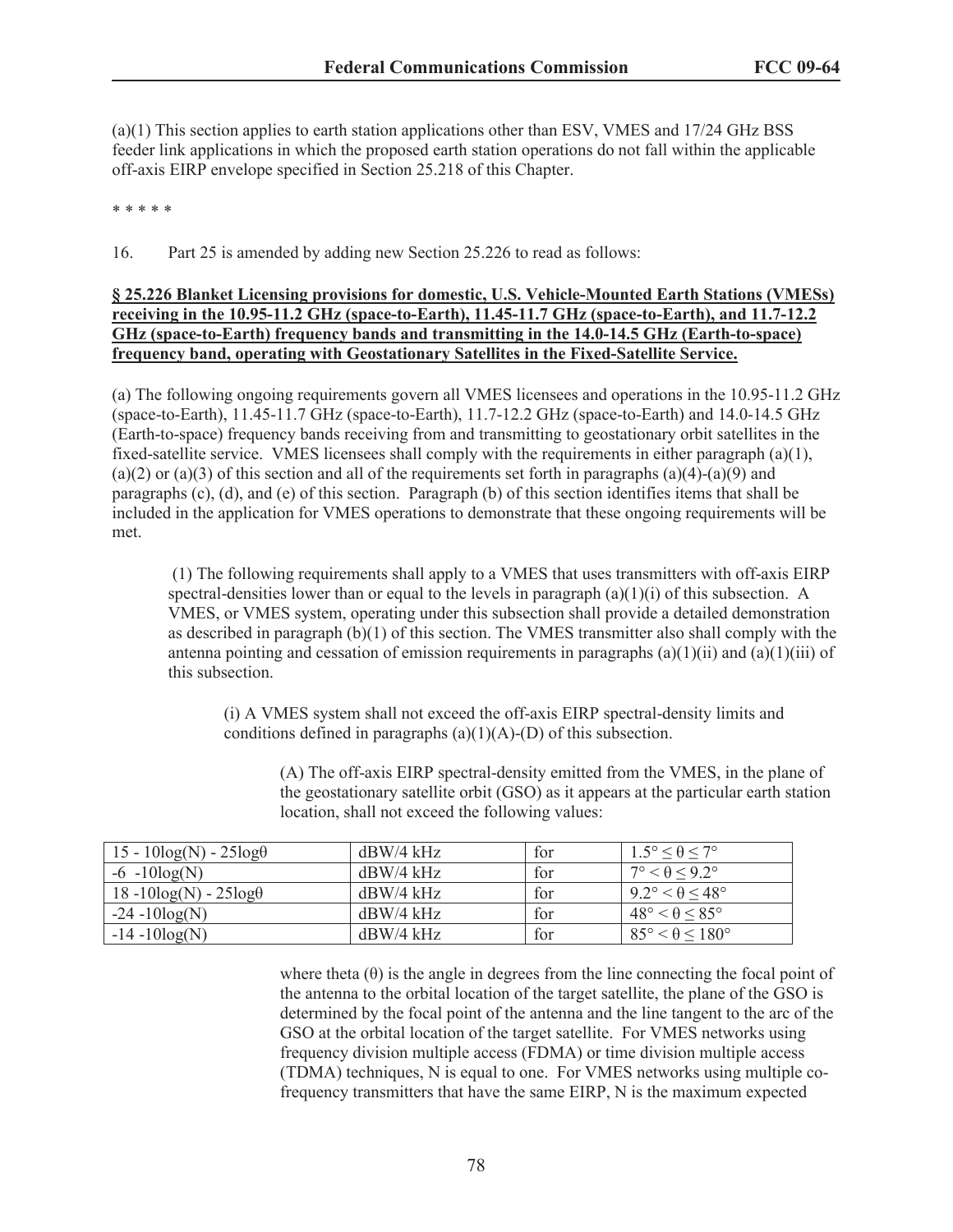number of co-frequency simultaneously transmitting VMES earth stations in the same satellite receiving beam. For the purpose of this subsection, the peak EIRP of an individual sidelobe shall not exceed the envelope defined above for θ between 1.5° and 7.0°. For  $\theta$  greater than 7.0°, the envelope shall be exceeded by no more than 10% of the sidelobes, provided no individual sidelobe exceeds the envelope given above by more than 3 dB.

(B) In all directions other than along the GSO, the off-axis EIRP spectral-density for co-polarized signals emitted from the VMES shall not exceed the following values:

| $18 - 10\log(N) - 25\log(\theta)$ | $dBW/4$ kHz | tor | $3.0^\circ \leq \theta \leq 48^\circ$  |
|-----------------------------------|-------------|-----|----------------------------------------|
| $-24 - 10\log(N)$                 | $dBW/4$ kHz | tor | $48^\circ < \theta \leq 85^\circ$      |
| $-14 - 10\log(N)$                 | dBW/4kHz    | tor | $85^{\circ} < \theta \leq 180^{\circ}$ |

where  $\theta$  and N are defined in (a)(1)(i)(A). This off-axis EIRP spectral-density applies in any plane that includes the line connecting the focal point of the antenna to the orbital location of the target satellite with the exception of the plane of the GSO as defined in paragraph  $(a)(1)(i)(A)$  of this section. For the purpose of this subsection, the envelope shall be exceeded by no more than 10% of the sidelobes provided no individual sidelobe exceeds the gain envelope given above by more than 6 dB. The region of the main reflector spillover energy is to be interpreted as a single lobe and shall not exceed the envelope by more than 6 dB.

(C) In all directions, the off-axis EIRP spectral-density for cross-polarized signals emitted from the VMES shall not exceed the following values:

| $25\log\theta$<br>$5 - 10\log(N) - 2$ | $dBW/4$ kHz | tor | $\circ$<br>700<br>1.0 |
|---------------------------------------|-------------|-----|-----------------------|
| $10\log(N)$<br>$-16 -$ <sup>2</sup>   | $dBW/4$ kHz | tor | $\Omega^{\circ}$<br>U |

where  $\theta$  and N are defined as set forth in paragraph (a)(1)(i)(A) of this section. This EIRP spectral-density applies in any plane that includes the line connecting the focal point of the antenna to the target satellite.

(D) For non-circular VMES antennas, the major axis of the antenna shall be aligned with the tangent to the arc of the GSO at the orbital location of the target satellite, to the extent required to meet the specified off-axis EIRP spectraldensity criteria.

(ii) Each VMES transmitter shall meet one of the following antenna pointing requirements:

> (A) Each VMES transmitter shall maintain a pointing error of less than or equal to 0.2° between the orbital location of the target satellite and the axis of the main lobe of the VMES antenna, or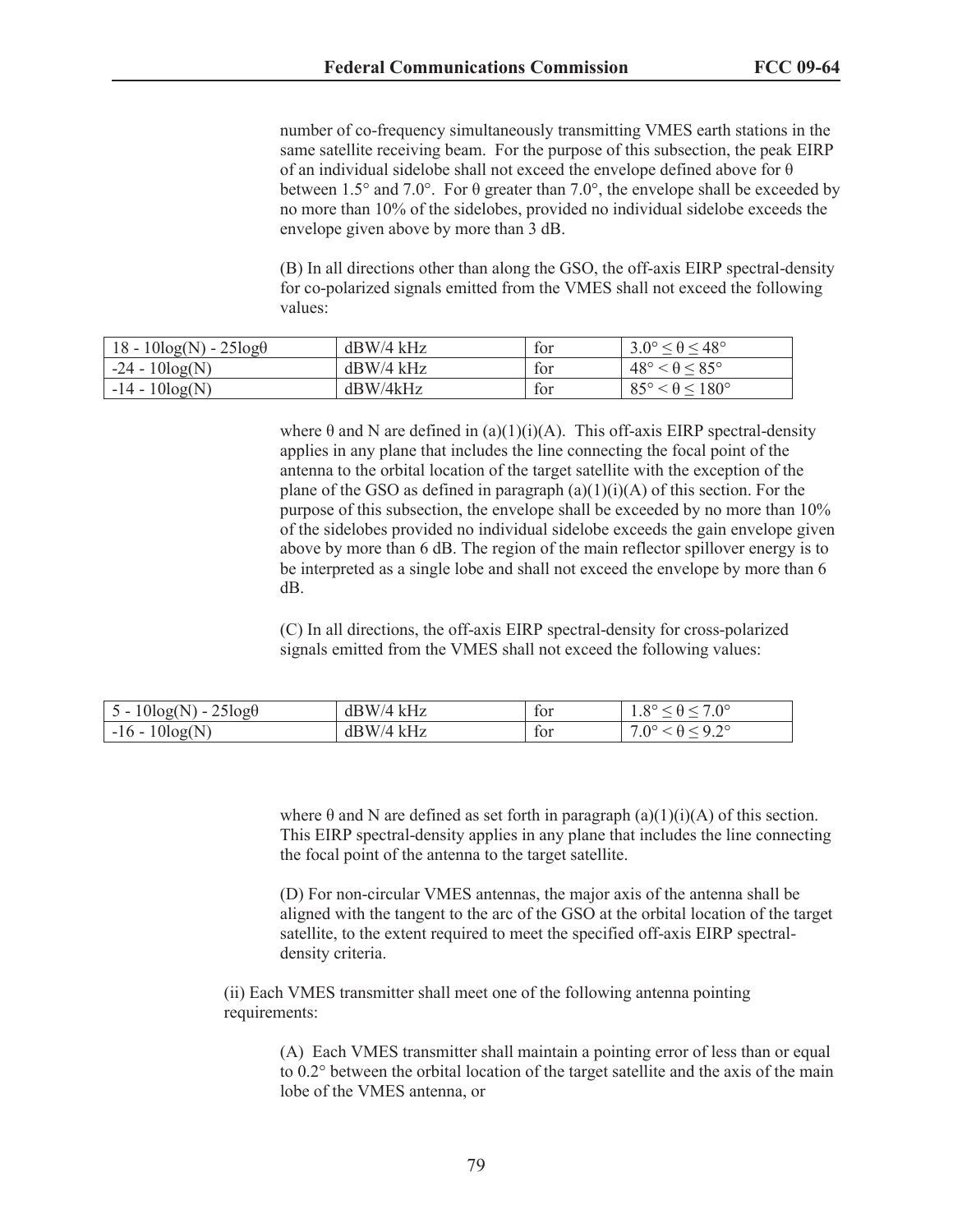(B) Each VMES transmitter shall declare a maximum antenna pointing error that may be greater than 0.2° provided that the VMES does not exceed the off-axis EIRP spectral-density limits in paragraph  $(a)(1)(i)$  of this section, taking into account the antenna pointing error.

(iii) Each VMES transmitter shall meet one of the following cessation of emission requirements:

(A) For VMESs operating under paragraph  $(a)(1)(ii)(A)$  of this section, all emissions from the VMES shall automatically cease within 100 milliseconds if the angle between the orbital location of the target satellite and the axis of the main lobe of the VMES antenna exceeds 0.5°, and transmission shall not resume until such angle is less than or equal to 0.2°, or

(B) For VMES transmitters operating under paragraph  $(a)(1)(ii)(B)$  of this section, all emissions from the VMES shall automatically cease within 100 milliseconds if the angle between the orbital location of the target satellite and the axis of the main lobe of the VMES antenna exceeds the declared maximum antenna pointing error and shall not resume transmissions until such angle is less than or equal to the declared maximum antenna pointing error.

(2) The following requirements shall apply to a VMES that uses off-axis EIRP spectral-densities in excess of the levels in paragraph  $(a)(1)(i)$  of this section. A VMES, or VMES system, operating under this subsection shall file certifications and provide a detailed demonstration as described in paragraph (b)(2) of this section.

(i) The VMES shall transmit only to the target satellite system(s) referred to in the certifications required by paragraph (b)(2) of this section.

(ii) If a good faith agreement cannot be reached between the target satellite operator and the operator of a future satellite that is located within 6 degrees longitude of the target satellite, the VMES operator shall accept the power-density levels that would accommodate that adjacent satellite.

(iii) The VMES shall operate in accordance with the off-axis EIRP spectral-densities that the VMES supplied to the target satellite operator in order to obtain the certifications listed in paragraph (b)(2) of this section. The VMES shall automatically cease emissions within 100 milliseconds if the VMES transmitter exceeds the off-axis EIRP spectraldensities supplied to the target satellite operator.

(3) The following requirements shall apply to a VMES system that uses variable power-density control of individual simultaneously transmitting co-frequency VMES earth stations in the same satellite receiving beam. A VMES system operating under this subsection shall file certifications and provide a detailed demonstration as described in paragraph (b)(3) of this section.

(i) Except as defined under subsection  $(a)(3)(ii)$  below, the effective aggregate EIRPdensity from all terminals shall be at least 1 dB below the off-axis EIRP-density limits defined in  $(a)(1)(i)(A)-(C)$ . In this context the term "effective" means that the resultant co-polarized and cross-polarized EIRP-density experienced by any GSO or non-GSO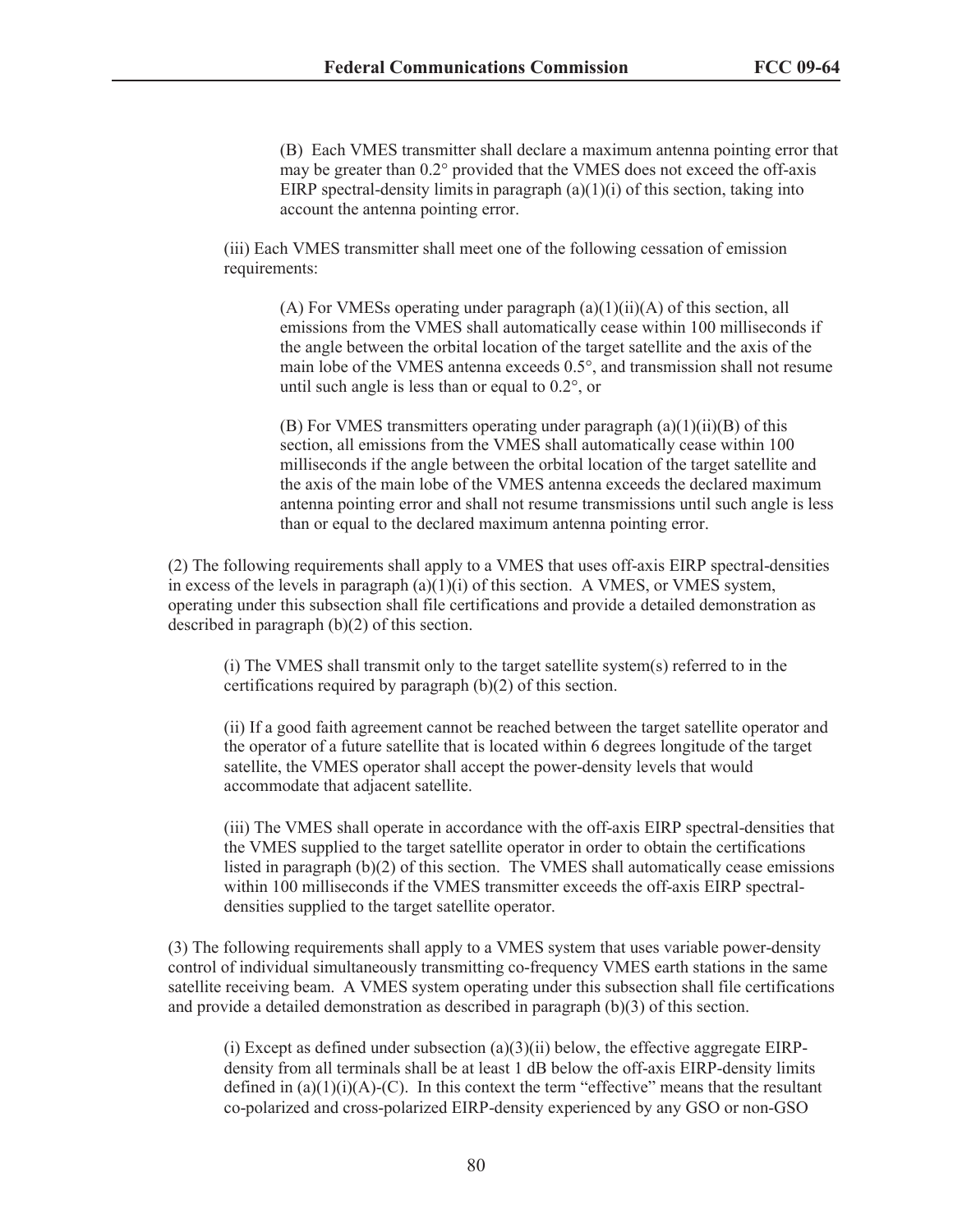satellite shall not exceed that produced by a single VMES transmitter operating 1 dB below the limits defined in  $(a)(1)(i)(A)-(C)$ . A VMES system operating under this subsection shall file certifications and provide a detailed demonstration as described in paragraphs  $(b)(3)(i)$  and  $(b)(3)(iii)$  of this section.

(ii) The following requirements shall apply to a VMES that uses off-axis EIRP spectraldensities in excess of the levels in paragraph  $(a)(3)(i)$  of this section. A VMES system operating under this subsection shall file certifications and provide a detailed demonstration as described in paragraphs  $(b)(3)(ii)$  and  $(b)(3)(iii)$  of this section.

(A) If a good faith agreement cannot be reached between the target satellite operator and the operator of a future satellite that is located within 6 degrees longitude of the target satellite, the VMES shall operate at an EIRP-density defined in  $(a)(3)(i)$  of this section.

(B) The VMES shall operate in accordance with the off-axis EIRP spectraldensities that the VMES supplied to the target satellite operator in order to obtain the certifications listed in paragraph  $(b)(3)(ii)$  of this section. The individual VMES terminals shall automatically cease emissions within 100 milliseconds if the VMES transmitter exceeds the off-axis EIRP spectral-densities supplied to the target satellite operator. The overall system shall be capable of shutting off an individual transmitter or the entire system if the aggregate off-axis EIRP spectral-densities exceed those supplied to the target satellite operator.

(C) The VMES shall transmit only to the target satellite system(s) referred to in the certifications required by paragraph (b)(3) of this section.

(iii) The VMES shall file a report one year following license issuance detailing the effective aggregate EIRP-density levels resulting from its operation, in compliance with paragraph  $(b)(3)(iii)$  of this section.

(4) An applicant filing to operate a VMES terminal or system and planning to use a contention protocol shall certify that its contention protocol use will be reasonable.

(5) There shall be a point of contact in the United States, with phone number and address, available 24 hours a day, seven days a week, with authority and ability to cease all emissions from the VMESs.

(6) For each VMES transmitter, a record of the vehicle location (*i.e.,* latitude/longitude), transmit frequency, channel bandwidth and satellite used shall be time annotated and maintained for a period of not less than one (1) year. Records shall be recorded at time intervals no greater than every five (5) minutes while the VMES is transmitting. The VMES operator shall make this data available upon request to a coordinator, fixed system operator, fixed-satellite system operator, NTIA, or the Commission within 24 hours of the request.

(7) In the 10.95-11.2 GHz (space-to-Earth) and 11.45-11.7 GHz (space-to-Earth) frequency bands VMESs shall not claim protection from interference from any authorized terrestrial stations to which frequencies are either already assigned, or may be assigned in the future.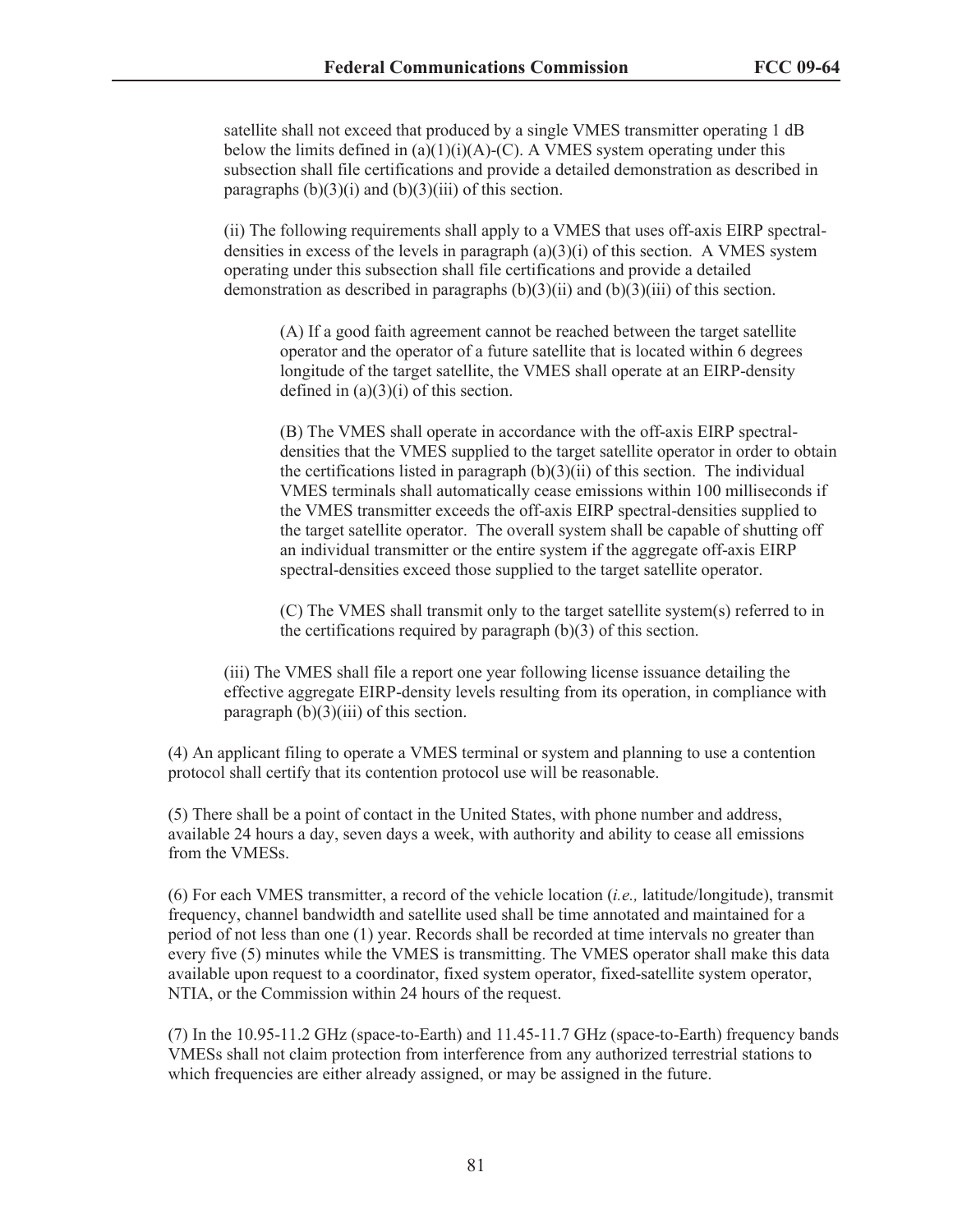(8) A VMES terminal receiving in the 10.95-11.2 GHz (space-to-Earth), 11.45-11.7 GHz (spaceto-Earth) and 11.7-12.2 GHz (space-to-Earth) bands shall receive protection from interference caused by space stations other than the target space station only to the degree to which harmful interference would not be expected to be caused to an earth station employing an antenna conforming to the referenced patterns defined in paragraphs (a) and (b) of section 25.209 and stationary at the location at which any interference occurred.

(9) Each VMES terminal shall automatically cease transmitting within 100 milliseconds upon loss of reception of the satellite downlink signal.

(b) Applications for VMES operation in the 14.0-14.5 GHz (Earth-to-space) band to GSO satellites in the fixed-satellite service shall include, in addition to the particulars of operation identified on Form 312, and associated Schedule B, the applicable technical demonstrations in paragraphs  $(b)(1)$ ,  $(b)(2)$  or  $(b)(3)$  and the documentation identified in paragraphs  $(b)(4)$  through  $(b)(8)$  of this section.

 $(1)$  A VMES applicant proposing to implement a transmitter under paragraph  $(a)(1)$  of this section shall demonstrate that the transmitter meets the off-axis EIRP spectral-density limits contained in paragraph  $(a)(1)(i)$  of this section. To provide this demonstration, the application shall include the tables described in paragraph  $(b)(1)(i)$  of this section or the certification described in paragraph (b)(1)(ii) of this section. The VMES applicant also shall provide the value N described in paragraph  $(a)(1)(i)(A)$  of this section. A VMES applicant proposing to implement a transmitter under paragraph  $(a)(1)(ii)(A)$  of this section shall provide the certifications identified in paragraph  $(b)(1)(iii)$  of this section. A VMES applicant proposing to implement a transmitter under paragraph  $(a)(1)(ii)(B)$  of this section shall provide the demonstrations identified in paragraph  $(b)(1)(iv)$  of this section.

(i) Any VMES applicant filing an application pursuant to paragraph  $(a)(1)$  of this section shall file three tables showing the off-axis EIRP level of the proposed earth station antenna in the direction of the plane of the GSO; the co-polarized EIRP in the elevation plane, that is, the plane perpendicular to the plane of the GSO; and cross-polarized EIRP. Each table shall provide the EIRP level at increments of  $0.1^{\circ}$  for angles between  $0^{\circ}$  and 10° off-axis, and at increments of 5° for angles between 10° and 180° off-axis.

(A) For purposes of the off-axis EIRP table in the plane of the GSO, the off-axis angle is the angle in degrees from the line connecting the focal point of the antenna to the orbital location of the target satellite, and the plane of the GSO is determined by the focal point of the antenna and the line tangent to the arc of the GSO at the orbital position of the target satellite.

(B) For purposes of the off-axis co-polarized EIRP table in the elevation plane, the off-axis angle is the angle in degrees from the line connecting the focal point of the antenna to the orbital location of the target satellite, and the elevation plane is defined as the plane perpendicular to the plane of the GSO defined in paragraph  $(b)(1)(i)(A)$  of this section.

(C) For purposes of the cross-polarized EIRP table, the off-axis angle is the angle in degrees from the line connecting the focal point of the antenna to the orbital location of the target satellite and the plane of the GSO as defined in paragraph  $(b)(1)(i)(A)$  of this section will be used.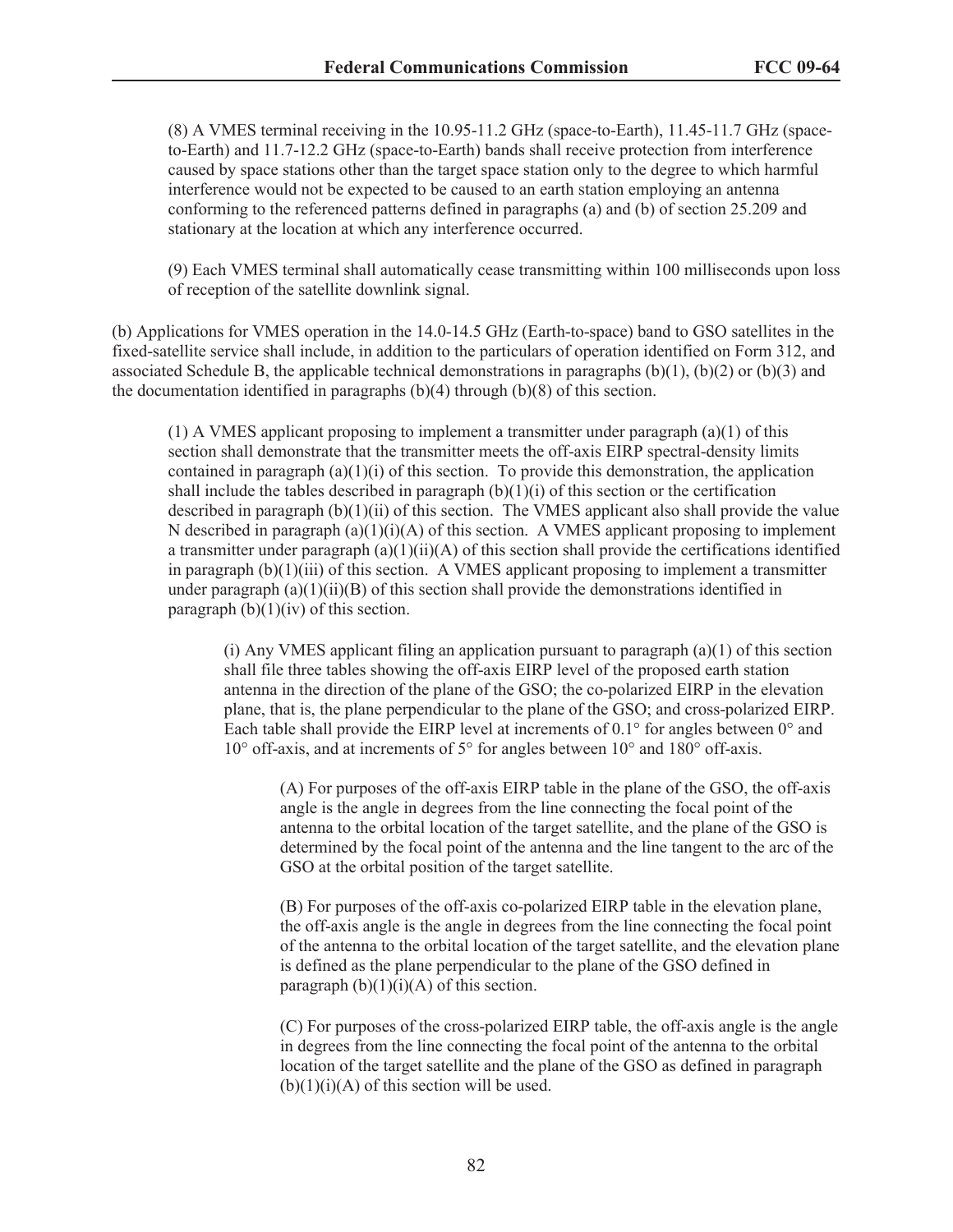(ii) A VMES applicant shall include a certification, in Schedule B, that the VMES antenna conforms to the gain pattern criteria of  $\S 25.209(a)$  and (b), that, combined with the maximum input power density calculated from the EIRP density less the antenna gain, which is entered in Schedule B, demonstrates that the off-axis EIRP spectral density envelope set forth in paragraphs (a)(1)(i)(A) through (a)(1)(i)(C) of this section will be met under the assumption that the antenna is pointed at the target satellite.

(iii) A VMES applicant proposing to implement a transmitter under paragraph  $(a)(1)(ii)(A)$  of this section shall provide a certification from the equipment manufacturer stating that the antenna tracking system will maintain a pointing error of less than or equal to 0.2º between the orbital location of the target satellite and the axis of the main lobe of the VMES antenna and that the antenna tracking system is capable of ceasing emissions within 100 milliseconds if the angle between the orbital location of the target satellite and the axis of the main lobe of the VMES antenna exceeds 0.5°.

(iv) A VMES applicant proposing to implement a transmitter under paragraph  $(a)(1)(ii)(B)$  of this section shall:

> (A) declare, in its application, a maximum antenna pointing error and demonstrate that the maximum antenna pointing error can be achieved without exceeding the off-axis EIRP spectral-density limits in paragraph  $(a)(1)(i)$  of this section; and

(B) demonstrate that the VMES transmitter can detect if the transmitter exceeds the declared maximum antenna pointing error and can cease transmission within 100 milliseconds if the angle between the orbital location of the target satellite and the axis of the main lobe of the VMES antenna exceeds the declared maximum antenna pointing error, and will not resume transmissions until the angle between the orbital location of the target satellite and the axis of the main lobe of the VMES antenna is less than or equal to the declared maximum antenna pointing error.

(2) A VMES applicant proposing to implement a transmitter under paragraph  $(a)(2)$  of this section and using off-axis EIRP spectral-densities in excess of the levels in paragraph (a)(1)(i) of this section shall provide the following certifications and demonstration as exhibits to its earth station application:

(i) A statement from the target satellite operator certifying that the proposed operation of the VMES has the potential to create harmful interference to satellite networks adjacent to the target satellite(s) that may be unacceptable.

(ii) A statement from the target satellite operator certifying that the power density levels that the VMES applicant provided to the target satellite operator are consistent with the existing coordination agreements between its satellite $(s)$  and the adjacent satellite systems within 6° of orbital separation from its satellite(s).

(iii) A statement from the target satellite operator certifying that it will include the powerdensity levels of the VMES applicant in all future coordination agreements.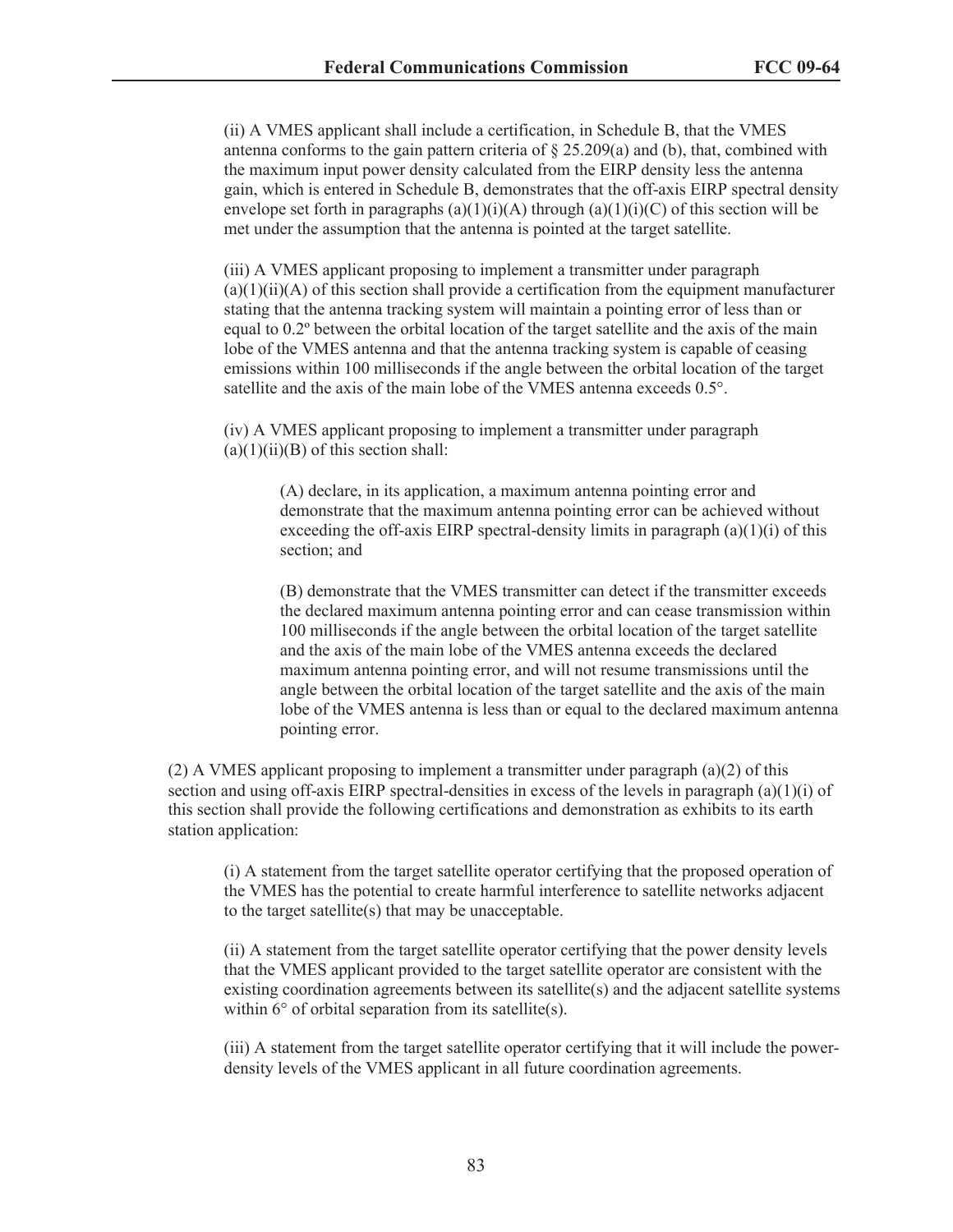(iv) A demonstration from the VMES operator that the VMES system is capable of detecting and automatically ceasing emissions within 100 milliseconds when the transmitter exceeds the off-axis EIRP spectral-densities supplied to the target satellite operator.

(3) A VMES applicant proposing to implement a VMES system under paragraph (a)(3) of this section and using variable power-density control of individual simultaneously transmitting cofrequency VMES earth stations in the same satellite receiving beam shall provide the following certifications and demonstration as exhibits to its earth station application:

(i) The applicant shall make a detailed showing of the measures it intends to employ to maintain the effective aggregate EIRP-density from all simultaneously transmitting cofrequency terminals operating with the same satellite transponder at least 1 dB below the EIRP-density limits defined in paragraphs  $(a)(1)(i)(A)-(C)$  of this section. In this context the term "effective" means that the resultant co-polarized and cross-polarized EIRPdensity experienced by any GSO or non-GSO satellite shall not exceed that produced by a single VMES transmitter operating at 1 dB below the limits defined in paragraphs  $(a)(1)(i)(A)-(C)$  of this section. The International Bureau will place this showing on Public Notice along with the application.

(ii) An applicant proposing to implement a VMES under  $(a)(3)(ii)$  of this section that uses off-axis EIRP spectral-densities in excess of the levels in paragraph (a)(3)(i) of this section shall provide the following certifications, demonstration and list of satellites as exhibits to its earth station application:

(A) A detailed showing of the measures the applicant intends to employ to maintain the effective aggregate EIRP-density from all simultaneously transmitting co-frequency terminals operating with the same satellite transponder at the EIRP-density limits supplied to the target satellite operator. The International Bureau will place this showing on Public Notice along with the application.

(B) A statement from the target satellite operator certifying that the proposed operation of the VMES has the potential to create harmful interference to satellite networks adjacent to the target satellite(s) that may be unacceptable.

(C) A statement from the target satellite operator certifying that the aggregate power density levels that the VMES applicant provided to the target satellite operator are consistent with the existing coordination agreements between its satellite(s) and the adjacent satellite systems within 6° of orbital separation from its satellite(s).

(D) A statement from the target satellite operator certifying that it will include the aggregate power-density levels of the VMES applicant in all future coordination agreements.

(E) A demonstration from the VMES operator that the VMES system is capable of detecting and automatically ceasing emissions within 100 milliseconds when an individual transmitter exceeds the off-axis EIRP spectral-densities supplied to the target satellite operator and that the overall system is capable of shutting off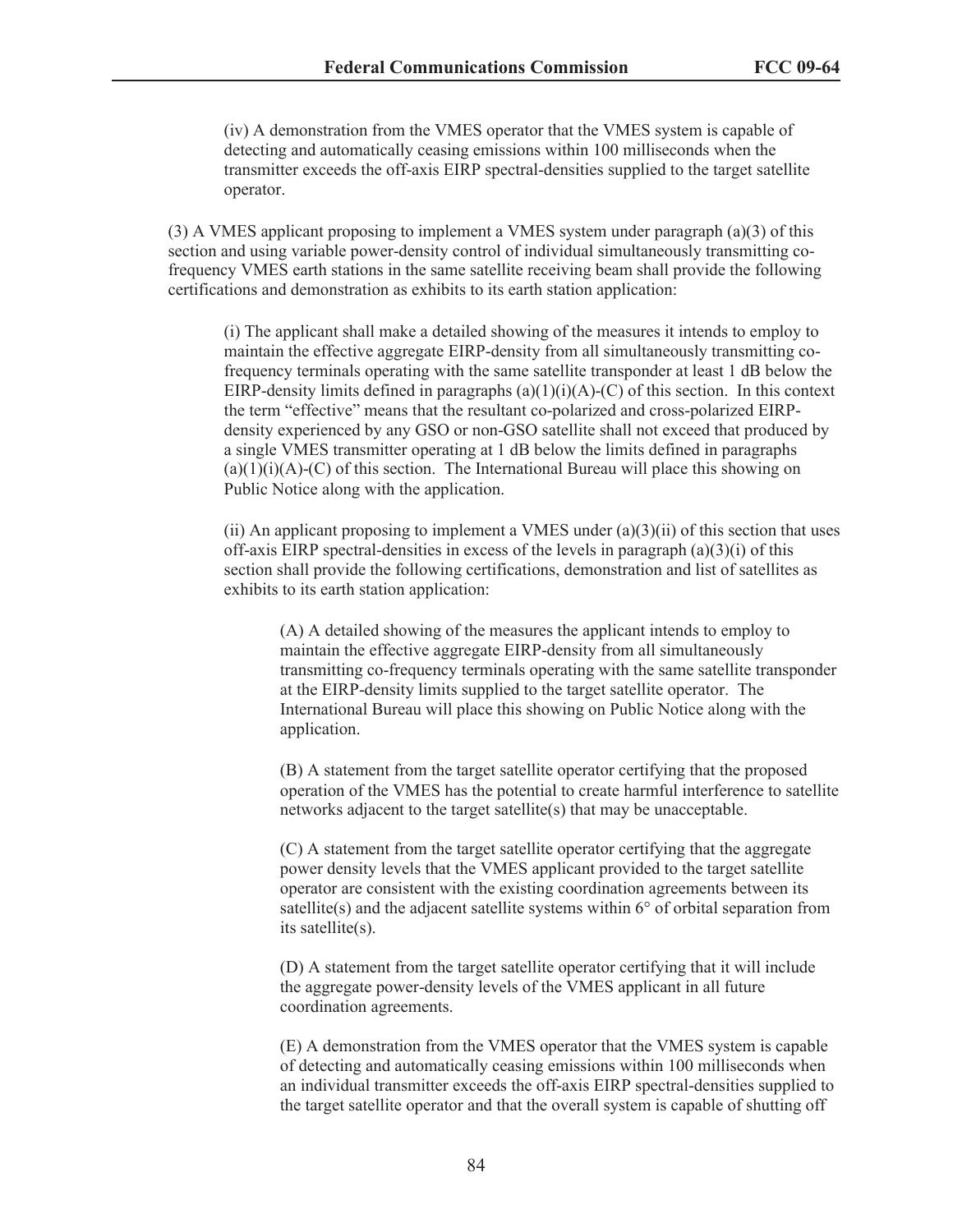an individual transmitter or the entire system if the aggregate off-axis EIRP spectral-densities exceed those supplied to the target satellite operator.

(F) An identification of the specific satellite or satellites with which the VMES system will operate.

(iii) The applicant shall acknowledge that it will maintain sufficient statistical and technical information on the individual terminals and overall system operation to file a detailed report, one year after license issuance, describing the effective aggregate EIRPdensity levels resulting from the operation of the VMES system.

(4) There shall be an exhibit included with the application describing the geographic area(s) in which the VMESs will operate.

(5) Any VMES applicant filing for a VMES terminal or system and planning to use a contention protocol shall include in its application a certification that will comply with the requirements of paragraph (a)(4) of this section.

(6) The point of contact referred to in paragraph (a)(5) of this section shall be included in the application.

(7) Any VMES applicant filing for a VMES terminal or system shall include in its application a certification that will comply with the requirements of paragraph (a)(6) of this section.

(8) All VMES applicants shall submit a radio frequency hazard analysis determining via calculation, simulation, or field measurement whether VMES terminals, or classes of terminals, will produce power densities that will exceed the Commission's radio frequency exposure criteria. VMES applicants with VMES terminals that will exceed the guidelines in Section 1.1310 for radio frequency radiation exposure shall provide, with their environmental assessment, a plan for mitigation of radiation exposure to the extent required to meet those guidelines. All VMES licensees shall ensure installation of VMES terminals on vehicles by qualified installers who have an understanding of the antenna's radiation environment and the measures best suited to maximize protection of the general public and persons operating the vehicle and equipment. A VMES terminal exhibiting radiation exposure levels exceeding 1.0 mW/cm² in accessible areas, such as at the exterior surface of the radome, shall have a label attached to the surface of the terminal warning about the radiation hazard and shall include thereon a diagram showing the regions around the terminal where the radiation levels could exceed 1.0 mW/cm². All VMES licensees shall ensure that a VMES terminal ceases transmission upon encountering an obstruction that degrades the VMES downlink signal.

(c) (1) Operations of VMESs in the 14.0-14.2 GHz (Earth-to-space) frequency band within 125 kms of the NASA TDRSS facilities on Guam (latitude 13° 36' 55'' N, longitude 144° 51' 22'' E) or White Sands, New Mexico (latitude 32° 20' 59'' N, longitude 106° 36' 31'' W and latitude 32° 32' 40'' N, longitude 106° 36' 48" W) are subject to coordination with the National Aeronautics and Space Administration (NASA) through the National Telecommunications and Information Administration (NTIA) Interdepartment Radio Advisory Committee (IRAC). Licensees shall notify the International Bureau once they have completed coordination. Upon receipt of such notification from a licensee, the International Bureau will issue a public notice stating that the licensee may commence operations within the coordination zone in 30 days if no party has opposed the operations.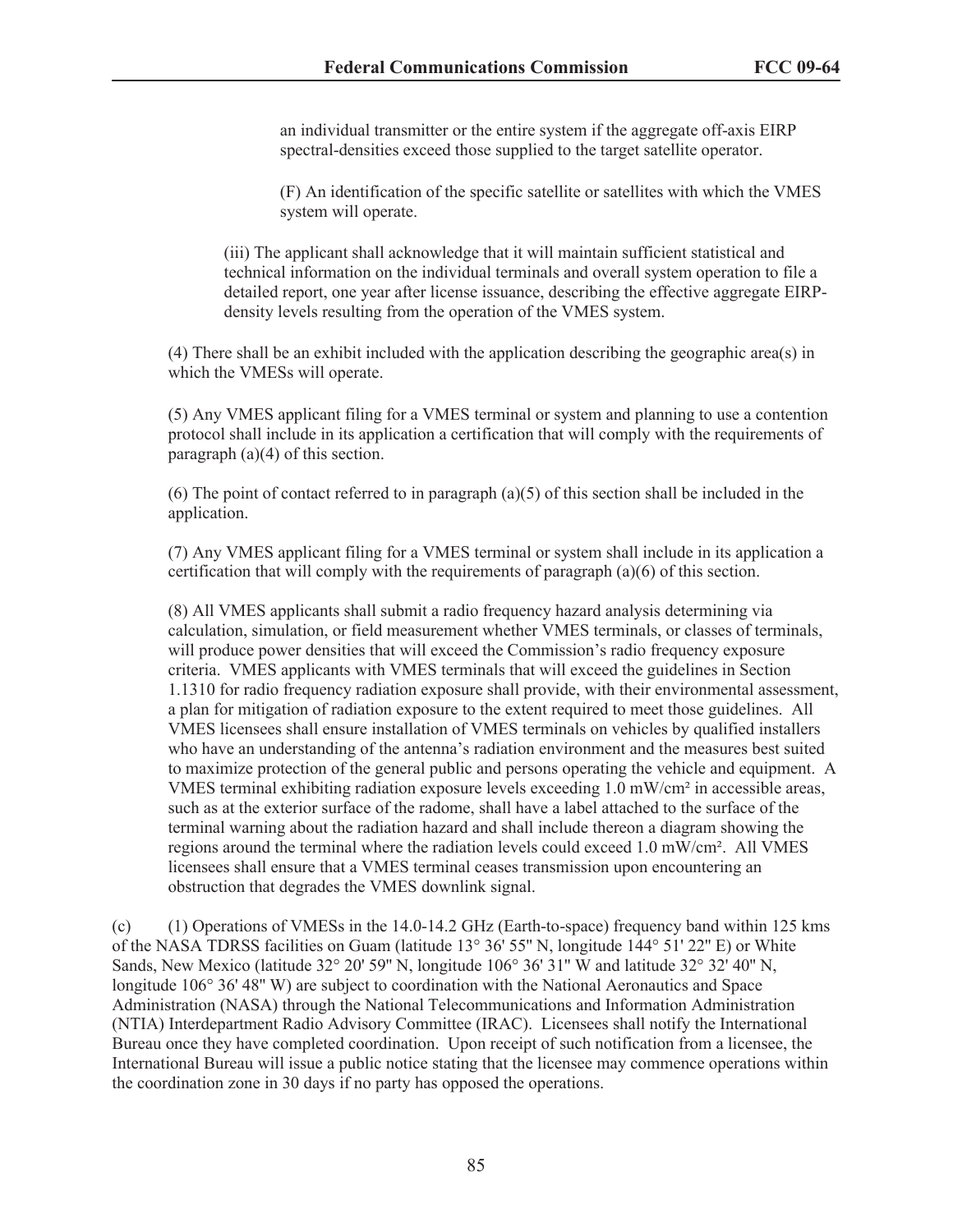(2) When NTIA seeks to provide similar protection to future TDRSS sites that have been coordinated through the IRAC Frequency Assignment Subcommittee process, NTIA will notify the Commission's International Bureau that the site is nearing operational status. Upon public notice from the International Bureau, all Ku-band VMES licensees shall cease operations in the 14.0-14.2 GHz band within 125 kms of the new TDRSS site until the licensees complete coordination with NTIA/IRAC for the new TDRSS facility. Licensees shall notify the International Bureau once they have completed coordination for the new TDRSS site. Upon receipt of such notification from a licensee, the International Bureau will issue a public notice stating that the licensee may commence operations within the coordination zone in 30 days if no party has opposed the operations. The VMES licensee then will be permitted to commence operations in the 14.0-14.2 GHz band within 125 kms of the new TDRSS site, subject to any operational constraints developed in the coordination process.

(d) (1) Operations of VMESs in the 14.47-14.5 GHz (Earth-to-space) frequency band in the vicinity of radio astronomy service (RAS) observatories observing in the 14.47-14.5 GHz band are subject to coordination with the National Science Foundation (NSF). The appropriate NSF contact point to initiate coordination is Electromagnetic Spectrum Manager, NSF, 4201 Wilson Blvd., Suite 1045, Arlington VA 22203, fax 703-292-9034, email esm@nsf.gov. Licensees shall notify the International Bureau once they have completed coordination. Upon receipt of the coordination agreement from a licensee, the International Bureau will issue a public notice stating that the licensee may commence operations within the coordination zone in 30 days if no party has opposed the operations.

(2) Table 1 provides a list of each applicable RAS site, its location, and the applicable coordination zone.

| <b>Observatory</b>                                                       | <b>Latitude (North)</b> | Longitude (West)      | Radius (km) of<br><b>Coordination Zone</b> |  |
|--------------------------------------------------------------------------|-------------------------|-----------------------|--------------------------------------------|--|
| Arecibo Observatory,<br>Arecibo PR                                       | 18° 20' 37"             | $66^{\circ} 45' 11''$ | Island of Puerto Rico                      |  |
| Green Bank WV                                                            | 38° 25' 59"             | 79° 50' 23"           | 160                                        |  |
| Very Large Array,<br>near Socorro NM                                     | 34° 04' 44"             | 107° 37' 06"          | 160                                        |  |
| Pisgah Astronomical<br>Research Institute,<br>Rosman NC                  | 35° 11' 59"             | 82° 52' 19"           | 160                                        |  |
| U of Michigan Radio<br>Astronomy<br>Observatory,<br>Stinchfield Woods MI | 42° 23' 56"             | 83° 56' 11"           | 160                                        |  |
| Very Long Baseline Array (VLBA) stations:                                |                         |                       |                                            |  |
| Owens Valley CA                                                          | 37° 13' 54"             | 118° 16' 37"          | $160*$                                     |  |
| Mauna Kea HI                                                             | 19° 48' 05"             | 155° 27' 20"          | 50                                         |  |
| <b>Brewster WA</b>                                                       | 48° 07' 52"             | 119° 41' 00"          |                                            |  |
| Kitt Peak AZ                                                             | 31° 57' 23"             | 111° 36' 45"          |                                            |  |
| Pie Town NM                                                              | 34° 18' 04"             | 108° 07' 09"          |                                            |  |
| Los Alamos NM                                                            | 35° 46' 30"             | 106° 14' 44"          |                                            |  |
| Fort Davis TX                                                            | 30° 38' 06"             | 103° 56' 41"          |                                            |  |
| North Liberty IA                                                         | 41° 46' 17"             | 91° 34' 27"           |                                            |  |

Table 1 Applicable Radio Astronomy Service (RAS) Facilities and Associated Coordination Distances.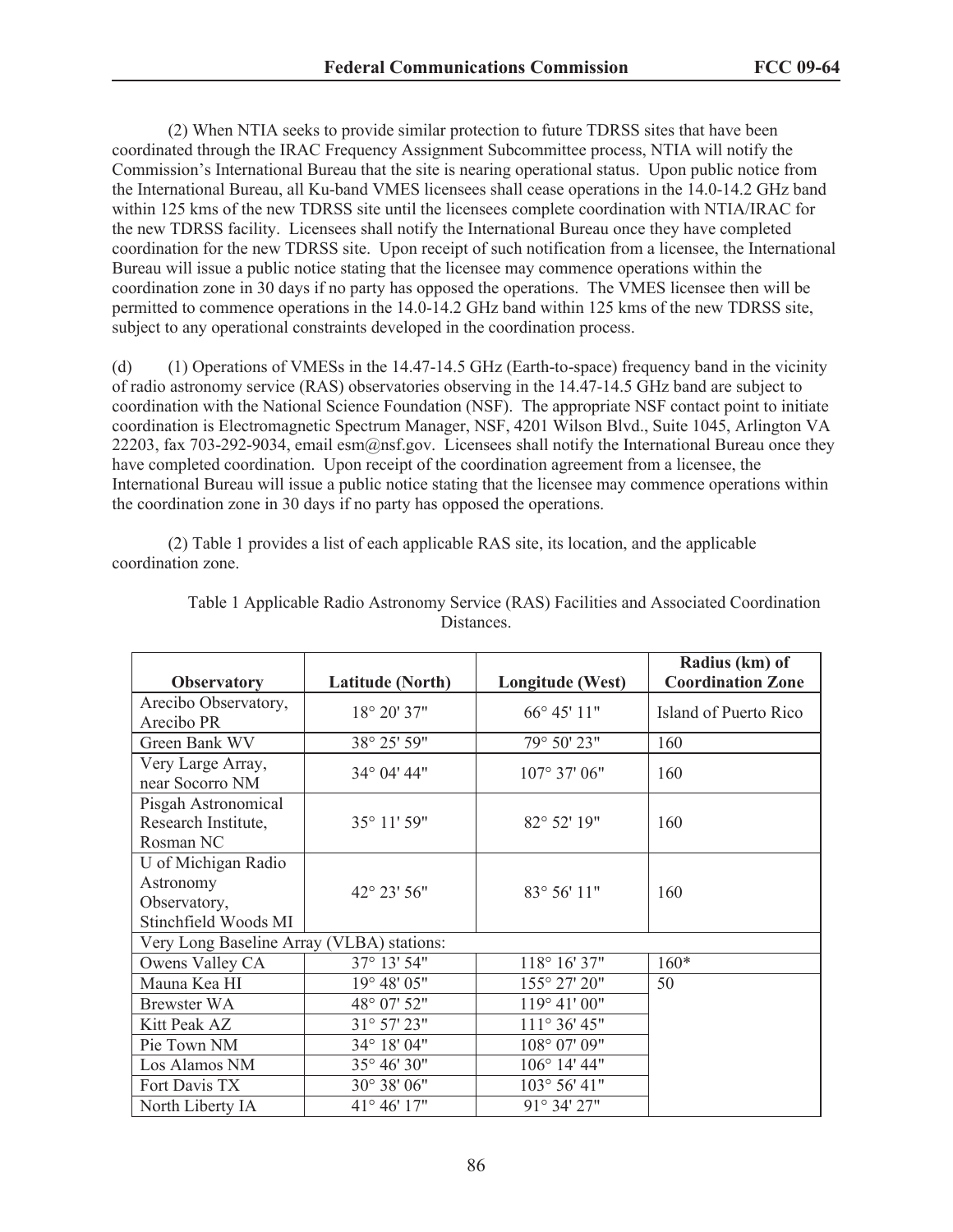| $-$<br>NΗ<br><b>Hancock</b>             | $\bigcap$ 1!<br>$\sim$<br>$\sim$ $\sim$ $\sim$<br>$26^{\circ}$<br>U1.<br>$+2$ | $1 \cap H$<br>50'<br>ി റ<br>$\overline{1}$ |  |
|-----------------------------------------|-------------------------------------------------------------------------------|--------------------------------------------|--|
| - --<br>$\Omega$<br>Croix<br>OL.<br>. . | 24"<br>$70^{\circ}$                                                           | $01$ II<br>$64^{\circ}$<br>V 1<br>ر ر      |  |

\* Owens Valley CA operates both a VLBA station and single-dish telescopes.

(3) When NTIA seeks to provide similar protection to future RAS sites that have been coordinated through the IRAC Frequency Assignment Subcommittee process, NTIA will notify the Commission's International Bureau that the site is nearing operational status. Upon public notice from the International Bureau, all Ku-band VMES licensees shall cease operations in the 14.47-14.5 GHz band within the relevant geographic zone (160 kms for single-dish radio observatories and Very Large Array antenna systems and 50 kms for Very Long Baseline Array antenna systems) of the new RAS site until the licensees complete coordination for the new RAS facility. Licensees shall notify the International Bureau once they have completed coordination for the new RAS site and shall submit the coordination agreement to the Commission. Upon receipt of such notification from a licensee, the International Bureau will issue a public notice stating that the licensee may commence operations within the coordination zone in 30 days if no party has opposed the operations. The VMES licensee then will be permitted to commence operations in the 14.47-14.5 GHz band within the relevant coordination distance around the new RAS site, subject to any operational constraints developed in the coordination process.

(e) VMES licensees shall use Global Positioning Satellite-related or other similar position location technology to ensure compliance with paragraphs (c) and (d) of this section.

\*\*\*\*\*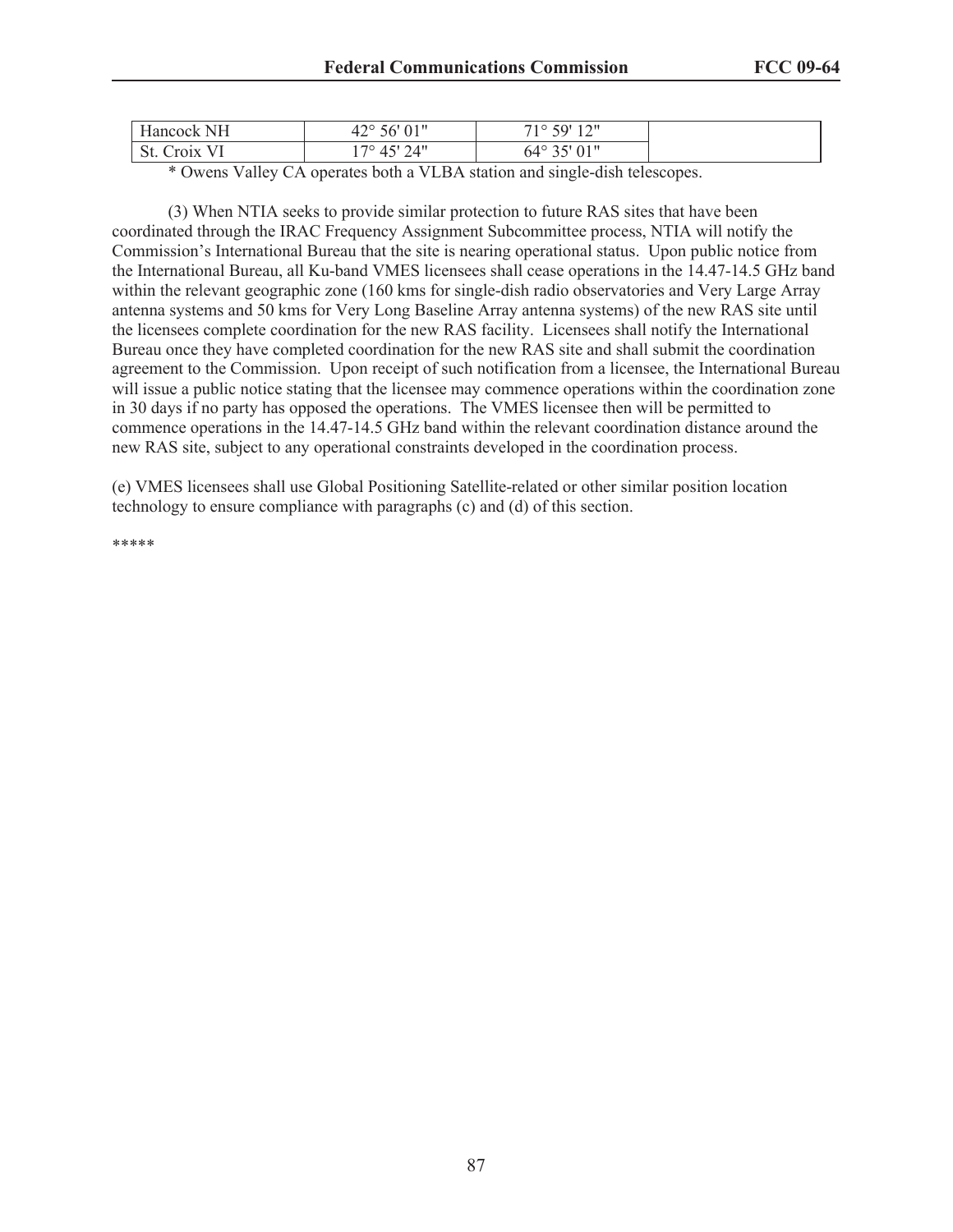# **APPENDIX C**

### **Final Regulatory Flexibility Analysis**

As required by the Regulatory Flexibility Act of 1980, as amended  $(RFA)$ , the Notice of Proposed Rulemaking (*NPRM*) in this proceeding, *Amendment of Parts 2 and 25 of the Commission's Rules to Allocate Spectrum and Adopt Service Rules and Procedures to Govern the Use of Vehicle-Mounted Earth Stations in Certain Frequency Bands Allocated to the Fixed-Satellite Service*, IB Docket No. 07-101, adopted on May 9, 2007 and released on May 15, 2007, incorporated an Initial Regulatory Flexibility Analysis (IRFA).<sup>2</sup> The Commission sought written public comment on the proposals in the *NPRM,* including comment on the IRFA. This present Final Regulatory Flexibility Analysis (FRFA) conforms to the RFA.<sup>3</sup>

# **A. Need for, and Objectives of, the Report and Order**

The *NPRM* sought to promote innovative and flexible use of satellite technology to provide advanced communications capabilities from Vehicle-Mounted Earth Stations (VMES) that would operate as a licensed application of the Fixed-Satellite Service (FSS) in certain Ku-band frequencies within the United States. It sought comment and developed a record on the capability of VMES to meet the interference avoidance requirements of the Ku-band FSS.

The objective of the Report and Order is to adopt domestic U.S. allocation, service and licensing rules to permit the licensing of VMES in the conventional and extended Ku-band frequencies where such systems will meet the Commission's two-degree satellite spacing interference avoidance requirements of the Ku-band FSS. In this regard, the "conventional" Ku-band refers to frequencies in the 11.7-12.2 GHz (downlink) and 14.0-14.5 GHz (uplink) bands and the covered "extended Ku-band" includes the 10.95- 11.2 GHz and 11.45-11.7 GHz (downlink) bands. The rules will permit VMES to operate as a primary application of the FSS in the conventional bands. In the extended band frequencies, VMES may be authorized to communicate with geostationary satellite orbit FSS space stations but must accept interference from stations of the Fixed Service (FS) operating in accordance with the Commission's rules. The rules promote spectrum sharing with certain secondary operations in the uplink bands, including government space research service and radio astronomy service stations.

# **B. Summary of Significant Issues Raised by Public Comments in Response to the IRFA**

No parties filed comments that separately or specifically addressed the IRFA.

# **C. Description and Estimate of the Number of Small Entities to Which Rules Will Apply**

<sup>&</sup>lt;sup>1</sup> See 5 U.S.C. § 603. The Small Business Regulatory Enforcement Fairness Act of 1996, Pub. L. No. 104-121, Title II, 110 Stat. 857 (1996) amended the RFA (*see* 5 U.S.C. § 601–612).

<sup>2</sup> *See NPRM*, 22 FCC Rcd 9649, 9701-9704 (2007).

<sup>3</sup> *See* 5 U.S.C. § 604.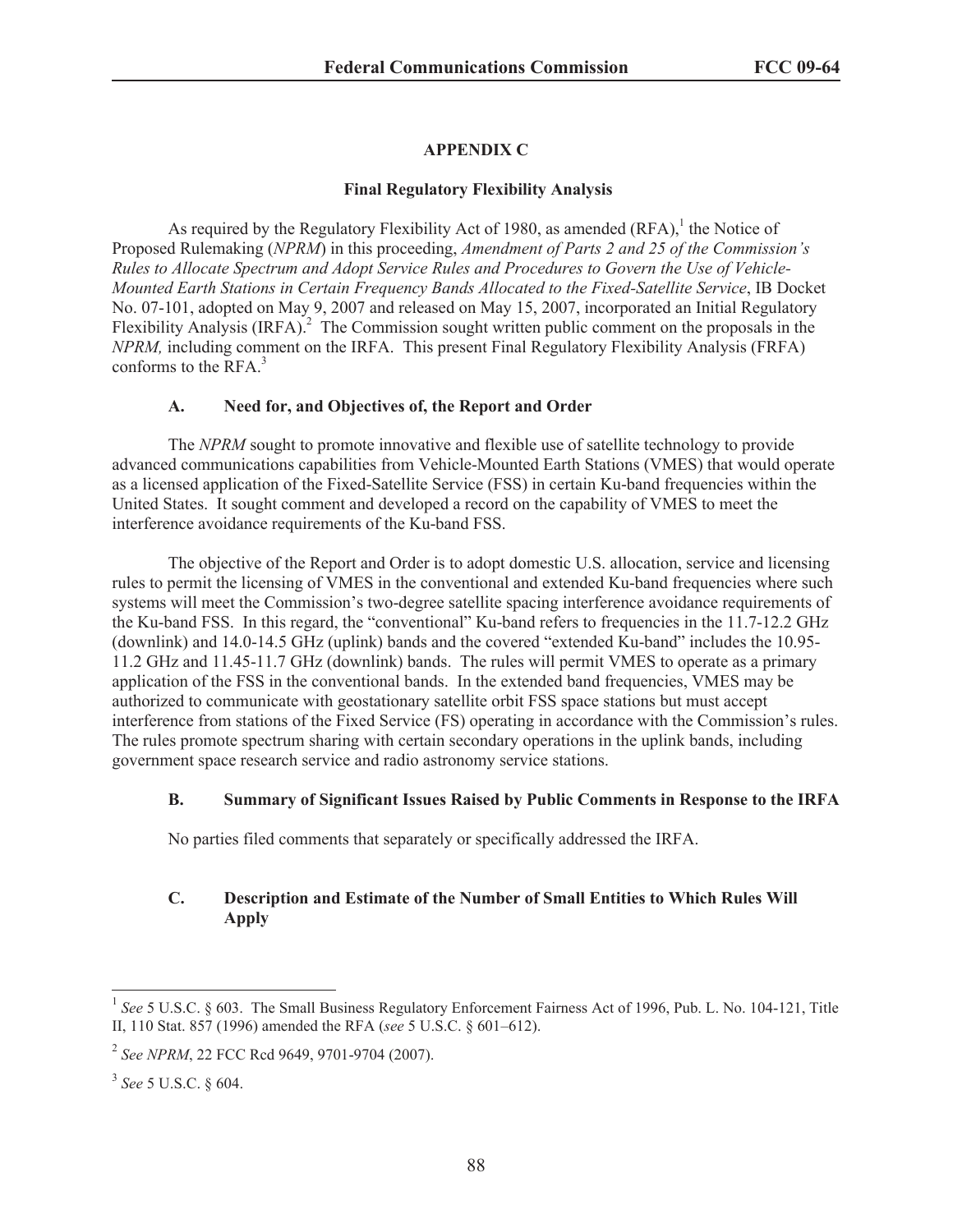The RFA directs agencies to provide a description of and, where feasible, an estimate of the number of small entities that may be affected by the rules adopted herein.<sup>4</sup> The RFA generally defines the term "small entity" as having the same meaning as the terms "small business," "small organization," and "small governmental jurisdiction."<sup>5</sup> In addition, the term "small business" has the same meaning as the term "small business concern" under the Small Business Act.<sup>6</sup> A small business concern is one that: (1) is independently owned and operated; (2) is not dominant in its field of operation; and (3) satisfies any additional criteria established by the Small Business Administration (SBA).<sup>7</sup> Below, we further describe and estimate the number of small entity licensees that may be affected by the adopted rules.

*Satellite Telecommunications and All Other Telecommunications.* These two economic census categories address the satellite industry. The first category has a small business size standard of \$15 million or less in average annual receipts, under SBA rules.<sup>8</sup> The second has a size standard of \$25 million or less in annual receipts.<sup>9</sup> The most current Census Bureau data in this context, however, are from the (last) economic census of 2002, and we will use those figures to gauge the prevalence of small businesses in these categories.<sup>10</sup>

The category of Satellite Telecommunications "comprises establishments primarily engaged in providing telecommunications services to other establishments in the telecommunications and broadcasting industries by forwarding and receiving communications signals via a system of satellites or reselling satellite telecommunications."<sup>11</sup> For this category, Census Bureau data for 2002 show that there were a total of 371 firms that operated for the entire year.<sup>12</sup> Of this total, 307 firms had annual receipts of under \$10 million, and 26 firms had receipts of \$10 million to \$24,999,999.<sup>13</sup> Consequently, we estimate that the majority of Satellite Telecommunications firms are small entities that might be affected by our action.

The second category of All Other Telecommunications comprises, *inter alia*, "establishments primarily engaged in providing specialized telecommunications services, such as satellite tracking, communications telemetry, and radar station operation. This industry also includes establishments primarily engaged in providing satellite terminal stations and associated facilities connected with one or

 $<sup>7</sup>$  Small Business Act, 15 U.S.C. § 632 (1996).</sup>

8 13 C.F.R. § 121.201, NAICS code 517410.

<sup>9</sup> 13 C.F.R. § 121.201, NAICS code 517919.

<sup>10</sup> 13 C.F.R. § 121.201, NAICS codes 517410 and 517910 (2002).

<sup>11</sup> U.S. Census Bureau, 2007 NAICS Definitions, "517410 Satellite Telecommunications"; http://www.census.gov/naics/2007/def/ND517410.HTM.

<sup>12</sup> U.S. Census Bureau, 2002 Economic Census, Subject Series: Information, "Establishment and Firm Size (Including Legal Form of Organization)," Table 4, NAICS code 517410 (issued Nov. 2005).

*Id.* An additional 38 firms had annual receipts of \$25 million or more.

 $4$  5 U.S.C. § 604(a)(3).

 $5$  5 U.S.C. § 601(6).

 $6$  5 U.S.C. § 601(3) (incorporating by reference the definition of "small business concern" in 15 U.S.C. § 632). Pursuant to the RFA, the statutory definition of a small business applies "unless an agency, after consultation with the Office of Advocacy of the Small Business Administration and after the opportunity for public comment, establishes one or more definitions of such term which are appropriate to the activities of the agency and publishes such definition(s) in the Federal Register." 5 U.S.C. § 601(3).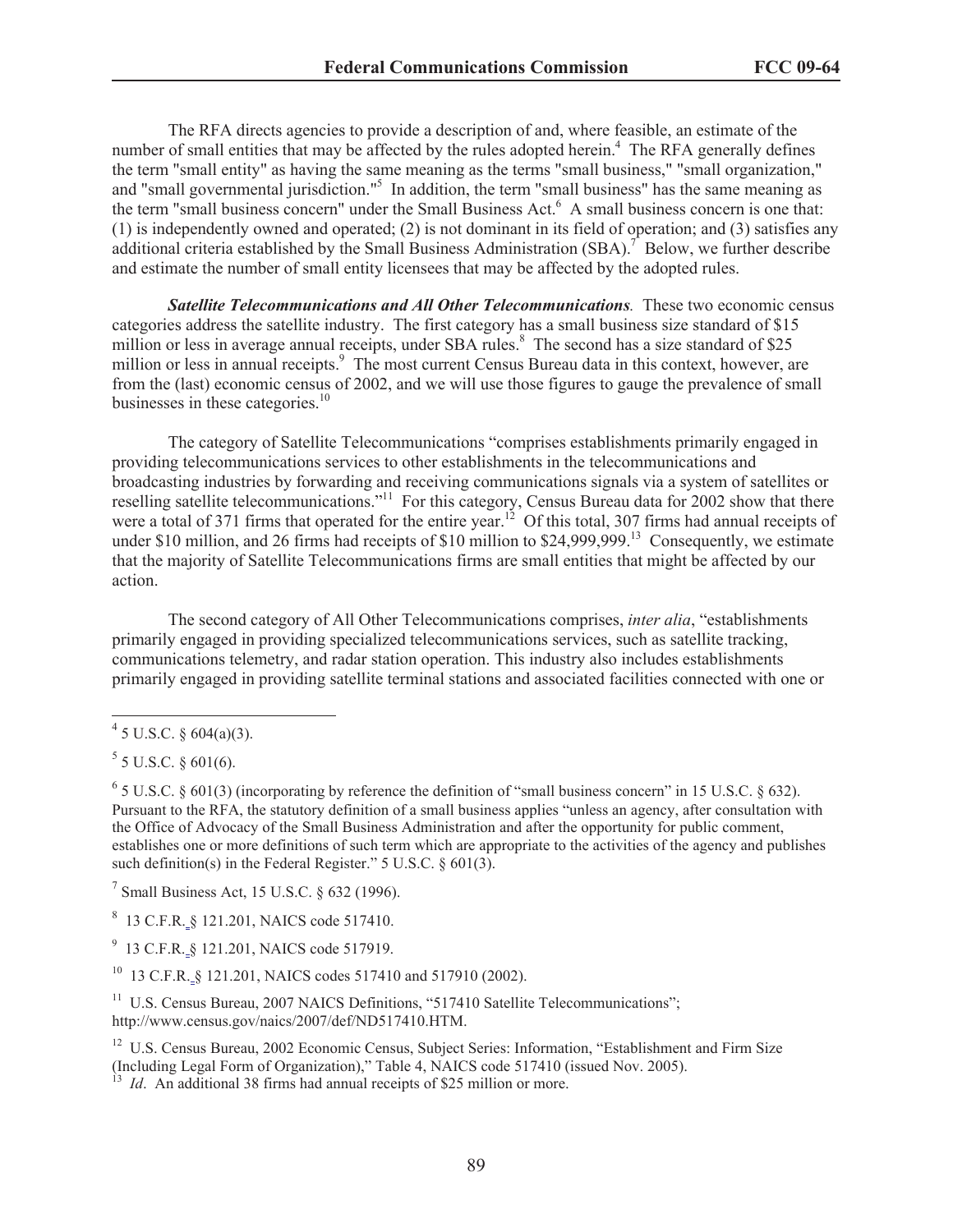more terrestrial systems and capable of transmitting telecommunications to, and receiving telecommunications from, satellite systems."<sup>14</sup> For this category, Census Bureau data for 2002 show that there were a total of 332 firms that operated for the entire year.<sup>15</sup> Of this total, 303 firms had annual receipts of under \$10 million and 15 firms had annual receipts of \$10 million to \$24,999,999.<sup>16</sup> Consequently, we estimate that the majority of All Other Telecommunications firms are small entities that might be affected by our action.

*Space Station Licensees (Geostationary).* Commission records reveal that there are 20 space station licensees and operators in the Ku-band. We do not request or collect annual revenue information concerning such licensees and operators, and thus are unable to estimate the number of geostationary space station licensees and operators that would constitute a small business under the SBA definition cited above, or apply any rules providing special consideration for geostationary space station licensees and operators that are small businesses.

*Fixed-Satellite Service Transmit/Receive Earth Stations.* Currently there are approximately 2,879 operational fixed-satellite service transmit/receive earth stations authorized for use in the Ku-band. The Commission does not request or collect annual revenue information, and thus is unable to estimate the number of earth stations that would constitute a small business under the SBA definition.

## **D. Description of Projected Reporting, Recordkeeping, and Other Compliance Requirements**

The *NPRM* sought comment on whether to extend the current rules for Earth Stations on Vessels (ESVs) – an existing mobile application of the FSS – to VMES, a new mobile application of the FSS. The ESV rules, and the VMES rules adopted in the Report and Order, require satellite telecommunications operators to establish a database for tracking the location of VMES remote earth stations. This database will assist investigations of radio frequency interference claims. Application of the ESV rules to VMES requires VMES operators to name a point of contact to maintain information about location and frequencies used by VMES terminals. Such information will assist in investigating radio frequency interference claims. The Commission does not expect significant costs associated with these proposals. Therefore, we do not anticipate that the burden of compliance will be greater for smaller entities.

# **E. Steps Taken to Minimize Significant Economic Impact on Small Entities, and Significant Alternatives Considered**

The RFA requires that, to the extent consistent with the objectives of applicable statutes, the analysis shall discuss significant alternatives such as: (1) the establishment of differing compliance or reporting requirements or timetables that take into account the resources available to small entities; (2) the clarification, consolidation, or simplification of compliance and reporting requirements under the rule for

<sup>&</sup>lt;sup>14</sup> U.S. Census Bureau, 2007 NAICS Definitions, "517919 All Other Telecommunications"; http://www.census.gov/naics/2007/def/ND517919.HTM#N517919.

<sup>&</sup>lt;sup>15</sup> U.S. Census Bureau, 2002 Economic Census, Subject Series: Information, "Establishment and Firm Size (Including Legal Form of Organization)," Table 4, NAICS code 517910 (issued Nov. 2005).

<sup>&</sup>lt;sup>16</sup> *Id.* An additional 14 firms had annual receipts of \$25 million or more.